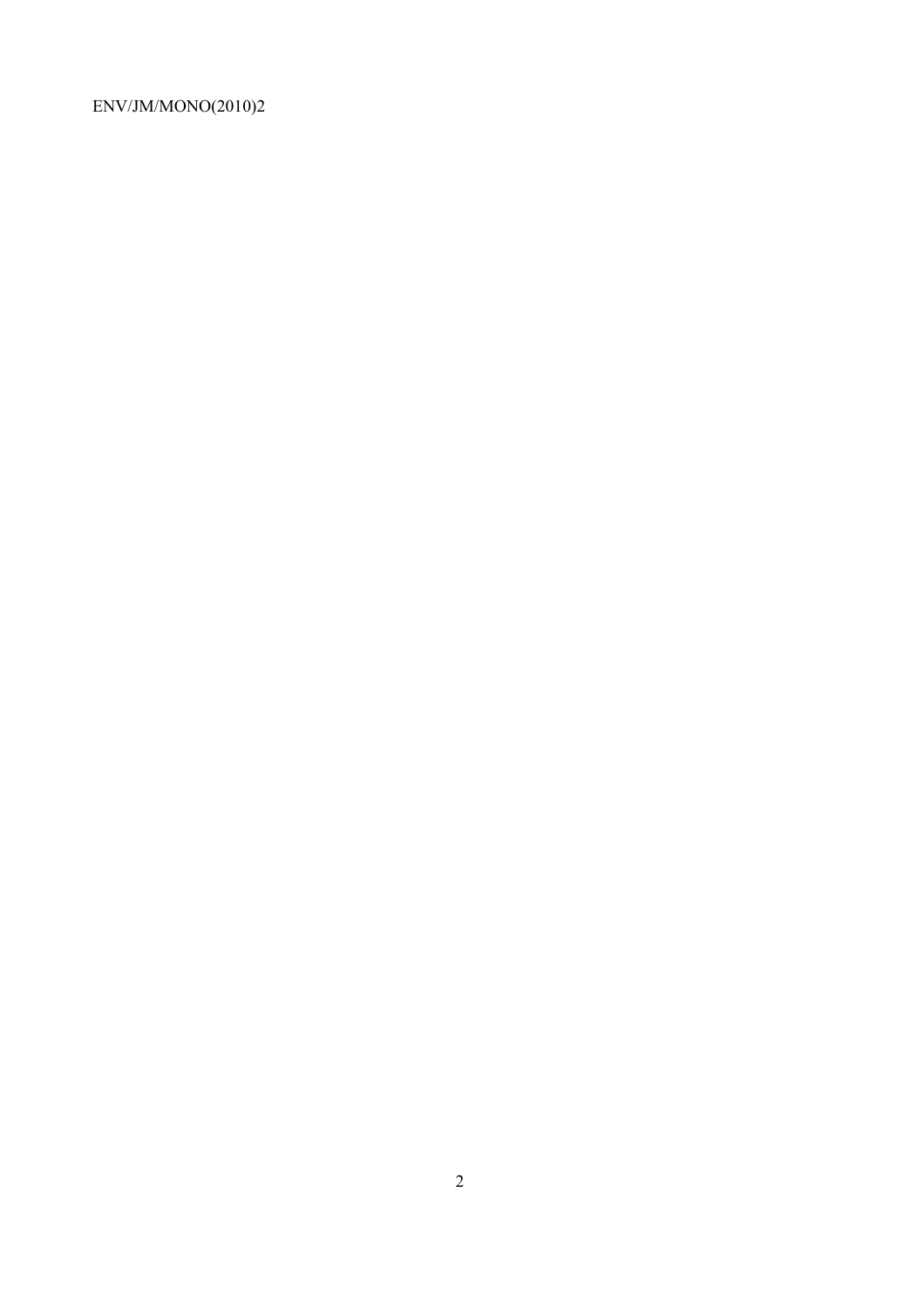# **OECD Environment, Health and Safety Publications**

**Series on Testing and Assessment** 

**No. 118** 

# **WORKSHOP REPORT ON OECD COUNTRIES ACTIVITIES REGARDING TESTING, ASSESSMENT AND MANAGEMENT OF ENDOCRINE DISRUPTERS**

**(Appendices including individual contributions from countries/region and stakeholders to the case study report prepared for the workshop, and workshop presentations are included in Part II)** 



INTER-ORGANIZATION PROGRAMME FOR THE SOUND MANAGEMENT OF CHEMICALS

A cooperative agreement among FAO, ILO, UNEP, UNIDO, UNITAR, WHO and OECD

**Environment Directorate ORGANISATION FOR ECONOMIC CO-OPERATION AND DEVELOPMENT Paris 2010**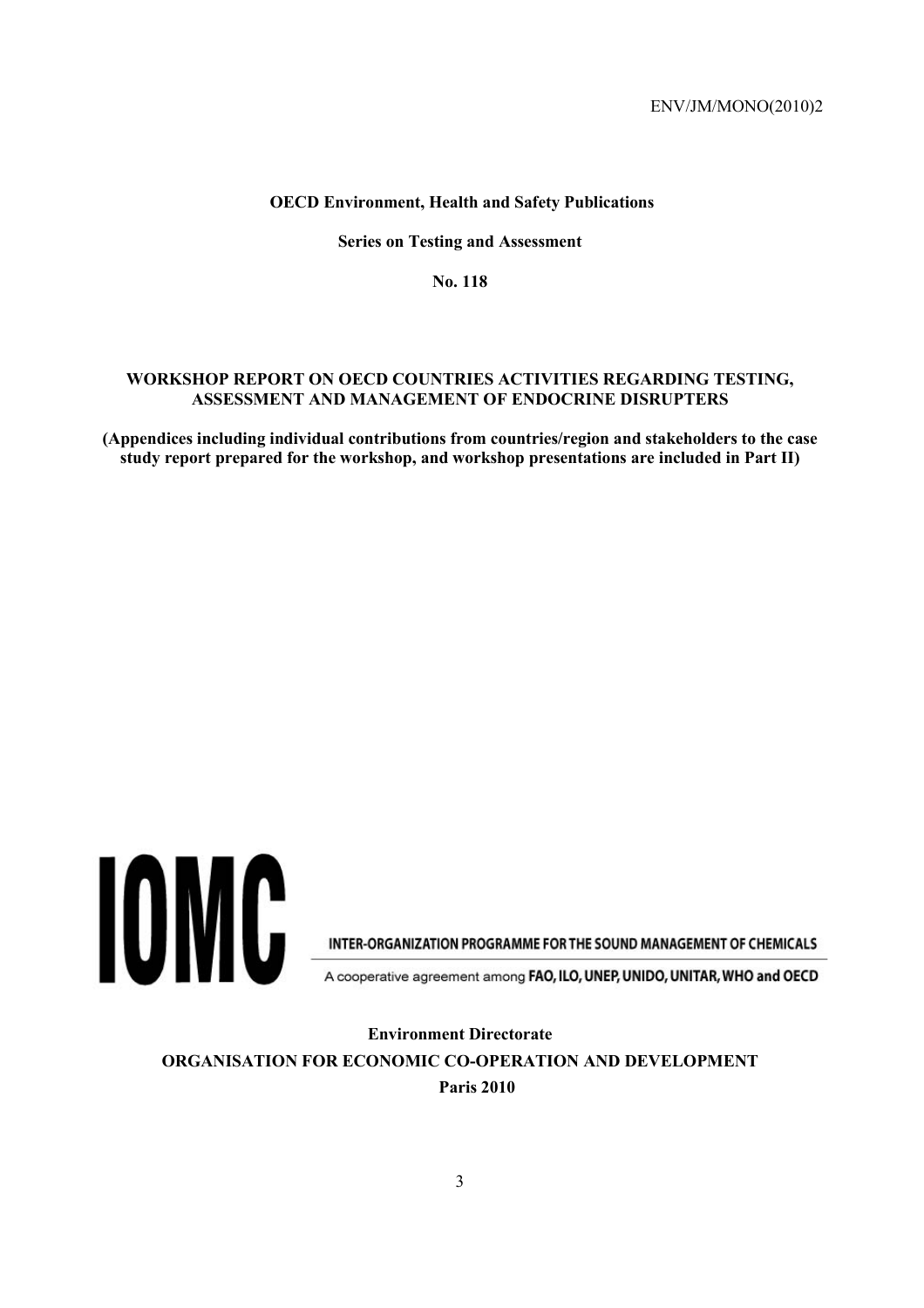### **Also published in the Series on Testing and Assessment:**

No. 1, *Guidance Document for the Development of OECD Guidelines for Testing of Chemicals (1993; reformatted 1995, revised 2006 and 2009)*

No. 2, *Detailed Review Paper on Biodegradability Testing (1995)*

No. 3, *Guidance Document for Aquatic Effects Assessment (1995)* 

No. 4, *Report of the OECD Workshop on Environmental Hazard/Risk Assessment (1995)*

No. 5, *Report of the SETAC/OECD Workshop on Avian Toxicity Testing (1996)*

No. 6, *Report of the Final Ring-test of the Daphnia magna Reproduction Test (1997)*

No. 7, *Guidance Document on Direct Phototransformation of Chemicals in Water (1997)* 

No. 8, *Report of the OECD Workshop on Sharing Information about New Industrial Chemicals Assessment (1997)*

No. 9, *Guidance Document for the Conduct of Studies of Occupational Exposure to Pesticides during Agricultural Application (1997)*

No. 10, *Report of the OECD Workshop on Statistical Analysis of Aquatic Toxicity Data (1998)*

No. 11, *Detailed Review Paper on Aquatic Testing Methods for Pesticides and industrial Chemicals (1998)*

No. 12, *Detailed Review Document on Classification Systems for Germ Cell Mutagenicity in OECD Member Countries (1998)*

No. 13, *Detailed Review Document on Classification Systems for Sensitising Substances in OECD Member Countries 1998)*

No. 14, *Detailed Review Document on Classification Systems for Eye Irritation/Corrosion in OECD Member Countries (1998)*

No. 15, *Detailed Review Document on Classification Systems for Reproductive Toxicity in OECD Member Countries (1998)*

No. 16, *Detailed Review Document on Classification Systems for Skin Irritation/Corrosion in OECD Member Countries (1998)*

No. 17, *Environmental Exposure Assessment Strategies for Existing Industrial Chemicals in OECD Member Countries (1999)*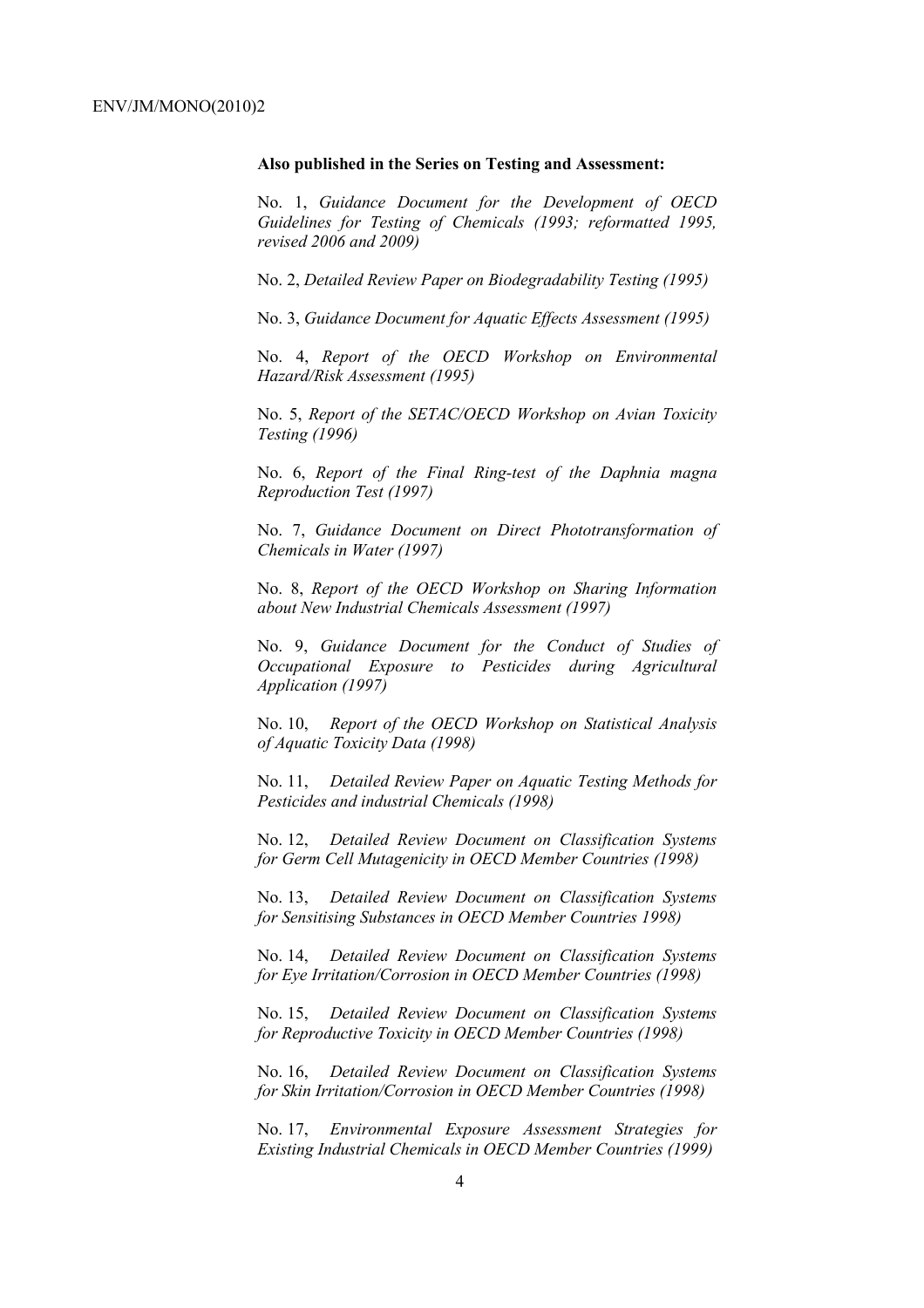No. 18, *Report of the OECD Workshop on Improving the Use of Monitoring Data in the Exposure Assessment of Industrial Chemicals (2000)*

No. 19, *Guidance Document on the Recognition, Assessment and Use of Clinical Signs as Humane Endpoints for Experimental Animals used in Safety Evaluation (1999)*

No. 20, *Revised Draft Guidance Document for Neurotoxicity Testing (2004)*

No. 21, *Detailed Review Paper: Appraisal of Test Methods for Sex Hormone Disrupting Chemicals (2000)*

No. 22, *Guidance Document for the Performance of Out-door Monolith Lysimeter Studies (2000)*

No. 23, *Guidance Document on Aquatic Toxicity Testing of Difficult Substances and Mixtures (2000)*

No. 24, *Guidance Document on Acute Oral Toxicity Testing (2001)*

No. 25, *Detailed Review Document on Hazard Classification Systems for Specifics Target Organ Systemic Toxicity Repeated Exposure in OECD Member Countries (2001)*

No. 26, *Revised Analysis of Responses Received from Member Countries to the Questionnaire on Regulatory Acute Toxicity Data Needs (2001)*

No 27, *Guidance Document on the Use of the Harmonised System for the Classification of Chemicals which are Hazardous for the Aquatic Environment (2001)*

No 28, *Guidance Document for the Conduct of Skin Absorption Studies (2004)*

No 29, *Guidance Document on Transformation/Dissolution of Metals and Metal Compounds in Aqueous Media (2001)*

No 30, *Detailed Review Document on Hazard Classification Systems for Mixtures (2001)*

No 31, *Detailed Review Paper on Non-Genotoxic Carcinogens Detection: The Performance of In-Vitro Cell Transformation Assays (2007)* 

No. 32, *Guidance Notes for Analysis and Evaluation of Repeat-Dose Toxicity Studies (2000)*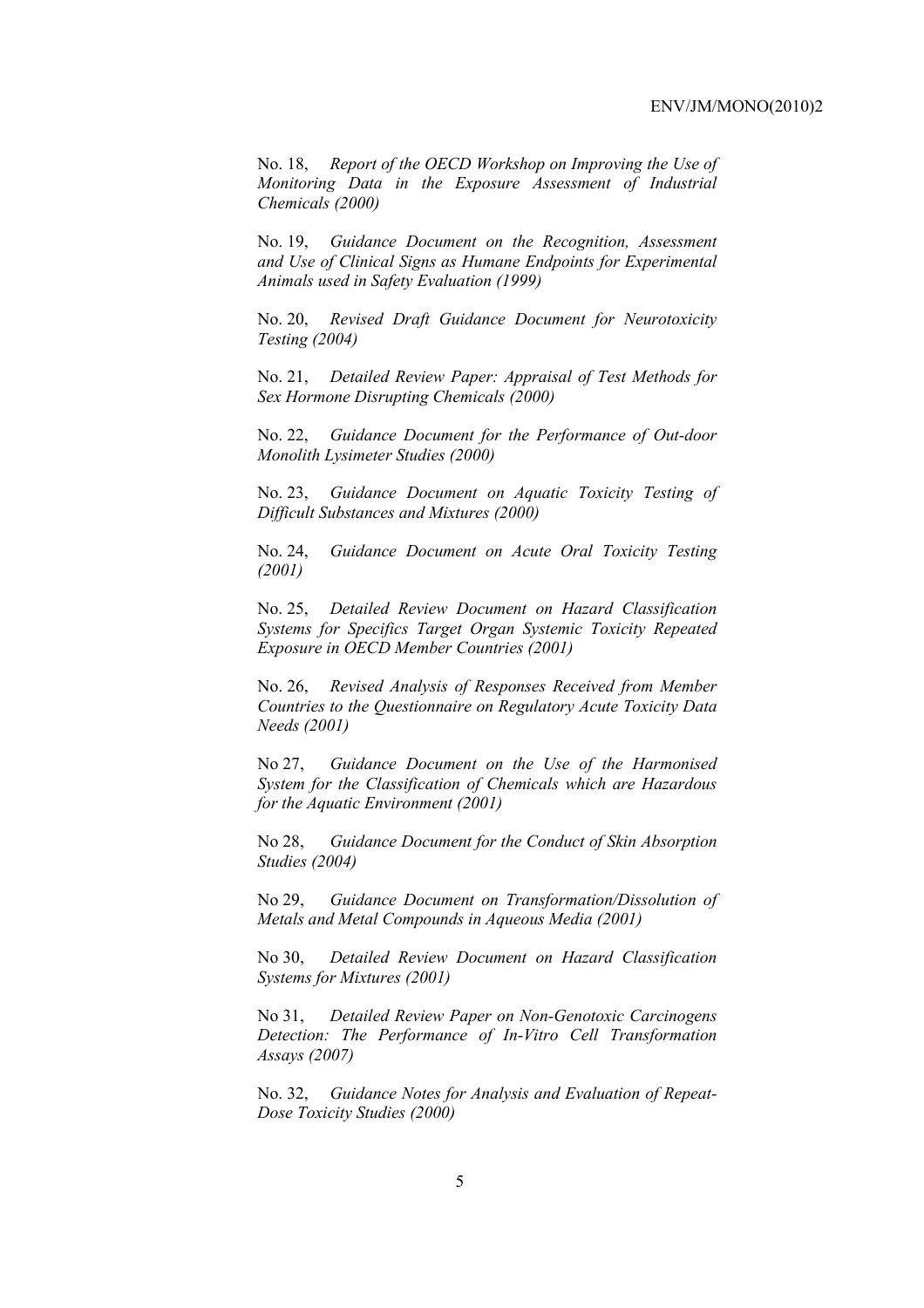No. 33, *Harmonised Integrated Classification System for Human Health and Environmental Hazards of Chemical Substances and Mixtures (2001)*

No. 34, *Guidance Document on the Development, Validation and Regulatory Acceptance of New and Updated Internationally Acceptable Test Methods in Hazard Assessment (2005)*

No. 35, *Guidance notes for analysis and evaluation of chronic toxicity and carcinogenicity studies (2002)*

No. 36, *Report of the OECD/UNEP Workshop on the use of Multimedia Models for estimating overall Environmental Persistence and long range Transport in the context of PBTS/POPS Assessment (2002)*

No. 37, *Detailed Review Document on Classification Systems for Substances Which Pose an Aspiration Hazard (2002)*

No. 38, *Detailed Background Review of the Uterotrophic Assay Summary of the Available Literature in Support of the Project of the OECD Task Force on Endocrine Disrupters Testing and Assessment (EDTA) to Standardise and Validate the Uterotrophic Assay (2003)*

No. 39, *Guidance Document on Acute Inhalation Toxicity Testing (2009)*

No. 40, *Detailed Review Document on Classification in OECD Member Countries of Substances and Mixtures Which Cause Respiratory Tract Irritation and Corrosion (2003)*

No. 41, *Detailed Review Document on Classification in OECD Member Countries of Substances and Mixtures which in Contact with Water Release Toxic Gases (2003)*

No. 42, *Guidance Document on Reporting Summary Information on Environmental, Occupational and Consumer Exposure (2003)*

No. 43, *Guidance Document on Mammalian Reproductive Toxicity Testing and Assessment (2008)*

No. 44, *Description of Selected Key Generic Terms Used in Chemical Hazard/Risk Assessment (2003)* 

No. 45, *Guidance Document on the Use of Multimedia Models for Estimating Overall Environmental Persistence and Long-range Transport (2004)*

No. 46*, Detailed Review Paper on Amphibian Metamorphosis Assay for the Detection of Thyroid Active Substances (2004)*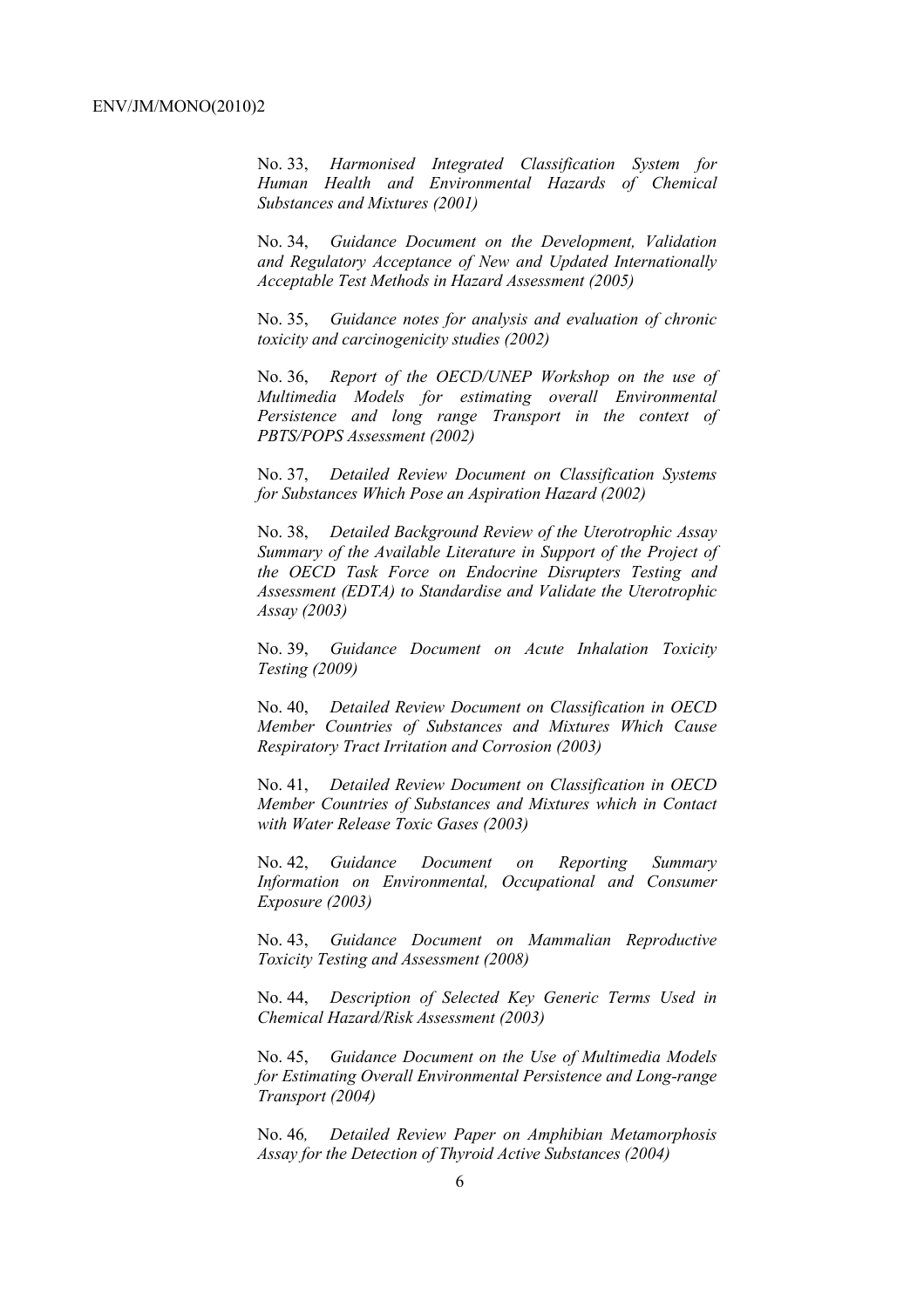No. 47, *Detailed Review Paper on Fish Screening Assays for the Detection of Endocrine Active Substances (2004)* 

No. 48, *New Chemical Assessment Comparisons and Implications for Work Sharing (2004)* 

No. 49, *Report from the Expert Group on (Quantitative) Structure-Activity Relationships [(Q)SARs] on the Principles for the Validation of (Q)SARs (2004)* 

No. 50, *Report of the OECD/IPCS Workshop on Toxicogenomics (2005)* 

No. 51, *Approaches to Exposure Assessment in OECD Member Countries: Report from the Policy Dialogue on Exposure Assessment in June 2005 (2006)* 

No. 52, *Comparison of emission estimation methods used in Pollutant Release and Transfer Registers (PRTRs) and Emission Scenario Documents (ESDs): Case study of pulp and paper and textile sectors (2006)* 

No. 53, *Guidance Document on Simulated Freshwater Lentic Field Tests (Outdoor Microcosms and Mesocosms) (2006)* 

No. 54*, Current Approaches in the Statistical Analysis of Ecotoxicity Data: A Guidance to Application (2006)* 

No. 55, *Detailed Review Paper on Aquatic Arthropods in Life Cycle Toxicity Tests with an Emphasis on Developmental, Reproductive and Endocrine Disruptive Effects (2006)* 

No. 56, *Guidance Document on the Breakdown of Organic Matter in Litter Bags (2006)* 

No. 57, *Detailed Review Paper on Thyroid Hormone Disruption Assays (2006)* 

No. 58, *Report on the Regulatory Uses and Applications in OECD Member Countries of (Quantitative) Structure-Activity Relationship [(Q)SAR] Models in the Assessment of New and Existing Chemicals (2006)* 

No. 59, *Report of the Validation of the Updated Test Guideline 407: Repeat Dose 28-Day Oral Toxicity Study in Laboratory Rats (2006)* 

No. 60, *Report of the Initial Work Towards the Validation of the 21-Day Fish Screening Assay for the Detection of Endocrine Active Substances (Phase 1A) (2006)*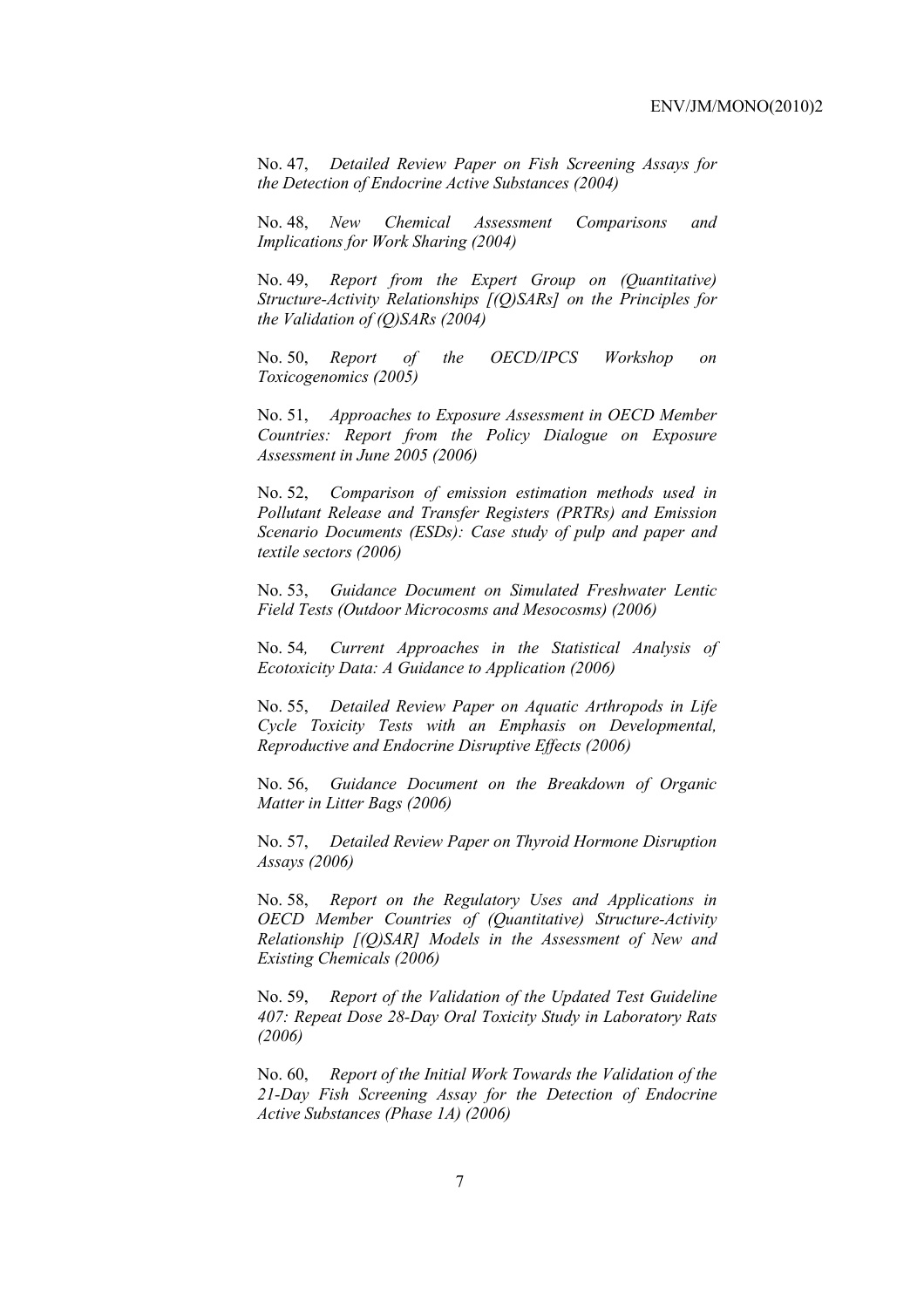No. 61, *Report of the Validation of the 21-Day Fish Screening Assay for the Detection of Endocrine Active Substances (Phase 1B) (2006)* 

No. 62, *Final OECD Report of the Initial Work Towards the Validation of the Rat Hershberger Assay: Phase-1, Androgenic Response to Testosterone Propionate, and Anti-Androgenic Effects of Flutamide (2006)* 

No. 63, *Guidance Document on the Definition of Residue (2006, revised 2009)* 

No. 64, *Guidance Document on Overview of Residue Chemistry Studies (2006, revised 2009)* 

No. 65, *OECD Report of the Initial Work Towards the Validation of the Rodent Utertrophic Assay - Phase 1 (2006)* 

No. 66, *OECD Report of the Validation of the Rodent Uterotrophic Bioassay: Phase 2. Testing of Potent and Weak Oestrogen Agonists by Multiple Laboratories (2006)* 

No. 67, *Additional data supporting the Test Guideline on the Uterotrophic Bioassay in rodents (2007)* 

No. 68, *Summary Report of the Uterotrophic Bioassay Peer Review Panel, including Agreement of the Working Group of the National Coordinators of the Test Guidelines Programme on the follow up of this report (2006)* 

No. 69, *Guidance Document on the Validation of (Quantitative) Structure-Activity Relationship [(Q)SAR] Models (2007)* 

No. 70, *Report on the Preparation of GHS Implementation by the OECD Countries (2007)*

No. 71, *Guidance Document on the Uterotrophic Bioassay - Procedure to Test for Antioestrogenicity (2007)*

No. 72, *Guidance Document on Pesticide Residue Analytical Methods (2007)* 

No. 73, *Report of the Validation of the Rat Hershberger Assay: Phase 3: Coded Testing of Androgen Agonists, Androgen Antagonists and Negative Reference Chemicals by Multiple Laboratories. Surgical Castrate Model Protocol (2007)* 

No. 74, *Detailed Review Paper for Avian Two-generation Toxicity Testing (2007)*

No. 75, *Guidance Document on the Honey Bee (Apis Mellifera L.) Brood test Under Semi-field Conditions (2007)*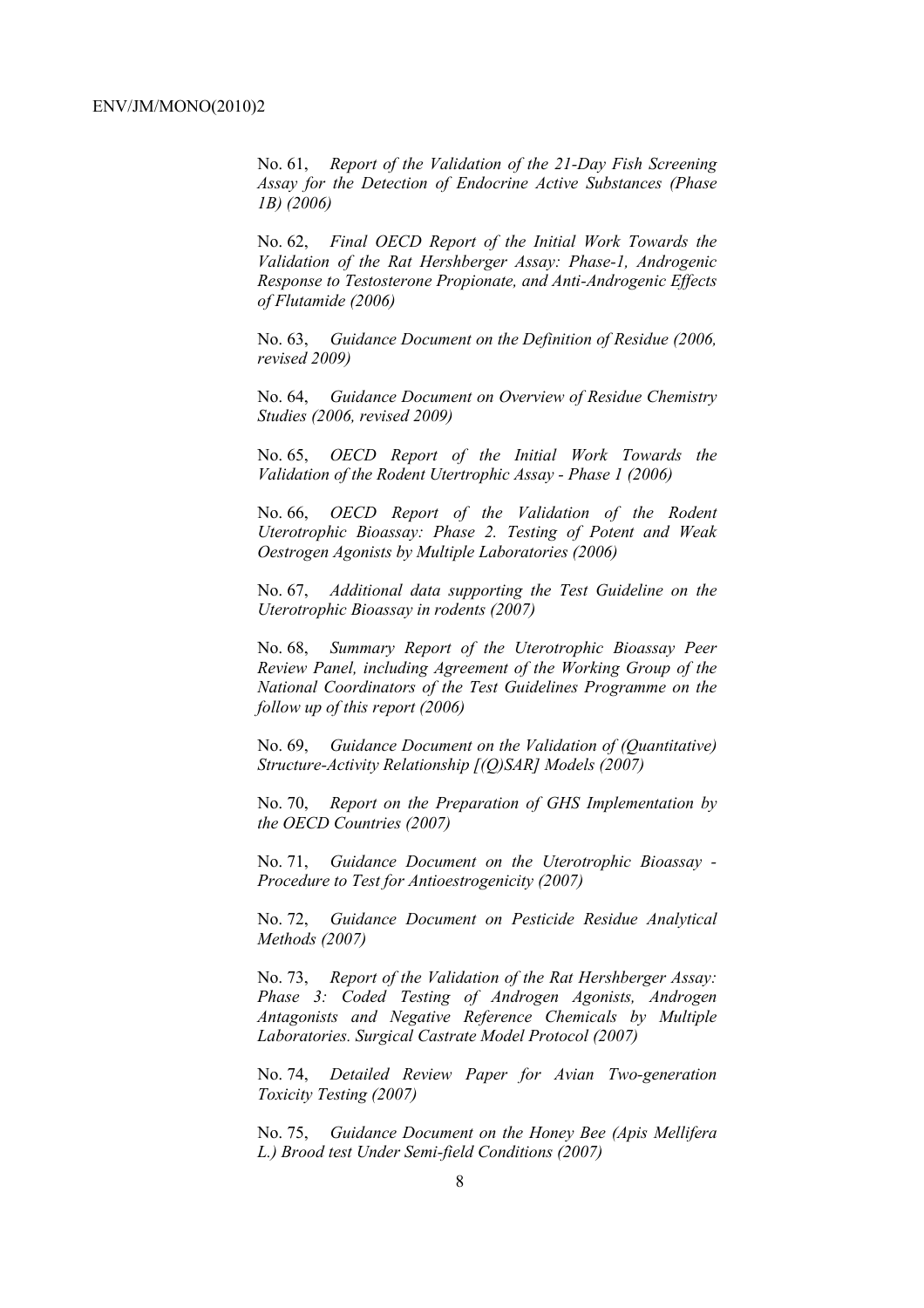No. 76, *Final Report of the Validation of the Amphibian Metamorphosis Assay for the Detection of Thyroid Active Substances: Phase 1 - Optimisation of the Test Protocol (2007)* 

No. 77, *Final Report of the Validation of the Amphibian Metamorphosis Assay: Phase 2 - Multi-chemical Interlaboratory Study (2007)* 

No. 78, *Final Report of the Validation of the 21-day Fish Screening Assay for the Detection of Endocrine Active Substances. Phase 2: Testing Negative Substances (2007)* 

No. 79, *Validation Report of the Full Life-cycle Test with the Harpacticoid Copepods Nitocra Spinipes and Amphiascus Tenuiremis and the Calanoid Copepod Acartia Tonsa - Phase 1 (2007)* 

No. 80, *Guidance on Grouping of Chemicals (2007)* 

No. 81, *Summary Report of the Validation Peer Review for the Updated Test Guideline 407, and Agreement of the Working Group of National Coordinators of the Test Guidelines Programme on the follow-up of this report (2007)* 

No. 82, *Guidance Document on Amphibian Thyroid Histology (2007)* 

No. 83, *Summary Report of the Peer Review Panel on the Stably Transfected Transcriptional Activation Assay for Detecting Estrogenic Activity of Chemicals, and Agreement of the Working Group of the National Coordinators of the Test Guidelines Programme on the Follow-up of this Report (2007)* 

No. 84, *Report on the Workshop on the Application of the GHS Classification Criteria to HPV Chemicals, 5-6 July Bern Switzerland (2007)* 

No. 85, *Report of the Validation Peer Review for the Hershberger Bioassay, and Agreement of the Working Group of the National Coordinators of the Test Guidelines Programme on the Follow-up of this Report (2007)* 

No. 86, *Report of the OECD Validation of the Rodent Hershberger Bioassay: Phase 2: Testing of Androgen Agonists, Androgen Antagonists and a 5 α-Reductase Inhibitor in Dose Response Studies by Multiple Laboratories (2008)*

No. 87, *Report of the Ring Test and Statistical Analysis of Performance of the Guidance on Transformation/Dissolution of Metals and Metal Compounds in Aqueous Media (Transformation/ Dissolution Protocol) (2008)*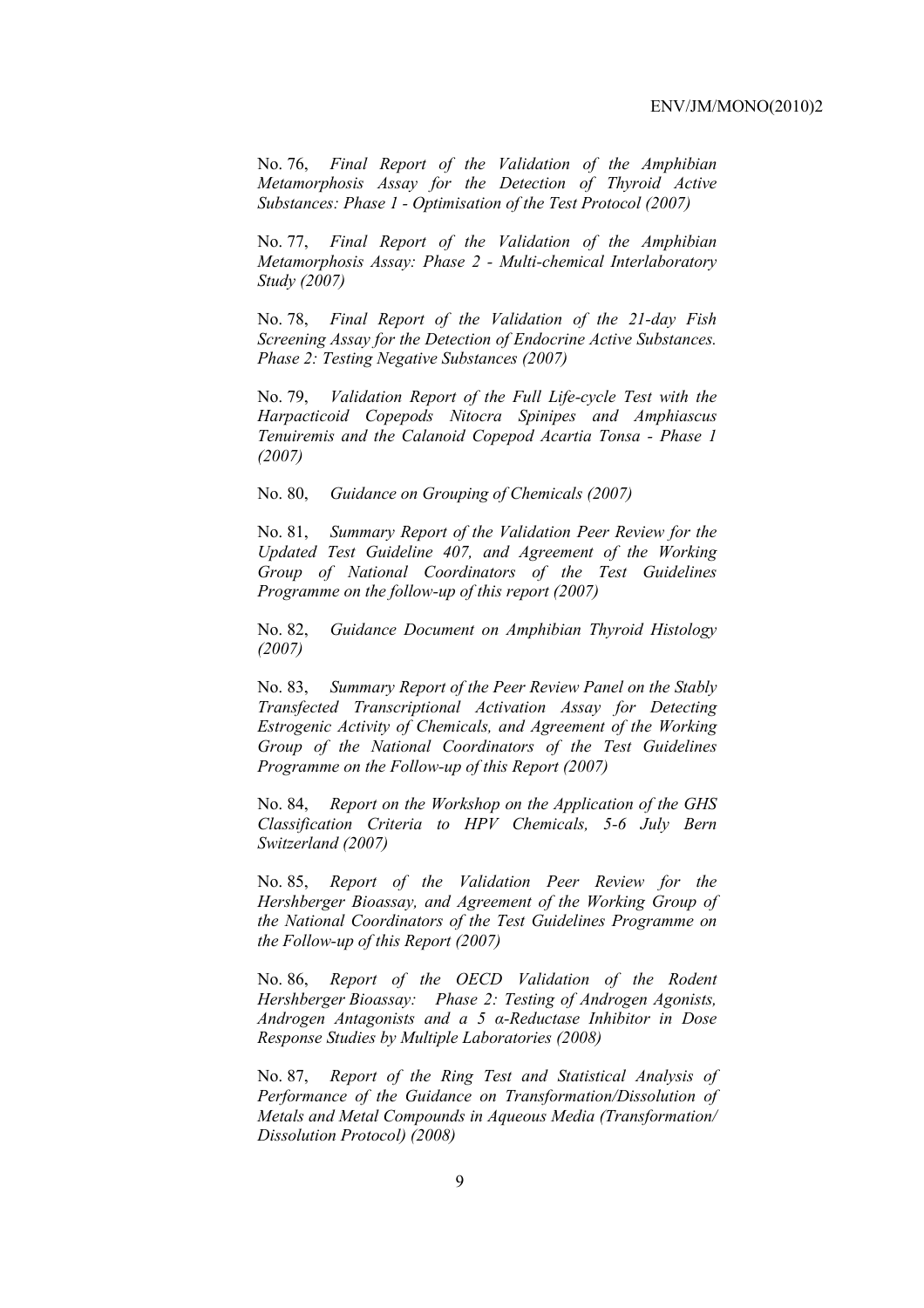No.88 *Workshop on Integrated Approaches to Testing and Assessment (2008)* 

No.89 *Retrospective Performance Assessment of the Test Guideline 426 on Developmental Neurotoxicity (2008)* 

No.90 *Background Review Document on the Rodent Hershberger Bioassay (2008)* 

No.91 *Report of the Validation of the Amphibian Metamorphosis Assay (Phase 3) (2008)* 

No.92 *Report of the Validation Peer Review for the Amphibian Metamorphosis Assay and Agreement of the Working Group of the National Coordinators of the Test Guidelines Programme on the Follow-Up of this Report (2008)* 

No.93 *Report of the Validation of an Enhancement of OECD TG 211: Daphnia Magna Reproduction Test (2008)* 

No.94 *Report of the Validation Peer Review for the 21-Day Fish Endocrine Screening Assay and Agreement of the Working Group of the National Coordinators of the Test Guidelines Programme on the Follow-up of this Report (2008)* 

No.95 *Detailed Review Paper on Fish Life-Cycle Tests (2008)* 

No.96 *Guidance Document on Magnitude of Pesticide Residues in Processed Commodities (2008)* 

No.97 *Detailed Review Paper on the use of Metabolising Systems for In Vitro Testing of Endocrine Disruptors (2008)* 

No. 98 *Considerations Regarding Applicability of the Guidance on Transformation/Dissolution of Metals Compounds in Aqueous Media (Transformation/Dissolution Protocol) (2008)*

No. 99 *Comparison between OECD Test Guidelines and ISO Standards in the Areas of Ecotoxicology and Health Effects (2008)* 

No.100 *Report of the Second Survey on Available Omics Tools (2009)* 

No.101 *Report on the Workshop on Structural Alerts for the OECD (Q)SAR Application Toolbox (2009)* 

No.102 *Guidance Document for using the OECD (Q)SAR Application Toolbox to Develop Chemical Categories According to the OECD Guidance on Grouping of Chemicals (2009)* 

No.103 *Detailed Review Paper on Transgenic Rodent Mutation Assays (2009)*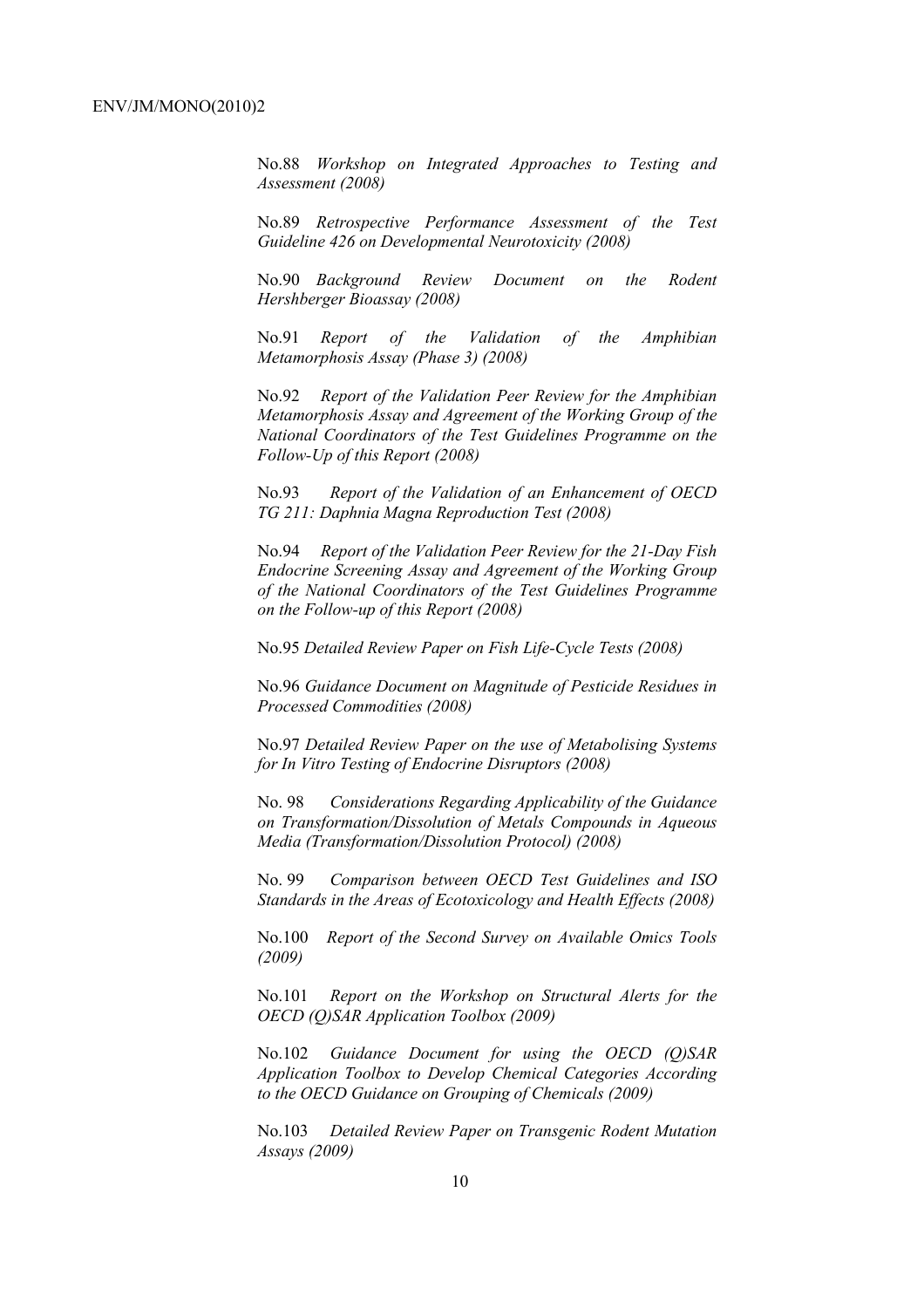No.104 *Performance Assessment: Conparsion of 403 and CxT Protocols via Simulation and for Selected Real Data Sets (2009)* 

No. 105 *Report on Biostatistical Performance Assessment of the draft TG 436 Acute Toxic Class Testing Method for Acute Inhalation Toxicity (2009)* 

*No.106 Guidance Document for Histologic Evaluation of Endocrine and Reproductive Test in Rodents* 

No.107 *Preservative treated wood to the environment for wood held in storage after treatment and for wooden commodities that are not cover and are not in contact with ground. (2009)* 

No.108 *Report of the validation of the Hershberger Bioassay (weanling model) (2009)* 

No. 109 *Literature review on the 21-Day Fish Assay and the Fish Short-Term Reproduction Assay (2009)* 

No. 110 *Report of the validation peer review for the weanling Hershberger Bioassay and agreement of the working of national coordinators of the test guidelines programme on the follow-up of this report (2009)* 

No. 111 *Report of the Expert Consultation to Evaluate an Estrogen Receptor Binding Affinity Model for Hazard Identification (2009)* 

No. 112 *The 2007 OECD List of High Production Volume Chemicals (2009)* 

No. 115 *Guidance Document on the Weanling Hershberger Bioassay in Rats: A Short-term Screening Assay for (Anti) Androgenic Properties (2009)* 

No. 118 *Workshop Report on OECD Countries Activities Regarding Testing, Assessment and Management of Endocrine Disrupters Part 1* 

No. 118 *Workshop Report on OECD Countries Activities Regarding Testing, Assessment and Management of Endocrine Disrupters Appendices 1-10 Part II* 

### **© OECD 2010**

Applications for permission to reproduce or translate all or part of this material should be made to: Head of Publications Service, OECD, 2 rue André-Pascal, 75775 Paris Cedex 16, France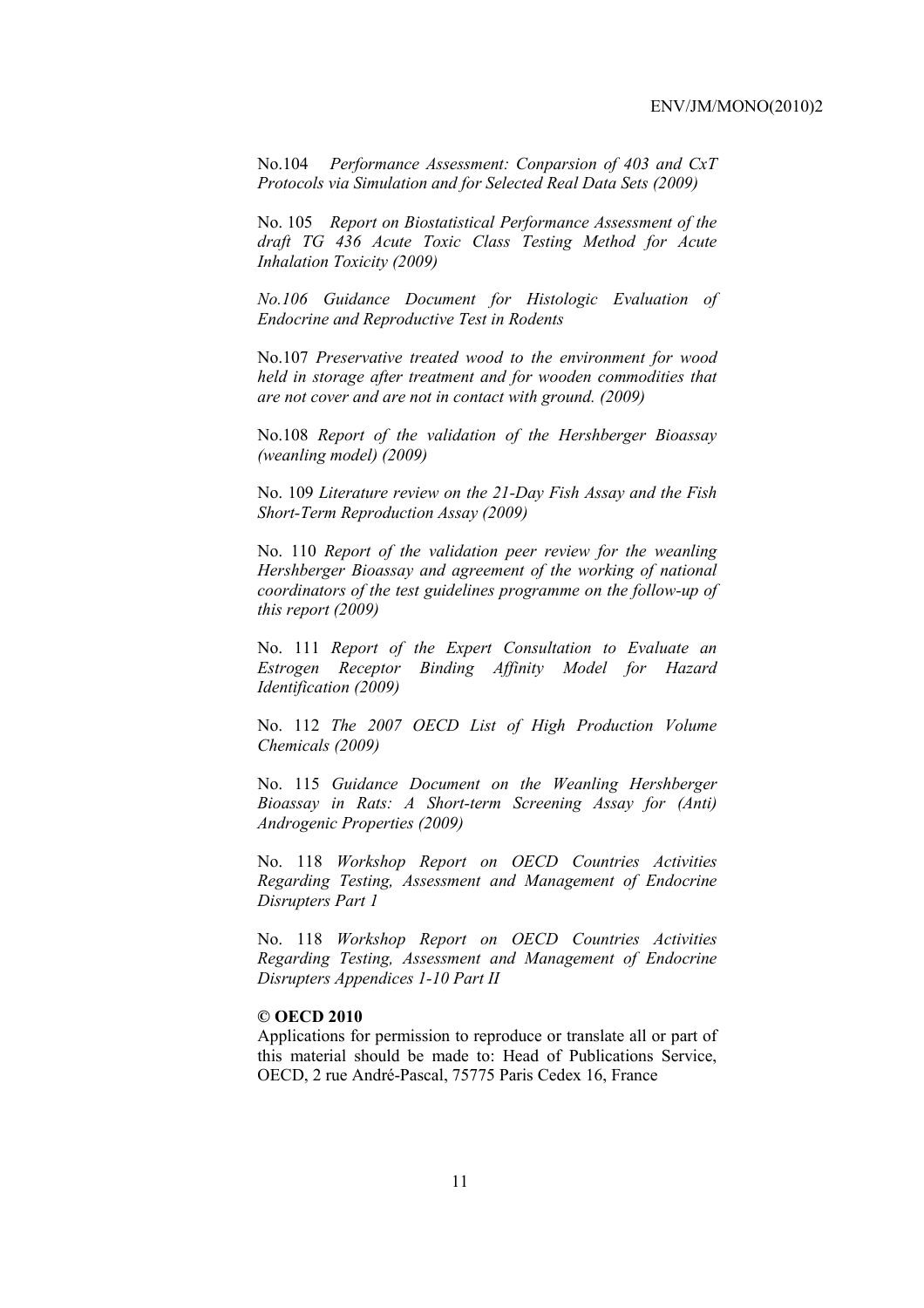# **ABOUT THE OECD**

The Organisation for Economic Co-operation and Development (OECD) is an intergovernmental organisation in which representatives of 30 industrialised countries in North America, Europe and the Asia and Pacific region, as well as the European Commission, meet to co-ordinate and harmonise policies, discuss issues of mutual concern, and work together to respond to international problems. Most of the OECD's work is carried out by more than 200 specialised committees and working groups composed of member country delegates. Observers from several countries with special status at the OECD, and from interested international organisations, attend many of the OECD's workshops and other meetings. Committees and working groups are served by the OECD Secretariat, located in Paris, France, which is organised into directorates and divisions.

The Environment, Health and Safety Division publishes free-of-charge documents in ten different series: **Testing and Assessment**; **Good Laboratory Practice and Compliance Monitoring**; **Pesticides and Biocides**; **Risk Management**; **Harmonisation of Regulatory Oversight in Biotechnology**; **Safety of Novel Foods and Feeds; Chemical Accidents; Pollutant Release and Transfer Registers; Emission Scenario Documents; and the Safety of Manufactured Nanomaterials.** More information about the Environment, Health and Safety Programme and EHS publications is available on the OECD's World Wide Web site (http://www.oecd.org/ehs/).

**This publication was developed in the IOMC context. The contents do not necessarily reflect the views or stated policies of individual IOMC Participating Organizations.** 

**The Inter-Organisation Programme for the Sound Management of Chemicals (IOMC) was established in 1995 following recommendations made by the 1992 UN Conference on Environment and Development to strengthen co-operation and increase international coordination in the field of chemical safety. The participating organisations are FAO, ILO, OECD, UNEP, UNIDO, UNITAR and WHO. The World Bank and UNDP are observers. The purpose of the IOMC is to promote co-ordination of the policies and activities pursued by the Participating Organisations, jointly or separately, to achieve the sound management of chemicals in relation to human health and the environment.**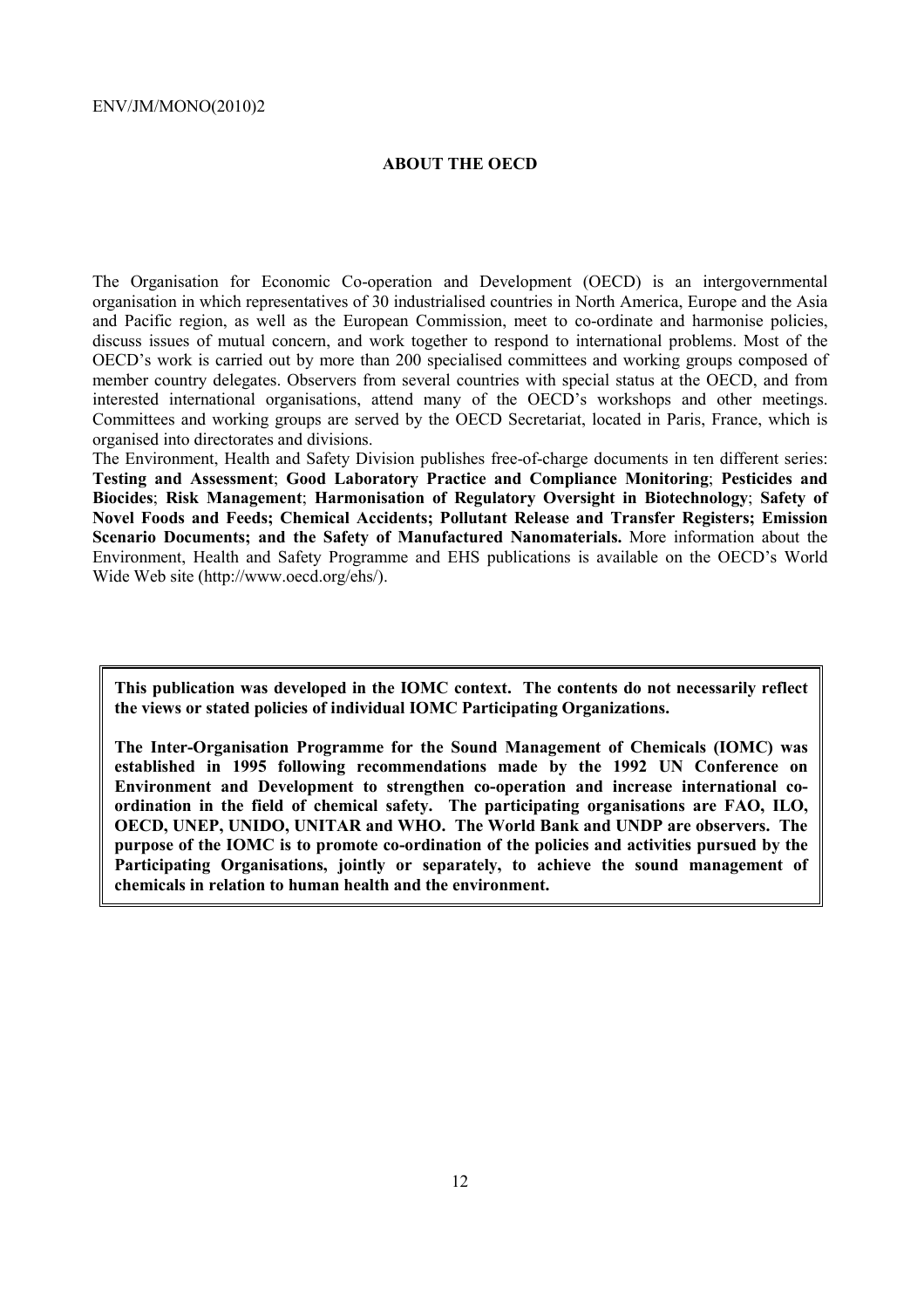**This publication is available electronically, at no charge.** 

**For this and many other Environment, Health and Safety publications, consult the OECD's World Wide Web site (www.oecd.org/ehs/)** 

**or contact:** 

**OECD Environment Directorate, Environment, Health and Safety Division**

> **2 rue André-Pascal 75775 Paris Cedex 16 France**

**Fax: (33-1) 44 30 61 80** 

**E-mail: ehscont@oecd.org**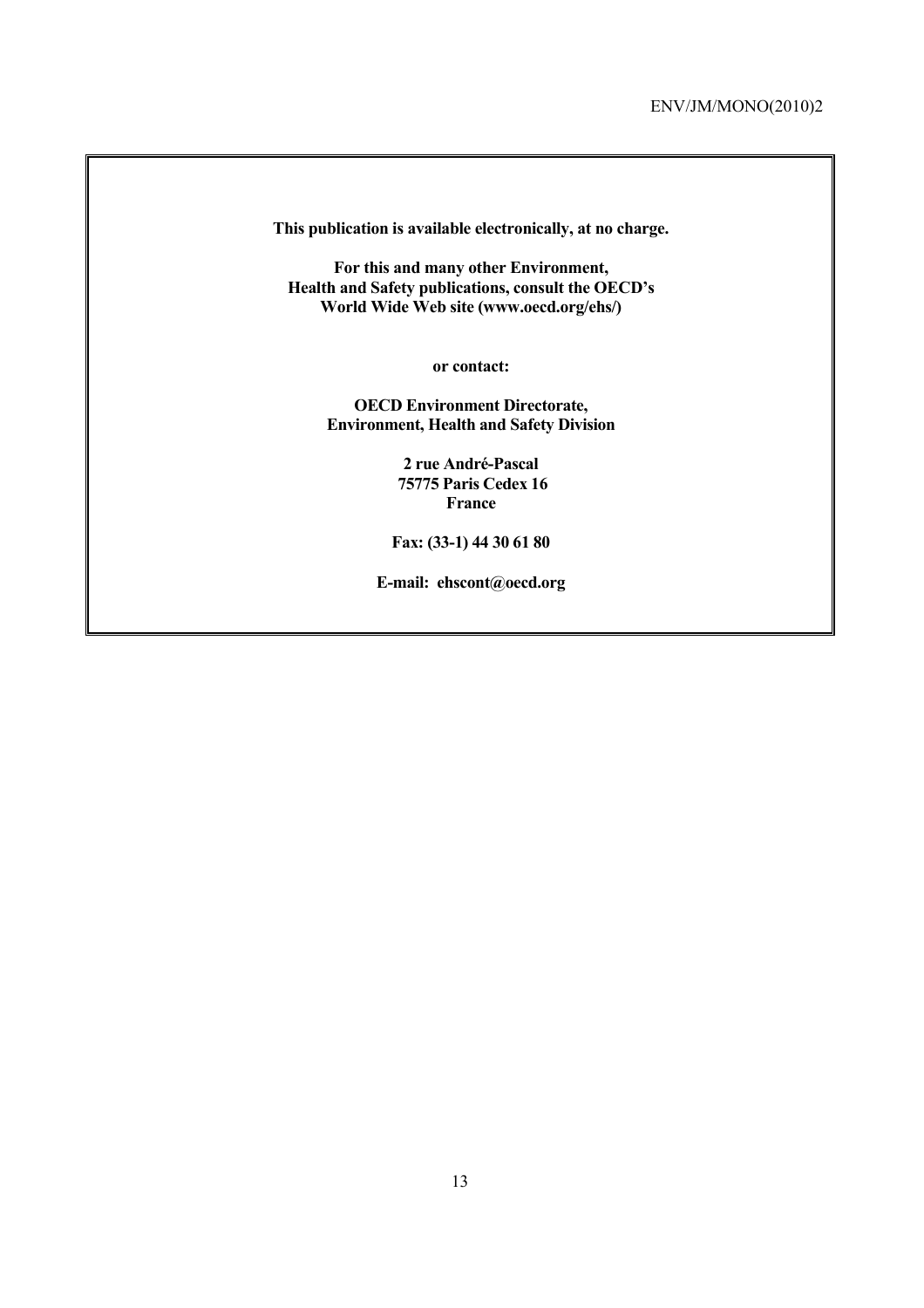### FOREWORD

This document is the report of the Workshop on OECD Countries Activities Regarding Testing, Assessment and Management of Endocrine Disrupters, which was held in Copenhagen (Denmark) on 22- 24 September 2010. It comprises a Part I and a Part II.

The Working Group of National Coordinators of the Test Guidelines Programme approved the submission of the report to the Joint Meeting of the Chemicals Committee and Working Party on Chemicals, Pesticides and Biotechnology on 23 November 2009. The Joint Meeting agreed to the declassification of the report on 11 January 2010.

This document is published on the responsibility of the Joint Meeting of the Chemicals Committee and the Working Party on Chemicals, Pesticides and Biotechnology.

Contact for further details: Environment, Health and Safety Division Environment Directorate Organisation for Economic Cooperation and Development 2, rue André Pascal 75775 Paris Cedex 16, France Tel : 33 1 45 24 16 74 Email: env.edcontact@oecd.org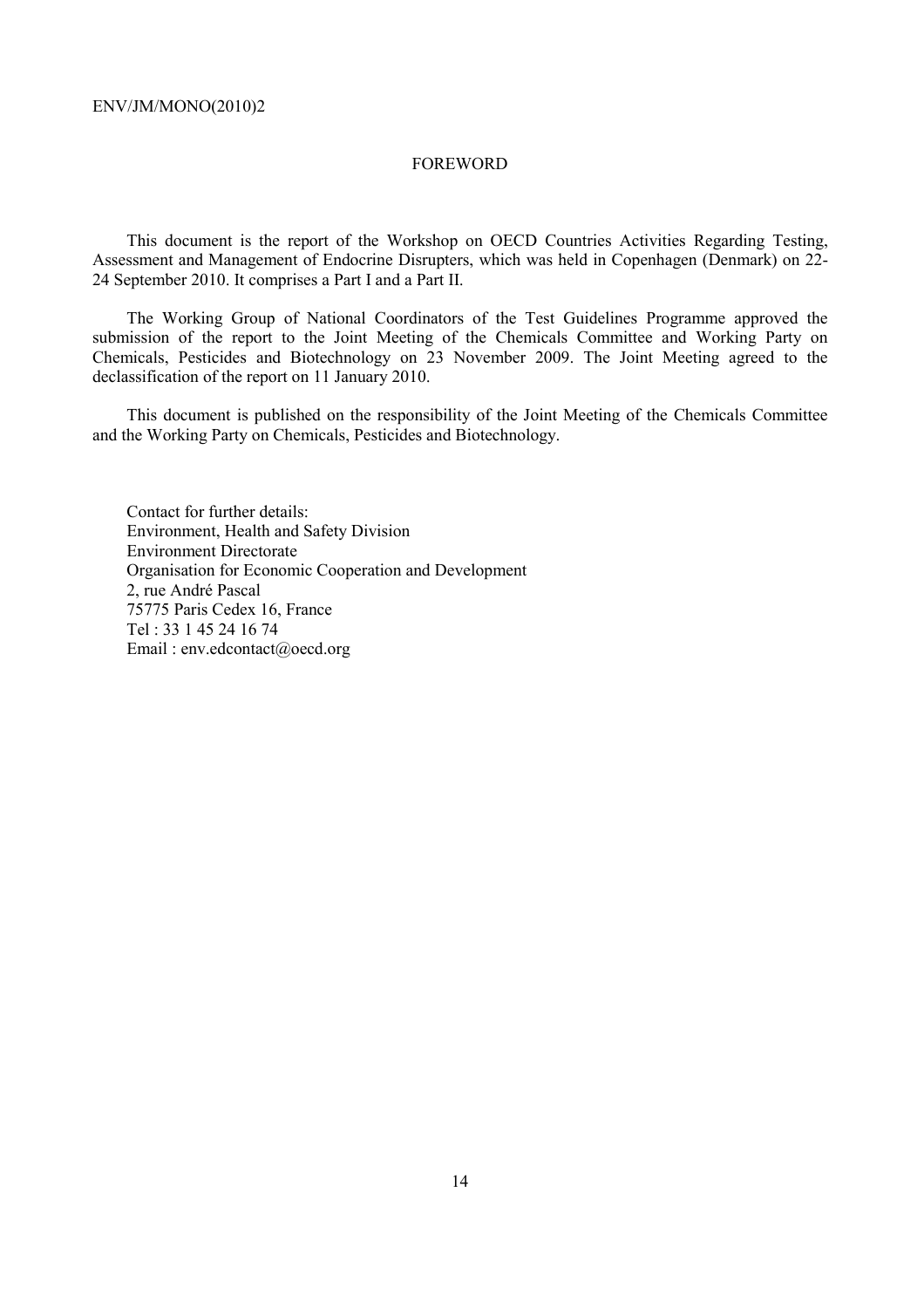# **Table of Contents (Part I)**

|                                                                                                            | Page |
|------------------------------------------------------------------------------------------------------------|------|
| <b>Introduction</b>                                                                                        | 16   |
| <b>Workshop Progression</b>                                                                                | 17   |
| <b>Workshop Outcome</b>                                                                                    | 18   |
| Recommendations for further OECD Work                                                                      | 18   |
| Considerations/Recommendations                                                                             | 21   |
| <b>Research Needs</b>                                                                                      | 23   |
| <b>Annexes</b>                                                                                             |      |
| Annex 1: OECD Test Guidelines and other documents<br>related to endocrine disrupter testing and assessment | 25   |
| Annex 2: Summary of the Case Study                                                                         | 28   |
| Annex 3: Participants List                                                                                 | 62   |
| Annex 4: Workshop agenda                                                                                   | 75   |
| Annex 5: Questions to the breakout Groups                                                                  | 77   |
| Annex 6: Conceptual Framework                                                                              | 80   |
| Annex 7: Extracts from the breakout groups contributions                                                   | 82   |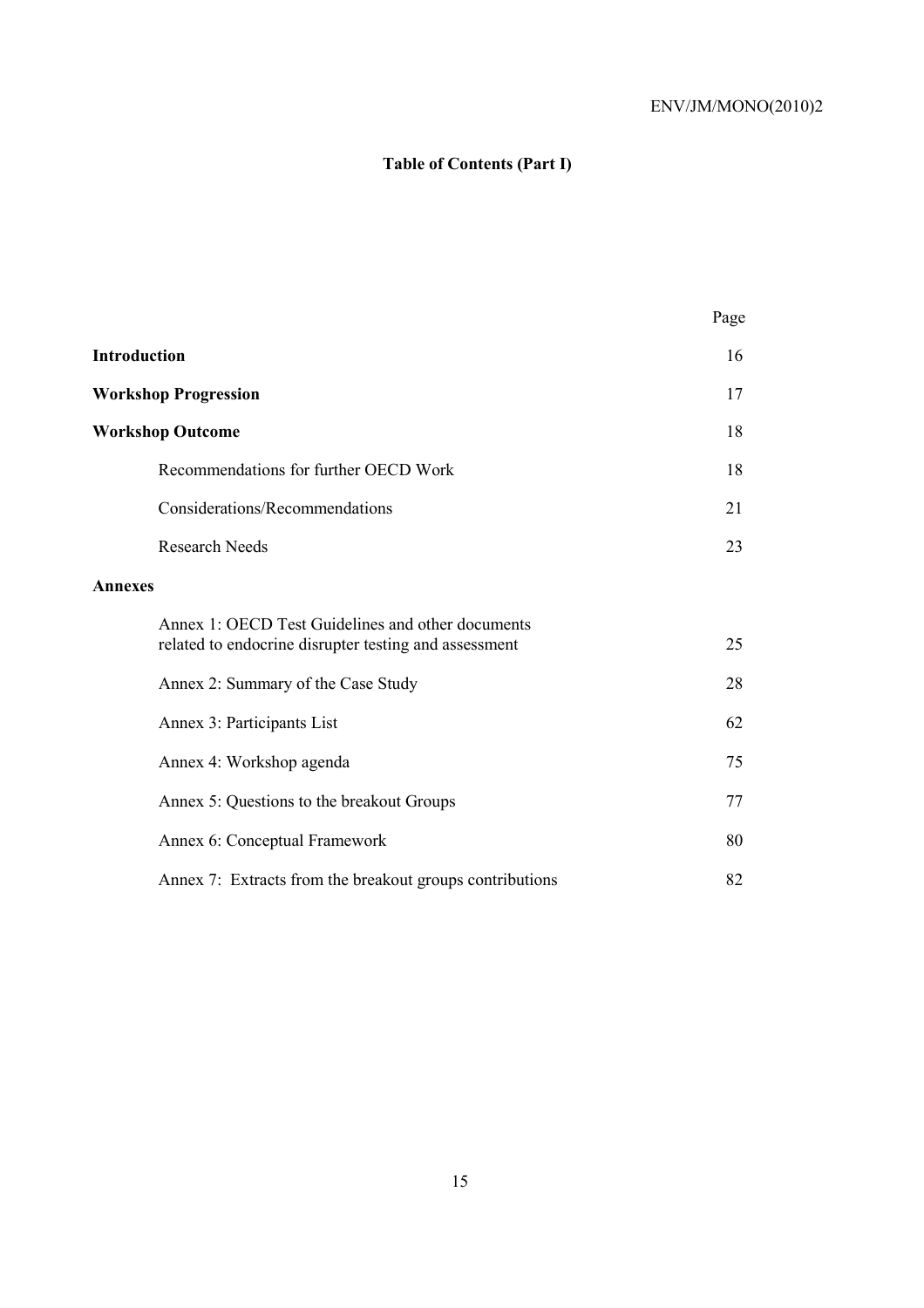# **INTRODUCTION**

# *Background*

1. At the request of member countries and the international industry, OECD initiated in 1997 the activity on Endocrine Disrupters Testing and Assessment with the objectives to provide a set of internationally recognised and harmonised Test Guidelines (TGs), and testing and assessment strategies for regulatory use that would avoid duplication of testing and, thus, save resources and animals.

2. Managed by the Endocrine Disrupters Testing and Assessment Task Force (EDTA) and its three Validation Management Groups on mammalian tests (VMG-mammalian), on ecotoxicity tests (VMG-eco) and on non-animal tests (VMG-NA), several comprehensive test validation projects have been completed and Test Guidelines adopted (see **Annex 1**).

3. The first objective was to identify and prioritize development of new and update of existing Test Guidelines. A Conceptual Framework for Testing and Assessment of Endocrine Disrupting Chemicals was agreed in 2002. It was composed of five levels ranking different types of *in silico*, *in vitro* and *in vivo* assays, to be used according to countries regulatory needs. The validation of a number of test methods on biotic systems and health effects then started under the leadership of the three VMGs. Several Test Guidelines useful for the screening and assessment of endocrine disrupters have already been adopted and a number of projects, included in the current work plan for the Test Guideline Programme, concern the development of new or updated Test Guidelines and related documents on endocrine disrupters testing.

4. In 2008, the EDTA Task Force was replaced with the EDTA Advisory Group (EDTA AG). The Working Group of National Coordinators of the Test Guidelines Programme (WNT) requested that the EDTA AG start working on cross-cutting issues including the assessment of endocrine disrupters and the review of the Conceptual Framework. It was suggested that the first step should consist of gathering information from countries on their approaches for assessing endocrine disrupters. The WNT requested that the Secretariat, in consultation with the Bureau of the EDTA AG, organize the work on these issues.

5. The Bureau agreed that the best way forward would be to: (*i*) prepare a case study report on endocrine disrupting testing, assessment and management in OECD Countries, (*ii*) organize a workshop to discuss issues arising from the case study report.

6. A summary of the Case Studies Report on Endocrine Disrupters Testing, Assessment and Management in OECD Member Countries is available as **Annex 2**. This document reports on the outcome of the workshop "OECD Countries Activities Regarding Testing, Assessment and Management of Endocrine Disrupters".

# *Workshop objectives*

7. The workshop was held to:

Take note of:

- − The current activities on chemicals with endocrine activity or disrupting properties in the different countries (including development and validation of test and non-test methods, gaining more information on chemicals as regards their possible endocrine activity, advisory activities and information to industry and the public, regulations)
- − How the Test methods (including OECD Test Guidelines) and non-test methods are used in the different countries for decision making concerning identification and evaluation of chemicals with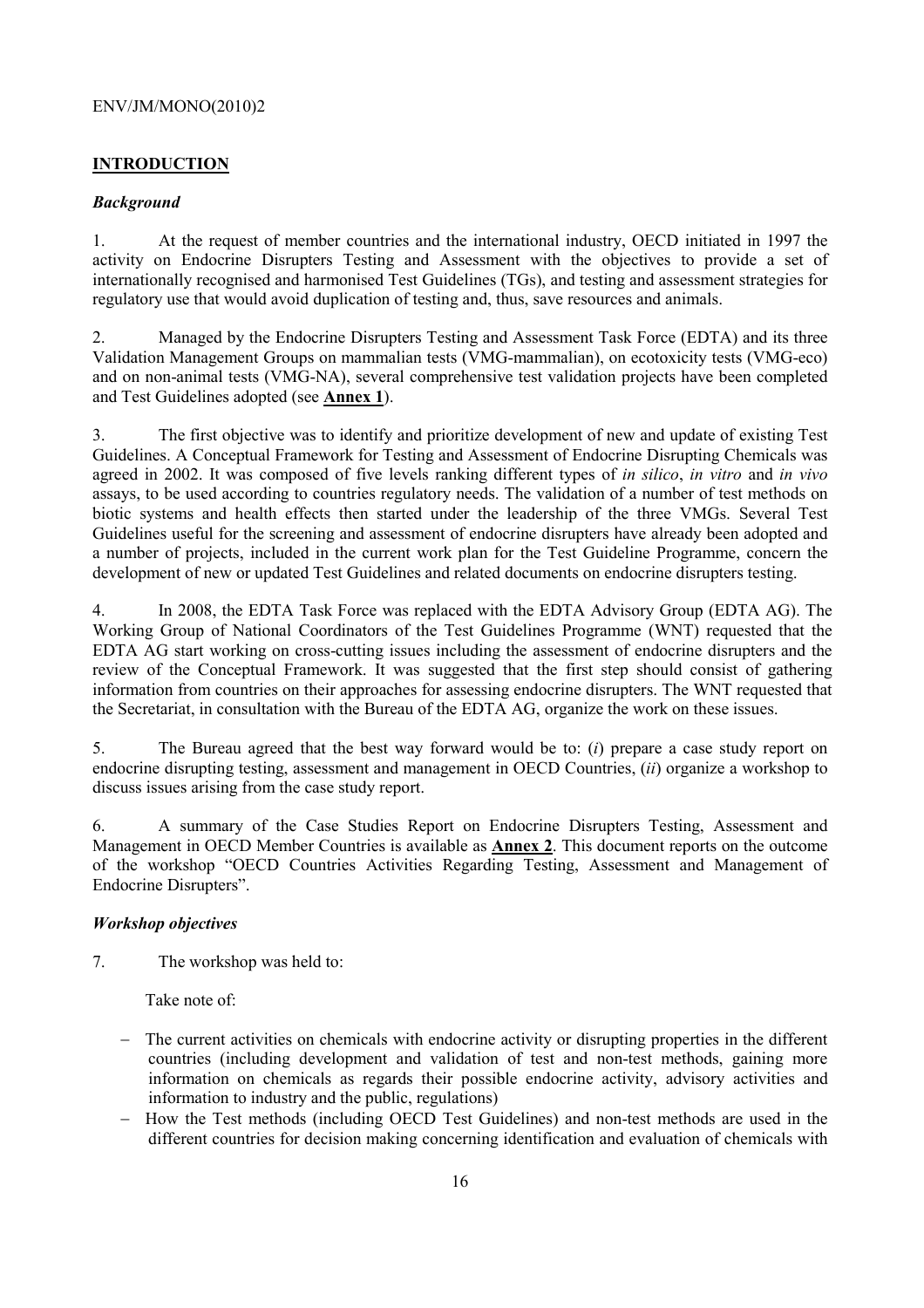endocrine activity/disrupting properties (this should include all relevant TG available at OECD, both included or not in the Conceptual Framework).

Discuss and exchange views and experience regarding current activities and practices regarding:

- − current tools/data/ information which are essential for different types and levels of decision making (from: providing advice and making advice to industry and the public to: risk assessment-based decision making/regulations concerning providing information on or restricting production, use and/or emission/exposure)
- − How the available tools should be used together in weight of evidence based conclusions?
- How much confidence is needed for different types and levels of decisions?

This includes considerations concerning:

- the potency and nature of endocrine activity
- the scientific basis for linking such endocrine activity causally to harmful effects for man and/ or the environment
- if and how such information is used together with other relevant information concerning intrinsic properties of the substance as well as emission/ exposure potential / considerations.
- Make recommendations for further work as a follow-up for the workshop regarding:
	- **OECD work**: identify any possible needs for further development of more Guidance Documents, Detailed Review Papers, Test Guidelines, non method projects, examples and tools etc. Specify subject/topic and scope of each and provide a rationale for each recommendation
	- **Research activities in countries**: Identify if possible research areas/topics where creation of new knowledge would improve the general basis for priority setting, hazard and risk assessment and management of endocrine disrupters.

### *Workshop preparation*

8. The workshop was prepared by a small group including experts from Canada, Denmark, Germany, Japan, the United States, the European Commission, and industry. This group had regular conference calls and a progress report was submitted to the WNT meeting in March 2009.

# **WORKSHOP PROGRESSION**

9. The workshop *OECD Countries Activities Regarding Testing, Assessment and Management of Endocrine Disrupters* was held in Copenhagen, Denmark, from 22 to 24 September 2009. It was hosted by the Danish EPA. Sixty-five participants, including representatives from governments, industry and environmental NGOs attended the workshop. The participants list is attached as **Annex 3.** 

10. Mr. Claus Torp, director of the Danish EPA, welcomed the participants. Betty Hakkert (Netherlands) chaired the workshop. The workshop consisted of plenary and breakout sessions. Four breakout groups were established to address specific questions prepared before the workshop. The groups received the same questions, but discussed them from angles of human health (group 1), environment (group 2), and human health and environment (groups 3 and 4). Activities on testing, assessment and management of endocrine disrupters in the US, the EU and Japan were presented, as well as the views of an Environmental NGO, industry, and the International Council on Animal Protection in OECD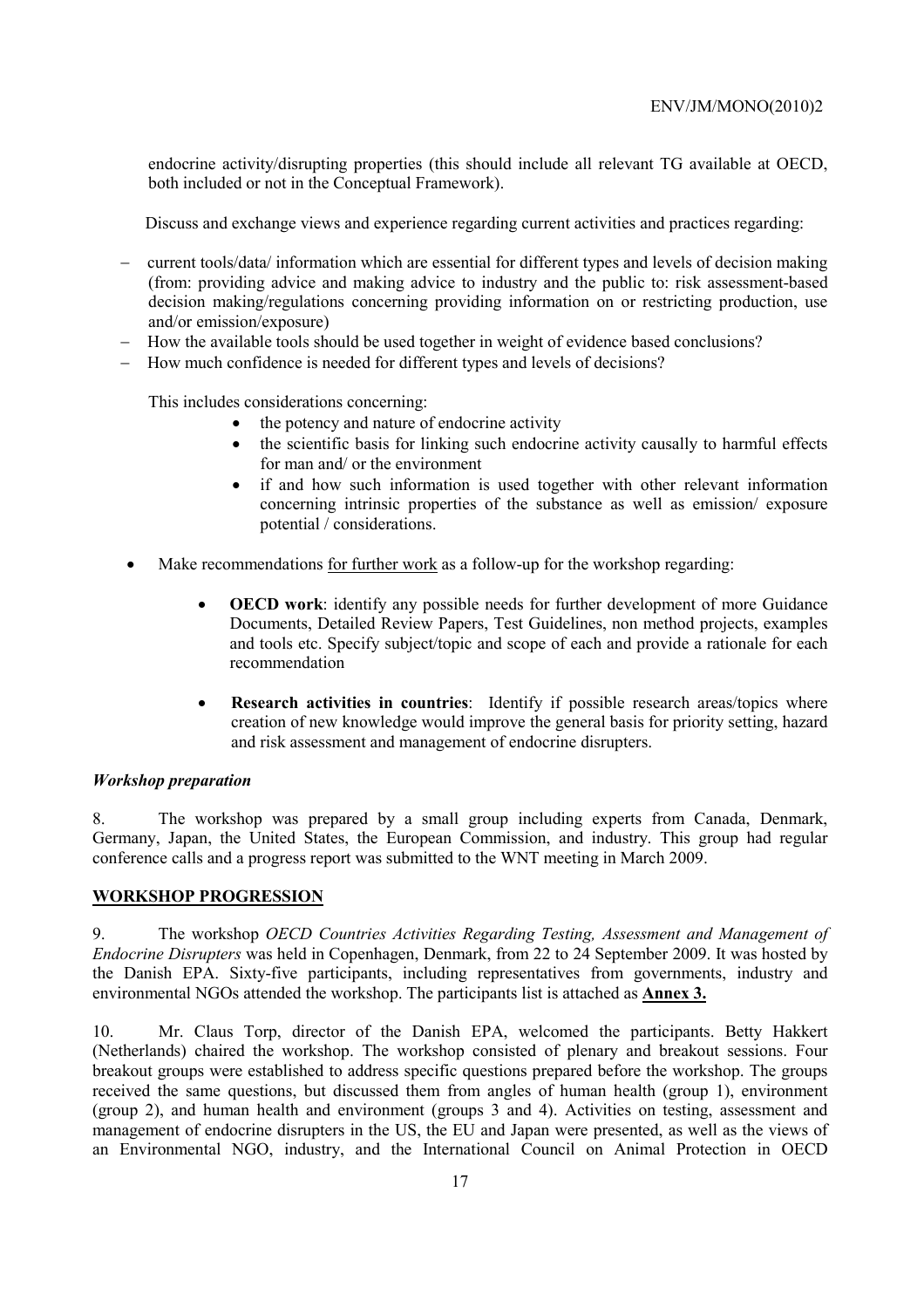Programmes on the use of TGs and other tools for the assessment of endocrine disrupters (See Agenda in **Annex 4** and presentations in **Appendix 10, Part 2**).

11. The questions for the breakout sessions are attached as **Annex 5**. The questions were used as support to the discussions. On the second day, the breakout groups were requested to provide recommendations on the basis of the first day discussions. After the conclusion of each breakout session, the participants reconvened in the plenary to hear and discuss the summaries of the breakout session outcomes.

12. On the last day, the workshop reviewed, revised and adopted the conclusions and recommendations as presented below. The Chairperson and the Secretariat thanked the hosts for their substantial support and contributions towards the success of the meeting.

# **WORKSHOP OUTCOME**

13. The workshop exchanged information on countries and stakeholders' activities regarding testing, assessment and management of endocrine disrupter chemicals (EDCs) and agreed on recommendations for further work, considerations/recommendations, and research needs related to EDCs. As recommendations were proposed by the four breakout groups, and are reproduced as agreed at the workshop, a few of them overlap.

# **RECOMMENDATIONS FOR FURTHER OECD WORK**

# *Conceptual framework*

The Conceptual Framework (CF) for EDTA , adopted at the Workshop held in Tokyo in 2002 (see **Annex 6**), is a tool box including screening and testing methods that were considered useful for the assessment of estrogen receptor (ER), androgen receptor (AR) and thyroid mediated effects.

- More Guidance for using the CF and its test methods in a weight of evidence is recommended. This guidance should set out the coverage of the CF: which Test Guidelines, endpoint data, and (to the extent possible) modes of action data are sufficient to inform each type of decision concerning EDCs, i.e. a decision which integrates the data available from the various guidelines? The three main types of decision include 1) prioritisation decisions; 2) decisions about whether there is potential to interact with the hormone system; 3) definitive decisions on whether a substance is an EDC. Such a document would be of great value to many chemical regulators who are currently unsure how the various Test Guidelines can be applied in practice.
- The CF should be revised within a few years where more experience and scientific progress have been gained. In view of the revision of the CF, detailed recommendations from some breakout groups for revising the CF are available in **Annex 7**.

# *Assessment*

• A document on weight of evidence approaches for the assessment of suspected EDCs should be developed to identify and encourage use of consistent, transparent approaches within the particular regulatory contexts. Case studies presented in the current report and further contributions could be useful for preparing such a document. This work should recognize and build on existing harmonised methods/guidance and on the activities of other agencies in member countries on this subject of weight of evidence assessment.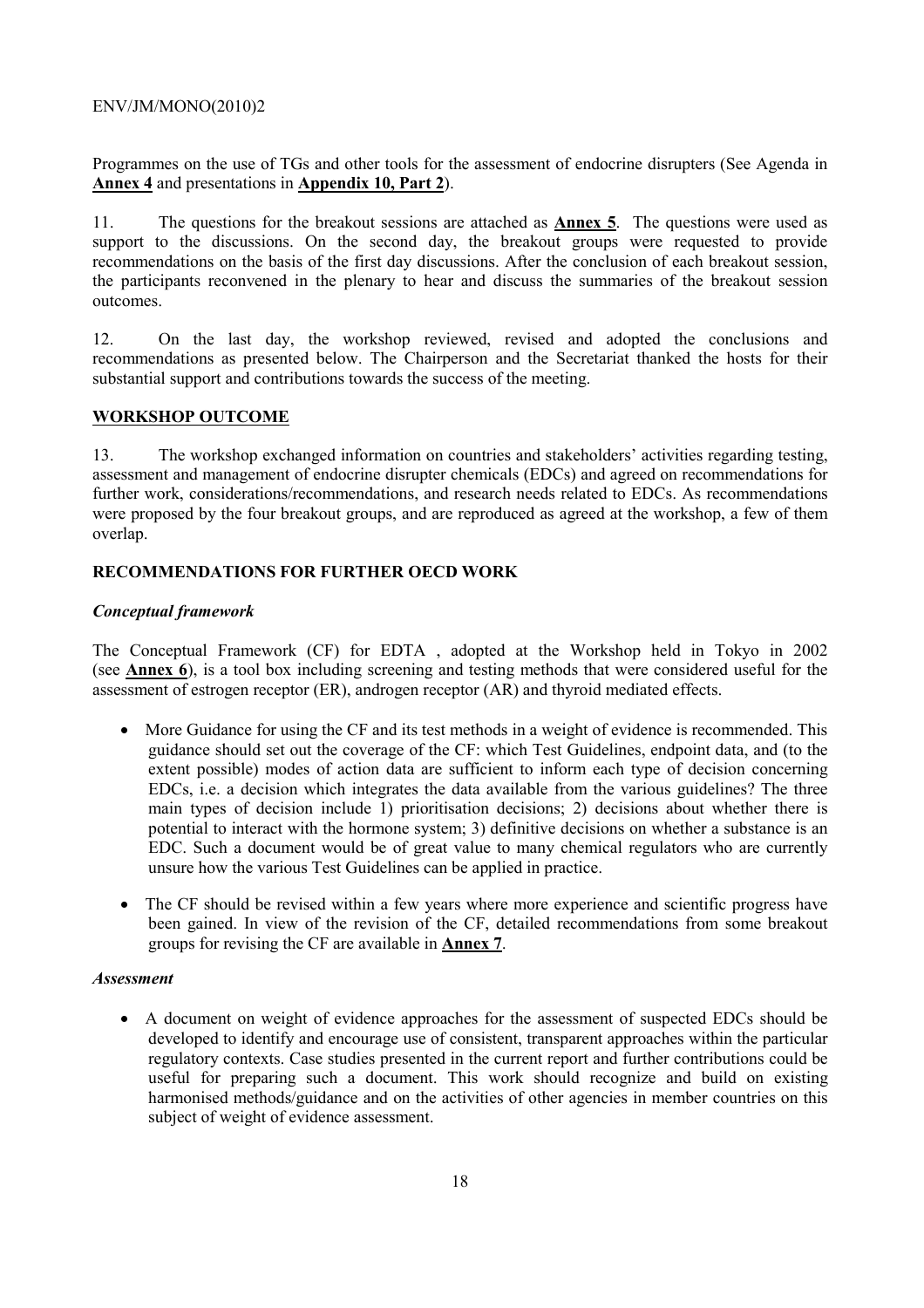- OECD should encourage opportunities to share case studies on chemicals that potentially disrupt endocrine systems on an international basis, e.g. the results of the initial USEPA screening programme, which begins this year. We recommend that OECD should investigate the feasibility and potential value of a case study sharing activity because it may influence the content and/or interpretation of future data packages on possible EDCs, and may be helpful in developing guidance on weight of evidence approaches.
- Data from non-mammalian species should be used to inform mammalian hazard identification and vice versa unless there is clear evidence that the mode of action is not relevant. It is recommended to analyse whether, how and why to do this, to consider scientific basis and take also account of its usefulness / role in regulatory contexts.
- Recognizing the role of the CF as a toolbox and the first step taken in the case study report in the context of this workshop, it is recommended to continue with exchanging information about and experience and practices of the role of EDC related test results and data in various OECD regions/countries and regulatory frameworks and consider using the OECD EDTA Advisory Group for this activity.

# *Monitoring and incorporating new science*

- OECD should consider monitoring progress on EDC topics to be considered in relation to current and future Test Guidelines development and/or where there is uncertainty on how assessment should be made (e.g. combined exposure to multiple chemicals with a similar mode of action, low dose outcomes) and how to respond accordingly, e.g.:
	- By exchanging experience/approaches and outcomes of activities concerning these issues in various OECD regions/countries
	- By adding references to these issues in the explanatory notes of the CF.

### *Mammary glands*

• Endpoints involving mammary glands of both sexes should be considered and when validated included in mammalian studies such as the extended one-generation study. A review of mammary gland assessment methods should be made so that the most appropriate age of animals and methods, and their placement in existing assays can be made. It is already an optional endpoint in TG 407 (see the histopathology guidance document). Research has shown the mammary gland to be a sensitive endpoint for estrogen action. At least some forms of breast cancer have been linked to estrogen and other endocrine mechanisms.

### *Endpoints not in existing guidelines*

- A Detailed Review Paper (DRP) should be drafted to explore the incorporation of established *in vitro* test methods for additional hormonal systems (such as the glucocorticoid system) into OECD TGs. The DRP should also include linkages with *in vivo* endpoints. The rationale of this recommendation is to cover other hormone pathways that could potentially lead to developmental effects.
- A DRP should be drafted to explore *in vitro* and *in vivo* test methods for additional key signalling systems important for endocrine toxicity (e.g. glucocorticoid receptors, AhR, peroxisome proliferator-activated receptors (PPARs), and other endocrine related nuclear receptors) to be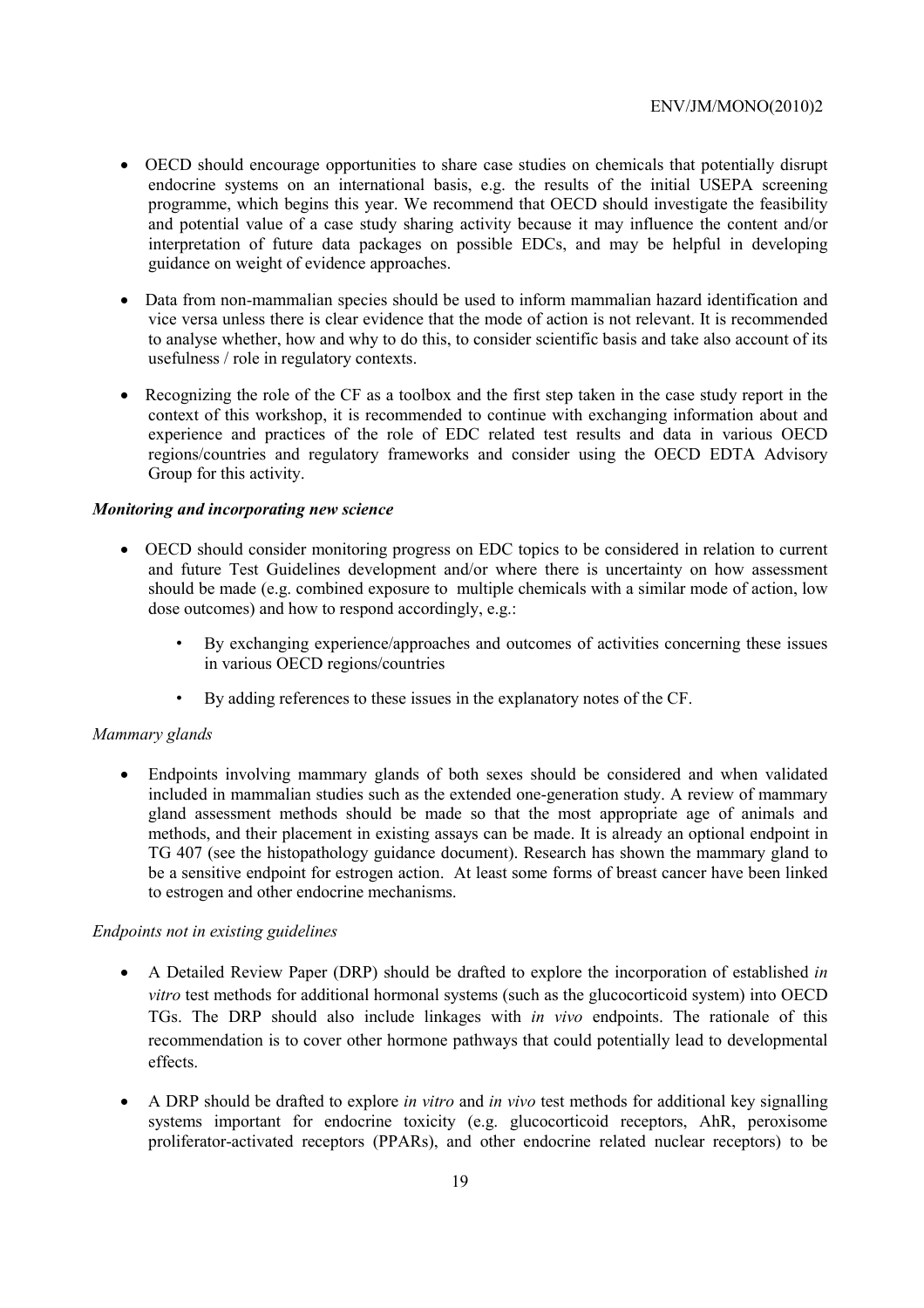considered for incorporation into existing or as new OECD TGs. The DRP should ideally evaluate the known or potential interactions of chemicals with these signalling pathways, including *in vitro* and *in vivo* methods designed to evaluate such interactions, and the likelihood that chemicals can induce adverse outcomes (e.g. obesity, metabolic syndrome, dyslipidemia, etc.) through these mechanisms of action. The DRP should identify data gaps when considering human health and ecotoxicological effects. This work should take note of and build on the activities of the OECD molecular screening working groups (e.g. thyroid and reproductive screening working groups), the information captured in the OECD DRP on the use of metabolizing systems for *in vitro* testing of endocrine disrupters<sup>1</sup>, and the recommendations in the US National Academy of Sciences report on Toxicity Testing in the 21st Century. This activity recognizes growing evidence of the significant health and population impacts caused by disruption of signalling of these systems during critically sensitive life stages. For example, impairment of the cortisol response to stress in fish has been demonstrated in the field and the laboratory with a large range of apparently unrelated chemicals. A DRP would need to review this field, especially developments subsequent to a review published 6 years ago (Pottinger TG. 2003. *Pure Appl. Chem*. 75, 2321-2333), and recommend whether further research is needed, or Test Guidelines should be developed.

- It is recommended to develop a document describing useful endocrine endpoints not currently in existing guidelines, but which might need to be validated and included in future TGs or TGs updates. This document would be helpful to the Test Guidelines Programme. Examples of such endpoints might include measurement of vitellogenin in the fish life cycle test; behavioural endpoints; control of photosynthetic activity in multicellular plants; ecdysteroid and juvenile hormone titres in arthropods; and interference with control of symbiotic relationships (e.g. Fox JE et al. 2007. PNAS 104, 10282-7).
- A DRP on endocrine induced effects not currently covered by TG battery should cover the following issue: Are there simple markers that are currently measured or that can be incorporated in higher level tests to detect these? The rationale is that there are important endpoints/systems that can be adversely influenced by EDCs that are currently not robustly evaluated in higher level tests (e.g. metabolic disease, cardiovascular disease, diseases of senescence).
- OECD should prepare a document to explore the need for incorporating delayed toxicity in ageing animals due to exposure during development into level 5 protocols. The rationale for this recommendation is that exposure during development has been shown to lead to latent pathological changes. For example, existing mammalian TGs at Level 5 do not evaluate some parameters that have been shown to be influenced by EDCs and could be predictive of adverse outcomes in aging humans. In particular, some outcomes are not expressed until approximately 7 months (failure of ovarian cyclicity; prostate inflammation): well after the animals are terminated based on the current reproductive toxicity guidelines.

# *Dose/Concentration setting in screening tests*

• Guidance for ecotoxicity concerning the setting of doses/concentrations in screening tests should be developed. One issue is the need to ensure that the dose is as high as possible (to maximise the chances of seeing an effect) without incurring the risk of systemic toxicity confounding the results.

*Combined exposure* 

 $\overline{a}$ 

<sup>&</sup>lt;sup>1</sup> OECD Series on Testing and Assessment No 97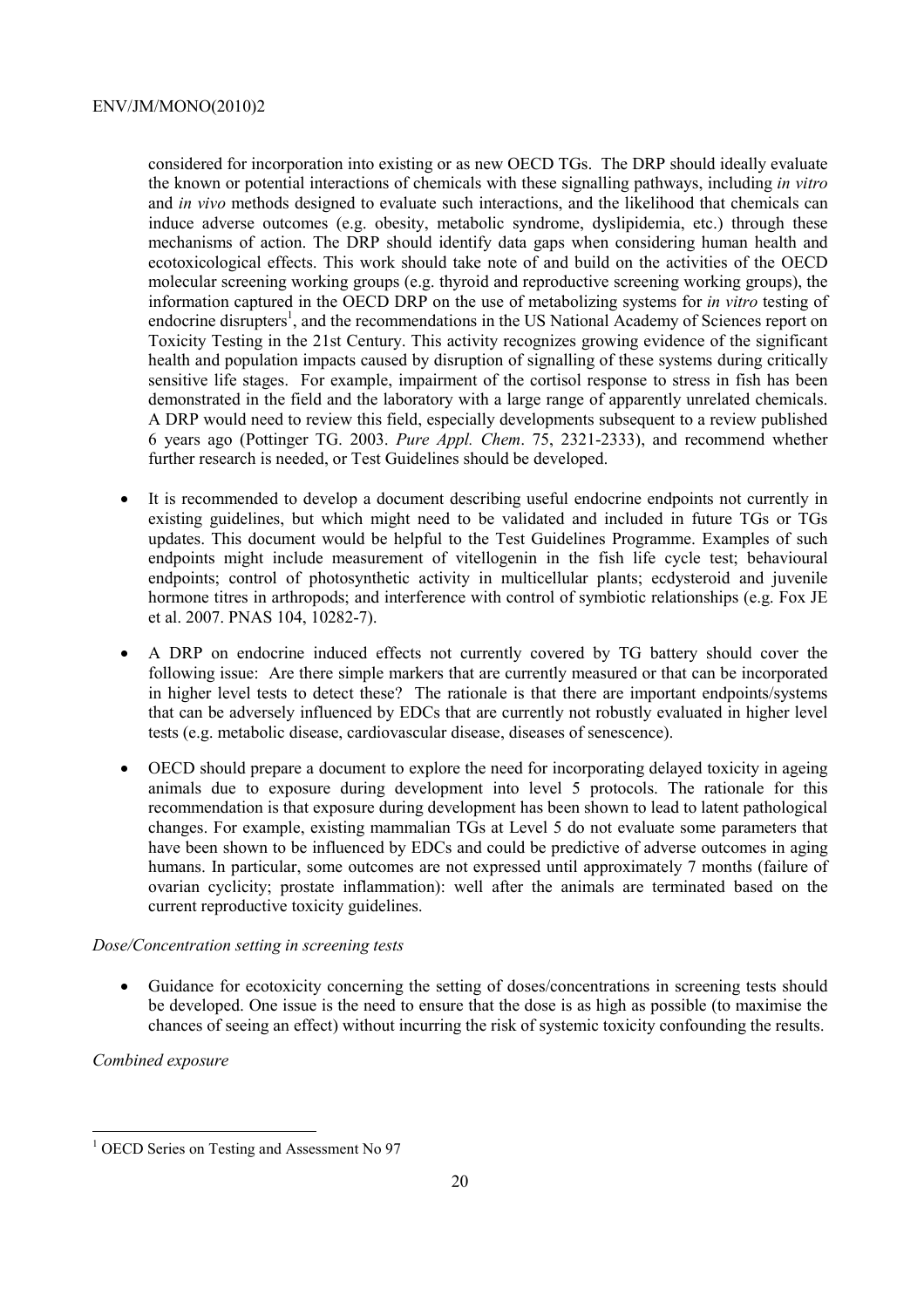- Attention could be given to consideration of combined exposure to multiple chemicals when conducting assessments. Dose/concentration addition seems an appropriate model when a common mode of action /toxicity pathway is involved and should be considered when related toxicities may act similarly
- A Review of the state of the science and regulatory developments in evaluation of combined exposure in context of ED effects testing/evaluation (e.g. additive effects, interactions between substances with similar/complimentary mode of action) should incorporate assessment practices from both human and ecotoxicity assessments. Case studies could perhaps be included. The review should include cumulative risk assessments based on considerations of exposure and similar mechanism and/or mode of action and/or common adverse outcomes. (Note there is recent international work in this field. The key to this exercise is to provide novel and useful information, to explore harmonization of approaches and/or identify best practices).

# **CONSIDERATIONS/RECOMMENDATIONS**

### *Animal welfare*

• When considering new Test Guidelines for *in vivo* test methods or new endpoints for EDCs, especially those with potential for negatively impacting the welfare of animals in laboratories, particular consideration should be given to the added value of these endpoints.

# *Definition of endocrine disrupter*

• In the background documents provided for workshop participants, the WHO definition<sup>2</sup> of "endocrine disrupter" was provided as a working definition for the workshop. In this context, it was discussed whether the OECD could consider modifying this definition as follows: The addition of the term "or is causally linked to" was proposed to allow for upstream events or another associated endpoint to be used instead of the adverse effect itself as an endpoint for the regulation of chemicals. This is important because it could allow newer toxicological methods to be used in hazard/risk assessment. Upstream events have already been used in risk assessment, but further discussion of this concept is warranted. This issue was discussed by the workshop attendees but no consensus on this recommendation was reached. Concerns were raised about the potential legal implications of the definition proposed given that endocrine disruption is already mentioned in many legal contexts in member countries. Furthermore, care must be used in considering the issue of causal linkage because some upstream events, although causally linked to downstream impacts, do not always result in adverse outcomes.

### *Use of all available information*

- All available relevant and reliable information concerning exposure and hazard (non test data) test data) should always be used.
- Assessment documents should be transparent in how various data and information were collected, interpreted, weighed and evaluated. Evaluation of data from specific studies developed through OECD TGs, or other protocols, and the integration of data from multiple studies when addressed and presented in a transparent, clear and consistent manner can aid risk assessors, risk managers

<sup>&</sup>lt;sup>2</sup> An endocrine disrupter is an exogenous substance or mixture that alters function(s) of the endocrine system and consequently causes adverse health effects in an intact organism, or its progeny, or (sub)populations.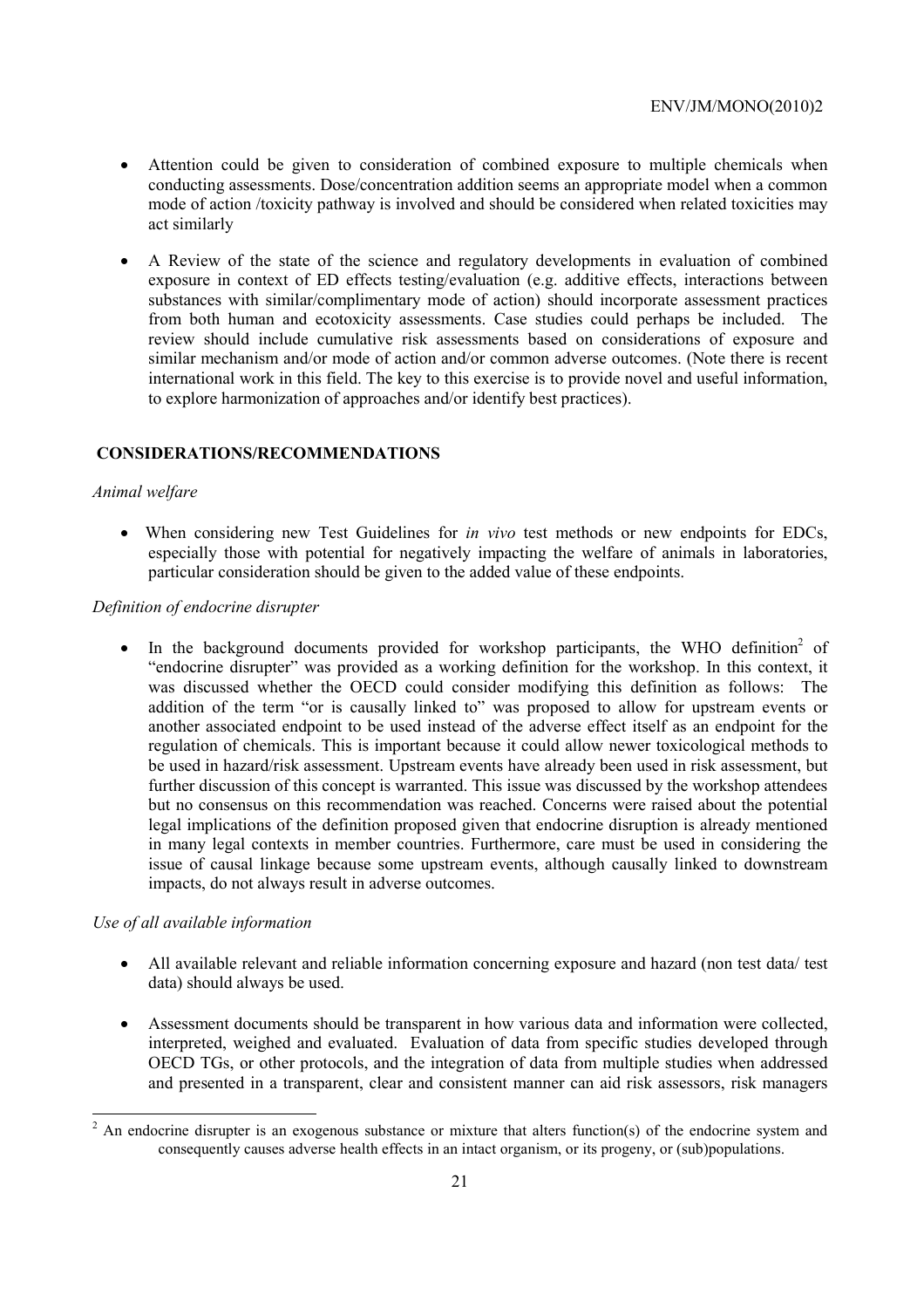and stakeholders in evaluating the significance of the information in the context of a particular regulatory decision. The review of specific studies' strengths and limitations in a clear and consistent manner can contribute to transparency in the overall weight of evidence analysis because the underlying evaluation of each contributing line of evidence (i.e. data from each study) is provided. Assumptions used in evaluating specific studies and in formulating a weight of evidence analysis across multiple studies, when clearly documented and consistently applied, also contributes to a transparent presentation of scientific information and interpretations. A clear and consistent evaluation of the impact different assumptions can have in a weight of evidence analysis also contributes useful information to support a transparent discussion of the uncertainty in a weight of evidence analysis, which can be a critical component for some regulatory decisions.

- In relation to the WNT decision regarding new projects related to Test Guidelines, the added value in a regulatory context (e.g. how test results may be used for decision making) should be considered besides scientific issues.
- The OECD CF should not be seen in isolation. It is recommended to consider how to improve the use of other toxicity /ecotoxicity methods and data in relation to the EDTA CF and vice versa (e.g. what does ED findings mean for normally used apical toxicity /ecotoxicity endpoints and vice versa)?
- High quality non-standard test data should be included in the weight of evidence evaluation of a chemical. The weight given to non-standard tests would depend on their design, robustness and quality. In some cases a non-standard study would be more informative or more sensitive than the guideline study, but in other cases it would only supplement the data from TGs. The OECD should consider developing guidance to investigators for conducting non-standard studies that may be used in hazard/risk assessment**.**
- One logical approach to evaluate chemicals with no data could be to initially subject them to a battery of validated *in vitro* assays and/or relevant *in vivo* screens, however if this is not possible, chemicals can/should first be prioritised on basis of exposure, tonnage, (Q)SARs, chemical type etc for ED.

# *Molecular screening*

• Contributions from member countries to the OECD molecular screening project (based on the ToxCast Program) allow evaluating a large number of substances using a similarly large number of *in vitro* assays. A number of these assays include endocrine related endpoints. Test substances that have robust data sets from higher level tests will be useful to allow the program to evaluate the predictive value of the *in vitro* assays. Results from these activities could inform ED testing and assessment.

# *Extended One Generation and Two Generations Reproductive Toxicity Studies*

• The design of the extended one generation reproductive toxicity study, including developmental neurotoxicity and developmental immunotoxicity, allows examination of exposures during windows of development that are uniquely sensitive to toxicity to reproductive, central nervous system and immune system development. These three systems are potentially vulnerable to substances with ED activity.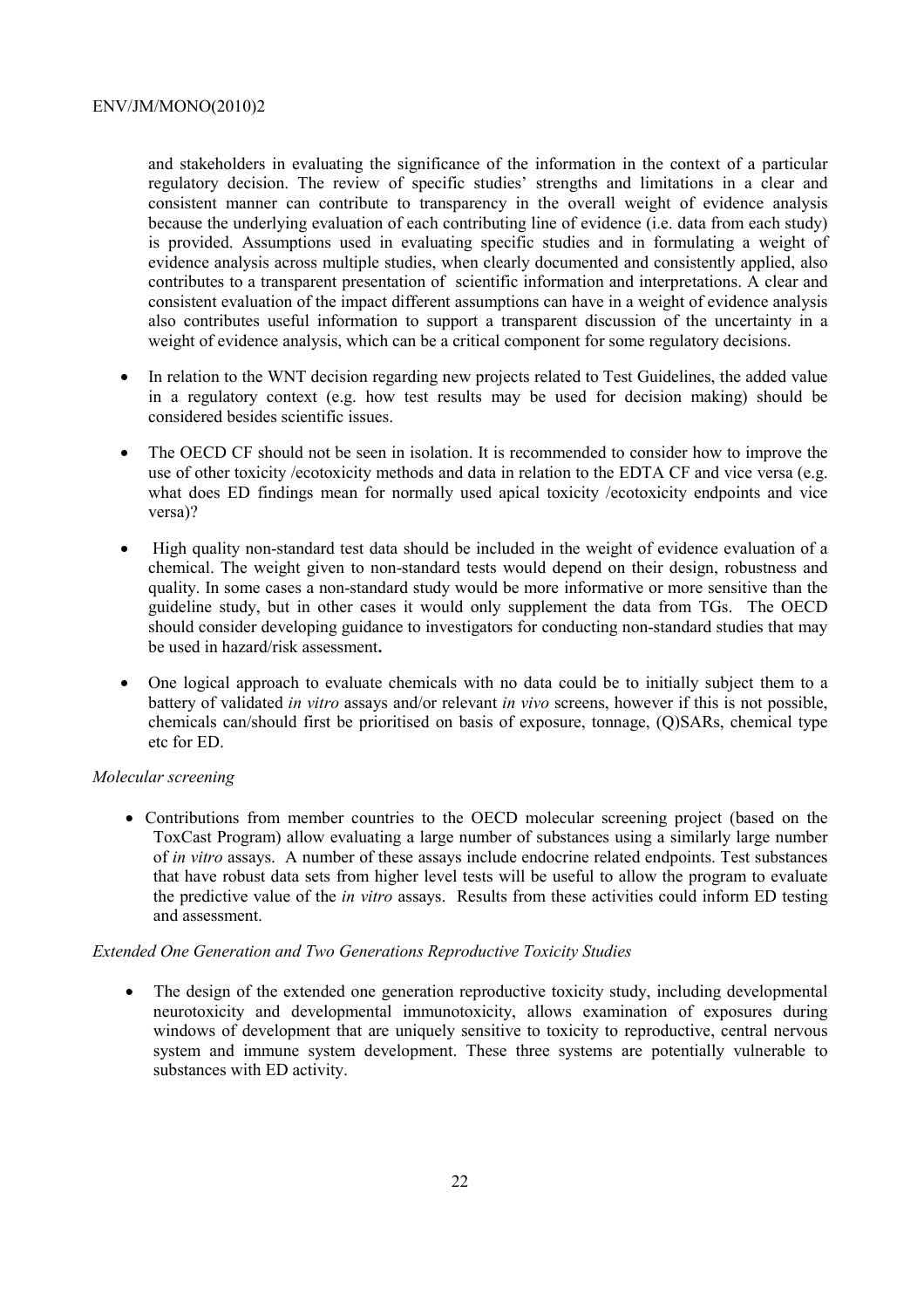# **RESEARCH NEEDS**

### *Dose/Concentration – response relationship and threshold*

- A document summarizing the literature on low-dose studies should be prepared, and if warranted, a workshop on low-dose/concentration related testing and assessment held, or a set of specific research recommendations defined. The rationale for this recommendation is that the low dose issue continues to be an area of uncertainty both with respect to how to conduct tests and how to assess the potential modes of action and hazard posed by endocrine disruptors. Questions involve the shape of the dose/concentration-response curve in the low dose/concentration region and whether or not there is always a threshold. Resolving this issue or defining specific research needs to fill gaps is an important and timely topic**.**
- Further work is recommended to define dose-response relationships for endocrine disrupter modes of action (receptor based, enzyme, etc ) in particular to test the hypothesis that endocrine disrupters may exhibit inverted U shaped dose-response curves, and that threshold of effect can be predicted based on affinity of substance to target.

# *Metabolic processes*

• A survey of the existing literature should be conducted regarding the potential role of chemicals, in the modulation of signalling pathways that may contribute, along with poor nutrition, limited exercise and other underlying medical conditions, to obesity, diabetes and other metabolic disorders that have become a global problem.

### *Effects in aging animals*

• Research is needed into the development of biomarkers, e.g. of underlying epigenetic changes, such that these effects can be reliably detected in younger animals.

### *Central nervous system*

• The development of new endpoints to detect interaction of chemicals with an endocrine action on the central nervous system development and behavior should be a high priority. This research should compare the sensitivity of these endpoints with that of endpoints in existing TGs. The reason for this recommendation is that the central nervous system may be the most sensitive target organ for some endocrine effects.

### *Predictivity of in vivo mechanistic assay*

• There is a research need to continue to probe the relationship between dose giving positive/negative result in lower level tests and results in higher level tests (perhaps from the US Endocrine Disruptor Screening Program evaluation). How effective are positive**/**negative results in *in vivo* mechanistic assays to predict adverse outcomes?

### *Concordance of various in vitro assays*

• Research is needed to determine concordance of various *in vitro* assays, i.e. that they give similar results across species: are there differences in sensitivities between species? For example, how many different types of estrogen receptor transactivation assays from different species are necessary to get meaningful results for all vertebrates?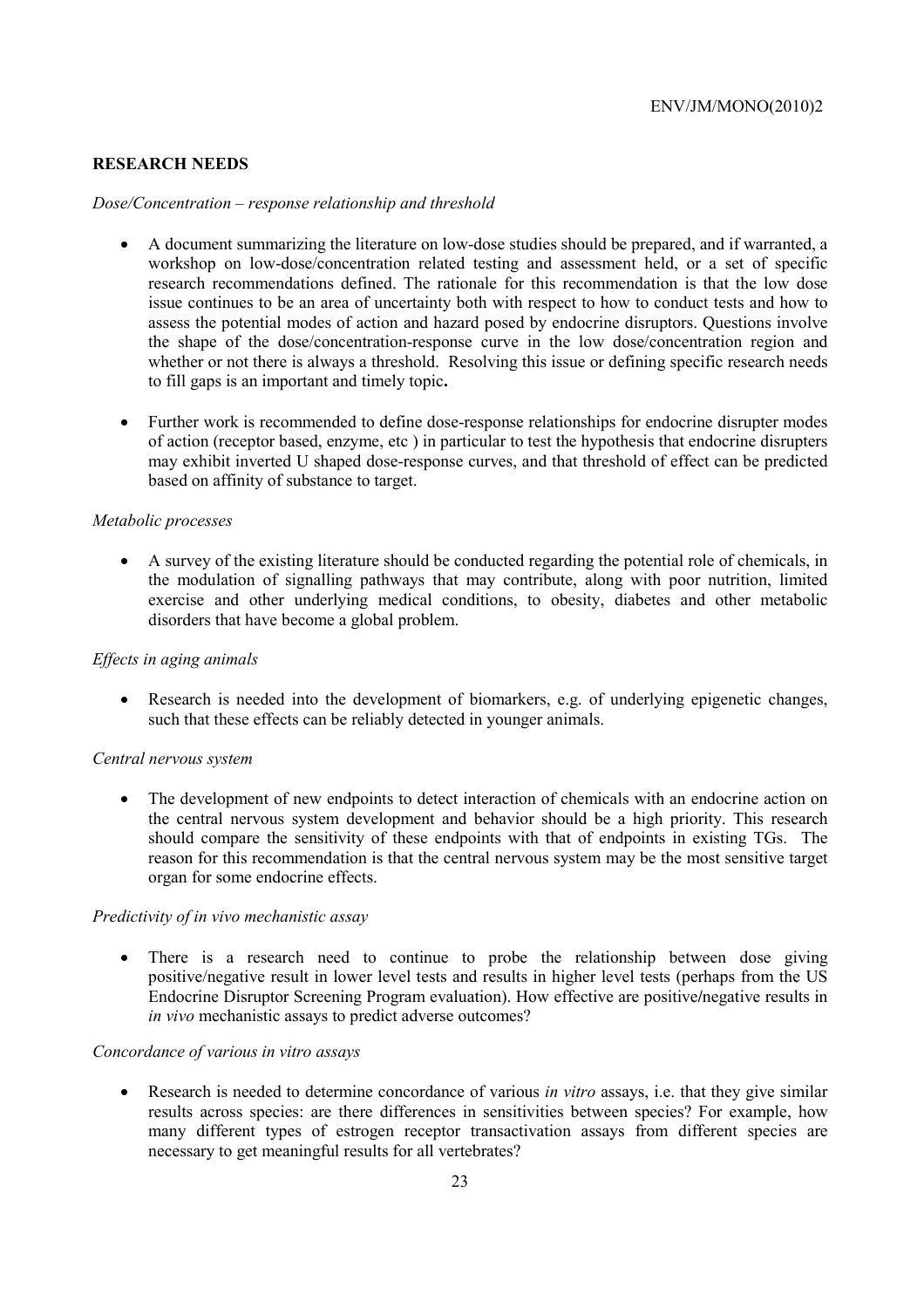# *Ecotoxicity*

- Research is needed to address the following issues/questions:
	- Better knowledge of endocrine systems in invertebrates (e.g. molluscs) to allow the possible development of mechanistic tests should be developed. However, it may be questionable whether we need to understand invertebrate hormone systems to develop adequate invertebrate testing strategies, i.e. are apical tests with invertebrates sufficient in an EDC-testing programme?
	- What is the relationship between receptor binding or gene activation and effects of concern in apical tests e.g. the relationship between vitellogenin (VTG) gene expression, VTG protein induction, and changes in fish reproductive success?
	- Are *in vitro* screens for fish needed in addition to mammalian *in vitro* screens?, i.e. are all the important ED mechanisms conserved across all of the vertebrates? This subject should be investigated further.
	- A future consideration of possible new test species to select under varying circumstances is recommended. For example, should species other than the current standard species be considered for use in future TGs?
	- There are some recently-developed methods involving: 1) metabolism and toxicokinetics in *in vitro* methods (see the OECD document *Detailed Review Paper on the use of metabolising systems for in vitro testing of endocrine disrupters*<sup>3</sup>); 2) quicker (3-4 days) *in vivo* methods e.g. measuring gene expression for targeted pathways. These merit further investigation because their implementation in Test Guidelines may lead to the use of fewer test animals.
	- A continuing effort should be supported to compare the sensitivity of one-generation and multi-generation ecotoxicity tests. With some fish, for example, it appears likely that such tests are of similar sensitivity to each other when considering the majority of substances, but multi-generation tests may be more sensitive when testing strongly bioaccumulative chemicals. This issue needs to be resolved in order that test costs and the use of animals can be minimised.
	- Are the consequences of possible endocrine effects in plants captured by existing apical guidelines?

# *Exposure models*

 $\overline{a}$ 

• There is a need for better exposure (screening) concepts/scenarios/models in relation to endocrine disrupters.

<sup>&</sup>lt;sup>3</sup> Series on Testing and Assessment N° 97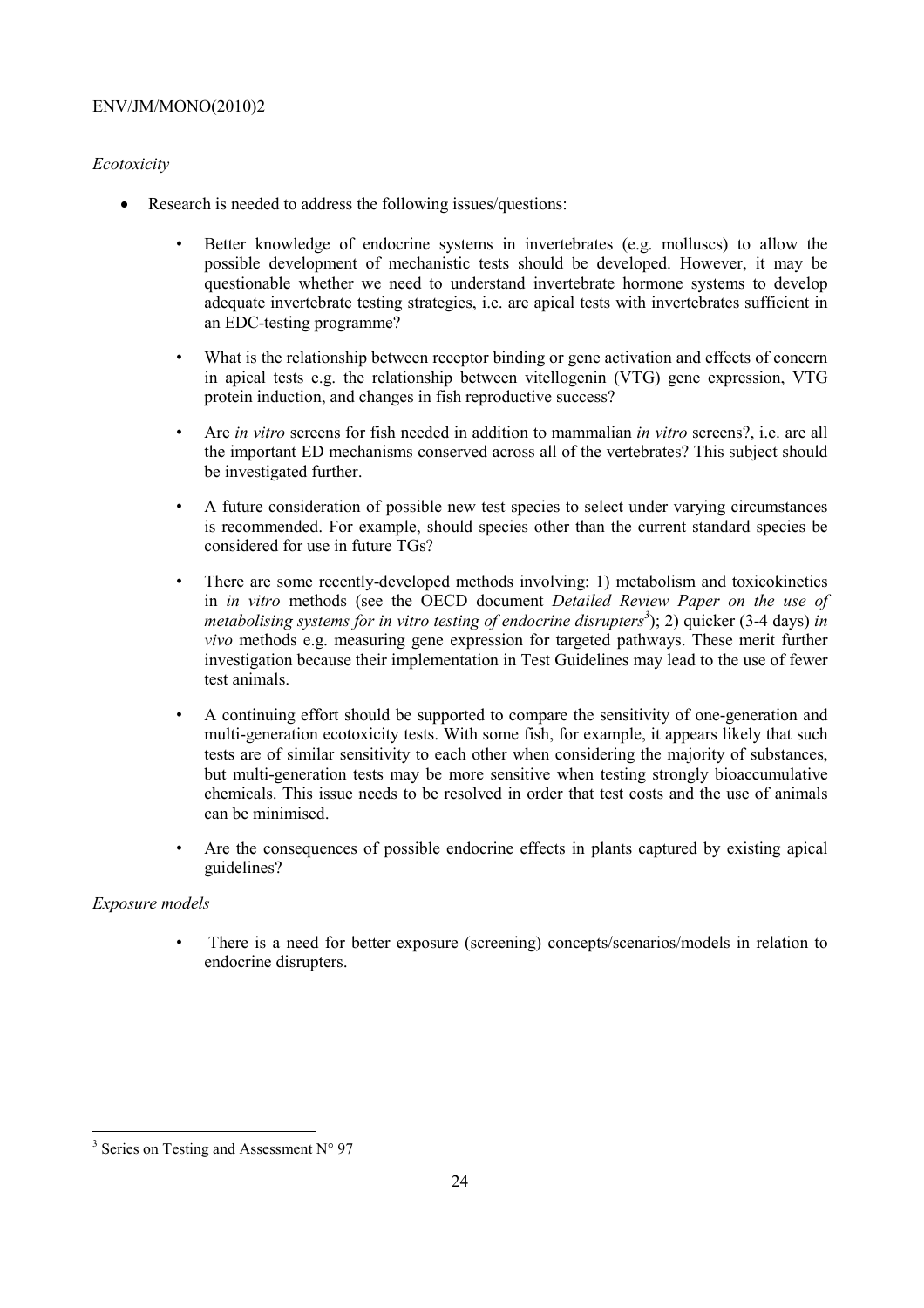# **Annex 1: Test Guidelines and other documents related to endocrine disrupter testing and assessment (adopted or under development)**

| <b>Adopted Test Guidelines</b>                                                                         |  |
|--------------------------------------------------------------------------------------------------------|--|
| Stably Transfected Human Estrogen Receptor- $\alpha$ Transcriptional Activation Assay for Detection of |  |
| Estrogenic Agonist-Activity of Chemicals (TG 455), 2009                                                |  |
| Uterotrophic Bioassay in Rodents: a Short-term Screening Test for Oestrogenic Properties (TG 440),     |  |
| 2007                                                                                                   |  |
| Hershberger Bioassay in Rats: a Short-Term Screening Assay for (Anti)Androgenic Properties (TG 441),   |  |
| 2009                                                                                                   |  |
| Fish Short Term Reproduction Assay (TG 229), 2009                                                      |  |
| 21-Days Fish Assay: A Short-term Screening for Oestrogenic and Androgenic Activity, and Aromatase      |  |
| inhibition (TG 230), 2009                                                                              |  |
| 28-days repeated dose toxicity study in Rodents (TG 407), last update in 2008                          |  |
| One-Generation Reproduction Toxicity Study (TG 415), 1983                                              |  |
| Two-Generation Reproduction Toxicity (TG 416), last update in 2001                                     |  |
| Amphibian Metamorphosis Assay (TG 231), 2009                                                           |  |
| <i>Daphnia magna</i> Reproduction Test (TG 211), last update in 2008                                   |  |
| Reproduction/Developmental Toxicity Screening Test (TG 421), 1995                                      |  |
| Combined Repeated Dose Toxicity Study with the Reproduction/Developmental Toxicity Screening Test      |  |
| (TG 422)1996                                                                                           |  |
| Guidance Documents published in the OECD Series on Testing and Assessment                              |  |
| N° 106: Guidance Document for Histologic Evaluation of Endocrine and Reproductive Tests in Rodents     |  |
| No 82: Guidance Document on Amphibian Thyroid Histology, 2007                                          |  |

No 71: Guidance Document on the Uterotrophic Bioassay - Procedure to Test for Antioestrogenicity, 2007

**Detailed Review Papers, Background Review Documents, Validation Reports, and Peer Review Reports published in the OECD Series on Testing and Assessment** 

No 111: Report of the Expert Consultation to Evaluate an Estrogen Receptor Binding Affinity Model for Hazard Identification

No 110 : Report of the Validation Peer Review for the Hershberger Bioassay (Weanling Model)

No 109 : Literature review on the 21-Day Fish Screening Assay and Fish Short-term Reproduction Assay

No 108 : Report of the Validation of the Hershberger Bioassay (Weanling Model)

No 97: Detailed Review Paper on the Use of Metabolising Systems for In Vitro Testing of Endocrine Disruptors, 2008

No 95: Detailed Review Paper on Fish Life-Cycle Tests, 2008

No 94: Report of the Validation Peer Review for the 21-Day Fish Endocrine Screening Assay and Agreement of the Working Group of the National Coordinators of the Test Guidelines Programme on the Follow-up of this Report

No 93: Report of the Validation of an Enhancement of OECD TG 211: Daphnia Magna Reproduction Test

No 92: Report of the Validation Peer Review for the Amphibian Metamorphosis Assay and Agreement of the Working Group of the National Coordinators of the Test Guidelines Programme on the Follow-up of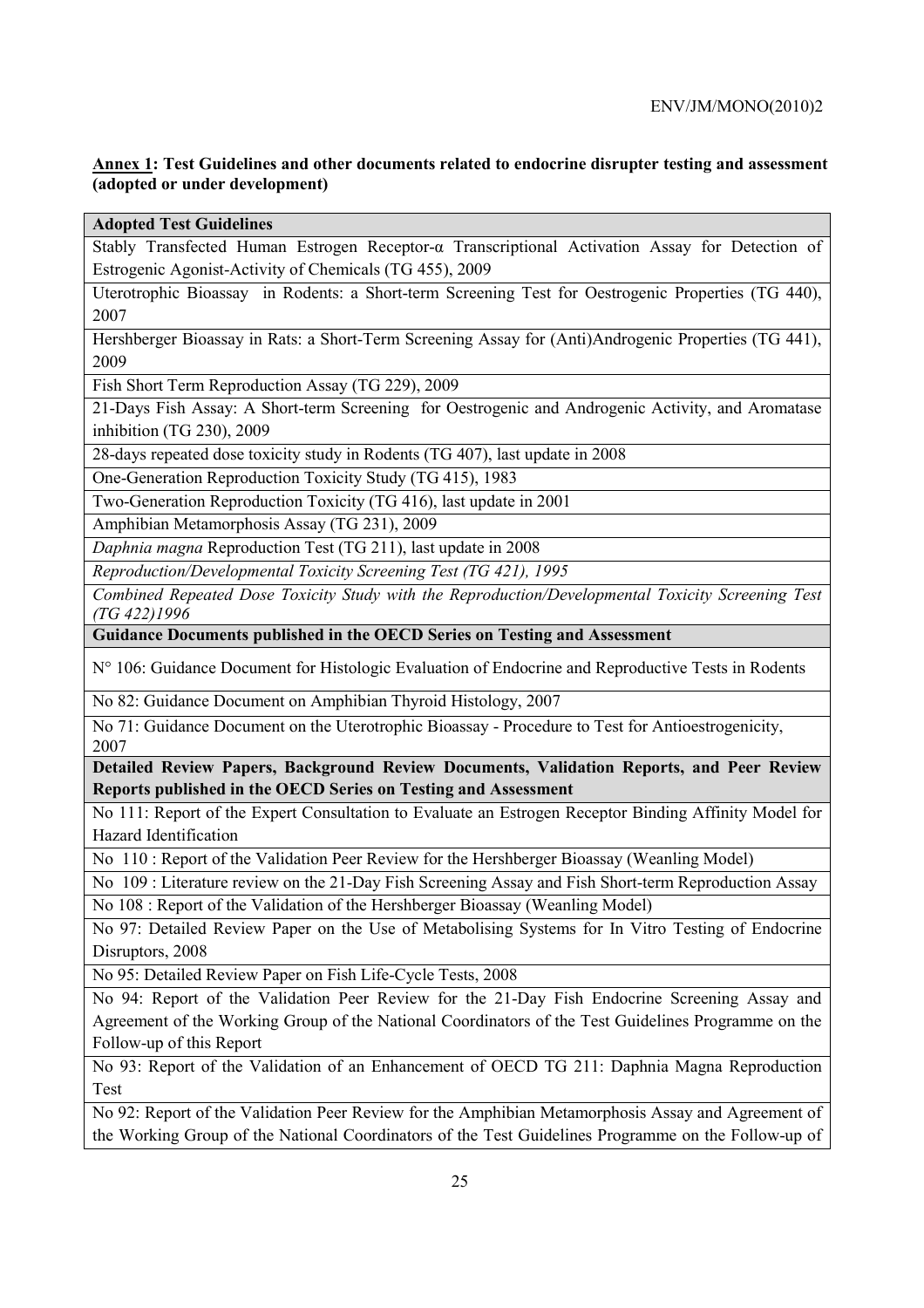26 this Report No 91: Report of the Validation of the Amphibian Metamorphosis Assay (Phase 3) No 90: Background Review Document on the Rodent Hershberger Bioassay No 86: Report of the OECD Validation of the Rodent Hershberger Bioassay: Phase 2: Testing of Androgen Agonists, Androgen Antagonists and a 5 α-Reductase Inhibitor in Dose Response Studies by Multiple Laboratories No 85: Report of the Validation Peer Review for the Hershberger Bioassay, and the Agreement of the Working Group of the National Coordinators of the Test Guidelines Programme on the Follow-up of this Report No 83: Summary Report of the Peer Review Panel on the Stably Transfected Transcriptional Activation Assay for Detecting Estrogenic Activity of Chemicals, and Agreement of the Working Group of the National Coordinators of the Test Guidelines Programme on the Follow-Up of this Report No.81: Summary Report of the Validation Peer Review for the Updated Test Guideline 407, and Agreement of the Working Group of the National Coordinators of the Test Guidelines Programme on the Follow-up of this Report No. 78: Final report of the Validation of the 21-day Fish Screening Assay for the Detection of Endocrine Active Substances. Phase 2: Testing Negative Substances No. 77: Final Report of the Validation of the Amphibian Metamorphosis Assay: Phase 2 - Multi-chemical Interlaboratory Study No. 76: Final Report of the Validation of the Amphibian Metamorphosis Assay for the Detection of Thyroid Active Substances: Phase 1 - Optimisation of the Test Protocol No. 73: Report of the Validation of the Rat Hershberger Assay: Phase 3: Coded Testing of Androgen Agonists, Androgen Antagonists and Negative Reference Chemicals by Multiple Laboratories. Surgical Castrate Model Protocol No. 68: Summary Report of the Uterotrophic Bioassay Peer Review Panel, including Agreement of the Working Group of the National Coordinators of the Test Guidelines Programme on the Follow-up of this Report No. 67: Report of the Uterotrophic Bioassay: Additional Data Supporting the Test Guideline on the Uterotrophic Bioassay in Rodents No. 66: OECD Report of the Validation of the Rodent Uterotrophic Bioassay: Phase 2 - Testing of Potent and Weak Oestrogen Agonists by Multiple Laboratories No. 65: OECD Report of the Initial Work Towards the Validation of the Rodent Uterotrophic Assay - Phase 1 No. 62: Final OECD Report of the Initial Work Towards the Validation of the Rat Hershberger Assay: Phase-1, Androgenic Response to Testosterone Propionate, and Anti-Androgenic Effects of Flutamide No. 61: Report of the Validation of the 21-Day Fish Screening Assay for the Detection of Endocrine Active Substances (Phase 1B) No. 60: Report of the Initial Work Towards the Validation of the 21-Day Fish Screening Assay for the Detection of Endocrine active Substances (Phase 1A) No.59: Report of the Validation of the Updated Test Guideline 407: Repeat Dose 28-Day Oral Toxicity Study in Laboratory Rats No. 57: Detailed Review Paper on Thyroid Hormone Disruption Assays No. 55: Detailed Review Paper on Aquatic Arthropods in Life Cycle Toxicity Tests with an Emphasis on Developmental, Reproductive and Endocrine Disruptive Effects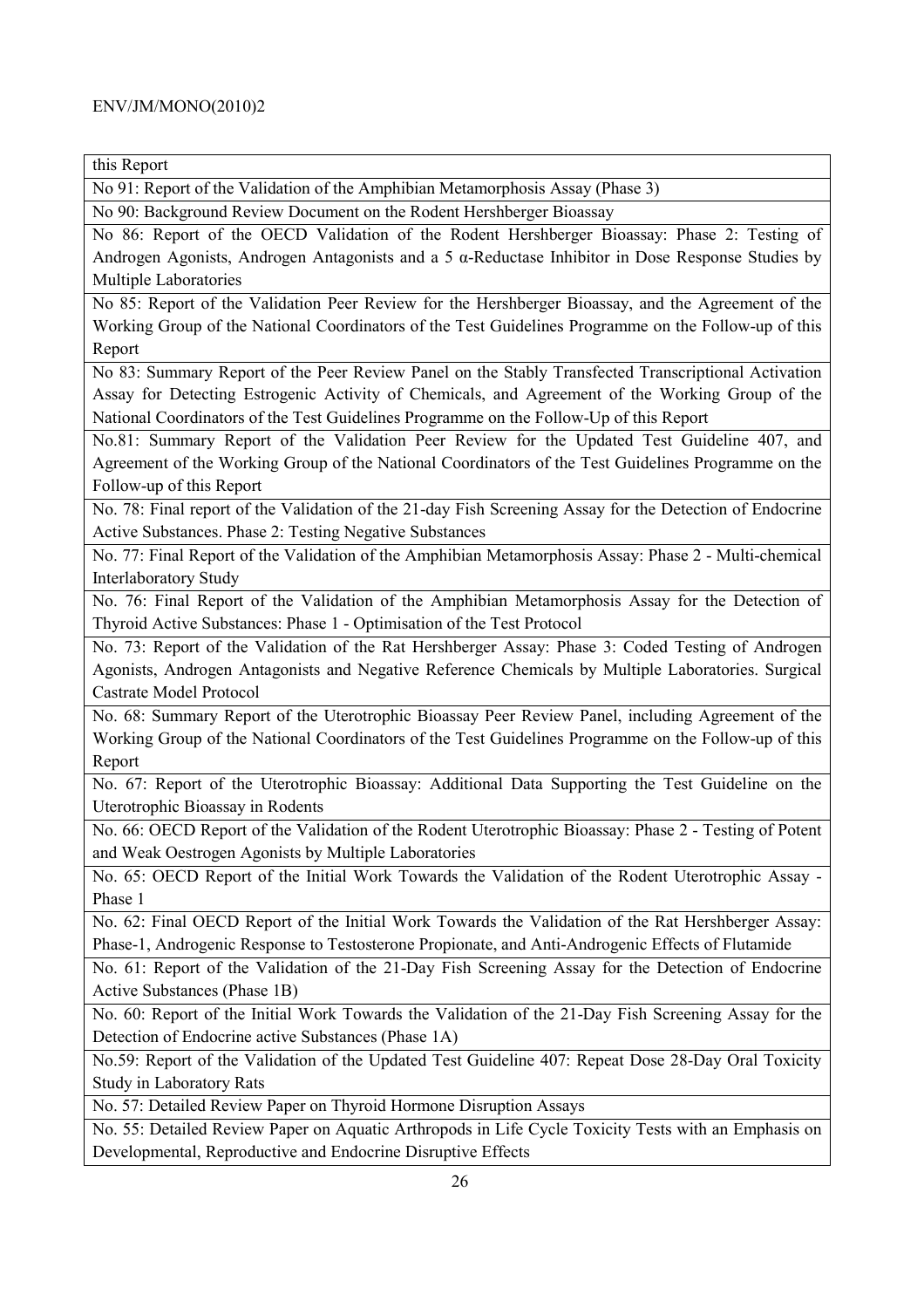No. 47: Detailed Review Paper on Fish Screening Assays for the Detection of Endocrine Active Substances

No. 46: Detailed Review Paper on Amphibian Metamorphosis Assay for the Detection of Thyroid Active Substances

No. 38: Detailed Background Review of the Uterotrophic Bioassay

No. 21: Detailed Review Paper: Appraisal of Test Methods for Sex Hormone Disrupting Chemicals

**Projects included in the work plan of the Test Guidelines Programme** 

Test Guideline on Copepod Reproduction and Development

Test Guideline for Mysid Life Cycle Toxicity Test

Test Guideline for Fish Sexual Development Test

21-Day Female Stickleback Endocrine Screening Assay

Test Guideline for a Chironomid Life-Cycle Toxicity Test

Test Guideline for the Medaka Life-Cycle (MLC)/ Multi generation Test (MMT)

Test Guideline on Amphibian Growth, Development and Reproductive Assay

Test Guideline for Stably Transfected Transcriptional Activation (STTA) Assay for the Detection of Estrogen Receptors Agonists and Antagonists (LUMI-CELL® ER Assay)

Test Guideline for Human Recombinant Estrogen Receptor Alpha Binding

Assays (hrERA, 2 protocols)

Test Guideline for H295R Cell-Based Steroidogenesis Assay

Test Guideline for Stably Transfected Transcriptional Activation (STTA) Assay for the detection of androgenic and anti-androgenic activity of chemicals

Stably Transfected Transcriptional Activation (STTA) Assay for the detection of anti-estrogenic activity of chemicals

 Guidance Document on the Weanling Hershberger Bioassay in Rats: A Short-term Screening Assay for (Anti)Androgenic Properties

Guidance Document for the Diagnosis of Endocrine-Related Histopathology of Fish Gonads

Detailed Review Paper on Molluscs Life-Cycle Toxicity Testing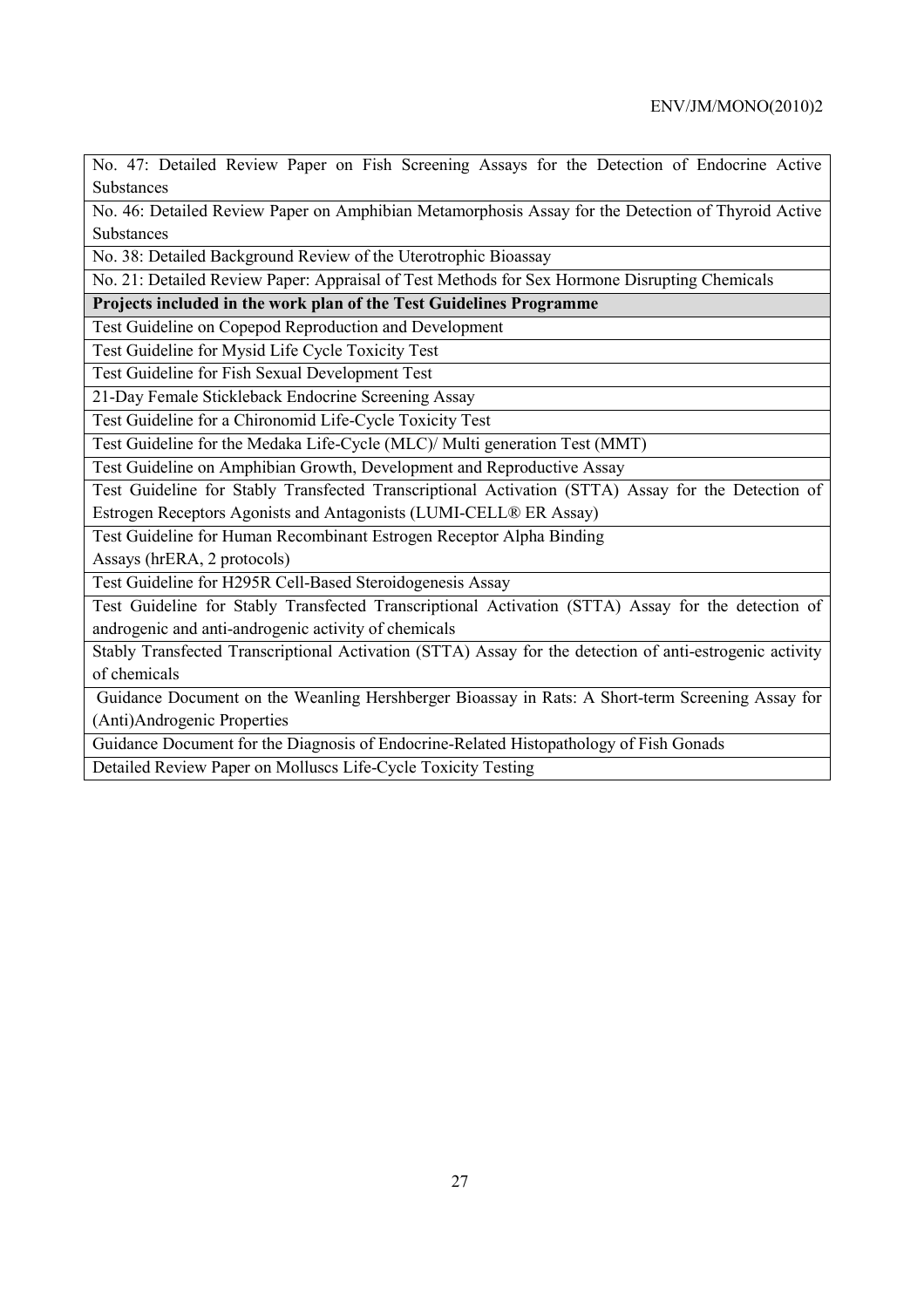# **Annex 2: Summary Case Study**

# **1. Background**

1. The OECD Members Countries were asked to submit contributions for the report comprising the description of current and potential assessments of endocrine disrupters (including regulations, guidance, and governmental programmes), strategies under development and prospective strategies, as well as description of relevant case studies.

2. The following countries and stakeholders sent contributions: Denmark, European Commission, France, Germany, Japan, Korea, United Kingdom, United States and Business and Industry Advisory Committee (BIAC). The information received can be grouped into three categories: 1) Regulatory issues and risk assessment policies; 2) Research activities, validation of test methodologies and development of Test Guidelines; 3) Case studies describing how the different TGs and other tools are used in practice.

3. The present report is summarising the received contributions. It has been structured into two main sections:

1. Current activities on endocrine disrupters in different OECD member countries (including regulations, ongoing governmental programmes, advisory activities, test methods validation, information to the public).

2. Current and proposed use of TGs and other tools in decision making across different OECD member countries and selected case studies.

4. The content of this report is based solely on the information included in the contributions received by the Secretariat from countries and BIAC. The respective contributions are included as *Appendices 1-8:*

Appendix 1: Contribution from Denmark

Appendix 2: Contribution from the European Commission

Appendix 3: Contribution from France

Appendix 4: Contribution from Germany

Appendix 5: Contribution from Japan

- Appendix 6: Contribution from Korea
- Appendix 7: Contribution from United Kingdom
- Appendix 8: Contribution from the United States

Appendix 9: Contribution from the Business and Industry Advisory Committee (BIAC)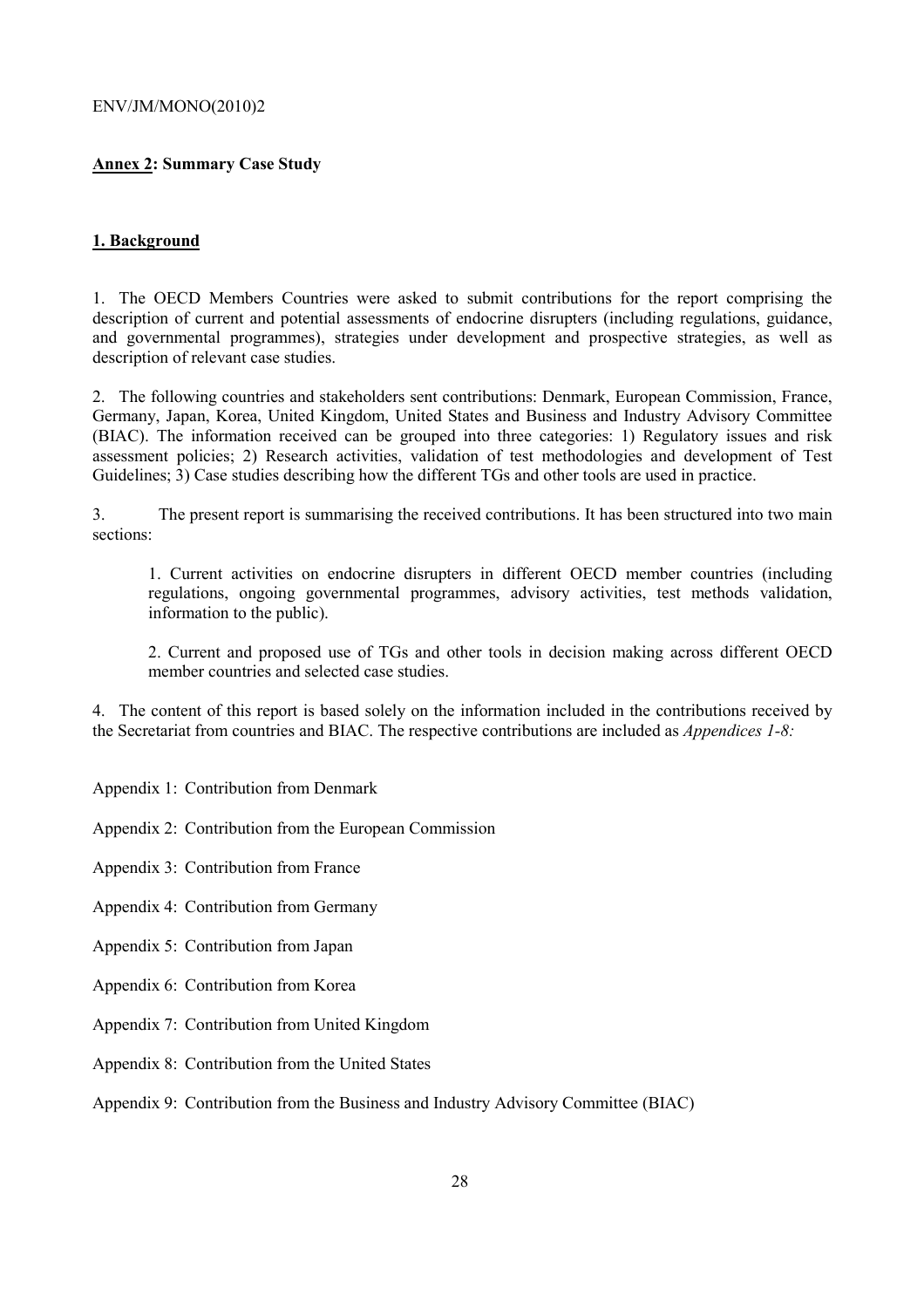# **2. Current activities on endocrine disrupters in different OECD countries**

# **Regulatory requirements for the assessment of endocrine disrupters (ED) in the European Union**

5. At the level of the European Union (EU) the regulatory requirements for the assessment of industrial chemicals are laid down by the REACH legislation. One of the key elements of REACH is the authorisation procedure for substances of very high concern, which include those that are carcinogenic, mutagenic or toxic to reproduction (CMR), persistent bioaccumulative and toxic (PBT) and very persistent and very bioaccumulative (vPvB). In addition, substances not covered by the CMR, PBT, vPvB criteria can be identified on a case-by-case basis when there is scientific evidence of probable serious effects to human health or the environment. These substances are considered of "equivalent level of concern" and can be also subject to authorisation, as specified in the Article 57 (f) of EU Regulation 1907/2006 (REACH). They include substances having endocrine disrupting properties. However, the criteria and data necessary for proof of endocrine disrupting properties so far are not specified in detail and the decision has to be taken on a case-by-case basis.

6. With regard to aquatic toxicity testing, the technical guidance document to REACH (chapter R.7B, Appendix 7.8-5) provides some instructions in form of a risk oriented 3-step procedure that involves: 1) preliminary indication, 2) indication of specific modes of action in intact aquatic organisms, 3) characterisation of long-term effects. Confirmation of endocrine disrupting properties in step 3 forms the basis for bringing the substance for authorisation.

### *Plant Protection Products (PPP)*

7. The assessments of endocrine disrupting activity of PPP are conducted within the EU under the Directive 91/414/EEC concerning the placing of PPP on the market. This directive does not make a direct reference to endocrine disruption but tackles it indirectly via requirements of chronic studies, such as requests to conduct a fish full life cycle test in certain cases. The information requirements are based the EU aquatic and terrestrial guidance documents (SANCO/3268/2001 (rev 4) and SANCO/10329/2002 (rev 2), respectively) in which endocrine disruption is addressed but without specifying a testing strategy

8. In January 2009 the European Parliament adopted a Regulation that replaces the current legislation (Directive 91/414/EEC) on placing plant protection products on the market. The new legislation has to be formally adopted by the Council, and it will enter into force later this year.The new Regulation includes provisions in relation to human health and ecotoxicology that prohibit the use of active substances, safeners and synergists which have endocrine disrupting properties that may cause adverse effects in humans or on non-target animals, unless the exposure of humans or of non-target organisms, respectively, to the active substance, safener or synergist present in a PPP is negligible under realistic proposed conditions of use. Within 4 years from the entry into force of this new Regulation, the European Commission shall present a draft of the measures concerning specific scientific criteria for the determination of endocrine disrupting properties of active substances. Pending the adoption of these criteria, substances that are or have to be classified, in accordance with the provisions of Directive 67/548/EEC, as carcinogen category 3 and toxic for reproduction category 3, shall be considered to have endocrine disrupting properties. In addition, substances, such as those that are or have to be classified, in accordance with the provisions of Directive 67/548/EEC, as toxic for reproduction category 3 and which have toxic effects on the endocrine organs, may be considered to have such endocrine disrupting properties.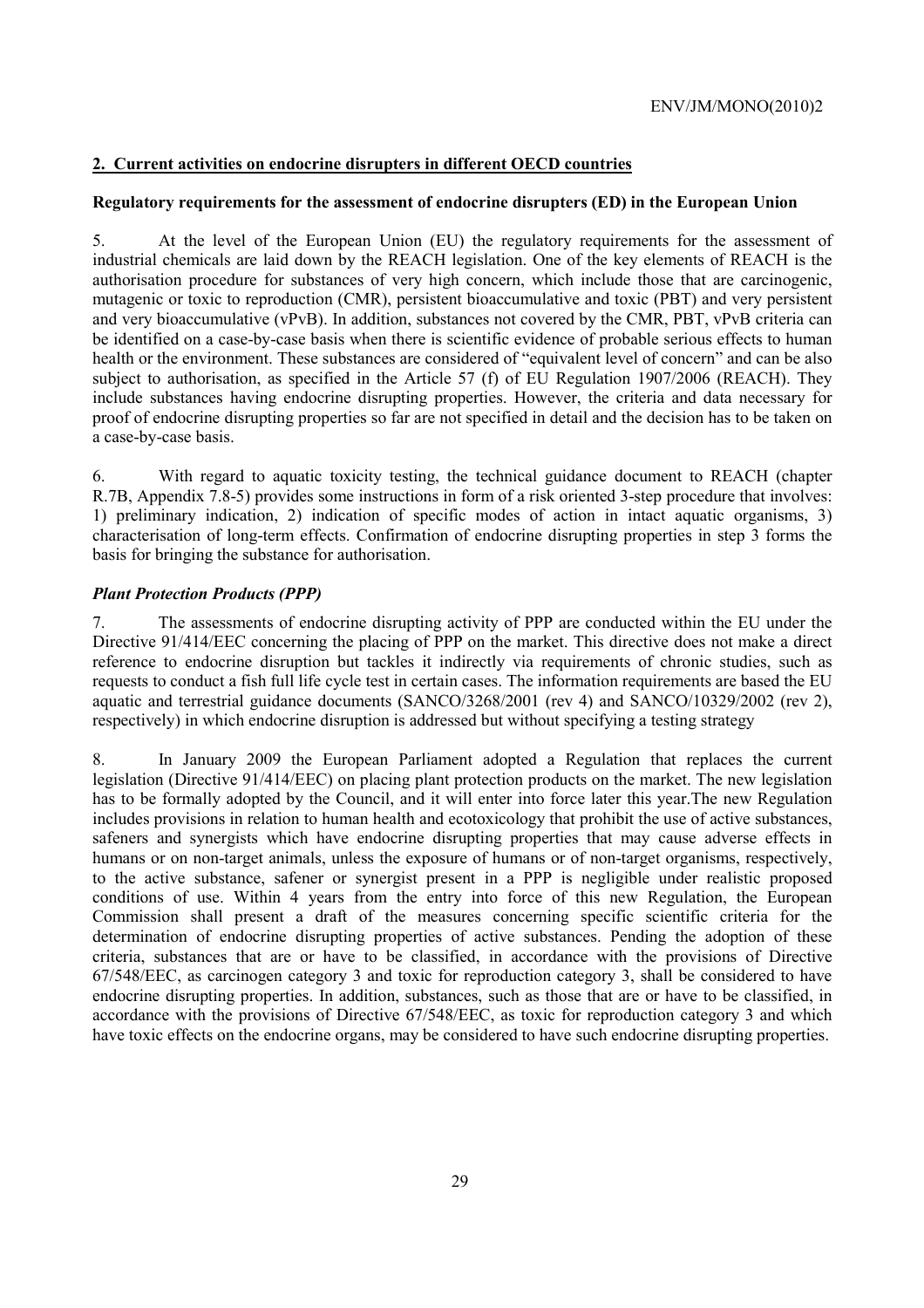# *Biocides*

9. At the level of the European Union, the EU Directive 98/8/EC concerning the placing of biocidal products on the market addresses endocrine effects in Article 38. Nevertheless, special data requirements and an evaluation strategy to clarify an endocrine mechanism are not explicitly described in this Directive and decisions for testing are made on a case-by-case basis. Therefore, any request for studies on assessment of endocrine effects of biocidal products, even with justified suspicion, is difficult. The Directive 98/8/EC will benefit from the final acceptance of standardised testing methods at the OECD level.

# *Pharmaceuticals*

10. Special assessment of endocrine effects of medicinal products is not foreseen under the EU Directive 2001/83/EC on the Community Code Relating to Medicinal Products for **Human Use**. The 'Guideline on the Environmental Risk Assessment of Medicinal Products for Human Use' (EMEA/CHMP/SWP/4447/00) includes only a text passage which says that certain substances, such as lipophilic compounds and potential endocrine disrupters, may need to be addressed irrespective of the quantity released into the environment.

11. In the EU Directive 2001/82/EC on the Community Code Relating to **Veterinary Medicinal Products** hormonal effects are directly addressed only in Article 68 which states that Member States shall ensure that only persons empowered under their national legislation in force possess or have under their control veterinary medicinal products, or substances which may be used as veterinary medicinal products that have anabolic, anti-infectious, anti-parasitic, anti-inflammatory, hormonal or psychotropic properties.

# *Substances used in stock farming*

12. Within the European Union, the Directive 96/22/EC concerning the prohibition of the use in stock-farming of certain substances having a hormonal or tyrostatic action, as well as of beta agonists, restricts the use of substances having estrogenic, gestagenic and androgenic effects. This includes substances having a hormonal action for growth promotion and 17-beta estradiol or its ester derivatives used for estrous cycle induction in cattle, horses, sheep or goats.

# *Control of surface waters*

13. The Water Framework Directive (Directive 2000/60/EC) sets environmental objectives of good chemicals status for surface waters and the prevention of pollution of groundwater in the European Union. According to this Directive, the Members States are obliged to take action in order to prevent human exposure to endocrine disrupting substances. They are required to identify chemical pollutants of significance, set quality standards and establish emission control measures to achieve these standards. A specific category includes substances that have proved to be carcinogenic or mutagenic, or to have properties which may affect steroidogenic, thyroid, reproduction or other endocrine related functions in or via the aquatic environment. At the Community level, the Directive sets out a strategy against pollution of surface waters by chemical pollutants (Article 16). The strategy includes the identification of substances of particular concern and the adoption of quality standards and emission control for such substances. The first list of 33 substances (including 21 candidate endocrine disrupting substances for which an evidence or potential evidence or endocrine disrupting effects was found) was adopted in 2001. More details can be found in *Appendix 2*.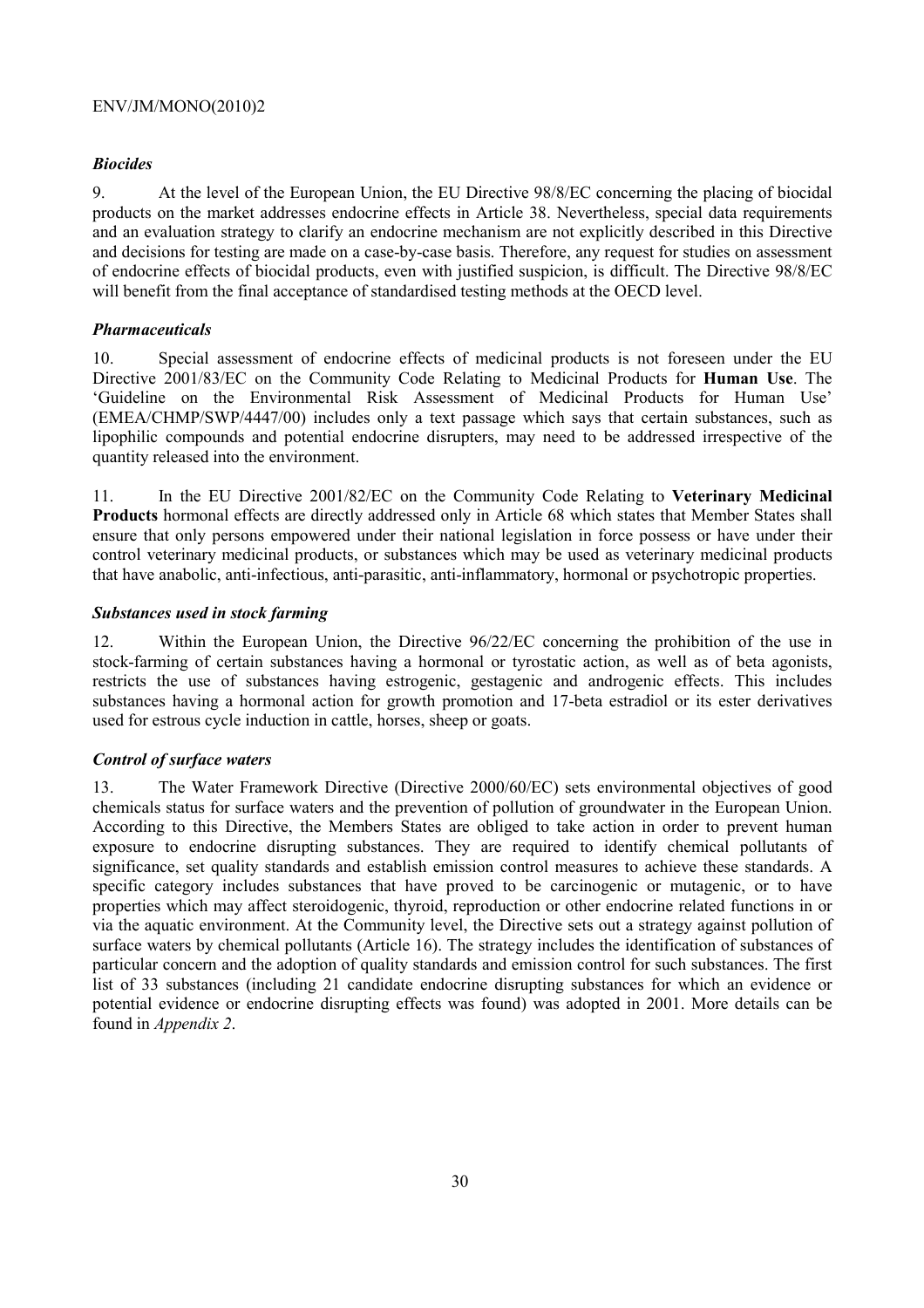# **Governmental Programmes**

# *Denmark*

14. Several governmental programmes related to endocrine disrupting activities of chemicals have been launched in Denmark since 1995. The governmental support resulted in:

- Publication of reports summarising the current knowledge on male reproductive disorders, as well as environmental endocrine disrupting effects caused by chemicals
- Funding of research programmes in the area of endocrine disrupters (e.g. Strategic Research 2003- 2005, Pesticides Research Programme; for more details see *Appendix 1*)International cooperation (e.g. with E.C., with the Nordic Countries [Nord-Utte])

15. The Danish government published in 2003 the "Strategy for Human Health and the Environment", which sets up aims and initiatives to prevent and limit negative environmental effects on human health focused, among others, on reinforcing the efforts towards endocrine disrupting substances.

16. A national strategy for the work related to endocrine disrupting chemicals was presented in 2002. The 3 focus areas are: 1) Knowledge building and development of test methods; 2) Investigations of cause and effect, and preventive efforts, and 3) Regulation. A special grant from the state budget is dedicated to research aimed at strengthening the scientific basis for managing the endocrine disrupter problem.

17. A Centre for Endocrine Disrupters was established in 2008 and is funded by the Danish Government. It functions as a network of scientists and relevant institutions working with knowledge building focusing on authorities' preventive work. The Centre management is placed at the Department of Growth and Reproduction at the Copenhagen University Hospital.

# *European Commission (EC)*

 $\overline{a}$ 

18. The European Commission adopted in 1999 the 'Community Strategy for Endocrine Disrupters', which contains short, medium and long-term activities. The short and medium term activities focus on gathering scientific data on "candidate substances" with the view to prioritize testing, to guide research and monitoring, and to identify specific cases of consumer use and ecosystem exposure. The long term actions focus on the review and possible adaptation of policies and Community legislation.

19. The key short-term action has been the establishment of a preliminary priority list of substances, meant to provide a basis for gathering additional data on the endocrine disrupting effects of those substances, and their further evaluation. The list, created in a step-wise approach, now is comprised of 428 substances. Of the 428 substances, 194 showed a clear evidence of endocrine disrupting effects (category 1), 125 a potential evidence of endocrine disrupting effects (category 2) and 109 showed either no scientific evidence or insufficient data for final inclusion in the list (category 3a and 3b). A database comprising all scientific information was established which provides in a transparent manner the scientific data and references on human health effects and wildlife effects of these substances, as well as categories in terms of priority<sup>4</sup>. Assessment of the legal status of these substances showed that 269 of the category 1 and 2 substances are already subject to a ban or restriction, or are addressed under the existing Community legislations, while 51 substances are neither assessed nort restricted (details in *Appendix 2* of this report). This preliminary list will be used to establish a dynamic working list of substances. For the future, the European Commission plans to develop a methodology to include or remove substances from the list. Where necessary, substances will be fed into relevant legislation in order to manage their risk properly.

<sup>&</sup>lt;sup>4</sup> http://ec.europa.eu/environment/endocrine/strategy/short\_en.htm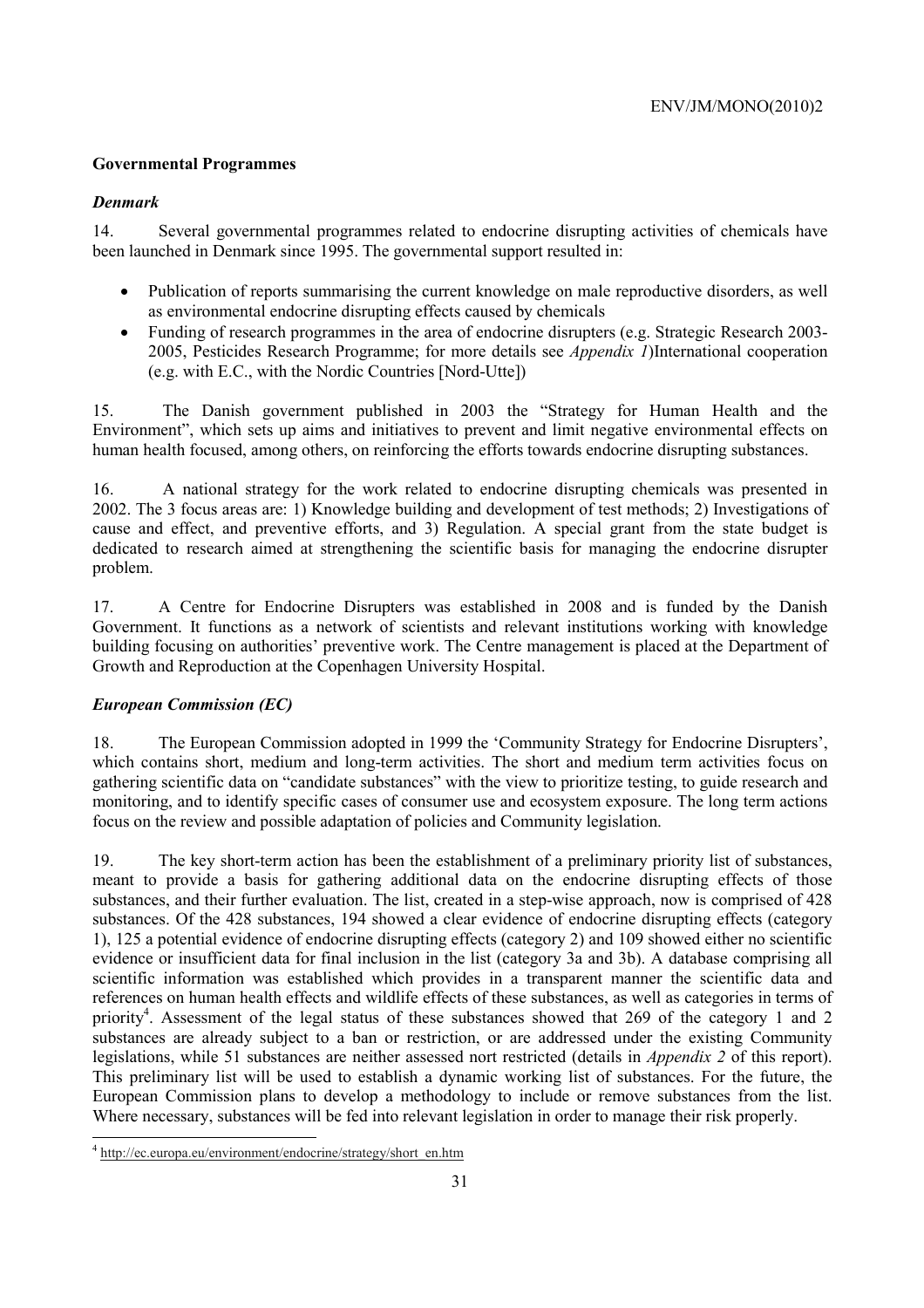20. In support to the Community Strategy for Endocrine Disrupters, the European Commission under the Research Framework Programmes (FP5, FP6, FP7) sponsored several research projects dealing with endocrine disrupters. These projects were focused on improving the knowledge on endocrine disrupters' hazard and risk characterisation, epidemiological approaches, development of new test methods, investigation of mechanisms of disease development in various organs, endocrine-related reproductive effects in animal models and human studies. All the projects funded by FP6 related to endocrine disrupters are listed in the Annex of the mid-term review report of the Environment and Health Action Plan<sup>5</sup>. More details can be found also in *Appendix 2* to the present document.

# *France*

21. The French National Research Program for Endocrine Disrupters (PNRPE) was launched in 2004. This program aims to answer calls from public authorities and to support fundamental and applied multidisciplinary research into: screening methodologies, biomarkers, mechanisms of action, biokinetics of endocrine disrupters in the organism and their fate in the environment, hazard identification and risk assessment methodologies, monitoring, and related socioeconomic aspects. Two calls for research proposals were launched in 2005 and 2008. The PNRPE programme is an important tool in the evaluation of the endocrine disrupting properties of several chemical pollutants, in particular in the framework of the REACH legislation.

22. France has two other major governmental programmes aimed to assess the impact of several factors (including endocrine disrupters) on the general population and on workers:

- the PNSE (National Environment and Health Action Plan), where one of the major goals is to prevent diseases associated with environmental exposure. Two actions in this plan concern endocrine disrupters: (*i*) limitation of water and soil pollution; and (*ii*) call for research projects on monitoring and studying effects of compounds (including endocrine disrupting effects).

- the PST (Occupational and Health Action Plan) is dedicated to workers and aims to improve professional risk prevention. The Objective 1 of PST is *(i)* to develop knowledge in professional domain, *(ii)* to manage the use of the resources assigned for research in support to public policies and *(iii)* to coordinate calls for research projects aimed to improve knowledge on the effects of different types of compounds (including endocrine disrupters compounds) to facilitate public decisions. The Objective 4 of PST promotes the principle of substitution of the most dangerous chemical substances: CMR, PBT, vPvB and endocrine disrupters, in accordance to European Chemical Regulation REACH.

More information on these programmes is available in *Appendix 3* to this report.

### *Japan*

23. The Ministry of Health, Labour and Welfare (MHLW) established a Committee on Health Effects of Endocrine Disrupters, which addresses the evaluation of risk of endocrine disrupters on human health, the necessity to prompt action to protect human health, and the risk communication to the general public. The Committee has developed a framework for the testing of possible endocrine disrupter chemicals, which consists of two tiers: 1) screening assays (including *in silico*, *in vitro* and *in vivo* assays) and 2) definitive tests. The MHLW has carried out screening tests (i.e. including the Hershberger Bioassay and the rodent Uterotrophic Bioassay) on a number of chemicals and a priority list for future definitive testing was established based on the results from these screening assays.

<sup>5</sup> http://eur-lex.europa.eu/LexUriServ/site/en/com/2007/com2007\_0314en01.pdf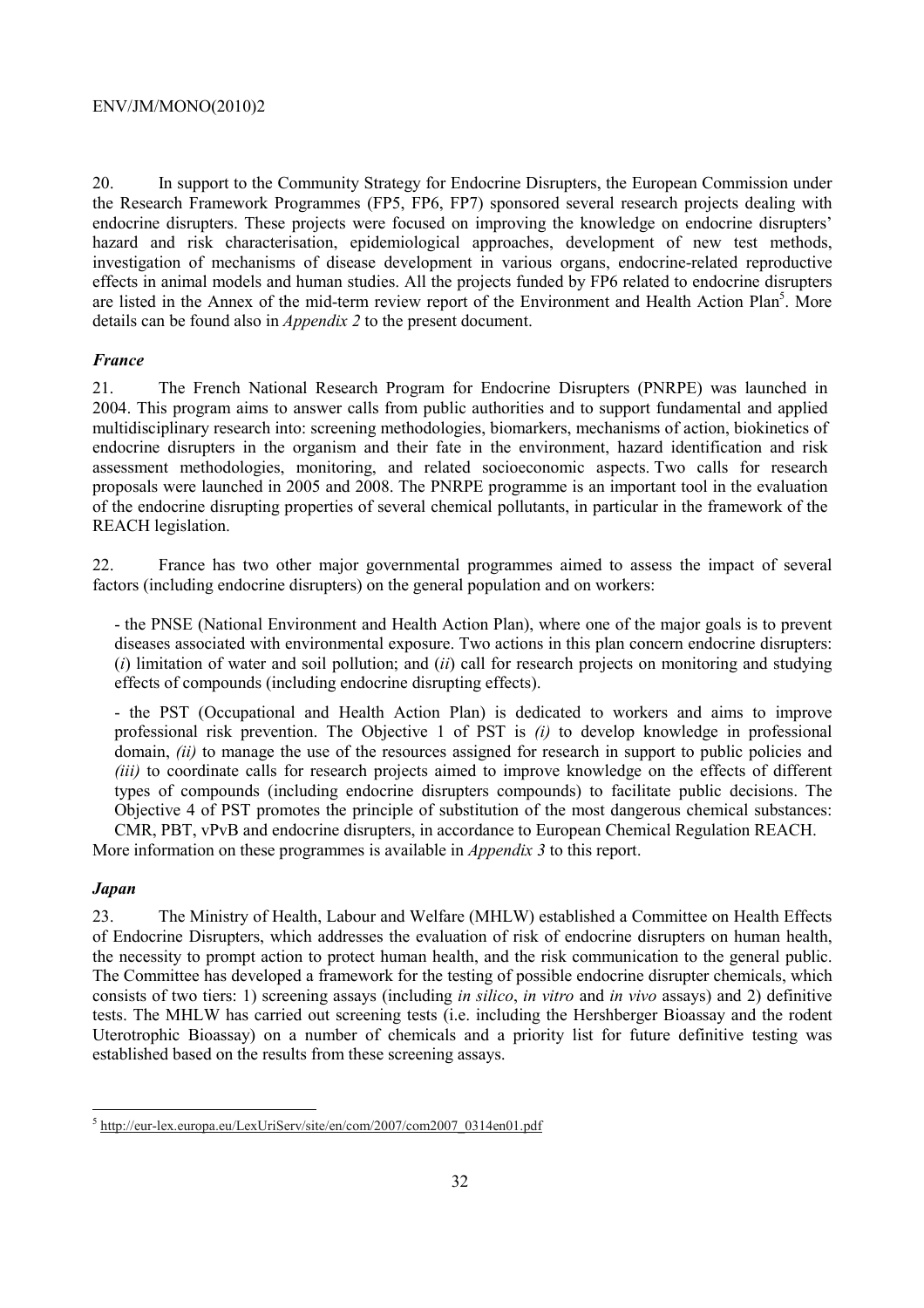24. The Ministry of Economy Trade and Industry (METI) established an advisory body - the Endocrine Disruptive Effect Subcommittee. So far, METI funded studies on hazard assessment of 15 chemicals of potential concern as endocrine disrupters (no significant risk to human health was identified). Moreover, METI has been involved in the OECD Test Guideline Programme and conducted non-animal testing (receptor binding assay, reporter gene assay, steroidogenesis assay, (Q)SAR) and animal testing (Uterotrophic assay, Hershberger assay, enhanced 407 Test Guideline, in utero and lactational exposure study, two-generation reproductive toxicity study) of a number of substances.

25. The Ministry of Environment (MOE) established the "Strategic Program on Environmental Endocrine Disrupters 98" (SPEED 98). In addition the ExTEND 2005 programme was established by MOE in 2005 and it involves basic research on the mechanisms of endocrine disruption, environmental monitoring (observation of wildlife and measurement environmental concentrations and exposure levels), development of test methods, hazard and risk assessment, risk management, promotion of information sharing and risk communication, organization of annual international symposia.

### *Nordic co-operation, Nord-Utte*

26. In 1994 the Nordic Group for the Development for Test Methods (Nord-Utte) was established as part of the Nordic Chemicals Group, under the auspices of the Nordic Council of Ministers. Swedish, Norwegian, Finnish and Danish representatives from the environmental protection agencies participate in the work. Nord-Utte aims at integrating the scientific and regulatory work on testing of chemicals in the Nordic countries. Beyond contributions to the OECD Test Guideline programme, Nord-Utte organizes network meetings and supports projects involved in the development of test methods. One of the main priorities of the group has been the development of test methods for detection of endocrine disrupting substances.

### *Republic of Korea*

27. The relevant ministries of the Government of Korea have established a Mid-Long Term Research Plan for Endocrine Disrupters. The resulting research projects, conducted in the years 1999-2005, dealt mainly with environmental monitoring of endocrine disrupters and the assessment of ecological effects. They included monitoring of terrestrial and marine environment, livestock, food, agricultural products, farmland and drugs. The ministries have recently revised and produced and new five-years research plan (2007-2011). It is focused on reviewing the results of the previous research projects and on preparing appropriate plans for safety management of endocrine disrupters in each ministry. A summary of the results of the research projects and the outline and details of the 5-years research plan are available in *Appendix 6*.

### *United States*

28. The US EPA's Office of Research and Development (ORD) in 1996 identified endocrine disrupters as one of the top six research priorities. In addition, the passage of the Food Quality Protection Act (FQPA) in 1996 and subsequent amendments to the Safe Drinking Water Act (SDWA) and Federal Food, Drug, and Cosmetic Act (FFDCA) required EPA to: *"develop a screening program, using appropriate validated test systems and other scientifically relevant information, to determine whether certain substances may have an effect in humans that is similar to an effect produced by a naturally occurring estrogen, or other such endocrine effect as the Administrator may designate [21 U.S.C. 346a(p)]."* 

29. In response to this mandate, the US EPA established a multi-stakeholder federal advisory committee, the Endocrine Disruptor Screening and Testing Advisory Committee (EDSTAC), under the Federal Advisory Committee Act (FACA). This committee was asked to provide advice to the US EPA on how to design a screening and testing program for endocrine disrupting chemicals (including pesticide and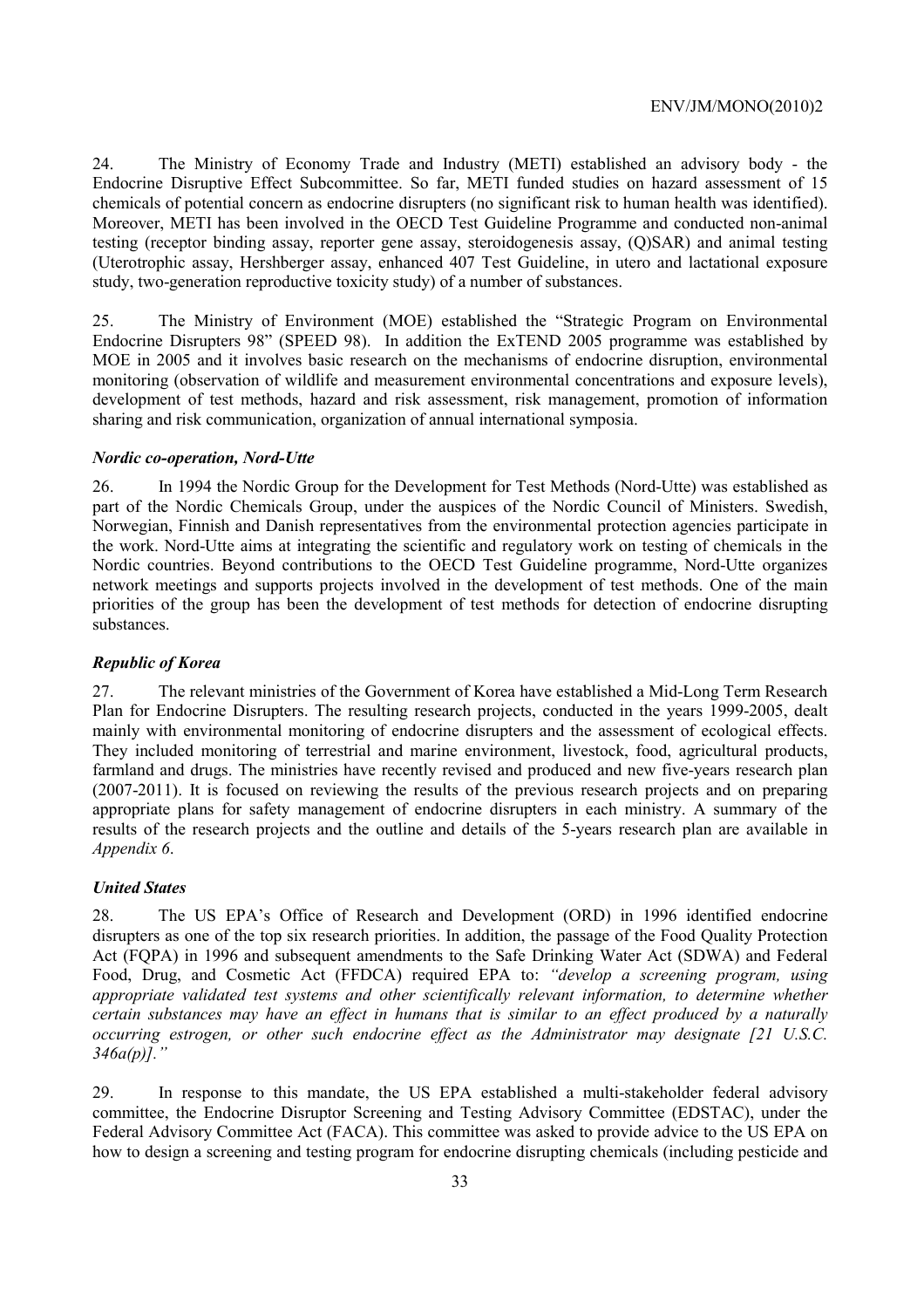non-pesticide chemicals). The US EPA considered the recommendations from EDSTAC (details in *Appendix 8*) and adopted a two-tiered testing strategy, which includes estrogen, androgen and thyroid hormonal systems, as well as animal wildlife. The details of the strategy are presented in *Appendix 8* to this report and reviewed in detail on the Endocrine Disruptor Screening Program (EDSP) website<sup>6</sup>.

30. US EPA's Office of Research and Development also developed a Multi Year Research Plan for Endocrine Disruptors that identifies science-specific questions which will be addressed by the Endocrine Disruptor Research Program (EDRP) over the next 5 -10 years. The document is updated every few years to take into account the current state of the science and the updated strategic directions of the program<sup>7</sup>.

31. The ORD has identified several long-term goals in the Multi Year Research Plan. The highest priority has been the development of protocols for the assays critical to the EDSP. The program has conducted much of the underlying research, developed and standardized the protocols, prepared background materials for transfer, briefed US EPA advisory committees, participated on international committees on harmonization of protocols, and/or participated in validation of approximately 19 different *in vitro* and *in vivo* assays for the development and implementation of the two-tiered EDSP. The focus of these activities has been on estrogenic-, androgenic-, and thyroid-mediated mechanisms using mammalian, fish, amphibian and invertebrate models.

32. In addition to test development, there are a number of scientific questions for which research is still needed and that are being addressed by the EDRP (details in *Appendix 8*). These include:

- 1) Understanding of how endocrine disrupting chemicals elicit toxicity through receptor-based interactions, membrane receptors, enzyme alterations, and other non-nuclear receptor-based pathways, particularly at the low end of the dose-response curve;
- 2) Determining the degree to which the effects of endocrine disrupting compounds with defined mechanisms/modes of action (MOAs) can be extrapolated across classes of vertebrates;
- 3) Developing approaches to assess exposure to mixtures of endocrine disrupting compounds, as well as characterizing the occurrence and effects of endocrine active compounds in complex environmental media and developing management approaches to mitigate unreasonable risks;
- 4) Determining the extent to which human development/reproduction is being adversely affected by exposure to endocrine disrupting compounds, as well as determining the critical factors that account for exposures occurring during development resulting in toxicities later in life (e.g., windows of vulnerability, developmental tissue dosimetry, modes of action);
- 5) Developing biomarkers and the next generation of assays for screening chemicals for their potential endocrine disruption;
- 6) Understanding what are the major sources and environmental fates of endocrine disrupting compounds and how can unreasonable risks be managed.

 $33.$  ToxCast<sup>8</sup> is part of a research collaboration between the US EPA, the National Toxicology Program, the National Institute of Health (NIH) Chemical Genomic Center, and a number of other organizations, with the aim to screen thousands of environmental contaminants and pharmaceutical compounds using a high throughput screening (HTS) *in vitro* approach, in order to identify mechanisms and pathways leading to human toxicity, and based on these pathways to prioritize chemicals for further testing. The Phase I of ToxCast is testing 309 unique chemicals (mostly pesticidal active ingredients, plus a number of high production volume industrial chemicals) in 470 separate assays in order to develop initial predictive approaches that can be used in later large-scale screening phases. The assays include cell-free

 6 http://www.epa.gov/scipoly/oscpendo/

<sup>7</sup> www.epa.gov/ord/npd/pdfs/Draft-EDCs-MYP-091407.pdf

<sup>8</sup> www.epa.gov/ncct/toxcast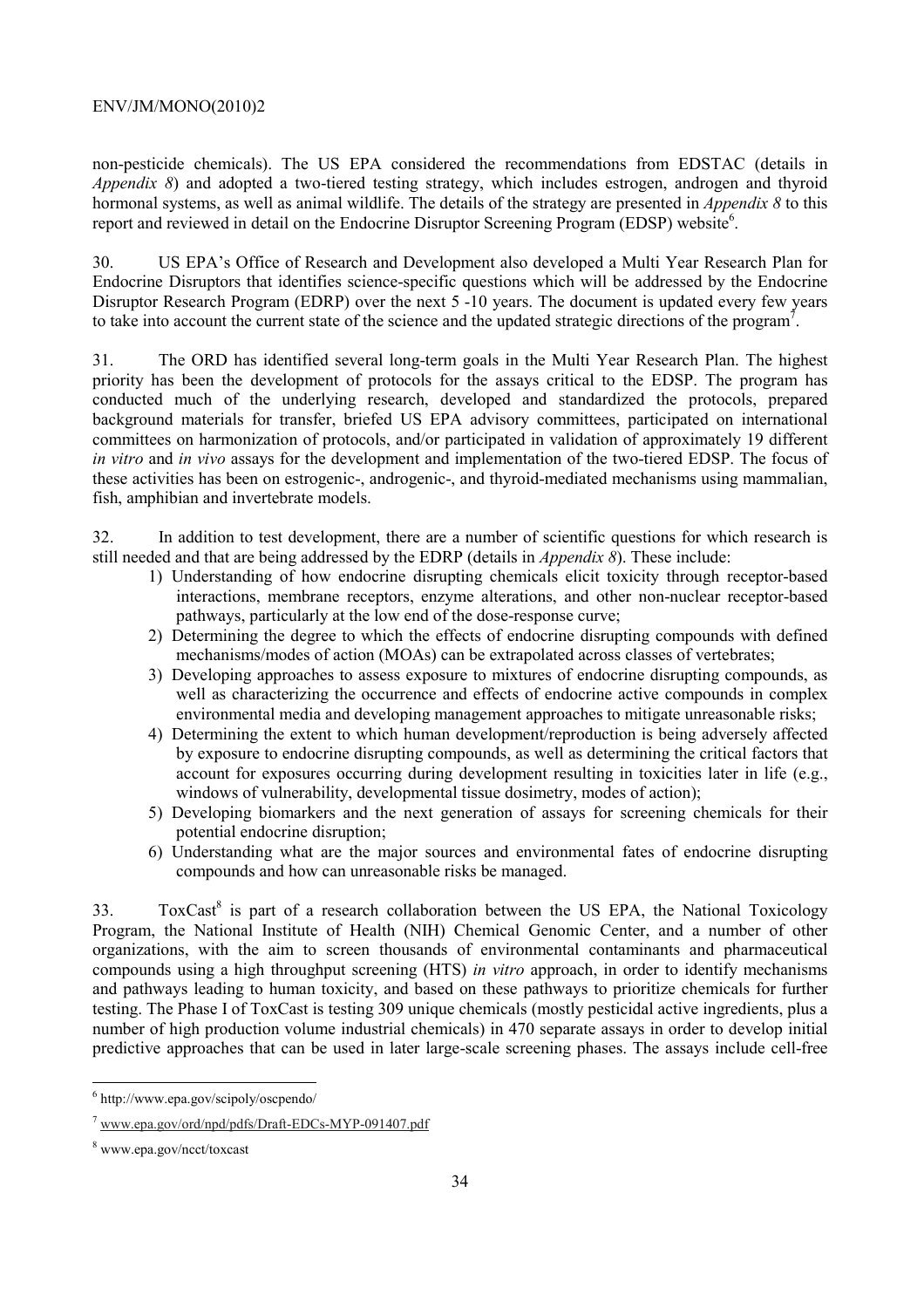biochemical assays of receptor binding and enzyme inhibition, gene expression assays, transcription factor activity assays, cell-imaging assays and real-time cellular impedance measurements. Among the assays, 4 evaluate the androgen signalling pathway, 5 relate to estrogen signalling, 4 to thyroid signalling, and 1 one to aromatase activity. Comparisons between ToxCast endocrine profiling and the results from Tier 1 EDSP battery will be made, as there are approximately 55 of the EDSP priority chemicals contained with the ToxCast™ Phase 1 chemical library. More details on the ToxCast programme can be found in Appendix 8 to this report and on the ToxCast website<sup>5</sup>.

# **Information to the public**

# *Denmark*

34. A booklet "Stof til eftertanke – fakta om hormonforstyrrende stoffer" (in English: "Food for thought - facts about endocrine disrupting substances", only available in Danish) was published in 2002 in a co-operation between the Danish Food Directorate, the Danish Environment Protection Agency (EPA) and the National Board of Health. The booklet informs about endocrine disrupters, describes the effects they might cause and illustrates how and where one can be exposed to them. It aims at all Danish consumers, but has a special focus on pregnant women and parents with small children.

35. The rising public awareness about endocrine disrupters, as well as the indications from animal studies regarding effects on the unborn child after combined exposures to these substances led to the Danish campaign: "Good chemistry to pregnant and nursing mothers – 9 good habits" launched by the Ministry of the Environment. The campaign pointed out 9 easy ways to reduce the exposure of the mother and the child to chemicals (including endocrine disrupters) in cosmetics, toys and baby products. It was a network campaign with midwives, doctors and nurses who distributed the material and used it during dialogues with the pregnant women and nursing parents. The campaign was very successful: 2/3 of the respondents in the target group were aware of the campaign, 2/3 of these had obtained new knowledge. Fifty percent of the respondents who were aware about the campaign followed the advise beforehand, while 30-35% had changed their behaviour as a result of the campaign.

36. Because of the indications and the awareness, Denmark is also promoting the inclusion of combination effects of endocrine disrupters as an area of priority at the 5<sup>th</sup> WHO Ministerial Conference on Environment and Health to be held in 2010.

37. In 1998 the Danish EPA published a list of undesirable substances, including 26 priority substances that the authorities have considered to restrict or completely ban in the future. The list has been updated three times, most recently in 2004. In 2008 it was announced that all category 1 substances from the EU priority list will be included in the revised list of undesirable substances (expected in 2009). The list serves as guidance to companies that wish to engage proactively in voluntary phasing out undesired substances.

# *European Commission (EC)*

38. The numerous research activities sponsored by the European Commission's Directorate General for Research will considerably increase the visibility of the phenomenon of endocrine disruption, as project results are made available to the public through leaflets, press releases, websites and workshops.

39. The European Commission has created two websites dedicated to the issue of endocrine disrupters. The website of the European Commission's Directorate General of Environment<sup>9</sup> contains a

<sup>&</sup>lt;sup>9</sup> http://ec.europa.eu/environment/endocrine/index\_en.htm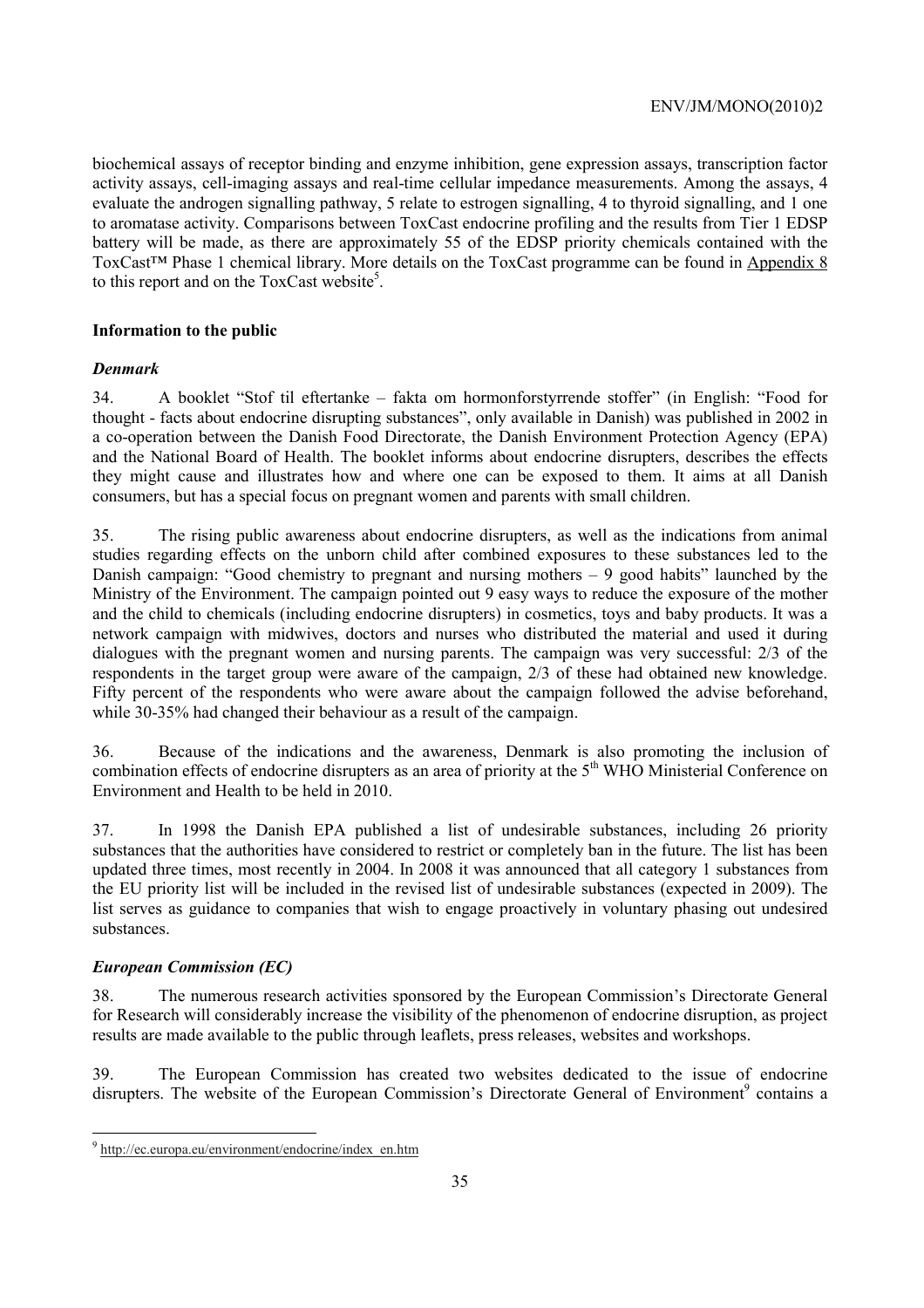section, where basic principles of endocrine disruption are explained and the central issues at hand are introduced. The Commission's strategy and a number of reports are also presented in detail. The public website of the European Commission's Directorate General for Research<sup>10</sup> gives an overview of the European Union's activities in the field of endocrine disrupters and includes extensive background information, overview of the EU activities and a list of EU funded research projects in this area, as well as a list of related links.

# *Korea*

40. The Korean Ministry of Environment has established a public website which contains some basic information about endocrine disrupters $11$ .

# **Test development and validation**

# *Denmark*

41. Several activities are undergoing in Denmark in support to the OECD Conceptual Framework for the Testing and Assessment of Endocrine Disrupting Chemicals. They include, among others, the development and validation of test methods to be used at all levels of the conceptual framework.

42. For level 2 (*in vitro* assays providing data on endocrine mechanisms) the QSAR group of the National Food Institute has developed three computer models for predicting endocrine disrupting effects in *in vitro* assays (i.e. estrogen alpha-receptor binding, estrogen receptor gene expression and androgen receptor antagonism). The National Food Institute participated in the OECD validation of an *in vitro* steroid synthesis assay (H295R). In addition, several methods are under development, including an assay to screen for effects on the thyroid receptor (T-screen assay), an androgen receptor reporter gene assay (ARassay), as well as a method to include metabolism in *in vitro* assays.

43. With regard to methods included in level 3 (*in vivo* assays providing data about single endocrine mechanisms and effects), Denmark participated in the development and validation of the Uterotrophic assay, the Hershberger assay and the Fish Screening Assay. Moreover the National Food Institute is working on the development of an alternative to the frog metamorphosis assay to detect effects on the thyroid. It is an *in vivo* thyroid assay in pregnant rats with the main endpoints being measurement of T4 levels in dams during pregnancy and lactation, and in pups on post-natal day 13 (PND13), as well as growth and development of pups before weaning.

44. For the assays under level 4 (*in vivo* assays providing data about multiple endocrine mechanisms and effects), the National Food Institute participated in the work on the update of the TG 407 and Centre for Maritime and Regional Studies (University of Southern Denmark) together with the DHI - Water & Environment (SDU/DHI) participated in the development and validation of the Fish Sexual Development test, as lead country. Furthermore, the National Food Institute performed a study to investigate whether additional assessment of testosterone and anogenital distance in male foetuses would be useful for investigating the endocrine disrupting effects under the OECD TG 414 (Prenatal Development Toxicity Study). The Danish EPA sponsored the pre-validation, validation and development of a draft OECD TG on reproduction of springtails performed by the Danish Environmental Research Institute.

45. For the level 5 assays (*in vivo* assays providing adverse effects data for endocrine and other mechanisms) the National Food Institute presented several proposals for enhancing generation studies with respect to detection of endocrine disrupting effects, and is involved in the ongoing development of the draft

 $\overline{a}$ 

<sup>&</sup>lt;sup>10</sup> http://ec.europa.eu/research/endocrine/index\_en.html

<sup>11</sup> http://eng.me.go.kr/docs/sub2/policy\_view.html?idx=63&class=14&topmenu=B&cat=250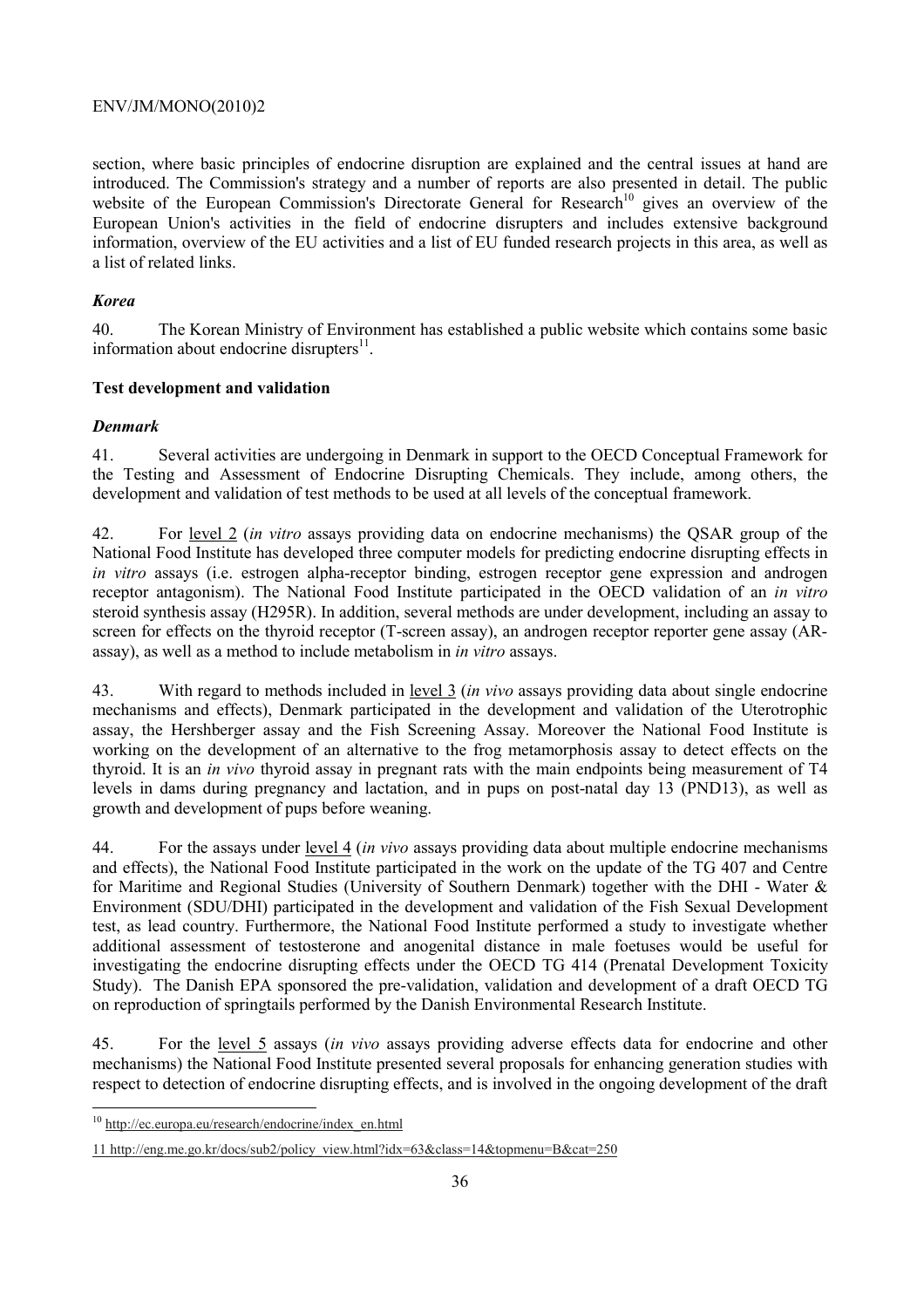OECD TG for the Extended One-Generation Study. Finally, Denmark participated in the development of the OECD TG 426 (Development Neurotoxicity Study) and the Fish Full Life Cycle Test. Detailed descriptions of all the above mentioned assays (levels 2-5) can be found in Appendix 1 to this report.

# *European Commission (EC)*

46. The E.C. is supporting the development and validation of test methods by working closely with Members States to coordinate input to OECD at the European Union level, and participated in the OECD Endocrine Disrupters Testing and Assessment Task Force (EDTA). Apart from contributing to the development of new and revision of existing Test Guidelines, the E.C. Joint Research Centre (JRC) is collaborating with the U.S. and Japan on the validation of estrogen receptor (ER) binding assays, androgen receptor (AR) binding assays and steroidogenesis assay. A detailed list of assays currently in (pre)validation can be found in Appendix 2 to this report.

47. Several research projects dealing with the development and validation of new methodologies for hazard identification of endocrine disrupters were funded by the European Commission under the Research Framework Programmes (FP5, FP6, FP7). In particular, the FP6 Integrated Project "REPROTECT", led by the E.C. Joint Research Centre, has the objective to validate a conceptual framework in the area of reproductive toxicity and to develop substantial number of alternative methods making use of advanced technologies. Within this project six tests for assessing (anti-)estrogenic and (anti-)androgenic compounds have been optimised and are now being analysed for predictive capacity. Two of these tests are continuing validation under the auspices of OECD. A complete list of FP projects related to endocrine disrupters can be found at the website of E.C. DG for Research<sup>12</sup>.

# *Japan*

48. The Japanese Ministry of Health, Labour and Welfare provided research grants to study endocrine disrupters on human health, including the development of test methods for detection of endocrine disrupters.

### *Korea*

49. The Korean Government has sponsored and/or carried out the following research projects related to development of screening tools for detecting endocrine disrupters: 1) measuring vitellogenin in bullfrog, 2) development of transgenic yeast for screening sex hormone (estrogen, androgen, progesterone), 3) development of transgenic cells for screening thyroid hormone disruption, 4) development of screening technique for dioxin-like substances using transgenic cells, and 5) development of biomarkers for the screening of exposure level of PAH compounds, polybrominated compounds and heavy metals.

50. Moreover, the following tests which are part of the OECD Conceptual Framework have been established: E-screen assay, enzyme activation assay, estrogen/androgen receptor binding assay, and several *in vivo* assays (Uterotrophic assay, Hershberger assay, one-generation reproductive toxicity study, multi-generation reproductive toxicity study, andrological assay).

51. The development of new screening assays (with high-throughput, high sensitivity), new biomarkers, as well as kits for screening tests and bioassays is foreseen in the new five-years research plan (2007-2011) (see also *Appendix 6* to this report).

<sup>&</sup>lt;sup>12</sup> http://ec.europa.eu/research/endocrine/index\_en.html.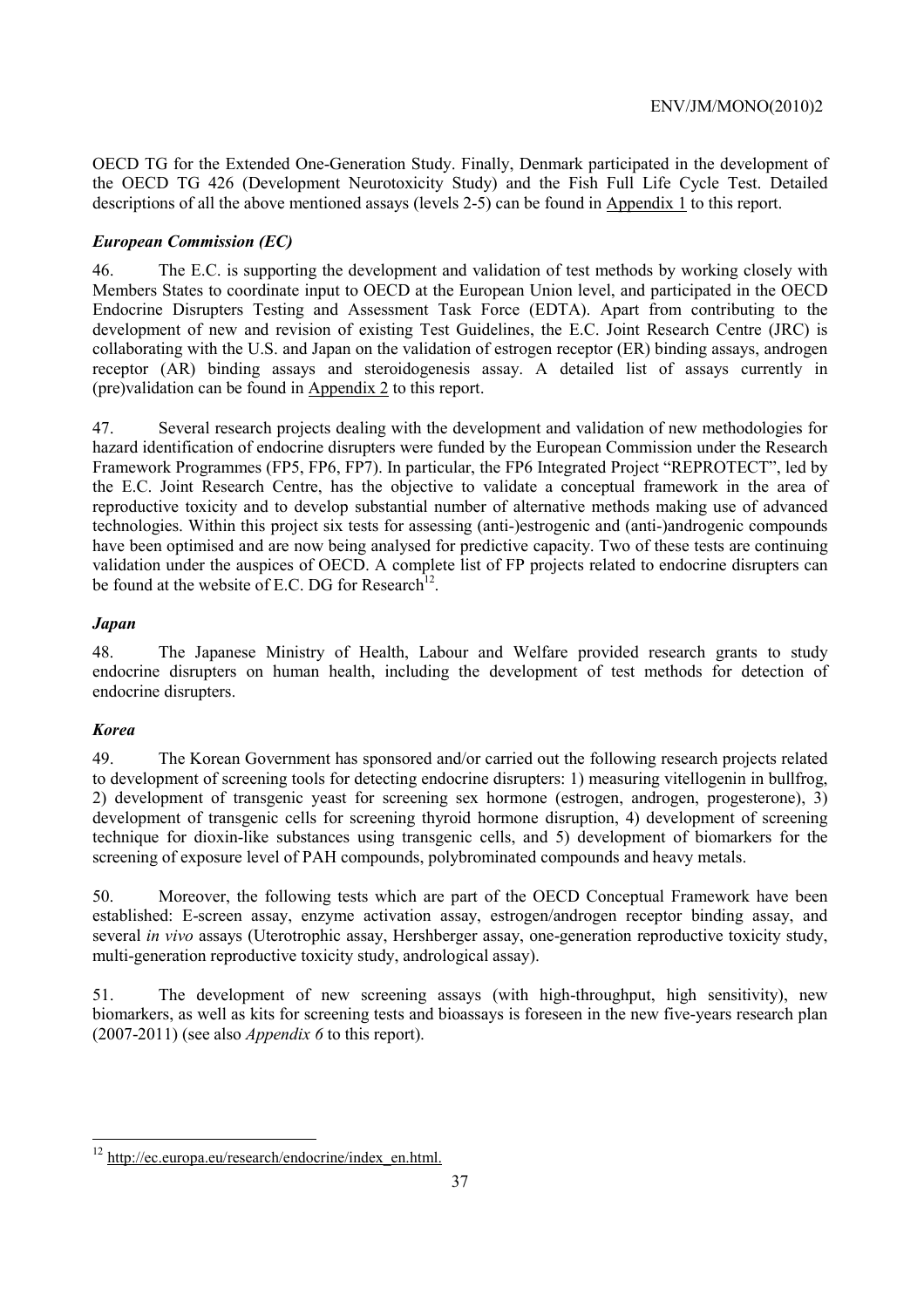#### *United States*

52. The assays incorporated the EDSP Tier 1 screening battery (*see also paragraphs 29 and 65-69)* have undergone a five-stage assay validation process by US EPA (*see also paragraphs 88-93)*, in collaboration with the OECD. The validation included: 1) test development, 2) pre-validation, 3) interlaboratory validation, 4) peer-review and 5) regulatory acceptance. For Tier 1 screening methods the relevance was considered to be the ability of an assay or endpoints within an assay to detect chemicals with the potential to interact with one or more of the estrogen, androgen and thyroid hormonal systems, whereas reliability was the reproducibility of those results within and between laboratories. Throughout the validation process of individual assays, the EDSP sought guidance (e.g., on protocol development, selection of known positive and negative test chemicals, and interpretation of results) from within the EPA (Office of Research and Development, ORD) and federal advisory committees such as the Endocrine Disrupter Methods Validation Sub-committee (EDMVS), Endocrine Disrupter Methods Validation Advisory Committee (EDMVAC) and FIFRA SAP.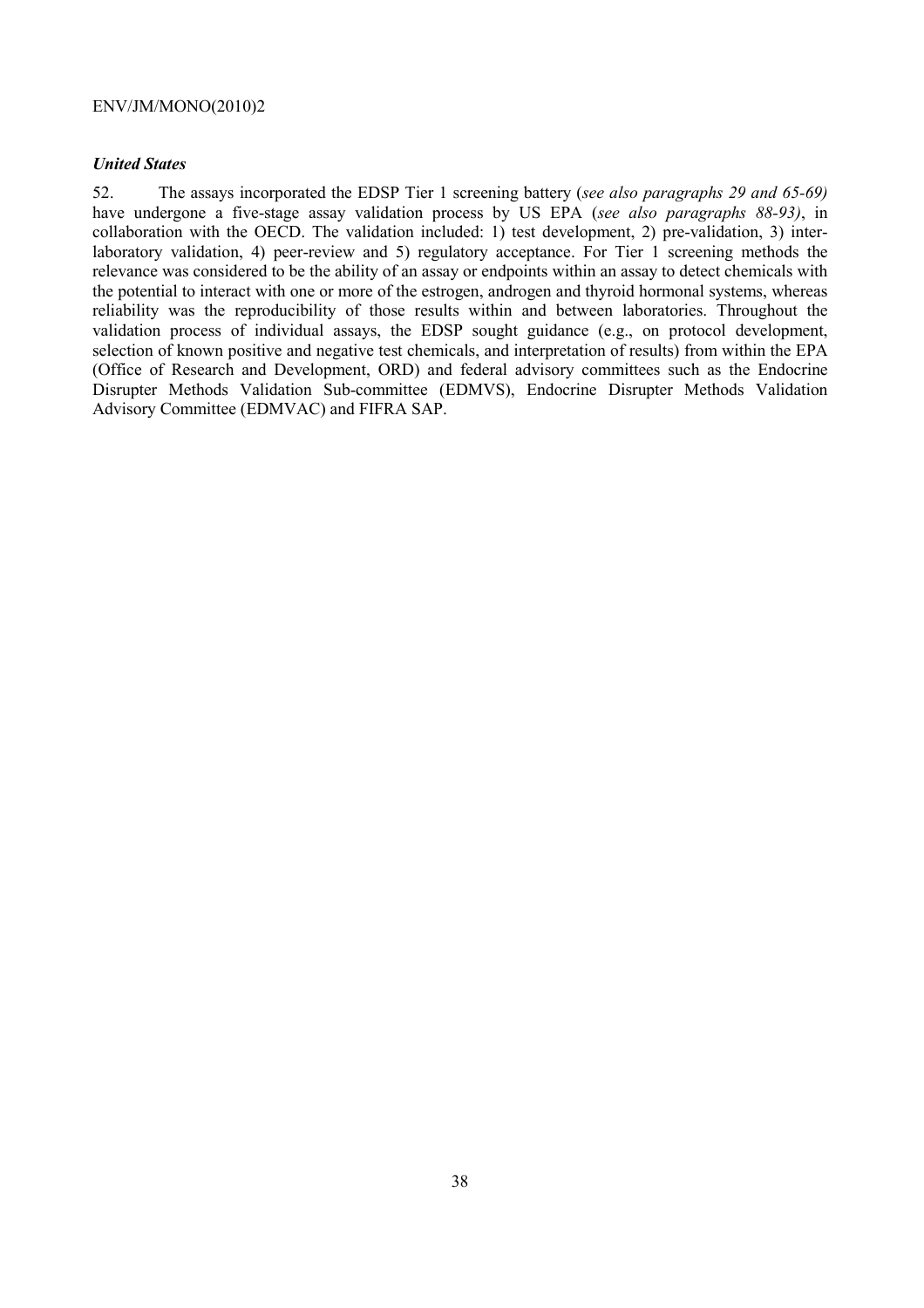### **3. Current and proposed use of TEST GUIDELINES in decision making on testing, assessment and management of endocrine disrupters across different OECD member countries**

### **Denmark**

53. Denmark, supported by the Nord-Utte, prepared a case study report, investigating if and how the OECD Conceptual Framework can be used for the assessment of endocrine disrupting substances. The results were presented at EDTA8 meeting in January 2005. Specific proposals for the use of the test results from level 2-5 of the OECD Conceptual Framework can be found in the report from this meeting<sup>13</sup>. The proposed conclusions for regulatory use of test results from each level of the conceptual framework are presented below. It is noted that the report exclusively addressed endocrine disrupter properties in relation to human health and was focused on the EU regulatory framework.

54. The conclusion on the use of level 2 tests for regulatory purposes was that "positive *in vitro* test results indicate potential ED activity and a potential for ED effects *in vivo*. *In vitro* data can provide valuable mechanistic data that is useful for the design of further *in vivo* studies. The *in vitro* tests are relevant for effects in humans because are based on human hormone receptors. Chemicals that bind to these receptors are therefore likely to cause effects in *in vivo* studies and on reproductive function in humans. Negative *in vitro* test results cannot be used to exclude potential ED activity because of limitations such as inability or unknown capacity to metabolically activate toxicants and because ED activity can occur through mechanism other than those tested in the in vitro test system. (Q)SAR models for ED activity and reproductive toxicity effects are under development but at present the use for priority setting and risk assessment is undecided".

55. The conclusion for the use of <u>level 3</u> tests for regulatory purposes was that: "the assays at level 3 provide an *in vivo* screening of potential endocrine disrupting activity of a substance. Except for the frog metamorphosis assay, the assays at level 3 provide information about the potency of the compound *in vivo*. Furthermore, the outcome of the assays indicates potential for adverse effects in the reproductive developmental studies at level 5. At present, it is uncertain to what extent the frog metamorphosis assay can be used for screening in relation to effects on humans".

56. The conclusion for the use of level 4 tests for regulatory purposes was that: "the assays at level 4 provide a thorough assessment of the potential endocrine disrupting effects of a substance in pubertal and young adults. Furthermore, level 4 provides information about the potency of a compound to be investigated at level 5. Effects on various endpoints included in the assays can either be considered as adverse or represent an effect on a mechanism relevant for human e.g. changes in hormone levels. Therefore, these assays can be used to provide NO(A)ELs/LO(A)ELs to be used in human risk assessment until further studies are available. The intact male assay and the TG 407 may be more capable for detecting aromatase inhibitors and compounds affecting the steroid synthesis compared to the pubertal male assay. On the other hand, the two assays in intact young males may be less sensitive compared to the Uterotrophic and the Hershberger assay as well as the male and female pubertal assay".

57. The conclusion for the use of level 5 tests for regulatory purposes was that: "The reproductive toxicity studies provide adverse effect data and are especially useful for risk assessment as they indicate potential for effects in humans. The effects observed in reproductive toxicity studies may be due to other mechanisms that endocrine effects, but the pattern of effects, e.g. decreased anogenital distance and malformations of reproductive organs in males may indicate that endocrine effects are involved. Among

<sup>&</sup>lt;sup>13</sup> EDREG (OECD Conceptual Framework for Testing and Assessment of Endocrine Disrupters as a Basis for Regulation of Substances with Endocrine Disrupting Properties), http://www.nordutte.org/index.php?nyhed=20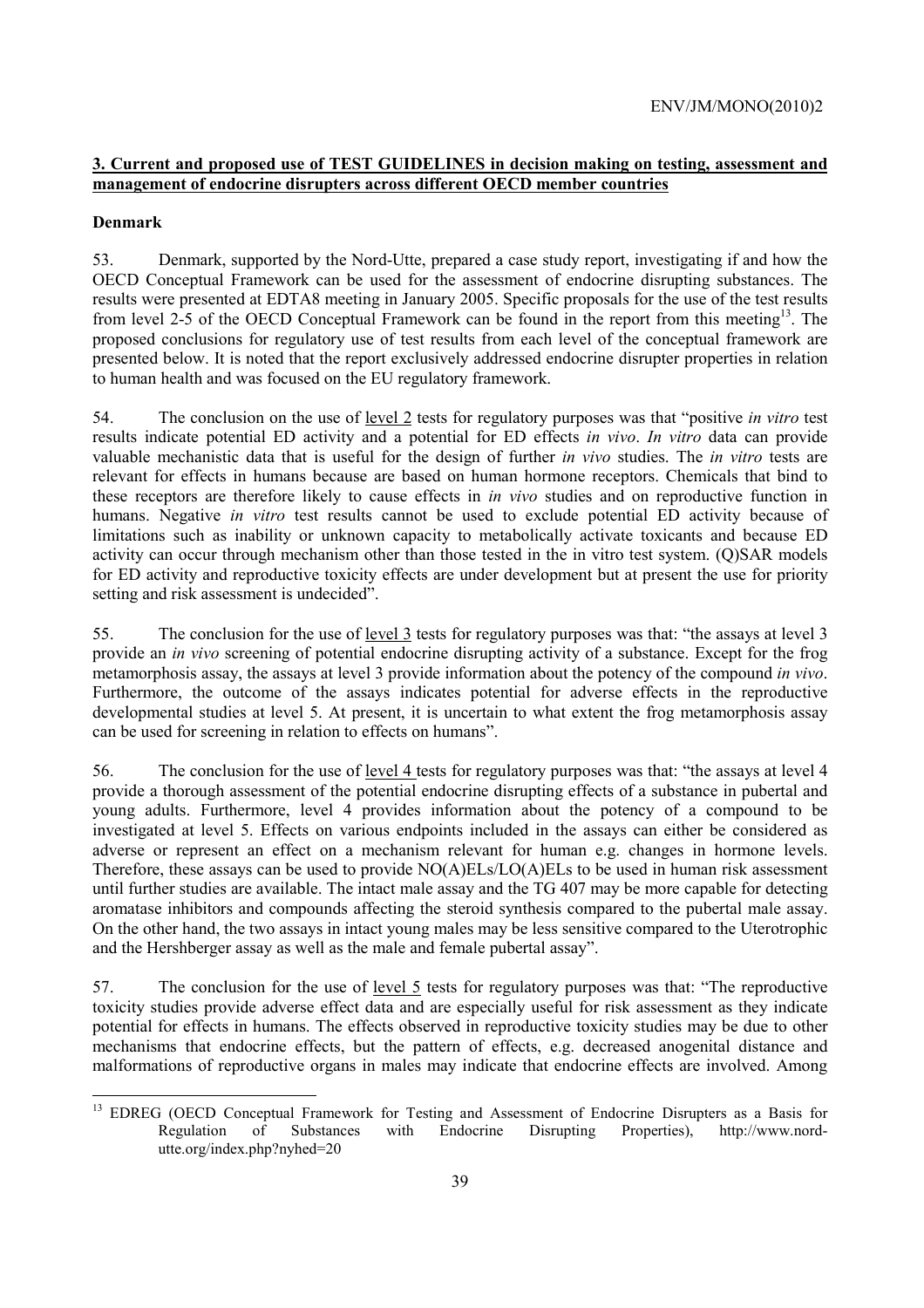the OECD Test Guidelines for reproductive toxicity, exposure during all vulnerable periods of development is only performed in the two-generation study design. Late effects becoming manifest after weaning of the animals are partly covered in young adults, especially in relation to reproductive function and developmental neurotoxicity, but potentially important late effects are not assessed. Effects becoming manifest during ageing are not included in any guidelines for reproductive toxicity. A number of enhancements of the OECD Test Guidelines for reproductive toxicity for the detection of effects of ED chemicals seem relevant and lack of effects in reproductive toxicity studies can therefore at present not fully exclude the possibility for ED effects caused by chemicals tested negative".

### **Germany**

58. In Germany, except for some guidance provided in the technical guidance document to REACH (chapter R.7B, Appendix 7.8-5) related to aquatic toxicity testing (see also *Paragraph 4 and 5*), no testing strategy for **environmental assessment** of endocrine disruption exist. General screening for endocrine disruption is not intended in any legal framework and case-by-case decisions on preliminary indication are necessary. Depending on the legislative background it is possible to require the respective studies from applicants to assess endocrine effects.

59. To address this problem a workshop took place recently in Germany on the 'Characterization of endocrine mediated effects in fish'. The workshop discussed besides others the issues of:

1) What constitutes for environmental relevant substances a suspicion for endocrine disruption,

2) According to which rules (criteria for weight-of-evidence) a decision for performing a fish screening assay (FSA) is made,

- 3) What is the function of the FSA (clarifying the mode of action),
- 5) How the results from FSA are used in regulatory decision making,
- 6) Which test is more suitable: full life cycle test (FLCT) or a two-generation-test?

Experts from Germany representing industry, regulatory authorities and academia agreed on the basic design of a (national) testing and assessment strategy for endocrine effects in fish (the report from the workshop is available only in German).

60. A project was funded by the German Environmental Research programme UFOPLAN, aimed to develop and pre-validate a full life cycle test (FLCT) with zebra fish, with the aim of identifying relevant endpoints and defining a conceptual approach on the use of this FLCT as a definite test for endocrine disrupting activity in fish (details in *Appendix 4* to the present report).

### **United Kingdom**

61. In case that there are strong suspicions about the endocrine disrupting activities of specific chemicals, the basic approach in UK is to rely on the full risk assessment of a given chemical at the European, rather than national, level. The UK has led such risk assessments for several chemicals that have featured prominently in discussions about endocrine disruption.

62. For the assessment of the potential risks of **new chemicals** to human health, the UK regulatory authorities require the chemicals to be tested using standard toxicology test requirements and do not generally recommend to carry out specific tests for substances known or suspected to have endocrine disrupting potential. If standard toxicity tests reveal effects on an endocrine system, then the significance for human health would be assessed before a decision on approval or risk reduction measures is taken. The most likely use of specific tests for endocrine disruption is within industry, during screening of new candidate chemicals for endocrine testing effects, which is done prior to making a decision on whether to take the compounds forward for standard toxicological testing.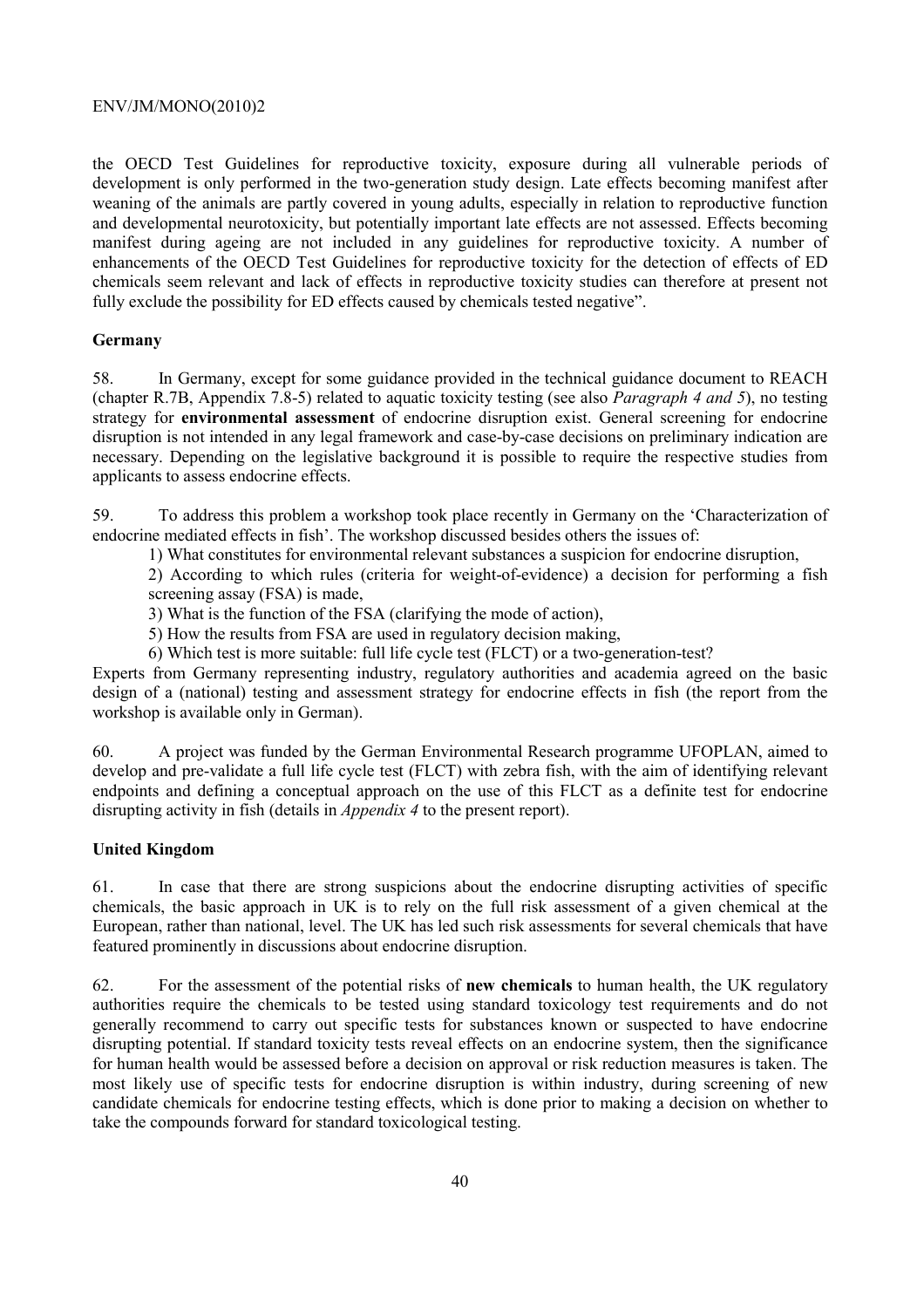63. With regard to **plant protection products** UK does not have a set procedure for testing chemicals in this category for endocrine disrupting activity. Assessments are conducted under EU Directive 91/414/EEC, based on information provided in the EU aquatic and terrestrial guidance documents (see also *Paragraph 12*).

64. When considering **environmental assessments**, the UK tends to take a pragmatic approach to the testing of potential endocrine disrupting chemicals, so that non-standard but scientifically reliable data on endocrine effects are taken into account. For the use of biomarkers of endocrine disrupting activity (e.g. vitellogenin, ovotestis in fish) this is considered an area of work of high priority, as they might be used in a supportive role, as well as to guide test concentrations election and aid efficient test design. The use of biomarkers in definitive apical tests (e.g. fish lifecycle tests) is likely to be desirable rather than compulsory, e.g. for use in the rare cases when a substance is being tested for ED-related hazards without previous knowledge of its mode of action from mammalian or *in vitro* studies. However, where data are obtained from tests that have not been validated and internationally standardised, especially where there are difficulties in replicating the results, then disputes over interpretation can easily arise. Thus, the UK fully supports the OECD in attempting to speed up the test validation process and sees it as a high priority activity.

# **United States**

65. The US EPA Endocrine Disruptor Screening Program (EDSP) has developed a two-tiered system for screening and testing of the potential interactions of pesticide and non-pesticide chemicals on the estrogen, androgen and thyroid (EAT) hormonal systems with application to human health, animal wildlife and the environment.

66. The Tier 1 of the EDSP consists of *in vitro* and mammalian and non-mammalian *in vivo* screening assays designed to cover agonistic and antagonistic effects involving the estrogen and androgen modes of action and respective steroidogenic pathways, as well as the hypothalamic-pituitary-gonadal (HPG) and hypothalamic-pituitary-thyroidal (HPT) axis. It is foreseen that complimentary and corroborating evidence among assays within the Tier 1 battery shall be used with a weight-of-evidence approach to determine whether or not a test chemical interacts with the endocrine system.

# 67. The **assays selected for Tier 1** are listed below:

#### *In vitro assays*

- − Estrogen receptor (ER) binding Rat uterus or recombinant
- Estrogen receptor  $\alpha$  (hER $\alpha$ ) transcriptional activation Human cell line (HeLa-9903)
- Androgen receptor  $(AR)$  binding Rat prostate
- − Steroidogenesis Human cell line (H295R)
- − Aromatase Human recombinant  *In vivo assays*
- − Uterotrophic (rat)
- − Hershberger (rat)
- − Pubertal female (rat)
- − Pubertal male (rat)
- − Amphibian metamorphosis (frog)
- Fish short-term reproduction

68. The basis for selecting a candidate assay to be included in the battery involved: 1) the capacity of that assay to detect estrogenic- and androgenic-mediated effects by various modes of action including receptor binding (agonist and antagonist) and activation/transcription, reproductive steroidogenesis, and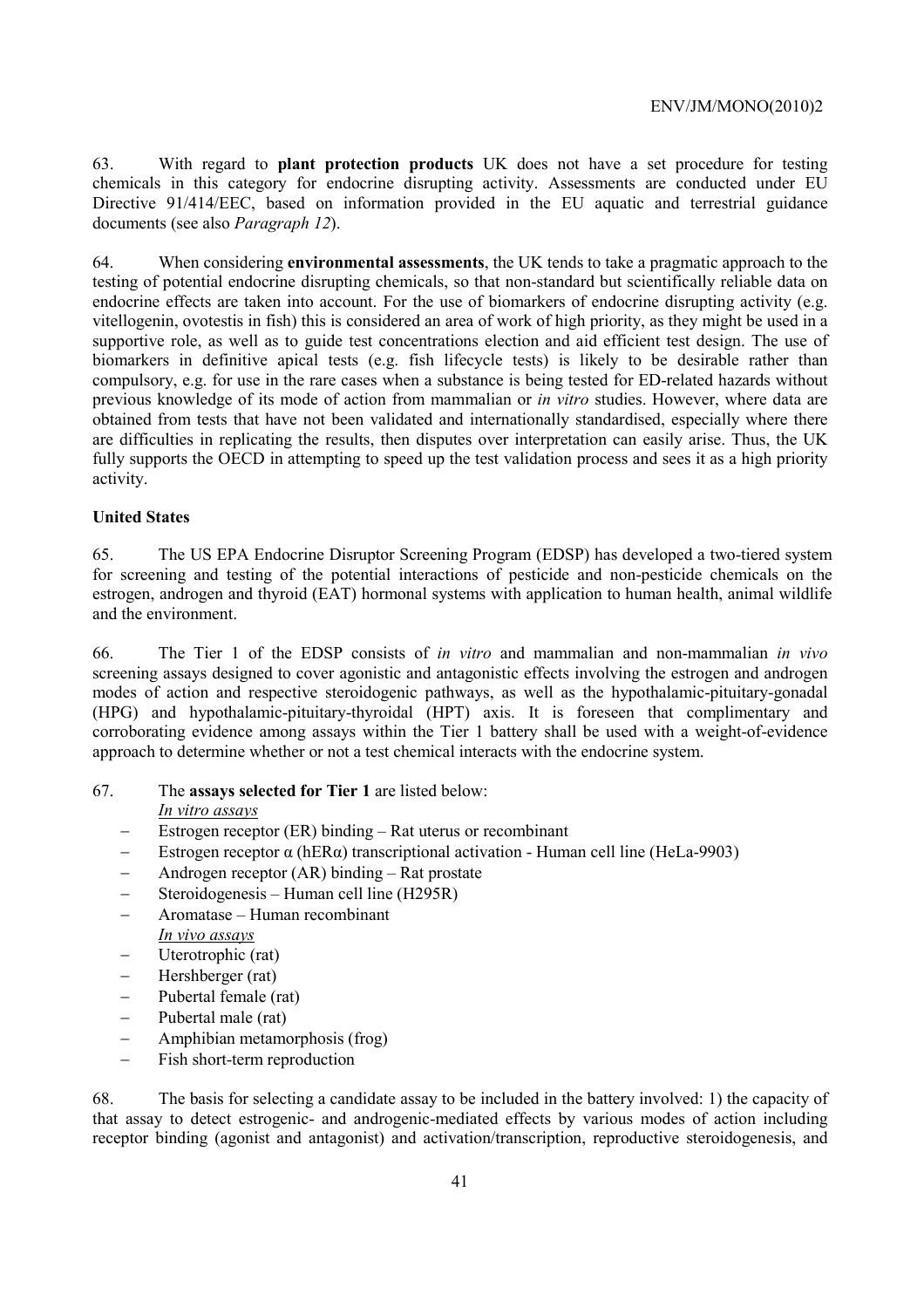hypothalamic-pituitary-gonadal (HPG) feedback, and 2) the degree to which *in vitro* and *in vivo* assays complemented one another in the battery. In addition, rodent and amphibian *in vivo* assays were selected for the proposed battery based on their capacity to detect direct and indirect effects on thyroid function (hypothalamic-pituitary-thyroidal, HPT, feedback). A detailed description of the endocrine modes of action and degree of complimentarity among the EDSP Tier 1 assays can be found in Appendix 8 to this report

69. A science-based approach to **interpretation of the results** of the battery will generally follow the principles:

- 1. Interpretation of the battery will be considered in light of the results of all assays in the battery, using a weight-of-evidence approach, taking into consideration *in vitro/in vivo* discrepancies (if any), metabolism, and route of exposure.
- 2. When all screening assays are performed and all assays are *negative*, it may be concluded that the chemical will not likely interact with EAT hormonal processes included in the battery.
- 3. If results from Tier 1 are *positive*, indicating a substance does exhibit the potential to interact with the E, A or T hormonal pathways, then more complex and definitive dose-response testing would likely be done in Tier 2 to further identify the potential hazard and to assess adversity and risk to the public and the environment.

# **Business and Industry Advisory Committee to OECD (BIAC)**

70. The chemical industry supports the development of internationally harmonised procedures to prioritise substances efficiently, to screen for endocrine activity, to test for adverse effects and to evaluate substances in the framework of a coherent chemicals policy. These procedures should provide for a globally harmonized, tiered, hierarchical scientific framework in which OECD validated *in vivo* and *in vitro* screening assays are used to identify substances with endocrine activity and prioritise substances for further, more definitive testing where exposures will be evaluated in the complete and intact endocrine system encompassing critical life stages and processes. The definite tests that use validated, harmonized protocols will provide data on adverse effects and dose response necessary for hazard and risk characterization.

71. For hazard characterization, the chemical industry calls for the development of a "weight-ofevidence" evaluation process that consists of a comprehensive, objective, transparent and balanced interpretation of the totality of scientific evidence regarding hormonal activity and adverse effects that might result from an endocrine mechanism. A detailed description of the proposal towards the establishment of a weight-of-evidence approach to prioritizing action in relation to endocrine disruption can be found in *Appendix 9* to this report.

72. As the OECD finalizes validation of test methods and adopts new Test Guidelines, BIAC stresses that there is a pressing need for a globally harmonized evaluative processes and framework because such assays will soon be deployed in the U.S. as part of the EPA's Endocrine Disruptor Screening Program and in Europe as part of REACH. Therefore, BIAC proposes an **Endocrine Screening and Testing Hierarchical Framework** which consists of three stages (for mammalian and ecotoxicity, respectively) (details in *Appendix 9*).

### *Stage 1: Initial assessment to set priorities for further evaluation*

73. This step consists of the evaluation of all available data (including production volume and patterns of use, exposure information, predicted environmental properties (e.g. fate, persistence, bioaccumulation), toxicological data from existing studies), quantitative structure activity relationships ((Q)SARs) and molecular screening results. The evaluation of these data should be done using a weight-of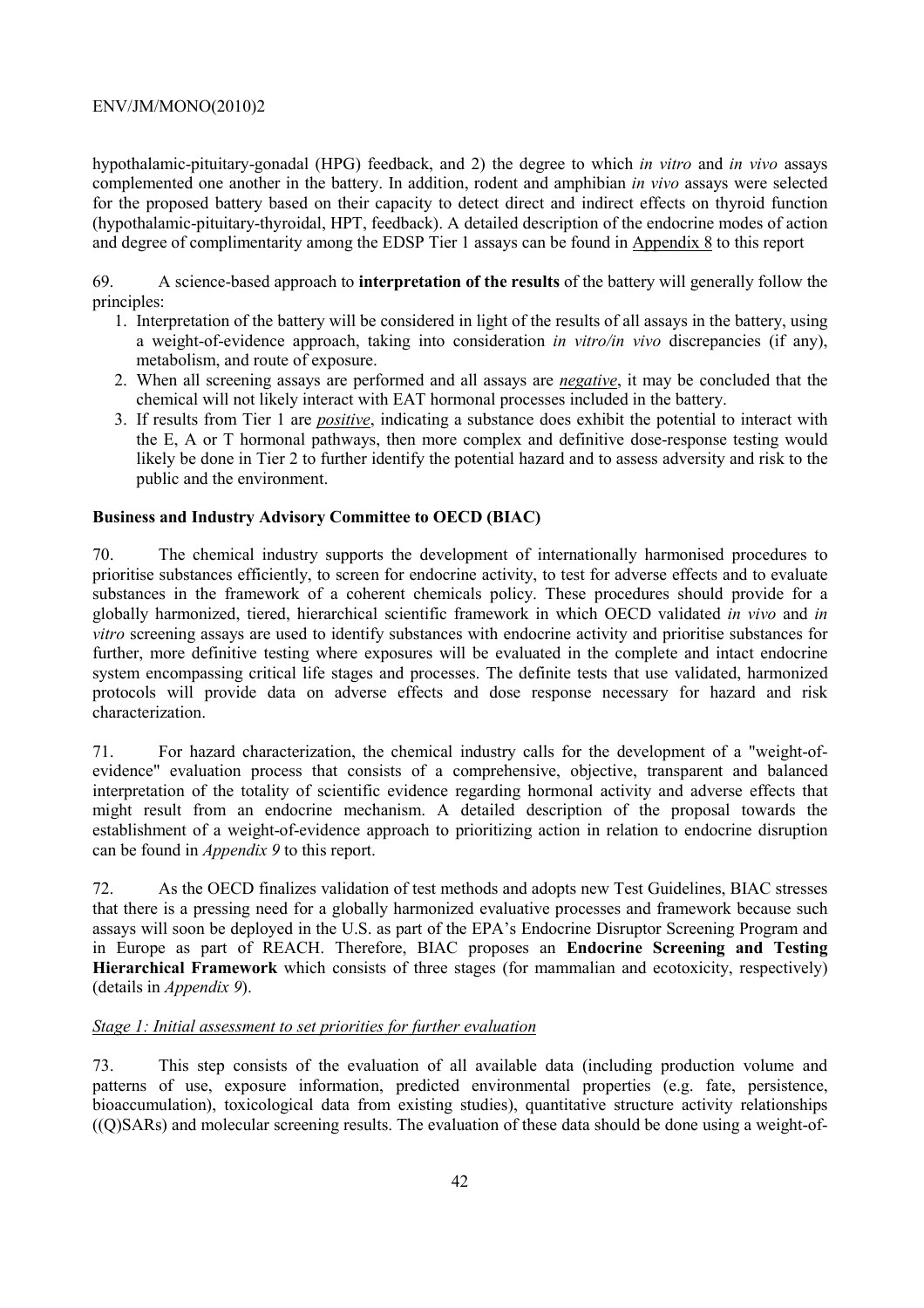evidence approach. This should enable to promptly rapidly recognise substances of concern and permit more a rapid prioritisation and assessment.

### *Stage 2: Screening assay*

74. This step allows to efficiently and effectively develop information as to whether a substance has the potential to interact with one or more components of the endocrine system. It includes *in vitro* assays and *in vivo* assays providing mechanistic information/data on single mechanisms, and *in vivo* assays providing information on multiple endocrine mechanisms. For flexibility, the option to proceed directly to *in vivo* assays should not be precluded, nor should *in vitro* assay results be required if *in vivo* results are available. The *in vivo* assays *(i)* incorporate substance-specific complexities that cannot be obtained from *in vitro* assays, including absorption, distribution, metabolism and excretion, and *(ii)* reflect the complex and dynamic homeostasis and operation of the intact endocrine system. Therefore, *in vivo* results would supersede *in vitro* results.

The assays in Stage 2 include:

For mammalian toxicity:

- Estrogen and androgen receptor binding assays
- Transfected mammalian cell assays (ER, AR and TR)
- − *In vitro* aromatase
- − *In vitro* steroidogenesis

For ecotoxicity:

- Receptor binding (presumably will be in principle applicable across vertebrate classes and to any invertebrate expressing similar receptors)
- Fish screening assay (vitellogenin and secondary sex characteristics)
- − Frog metamorphosis assay
- − OECD Fish Screening assay (VTG and secondary sex characteristics as mandatory endpoints, other endpoints are optional)

As the results from assays comprising the Stage 2 provide only mechanistic information and not complete evidence for adverse effects, these screening results do not indicate that a compound is an 'endocrine disrupter'.

75. A weight-of-evidence process needs to be implemented in order to integrate results across the complement of assays. Substances which are positive based on overall consideration of the weight-ofevidence in Stage 1 and 2 are considered to be high priority candidates for further evaluation in definitive tests (Stage 3). However, prior to initiating additional work, it is appropriate to consider the potential for human exposure and potential for entrance into the environment. The term 'potential endocrine disrupter' could be easily misinterpreted, and generally the use of this term should be avoided. From a scientific perspective, it is important to determine the overall weight-of-evidence of the performance of a substance in the screening assays/battery, as described above.

### *Stage 3: Definite testing*

76. This step aims at evaluation of apical endpoints, adverse effects and dose response to accurately and effectively identify and characterize the hazard(s) from chemicals.

Stage 3 includes reproduction and developmental tests, and in particular:

For the mammalian toxicity: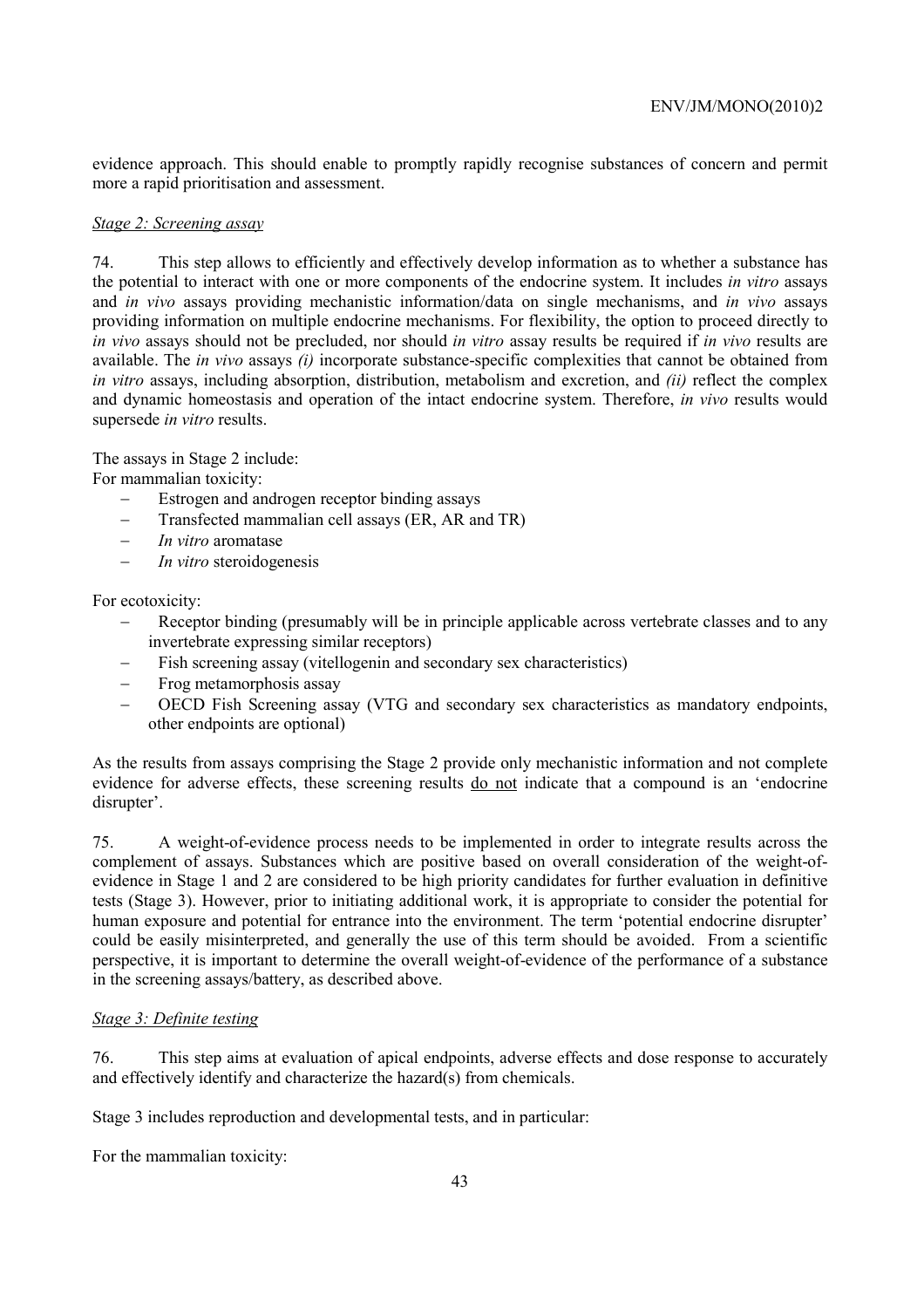- Repeated dose 28-days oral toxicity study in rodents (TG 407)
- − Reproductive/developmental; screening test (TG 421)
- − Combined repeated dose with reproduction/developmental screening (TG 422)
- − One-generation reproductive toxicity (TG 415)
- − Two-generation reproductive toxicity (TG 416)
- − Extended one-generation reproductive toxicity (TG under development at OECD)

For the ecotoxicity:

- Partial and full cycle assays in fish, birds, amphibians and invertebrates (developmental and Reproduction tests)
- Fish full life cycle

77. The array of assays in Stage 3 should be viewed as a matrix of available options, and not as a sequential list of assays and tests. It would not be necessary to conduct all tests, but the appropriate tests should be selected. For example, in the interests of flexibility and to minimize animal use and resources, the enhanced Repeated 28-Days Oral Dose Toxicity Study (TG 407) and the shorter-scope reproduction/developmental tests would not be required in cases where a longer scope test is already available or has been planned.

78. Overall, hazard characterization for hormonally active chemicals requires an objective evaluation of whether the effects produced are adverse, and/or whether adverse effects are due to the hormonal activity of the chemical. This includes consideration of the proposed Stage 2 screening tests and Stage 3 definitive tests, and results from standard toxicity studies.

79. Risk characterization requires integration of scientific data and knowledge of hazard, doseresponse and exposure, as well as an evaluation of the foundations of the hazard data and inherent uncertainties. In cases of low potency and low or negligible actual and potential exposures, test methods such as the Repeated Dose 28-days Oral Toxicity Study (TG 407) or the Reproduction/Developmental Toxicity Screening Tests (TG 421/422) could be used to provide dose-response data of effects on apical endpoints. This would serve to focus the more extensive testing only on substances that have high production volume and the highest potential for human and ecological exposures. In all cases, results from definitive testing outweigh or supersedes results from screening.

80. It is important to stress that all stages should make use of standardized, validated and internationally harmonized test methods. In case that new methods and studies with non-standard species which provide important scientific information are used, BIAC suggests doing a thorough review of the study report, if possible replicating the study in another laboratory. Then, if the findings are shown to be reproducible, then two courses of action would be advised:

- subject the test method to standardization and validation within the OECD TG program (EDTA) or within a similar formal program sponsored by a national government or recognized scientific organization (e.g., ISO, ASTM),

- evaluate the substance of concern in one of the wide variety of existing validated test method using standardized OECD TG methods and species (or similarly validated scientific methods, for example those promulgated by ISO, ASTM, US EPA). Results of this study would then be evaluated within the tiered hierarchical OECD EDTA Framework. In general, this would be the preferred course of action.

*or*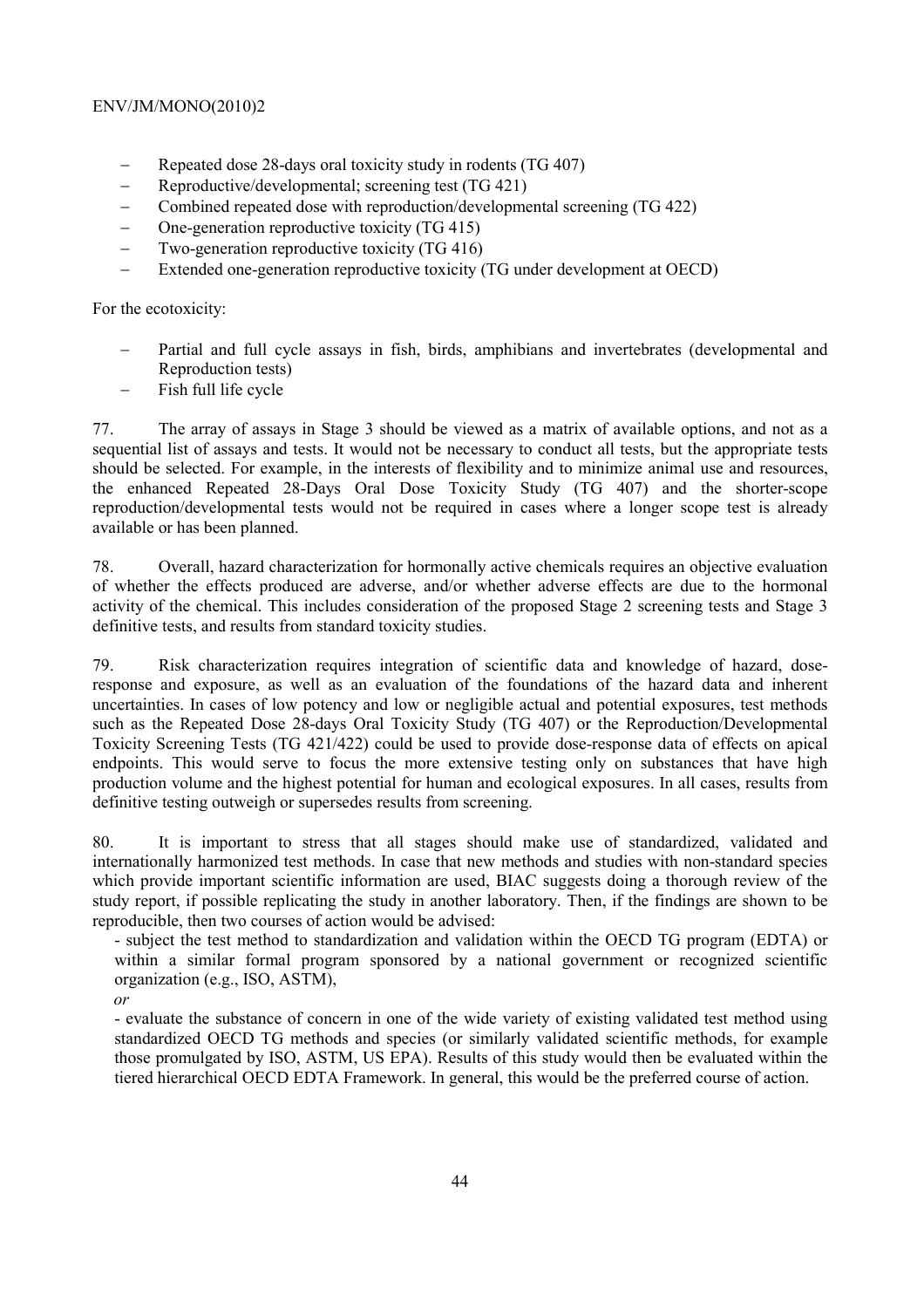#### **Selected case studies**

#### *Dimethylation inhibitor (DMI)-fungicides (case study provided by Germany)*

81. Active ingredients of plan protection products (PPP) of the DMI-fungicide group show a potential for endocrine disruption. These assumptions, based on the intended mechanism of action, have been confirmed in long-term studies on mammals, birds and fish. For this reason the German Registration Authorities regard all representatives of the DMI-fungicide group as potential endocrine disrupters. Registrations of this group are now allowed until appropriate data have been submitted and reviewed (e.g. the fish life cycle test (FLCT)). Thus, in the last 2-3 years the endocrine effects of DMI-fungicides were assessed in detail in Germany in the framework of the PPP authorization.

82. One project dealt with "Characterization of endocrine mediated impacts in fish – relevant parameters for the development of new OECD test methods and the application in environmental risk assessment". This study aimed at the collection and comparison of existing data from fish screening assays, full-fish cycle studies and two-generation studies. This allowed to derive general conclusion about endpoint sensitivity and predictivity, and to propose a tiered testing strategy for assessment of potential ED activity of chemicals. A short report containing the main conclusions of the study is available in Appendix 4*.*

83. A second study on the "assessment of the safety of an extrapolation from growth data of Early Life Stage and Juvenile Growth tests (OECD 210, 204, 215) to the No-Observed Effect Concentration (NOEC) of Fish Full Life Cycle Tests in the risk assessment of DMI fungicides" was commissioned in Germany by the Agricultural Industry Association (Industrieverband Agrar, IVA) to determine a criterion to allow registration of DMI-fungicides. The study aimed to identify a suitable factor that would allow extrapolating an FLCT NOEC from existing fish chronic studies, and thus allowing for a preliminary risk assessment. Data on acute and chronic toxicity (OECD TG 203, 204, 210, 215), Fish Screening Assay, Fish Sexual Development Test and bioconcentration potential (OECD 305) were the basis of this analysis. The study concluded that for the effects caused by DMI-fungicides it is possible to apply an extrapolation factor of 1/5 to the NOECs from Early Life Stage (ELS) and Juvenile Growth (JG) studies, which allows to estimate a NOEC in FLCT useful for a preliminary risk assessment. However, for definite risk assessment it is still necessary to perform a FLCT as a definitive method. A detailed description of the methodologies, the study results and the recommendations are available in Appendix 1.

#### *Azol Fungicides (case study provided by Denmark)*

84. The Danish National Food Institute has investigated the effects of several azole fungicides in various *in vitro* assays, the Hershberger assay and the pre- and postnatal development toxicity studies. The overall results showed that in general azol fungicides have a similar profile of action *in vitro,* but the profile of action *in vivo* may differ, which indicates that the main mechanism responsible for the ED activity lies in the interaction with key enzymes responsible for steroid hormones synthesis. Epidemiological studies in greenhouse workers showed elevated estrogen activity in females exposed to this group of chemicals; preliminary studies have also shown increased incidence of impaired reproductive development in sons of female workers. Thus, although some of the azol fungicides are still approved for use, the Danish EPA is now establishing stricter guidelines for handling azole fungicides in greenhouses. Full case study description is available in Appendix 1.

#### *Mixture effects/combined exposure (case study provided by Denmark)*

85. For single compounds the current risk assessment is based on the No-Observed Adverse Effect Levels (NOAELs). Single chemicals alone may be present in human tissues at levels too low to cause concerns for adverse reproductive effects. However, several anti-androgenic chemicals have been found in humans as mixtures. Thus, the Danish National Food Institute investigated the ability of mixtures of anti-androgens to induce disruption of male sexual differentiation after perinatal exposure in extensive dose-response studies.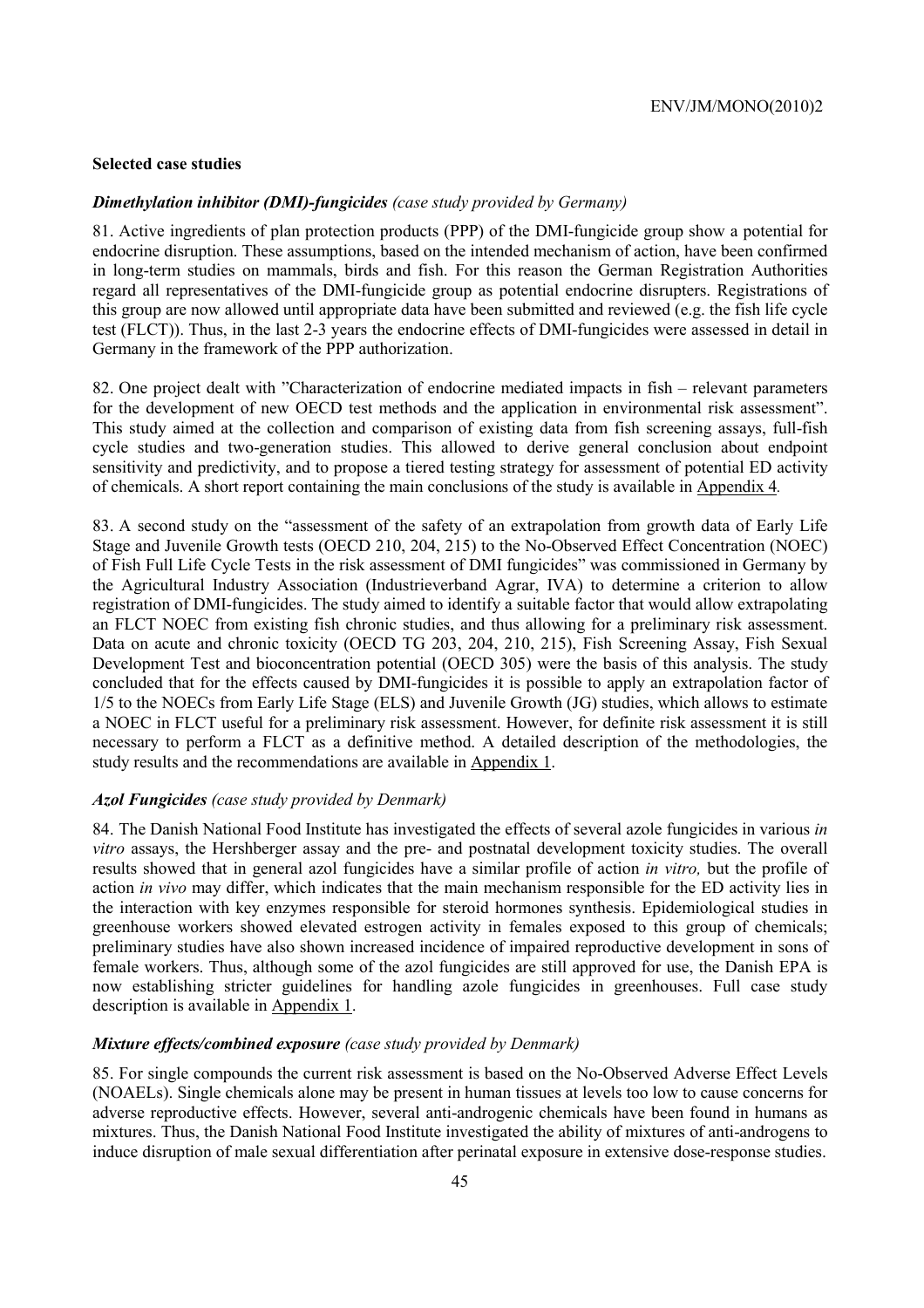The results of these *in vivo* studies indicate that the joint effects of combined exposure to more androgens in many cases can be predicted by dose-addition models (a method to estimate cumulative risk<sup>14</sup>) and that marked effects can occur at doses below NOAELs for the single chemicals. In conclusion, risk assessment based on NOAELs for single anti-androgens alone might severely underestimate the risk for antiandrogenic adverse effects in humans. A more detailed description of this case study can be found in Appendix 1.

#### *Endocrine disrupters in freshwater fish (case study provided by Denmark)*

86. Endocrine disruption in fish was already investigated in the late 1990'ies. The causal mechanisms were in contrast to other rather well understood endocrine related effects. This provided the basis for establishing in 1998 the Nordic work on developing an OECD Test Guideline for detection of endocrine disrupting effects of chemicals in Zebra fish. The work, supported by the Danish EPA and the Nordic cooperation Nord-Utte, resulted in the development of the OECD Test Guideline proposal "Fish Sexual Development Test" (FSDT). In the FSDT, the endpoints are vitellogenin in male fish and change of the sex-ratio. These endocrine related effects have been observed in exposed wild fish populations in Danish watercourses and the extent of these findings were investigated in a series of projects (details in Appendix 1). It was concluded that the observed endocrine disruption in freshwater fish by far and most probably was caused by exposure to natural estrogens (excreted to sewage by the female part of the population and to a minor extent by farm animals to manure and via agricultural runoff to water courses) and not by exposure to synthetic estrogens or other chemicals with estrogenic activity. Furthermore, it was concluded that the majority of Danish wastewater is treated sufficiently to reduce the amount of estrogens released to the environment to a level which is considered of low significance.

#### *Phthalates (case study provided by Denmark)*

87. The use and consumer exposure to phthalates and the effects of these substances in the environment were investigated by the Danish EPA for the first time in 1984. Over the last decades several studies have been conducted in Denmark to assess the potential of phthalates for being carcinogenic and/or toxic to reproduction. Also, phthalates had been measured in the environment and had been shown to accumulate in aquatic organisms and sediments. The detailed review of the studies is available in Appendix 1. The Danish EPA has used these studies as documentation for the reproductive effects of phthalates both within the EU programme for risk assessment of existing substances and in the subsequent restrictions of use of phthalates in consumer products. These studies have also contributed with important information in relation to the use of anogenital distance and nipple retention as new end-points for detection of endocrine disrupting effects and input for improvement of the TG 414 and the one-generation study.

# *The validation of EDSP Tier 1 screening battery (case study provided by the US)*

88. Examples of test chemicals known to interact with the estrogen, androgen and thyroid hormonal pathways have been selected to illustrate the mode of action and complimentarity of the Tier 1 screening assays. The results presented here are part of the validation process that was conducted by the EPA and OECD (see also Appendix 8). A detailed account of the EPA validation process and the results for each assay are reviewed at the EDSP website<sup>15</sup>.

89. Methoxychlor is a pesticide that binds weakly to the estrogen receptor, as compared to its metabolites. The results from the *in vitro* ER assays and *in vivo* uterotrophic assay showed a relatively

<sup>&</sup>lt;sup>14</sup> Chen et al, (2001) Using Dose Addition to Estimate Cumulative Risks from Exposures to Multiple Chemicals, Reg. Tox Pharm, 34: 35-41.

<sup>15</sup> http://www.epa.gov/scipoly/oscpendo/pubs/assayvalidation/status.htm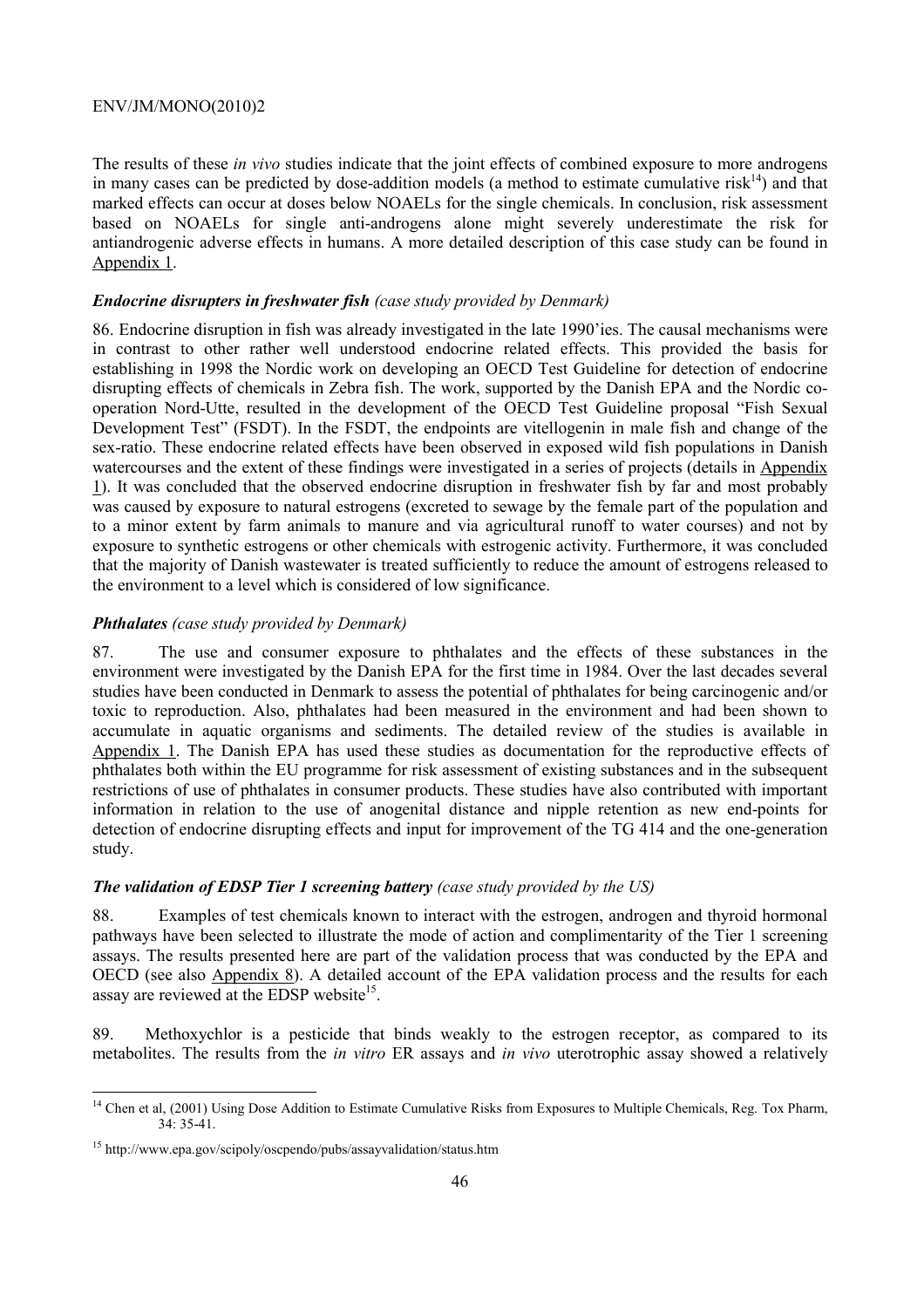weak but positive response to methoxychlor. This response was confirmed by the relatively strong positive response of apparent methoxychlor metabolite(s) in the *in vivo* female pubertal and fish reproduction assays. Hence, the combined positive responses among all assays provided evidence that methoxychlor interacts with the estrogen hormonal pathway in an agonistic way. Consequently, further testing would be indicated in the EDSP Tier 2.

90. Bisphenol A is an industrial compound primarily used in the production of polycarbonate plastics. The compound gives positive responses in the *in vitro* ER binding assay and the estrogen receptor α (hERα) transcriptional activation (HeLa-9903). Also, the *in vivo* uterotrophic and fish reproduction assays with the subcutaneous and aquatic routes of exposure, respectively, were positive. However, the oral route of exposure and the first-pass metabolism of Bisphenol A in the pubertal female assay led to a negative response. These combined results demonstrate the strength of the EDSP Tier 1 screening battery by incorporating both *in vitro* and *in vivo* assays with different routes of exposure and taxa to minimize false negatives. Thus, a positive response in a majority of the assays provides sufficient evidence to indicate Bisphenol A interacts with the estrogen hormonal pathway in an agonistic way. Consequently, further testing would be indicated in the EDSP Tier 2.

91. Vinclozolin is a pesticide that has anti-androgenic effects. In the AR binding assay using rat prostate cytosol vinclozolin gave ambiguous results (a partial binding curve that did not cross the 50% binding threshold). Nevertheless, in the Hershberger assay, pubertal male assay and fish short term reproduction assay, vinclozolin gave positive results, despite the corroborative results in the *in vitro* AR assay. Unlike the in vivo assays, the AR *in vitro* assay does not have the capacity for metabolism, which apparently led to the equivocal response. In this case, positive responses among the *in vivo* assays provided greater evidence over the equivocal response in the *in vitro* assay to indicate vinclozolin interacts with the androgen hormonal pathway in an antagonistic way. Consequently, further testing would be indicated in the EDSP Tier 2.

92. Ketoconazole is a pesticide and a pharmaceutical that alters steroidogenic enzymes resulting in enhanced progesterone and reduced estrogen and androgen production. In the *in vitro* steroidogenesis assay (H295R cell line assay) ketoconazole inhibited the production of both testosterone and estradiol. It also provided a full inhibition curve in the recombinant aromatase assay. This is consistent with a chemical that is a non-specific P450 inhibitor as it inhibits enzymes upstream and downstream of testosterone. The results of the pubertal female and male assays (alterations in ovarian and testicular morphology, delayed puberty in male) and the fish short term reproduction assay were corroborated by results in the *in vitro* steroidogenesis and aromatase assays. Hence, the positive responses among all *in vitro* and *in vivo* assays provide a strong evidence to indicate ketoconazole likely interferes with the steroidogenic pathway. Consequently, further testing would be indicated in the EDSP Tier 2.

93. Perchlorate is a pesticide and pharmaceutical that alters steroidogenic enzymes resulting in enhanced progesterone and reduced estrogen and androgen production. In the pubertal male and female assays perchlorate induced histopathological changes of the thyroid gland and respective alterations of T4, T3 (in female) and TSH. In the amphibian metamorphosis assay perchlorate increased follicular cell height and reduced colloid area in the thyroid gland, as well as delayed the developmental stage progression at higher doses. Summing up, alterations in thyroid gland weight, changes in histomorphology and associated alteration of hormone levels in the *in vivo* female and male pubertal and amphibian metamorphosis assays provided a strong evidence that perchlorate interferes with thyroid development and function. Consequently, further testing would be indicated in the EDSP Tier 2.

### *Atrazine (case study provided by the US)*

94. An understanding of atrazine's neuroendocrine mode of action (MoA) in laboratory animals (rats) was used to address issues about the relevance of the data to human risk assessment. Studies showed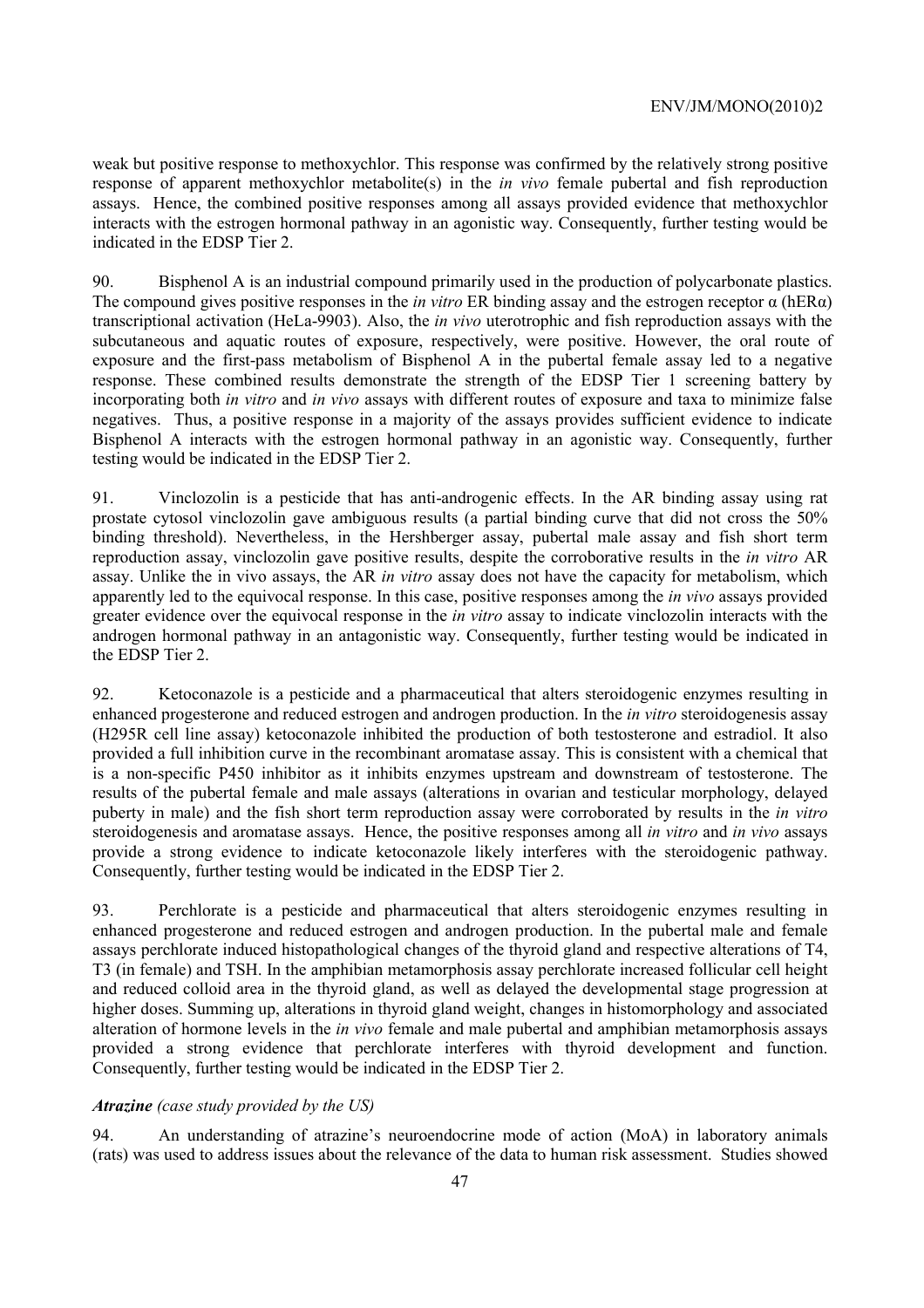that atrazine inhibits the pulsatile release of gonadotrophin releasing hormone (GnRH) from the hypothalamus, which in turn suppresses the release of luteinizing hormone (LH) from the pituitary. From this it was concluded that the MoA leading to the formation of rat mammary gland tumors was not relevant to humans because the LH suppression was affecting a reproductive aging process unique to the rat.

95. However, atrazine's effect on LH and consequent effects on development and reproduction in the rat was assumed to be relevant to humans given the homology of the hypothalamic-pituitary control on normal reproductive development and function. Thus, LH suppression was used as the basis of the doseresponse assessment (NOAEL = 1.8 mg/kg b.w. per day; LOAEL 3.65 mg/kg b.w. per day from a 6 month dietary rat study). Basing the point of departure and derivation of the reference dose (RfD) on LH suppression would provide protection from LH-dependent effects on reproduction and development. In addition, understanding atrazine's neuroendocrine MoA served as the basis for grouping certain chloro-striazine pesticides by a common mechanism of toxicity and served as the basis for a cumulative risk assessment, i.e., an assessment considering the risk due to co exposure to all chloro-s-triazine pesticides.

96. Potential endocrine effects were considered but were determined inconclusive on aquatic organisms and wildlife.

97. Results observed in the EDSP Tier 1 studies are consistent with the EPA risk assessment and the understanding of atrazine's neuroendocrine mode of action. Negative findings were observed in the *in vitro* ER and AR binding assays and the uterotrophic assay, but a delay in female and male puberty was found in rat pubertal assays. This would be expected, given atrazine's ability to suppress the pituitary LH surge, which plays a role in sexual maturation. The overall results from the EDSP Tier 1 fish assay indicated that atrazine exposure had no statistically significant effects on assay endpoints.

#### *Mancozeb (case study provided by the US)*

98. Mancozeb is a thyroid toxicant. Toxicity was manifested as alterations in thyroid hormones, increased thyroid weight, and microscopic thyroid lesions (mainly thyroid follicular cell hyperplasia), and thyroid tumors. Manozeb is metabolized and environmentally degraded to ethylene thiourea (ETU); thus, some of the thyroid toxicity of Manozeb may due to ETU since it is also known to disrupt thyroid hormone homeostasis. The oral exposure assessment is based on decreased thyroxine (LOAEL =  $17.82 \text{ mg/kg/day}$ ) from a subchronic rat toxicity study. The inhalation exposure assessment is based on thyroid hyperplasia and decreased thyroxine (females) (LOAEL =  $0.326$  mg/L) from a subchronic rat inhalation study. The thyroid effects found in the mammalian (rat) studies indicate a potential endocrine effect for both human and ecological systems.

99. Three avian reproduction studies are available on mancozeb. Effects include a reduction in the weight of 14-day old surviving birds, hatchling weight, egg production, early and late embryo viability, hatchability, offspring weight at hatch, and a decline in the number of 14-day old survivors. These results can be due to a number of factors and cannot be clearly concluded as endocrine related.

100. In the California Red Legged Frog (CRLF) Risk Assessment for mancozeb, it was assumed that chronic exposure EECs and toxicity are mainly related to ETU. The endpoint determined from a chronic freshwater invertebrate toxicity test conducted with ETU was used to assess potential indirect effects to the CRL via reduction of prey items (freshwater invertebrates). ETU adversely affected growth and reproduction of *Daphnia magna* at 4.1 ppm. Survival and lack of growth effects were observed on fathead minnow (*Pimephales promelas*) at a LOAEC of 2.19 ppb; however, this value was not used in the risk assessment.

101. ETU, which is a thyroid synthesis inhibitor, was found to alter metamorphic development and thyroid gland histology in the amphibian metamorphosis screening assay.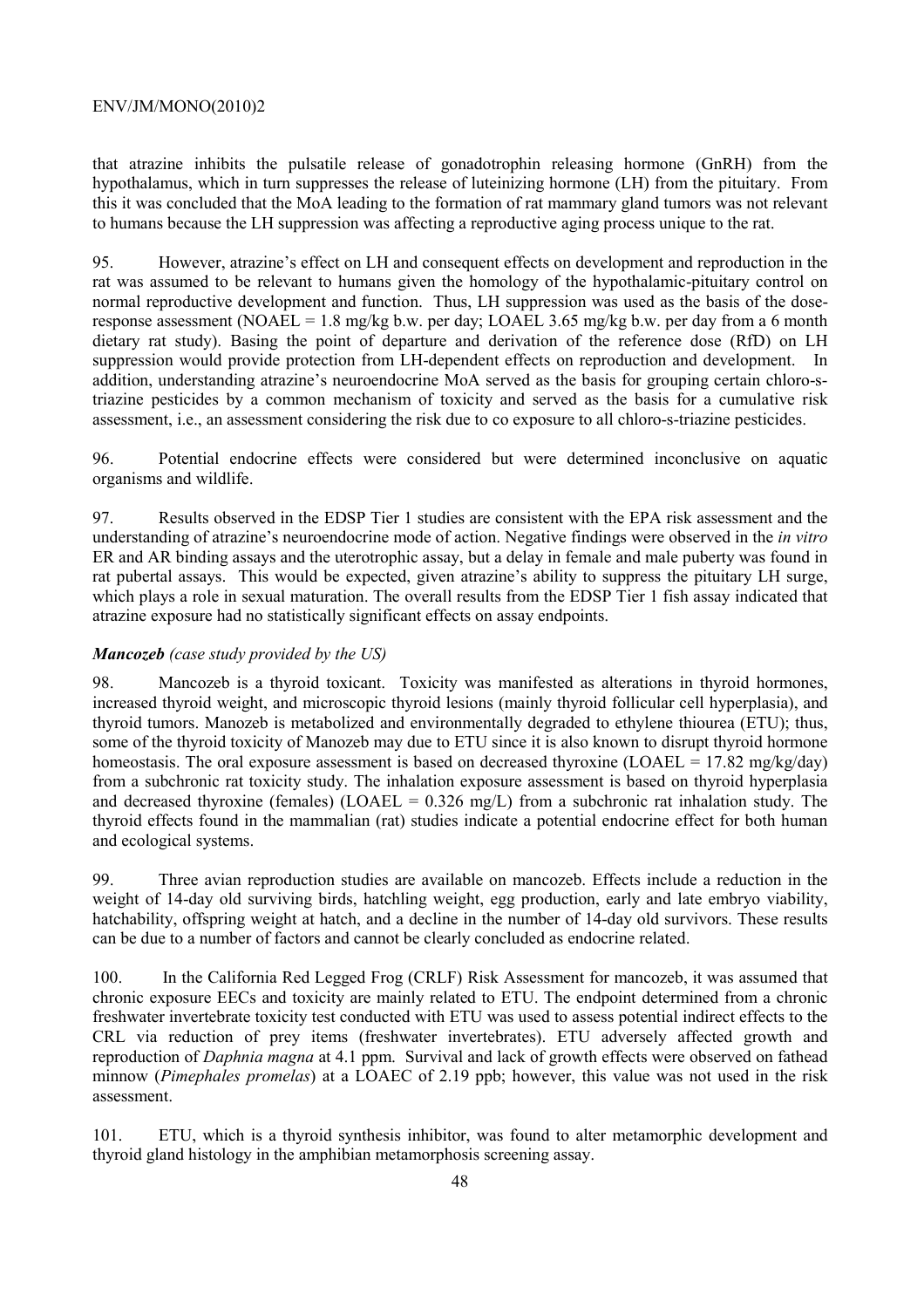#### *Vinclozolin (case study provided by the US)*

102. The principal toxic effects induced by vinclozolin are related to its anti-androgenic activity: vinclozolin and two of its metabolites bind and inhibit the function of the androgen receptor. Chronic exposure of adult animals leads to Leydig cell tumors and short term exposures during critical developmental periods could potentially lead to male reproductive tract malformations. The acute dietary pesticide risk assessment was based on the most sensitive developmental effects noted following *in utero* exposure: decreased prostate weight, weight reduction in other sex organs, nipple/areolas development, and decreased ano-genital distance in male rats.

103. Results observed in the EDSP Tier 1 studies confirm vinclozolin's anti-androgen activity. The EPA risk assessment described above is consistent with the findings from the EDSP Tier 1 assays. In the EDSP Tier 1 fish study, male secondary sex characteristics, testicular degeneration, and male gonad weight and GSI were the most robust and sensitive endpoints which would be consistent with vinclozolin's activity as an AR antagonist. Vinclozolin was also positive in the rat Hershberger assay which is designed to detect androgen antagonists and agonists. In the rat male pubertal assay, vinclozolin showed a profile expected for an anti-androgen (*e.g.,* delayed puberty, testicular histopathology, and epididymis weight as well as increases in testosterone at higher doses).

104. In a modified fish life-cycle toxicity test, fathead minnows were exposed for 112 days under flow-through conditions to 0.12 mg total vinclozolin residues/L [vinclozolin, metabolite B (acid), and metabolite E (amide)]. In the  $F_0$ -generation the number of spawns/female was statistically-reduced and the number of eggs/spawn was notably higher in the vinclozolin treatment group. In the F<sub>1</sub>-generation hatch survival was statistically-reduced both at the start and end of hatch compared to controls. However, because only one concentration was tested, the study could not be used to define a NOAEC and/or LOAEC.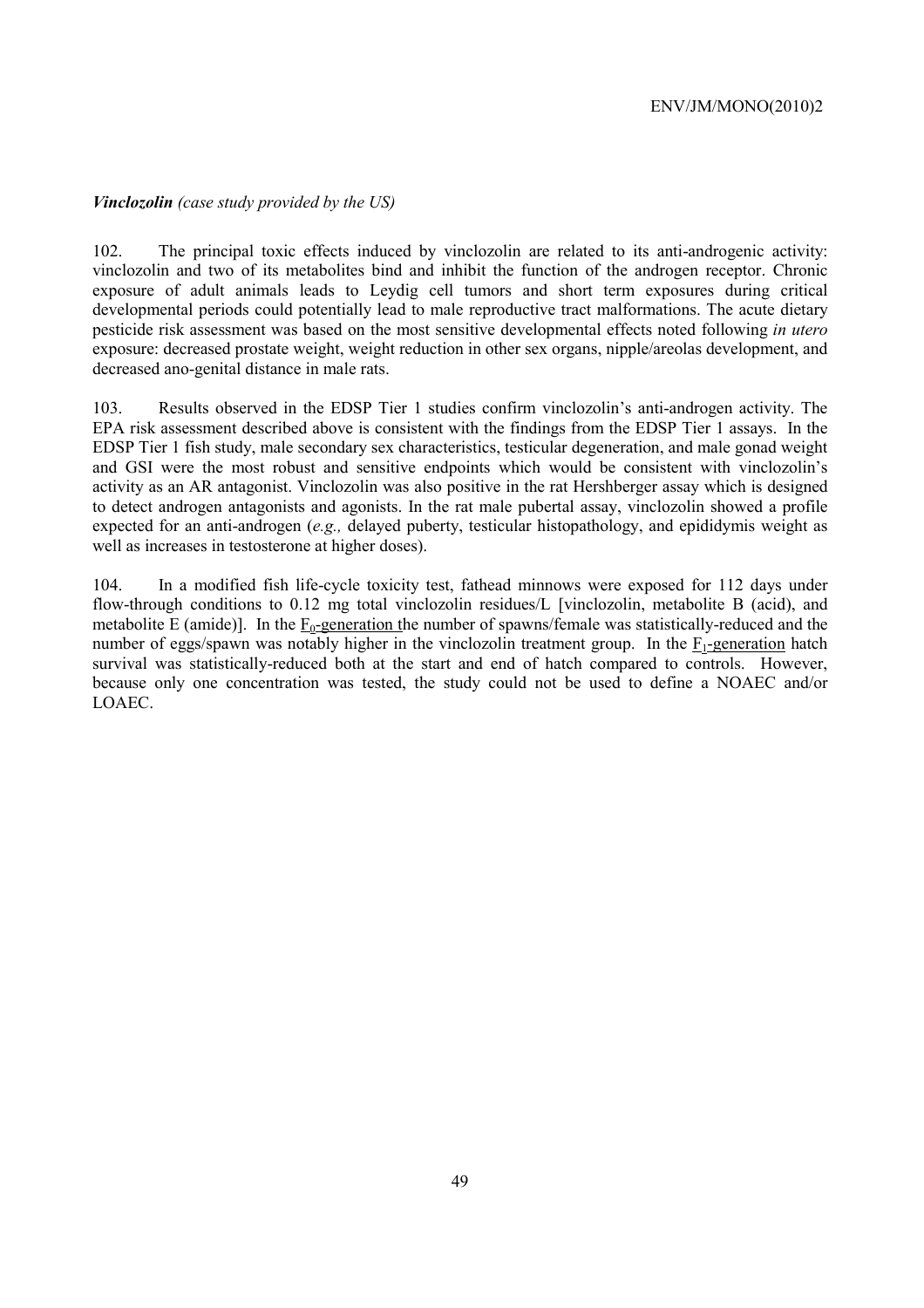The following part of this annex summarises the approaches to testing and assessment of endocrine disrupting substances proposed by the United States, Denmark and BIAC, and compares these approaches with the OECD Conceptual Framework for the Testing and Assessment of Endocrine Disrupting Chemicals. The document is based on contributions received from countries and BIAC, which are included in the appendices to this document.

#### **US EPA Endocrine Disruptor Screening Program (EDSP)**

105. The US EPA Endocrine Disruptor Screening Program (EDSP) is a two-tiered system for screening and testing the potential interactions of pesticide and non-pesticide chemicals on the estrogen, androgen and thyroid (EAT) hormonal systems with application to human health, animal wildlife and the environment.

#### **Tier 1**

106. The Tier 1 consist of a screening battery that includes *in vitro* and mammalian and nonmammalian *in vivo* screening assays, and was designed to cover multiple modes of action and provide corroborating information among assays within the battery that will support a weight-of-evidence approach.

107. The screening battery was designed to work as a whole. The basis for selecting a candidate assay to include in the battery involved: 1) the capacity of that assay to detect estrogenic- and androgenicmediated effects by various modes of action including receptor binding (agonist and antagonist) and activation/transcription, reproductive steroidogenesis, and hypothalamic-pituitary-gonadal (HPG) feedback, and 2) the degree that *in vitro* and *in vivo* assays complemented one another in the battery. In addition, rodent and amphibian *in vivo* assays were selected for the proposed battery based on their capacity to detect direct and indirect effects on thyroid function (hypothalamic-pituitary-thyroidal, HPT, feedback). Thus, the robustness of the proposed Tier-1 Screening Battery is based on the strengths of each individual assay and their complementary nature within the battery to detect effects on EAT hormonal function. The Tier 1 battery is presented in the table below (compared with the levels of the OECD conceptual framework).

108. The complimentary and corroborating evidence among assays within the Tier-1 battery can be used with a weight-of–evidence approach to determine whether or not a test chemical interacts with the endocrine system. When all Tier-1 assays are performed and all assays are negative within the battery, it may be concluded that the test substance will not likely interact with EAT hormonal processes. If results from Tier 1 indicate that a substance does exhibit the potential to interact with E, A or T function, then more complex and definitive dose-response testing would be done in Tier 2 to further identify the potential hazard and to assess adversity and risk to the public and the environment.

109. The Tier 1 screening battery largely corresponds to the levels 2 and 3, and partly level 4 of the OECD Conceptual Framework. It is important, however, to note that the screening battery is recommended to be used as a whole.

#### **Tier 2**

110. The purpose of Tier 2 testing is to identify the effects and characterize dose-response relationship of EAT disruption in humans, fish and wildlife. Tier 2 is comprised of multigenerational tests in five taxa: mammals, fish, birds, amphibians and invertebrates. Unless a rationale exists to limit the test to 1 generation, tests for endocrine disruption will usually encompass 2 generations including effects on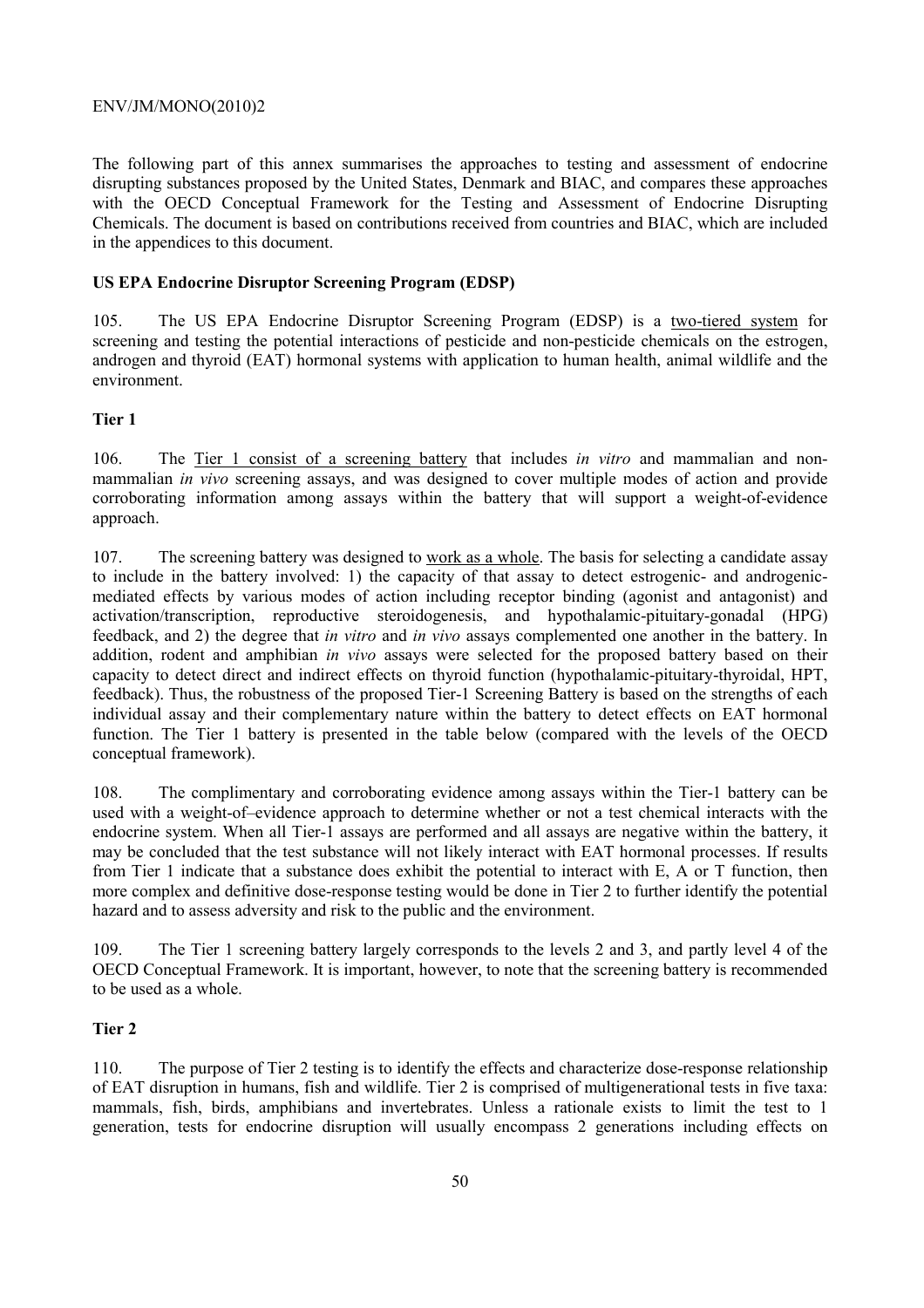fertility and mating, embryonic development, sensitive neonatal growth and development, and transformation from the juvenile life stage to sexual maturity.

111. The outcome of Tier 2 is designed to be conclusive in relation to the outcome of Tier 1 and any other prior information. Thus, a negative outcome in Tier 2 will supersede a positive outcome in Tier 1. Furthermore, each full test in Tier 2 has been designed to include those endpoints that will allow a definitive conclusion as to whether or not the tested chemical substance is disruptor for EAT in that species/taxa. Conducting all five tests in the Tier 2 testing battery would provide a more comprehensive profile of the effects a chemical substance or mixture could induce via EAT disruption mode(s)/mechanism(s) of action than would be the case if only a subset of tests or less comprehensive tests were performed. Considerations for determining whether the full battery of comprehensive tests should be implemented include an understanding of mechanisms of action, environmental fate and transport, persistence, potential for bioaccumulation, and potential exposure.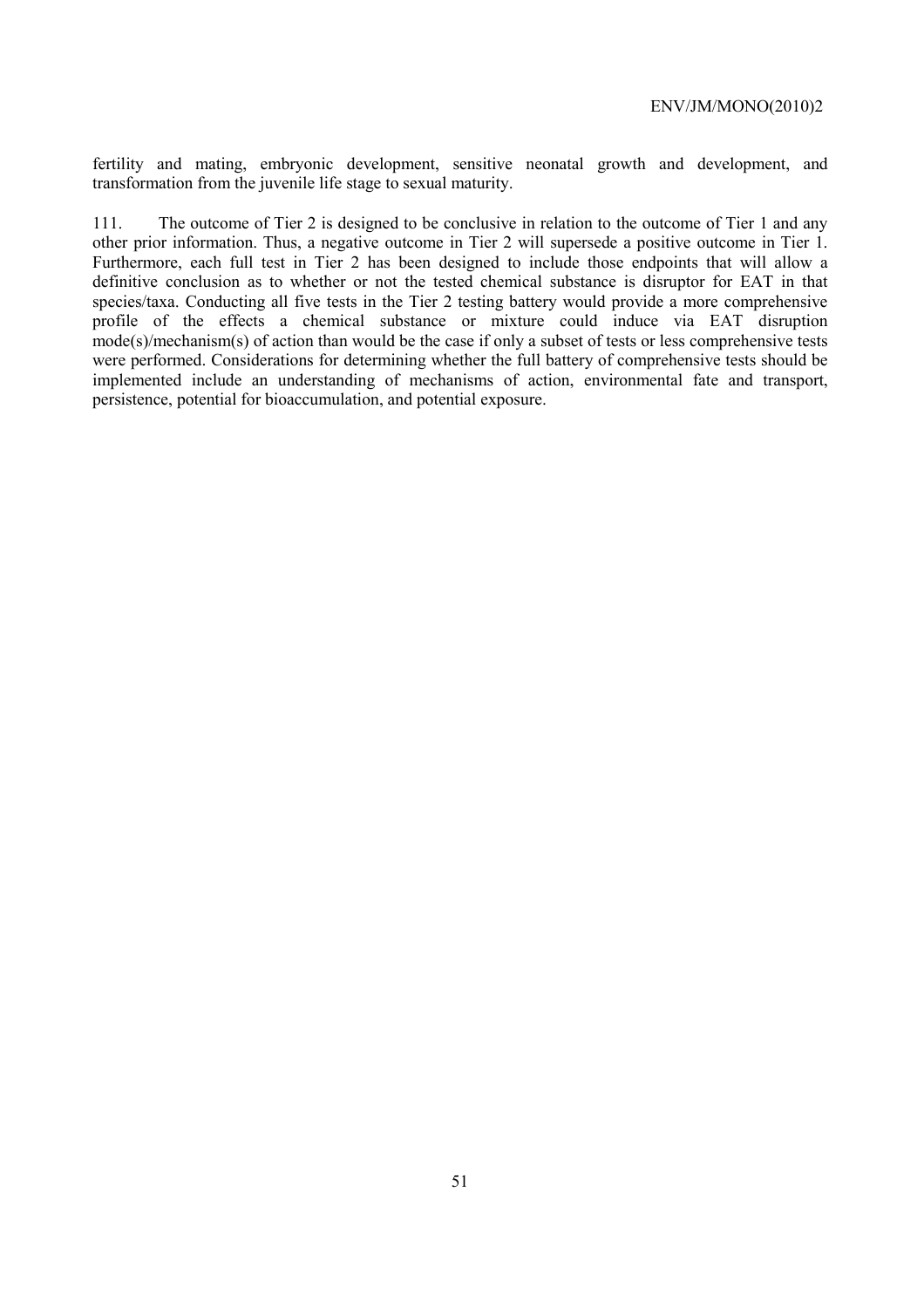**Table 1.** Comparison of the US EPA EDSP approach with the OECD Conceptual Framework for the Testing and Assessment of ED Chemicals

| <b>OECD Conceptual Framework</b>                                                                |                                                                                                                                                                                                                                                                                                    |                                                                             | Approach in the U.S. EPA EDSP                         |                                                                                                            |                                                                                                                                                                                                                                                                                                                                                        |                                                                     |
|-------------------------------------------------------------------------------------------------|----------------------------------------------------------------------------------------------------------------------------------------------------------------------------------------------------------------------------------------------------------------------------------------------------|-----------------------------------------------------------------------------|-------------------------------------------------------|------------------------------------------------------------------------------------------------------------|--------------------------------------------------------------------------------------------------------------------------------------------------------------------------------------------------------------------------------------------------------------------------------------------------------------------------------------------------------|---------------------------------------------------------------------|
| Level                                                                                           | <b>Assays for mammalian</b><br>toxicity                                                                                                                                                                                                                                                            | <b>Assays for ecotoxicity</b>                                               | <b>Stage</b>                                          | <b>Description</b>                                                                                         | <b>Assays for mammalian</b><br>toxicity                                                                                                                                                                                                                                                                                                                | <b>Assays for ecotoxicity</b>                                       |
| Level 1:<br>Sorting<br>and<br>based<br>prioritization<br>existing<br>upon<br>information        | - Physical & chemical properties, e.g. MW, reactivity,<br>volatility, biodegradability<br>- Human & environmental exposure, e.g. production<br>volume, release, use patterns<br>- Hazard, e.g. available toxicological data                                                                        | Not described                                                               |                                                       |                                                                                                            |                                                                                                                                                                                                                                                                                                                                                        |                                                                     |
| Level 2:<br>vitro<br>In<br>assays<br>providing<br>mechanistic data                              | - ER, AR, TR receptor binding affinity<br>- Transcriptional activation<br>- Aromatase and steroidogenesis in vitro<br>- Aryl hydrocarbon receptor recognition/binding<br>- QSAR<br>- High-throughput pre-screens<br>- Thyroid function<br>- Fish hepatocyte VTG assay<br>- Others (as appropriate) |                                                                             | Tier 1<br><b>Screening Assays</b><br>(mode of action) | In vitro assays<br>providing<br>mechanistic<br>information<br>data                                         | Estrogen receptor (ER)<br>binding (rat<br>uterus<br><sub>or</sub><br>recombinant)<br>- Estrogen receptor $\alpha$ (hER $\alpha$ )<br>activation<br>transcriptional<br>(human cell line (HeLa-<br>9903)<br>- Androgen receptor (AR)<br>binding (rat prostate)<br>Steroidogenesis<br>(human<br>cell line (H295R))<br>Aromatase<br>(human<br>recombinant) |                                                                     |
| Level 3:<br>vivo<br>In<br>assays<br>providing data about<br>single<br>mechanisms<br>and effects | - Uterotrophic assay (estrogenic<br>related)<br>- Hershberger assay (androgenic<br>related)<br>- Non-receptor binding mediated<br>hormone function<br>$-$ Others (e.g. thyroid)                                                                                                                    | Fish<br>vitellogenin<br>(VTG)<br>assay<br>(estrogenic<br>related)           |                                                       | In vivo assays<br>providing<br>mechanistic<br>information<br>data on single<br>multiple<br>or<br>endocrine | - Uterotrophic (rat)<br>- Hershberger (rat)<br>- Pubertal female (rat)<br>- Pubertal male (rat)<br>- Amphibian metamorphosis<br>(frog)                                                                                                                                                                                                                 | - Fish short-term reproduction<br>Amphibian metamorphosis<br>(frog) |
| Level 4:<br>vivo<br>assays<br>In<br>providing data about<br>multiple mechanisms<br>and effects  | - Enhanced OECD TG 407 (endpoint<br>based endocrine effects)<br>- Male and female pubertal assays<br>- Adult intact male assay                                                                                                                                                                     | - Fish gonadal<br>histopathology<br>assay<br>Frog<br>metamorphosis<br>assay |                                                       | mechanisms                                                                                                 |                                                                                                                                                                                                                                                                                                                                                        |                                                                     |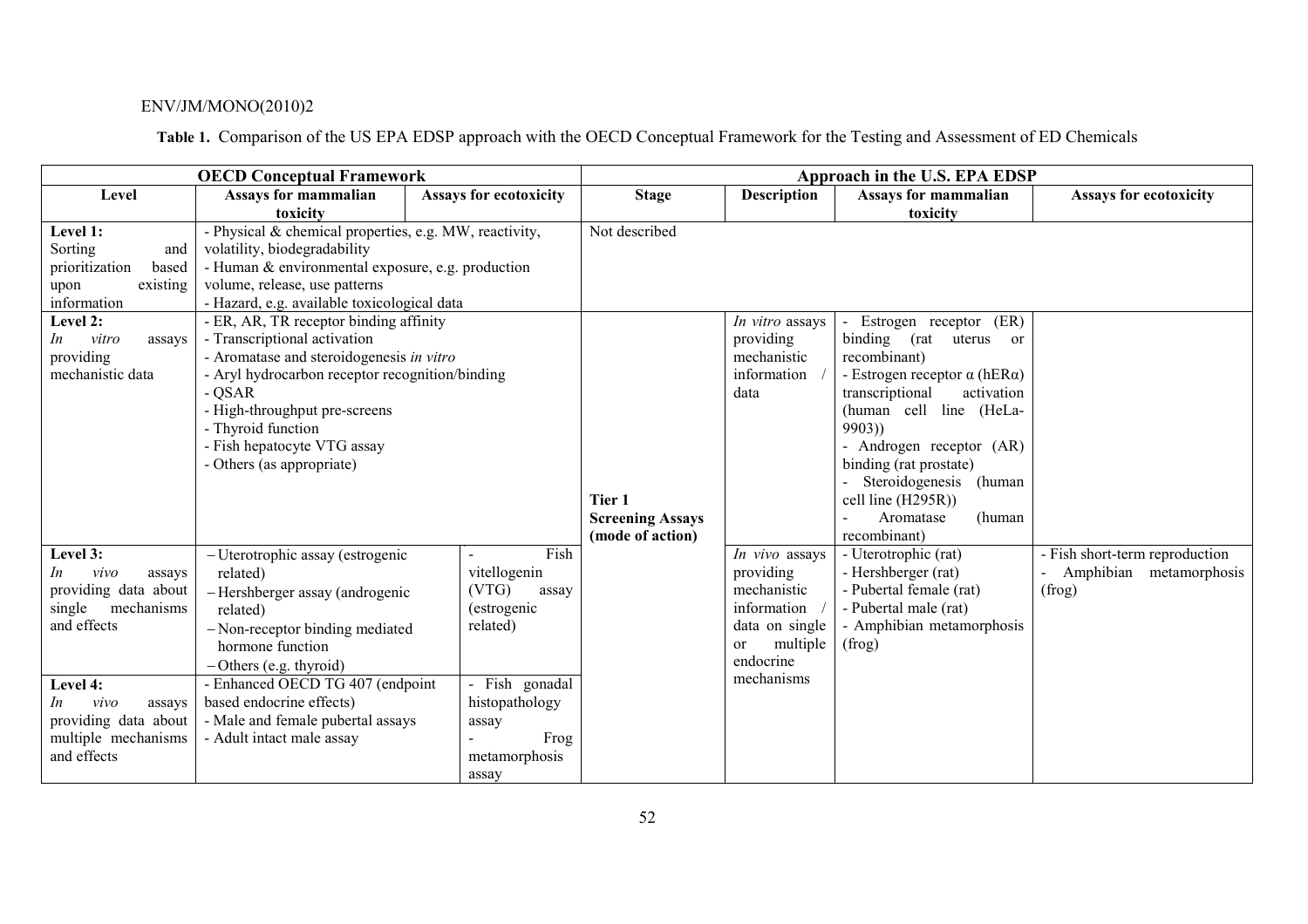| <b>Level 5:</b>           | One-generation assay (TG 415)                                             | Partial and full   Tier 2    |        | generation<br>I wo-                       | Avian<br>two-generation           |
|---------------------------|---------------------------------------------------------------------------|------------------------------|--------|-------------------------------------------|-----------------------------------|
| vivo<br>In<br>assays      | enhanced)                                                                 | life cycle assays definitive | (dose- | mammalian assay (TG 416                   | reproductive effects*             |
| providing<br>data<br>on 1 | $\vert$ - Two-generation assay (TG 416) in fish, birds, response) testing |                              |        | enhanced)                                 | multigeneration<br>Fish           |
| effects on endocrine      | enhanced)                                                                 | amphibians<br>$\alpha$       |        | 0r                                        | reproductive effects*             |
| & other mechanisms        | - Reproductive screening test (TG 421   invertebrates                     |                              |        | Extended one-generation                   | Amphibian growth<br>and           |
|                           | enhanced)                                                                 | (developmental)              |        | <i>being</i><br><i>currently</i><br>assay | reproduction test*                |
|                           | Combined<br>$28$ -day/reproduction                                        | and                          |        | drafted)                                  | - Invertebrate multigen (daphnia) |
|                           | screening test (TG 422 enhanced)                                          | reproduction)                |        |                                           | or copepod $)^*$                  |
|                           |                                                                           |                              |        |                                           | * currently being validated       |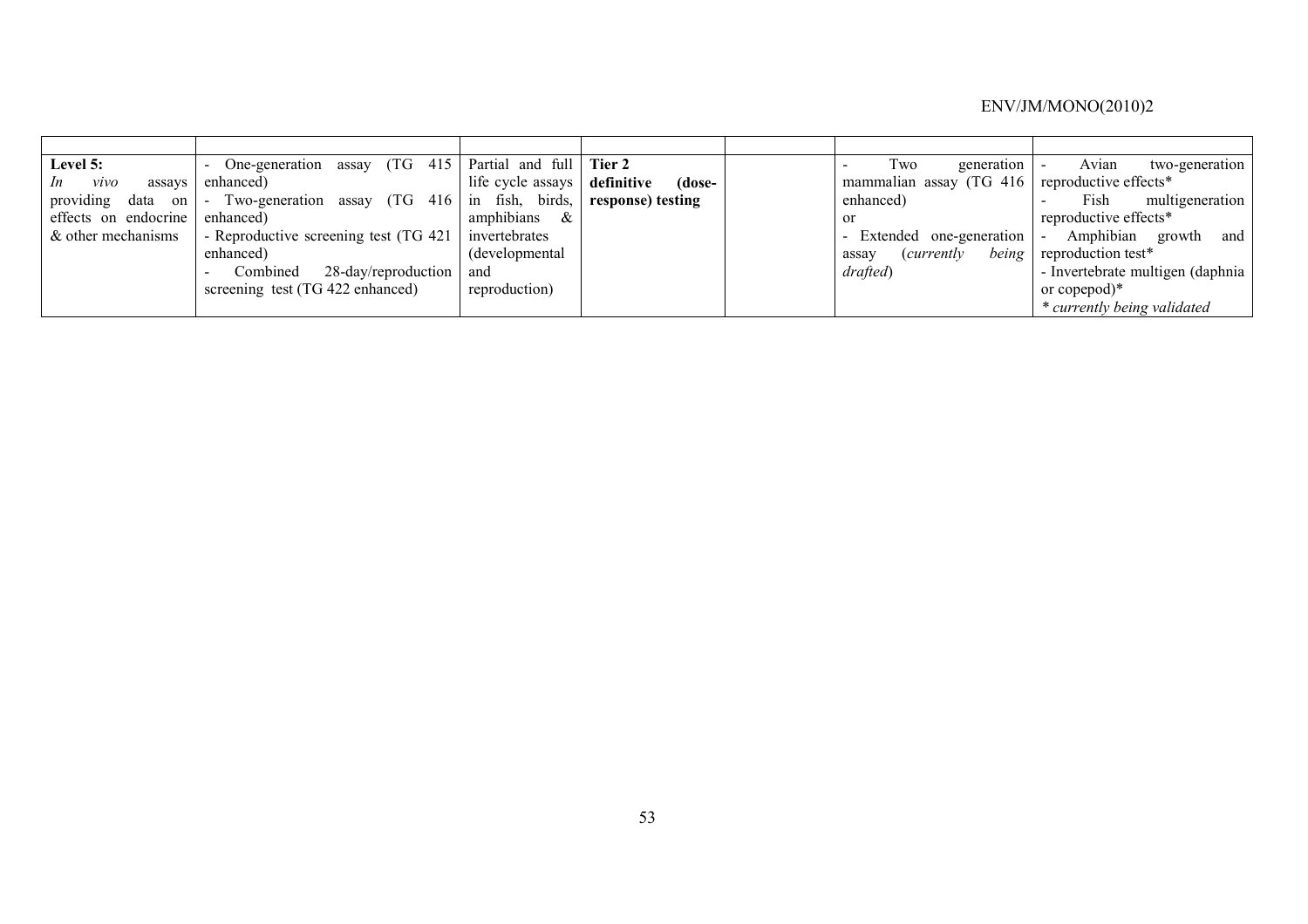# **Denmark (Nordic countries)**

112. Denmark supports the view that the OECD Conceptual Framework for Testing and Assessment of Endocrine Disrupters may be used differently with regard to testing for toxicological effects than for testing for ecotoxicological effects. In principle, toxicological and ecotoxicological test methods are designed with particular reference to different protection purposes, as the use of ecotoxicological tests is aimed at protection on an ecosystem level (i.e. protection of populations) whereas toxicological tests are aimed at protection of a single species (humans) and furthermore single individuals.

113. Since criteria for assessment of endocrine disrupters have not yet been established within the chemicals regulation amongst other reasons due to the lack of proper test method, one of the focus areas in the Danish national strategy is development of test methods. Currently endocrine disrupters are identified case-by-case and in this work decisions based on all available and reliable information including preliminary indications are necessary. The above mentioned strategy and activities have resulted in a number of initiatives and projects related to the identification of endocrine disrupters and preventive measures.

114. The Nordic Coordination Group for the Development of Test Methods in Toxicology and Ecotoxicology (Nord-UTTE) in 2004 finalized a project called EDREG (OECD Conceptual Framework for Testing and Assessment of Endocrine Disrupters as a Basis for Regulation of Substances with Endocrine Disrupting Properties) which focused on how to interpret and use test results for regulatory purposes. The aim of this project was to assess and draw up a model for the use of the Conceptual Framework for Testing and Assessment of Endocrine Disrupting Chemicals (confirmed in OECD in June 2002). The model should be a basis for regulatory initiatives in relation to substances with endocrine disrupting properties, in order to ensure that they are covered by the chemicals legislation.

115. The project focused on the health aspects, especially effects on estrogenic and androgenic activity with regard to effects on human reproduction (effects on thyroid system were included to a limited extent).

116. The first part of the report from this project includes a thorough assessment of each type of test at each level (only levels 2-5 of the Conceptual Framework are discussed, not level 1), specification of the endpoint for the test, and the reliability and relevance for effects in humans. In the second part of the report criteria were proposed for making conclusions as regards endocrine disrupting properties based on data according to the types of information described at the different levels of the Conceptual Framework. It aims at clarifying how to interpret and use test results when endocrine disrupters are assessed in a case by case approach, and in general how to interpret and use test results for regulatory purposes. The report has been published at the website of the Nordic Council of Ministers: (http://www.norden.org/pub/miljo/miljo/sk/TN2004555.pdf).

117. The outcome of this project served as a Nordic contribution to the discussion in EU about how to integrate endocrine disrupters in the new EU chemicals regulation for industrial chemicals, REACH. It also served as an input for discussions at the OECD level on the regulatory use of the OECD Conceptual Framework for endocrine disrupting chemicals. The main conclusions from the project are presented in the Table below.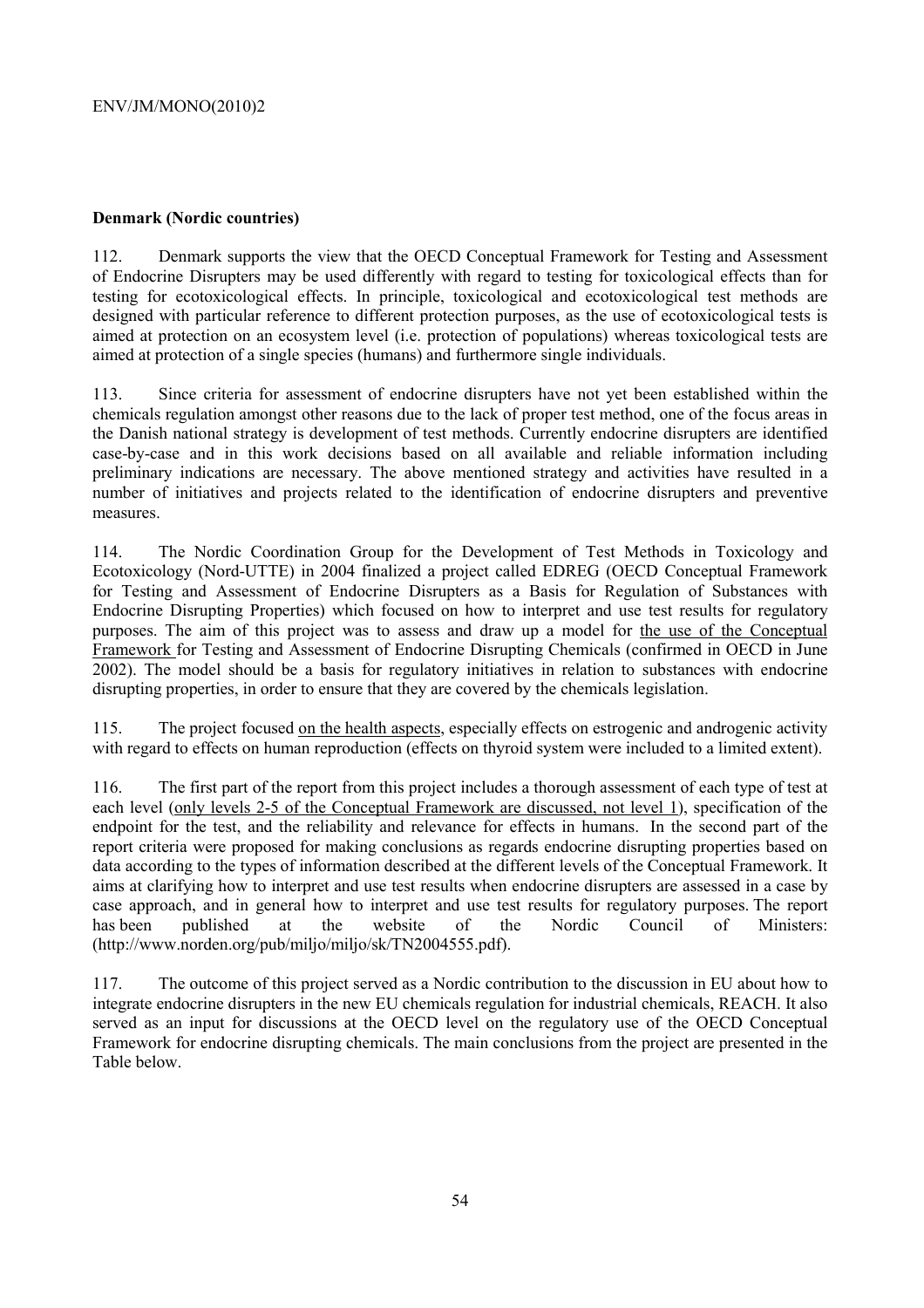**Table 2.** Conclusions based on the Nord-Utte EDREG project on the proposed regulatory use of the OECD Conceptual Framework for the Testing and Assessment of ED Chemicals

| <b>OECD</b> Conceptual  |                                 | <b>Conclusions based on the Nord-Utte EDREG project</b>                                                                                                               |
|-------------------------|---------------------------------|-----------------------------------------------------------------------------------------------------------------------------------------------------------------------|
|                         | Framework                       |                                                                                                                                                                       |
| Level                   | <b>Assays for</b>               |                                                                                                                                                                       |
|                         | mammalian                       |                                                                                                                                                                       |
|                         | toxicity                        |                                                                                                                                                                       |
| Level 1:<br>Sorting and | - Physical &<br>chemical        | Not discussed in the report of the Nord-Utte EDREG project                                                                                                            |
| prioritization          | properties, e.g.                |                                                                                                                                                                       |
| based upon              | MW, reactivity,                 |                                                                                                                                                                       |
| existing                | volatility,                     |                                                                                                                                                                       |
| information             | biodegradability<br>- Human &   |                                                                                                                                                                       |
|                         | environmental                   |                                                                                                                                                                       |
|                         | exposure, e.g.                  |                                                                                                                                                                       |
|                         | production volume,              |                                                                                                                                                                       |
|                         | release, use                    |                                                                                                                                                                       |
|                         | patterns                        |                                                                                                                                                                       |
|                         | - Hazard, e.g.                  |                                                                                                                                                                       |
|                         | available                       |                                                                                                                                                                       |
|                         | toxicological data              |                                                                                                                                                                       |
| Level 2:                | $-$ ER,<br>TR<br>AR,            | Positive in vitro test results indicate potential ED activity and a potential for ED                                                                                  |
| vitro<br>in             | receptor<br>binding             | effects in vivo.                                                                                                                                                      |
| assays                  | affinity                        |                                                                                                                                                                       |
| providing               | Transcriptional                 | In vitro data can provide valuable mechanistic data that is useful for the design of                                                                                  |
| mechanistic             | activation                      | further <i>in vivo</i> studies.                                                                                                                                       |
| data                    | Aromatase and                   |                                                                                                                                                                       |
|                         | steroidogenesis<br>in           | The <i>in vitro</i> tests are relevant for effects in humans because many of these tests                                                                              |
|                         | vitro                           | are based on hormone receptors or interaction with key enzymes or other key                                                                                           |
|                         | - Aryl hydrocarbon<br>receptor  | molecules involved in the regulation of the hormone levels. Chemicals that bind<br>to these receptors or otherwise interfere with key processes of hormone regulation |
|                         | recognition/binding             | are therefore likely to cause effects in <i>in vivo</i> studies and on reproductive function                                                                          |
|                         | - QSAR                          | in humans.                                                                                                                                                            |
|                         | - High-throughput               |                                                                                                                                                                       |
|                         | pre-screens                     | Negative in vitro test results cannot be used to exclude potential EDC activity                                                                                       |
|                         | - Thyroid function              | because of limitations such as inability or unknown capacity to metabolically                                                                                         |
|                         | Others<br>(as                   | activate toxicants and because EDC activity can occur through mechanism other                                                                                         |
|                         | appropriate)                    | than those tested in the <i>in vitro</i> test system.                                                                                                                 |
|                         |                                 | (Q)SAR models for ED activity and reproductive toxicity effects are under                                                                                             |
|                         |                                 | development but at present the use for priority setting and risk assessment is                                                                                        |
|                         |                                 | undecided.                                                                                                                                                            |
|                         |                                 |                                                                                                                                                                       |
| Level 3:                | - Uterotrophic                  | Assays at level 3 provide an in vivo screening of potential endocrine disrupting                                                                                      |
| vivo<br>in              | assay (estrogenic               | activity of a substance. At present, it is uncertain to what extent the frog                                                                                          |
| assays<br>providing     | related)<br>- Hershberger assay | metamorphosis assay can be used for screening in relation to effects on humans                                                                                        |
| about<br>data           | (androgenic                     | Except for the frog metamorphosis assay, the assays at level 3 provide                                                                                                |
| single                  | related)                        | information about the potency of the compound in vivo.                                                                                                                |
| mechanisms              | - Non-receptor                  | The positive outcome of the assays indicates potential for adverse effects in the                                                                                     |
| and effects             | binding mediated                | reproductive developmental studies at level 5.                                                                                                                        |
|                         | hormone function                | However, a compound found negative in these assays may still have endocrine                                                                                           |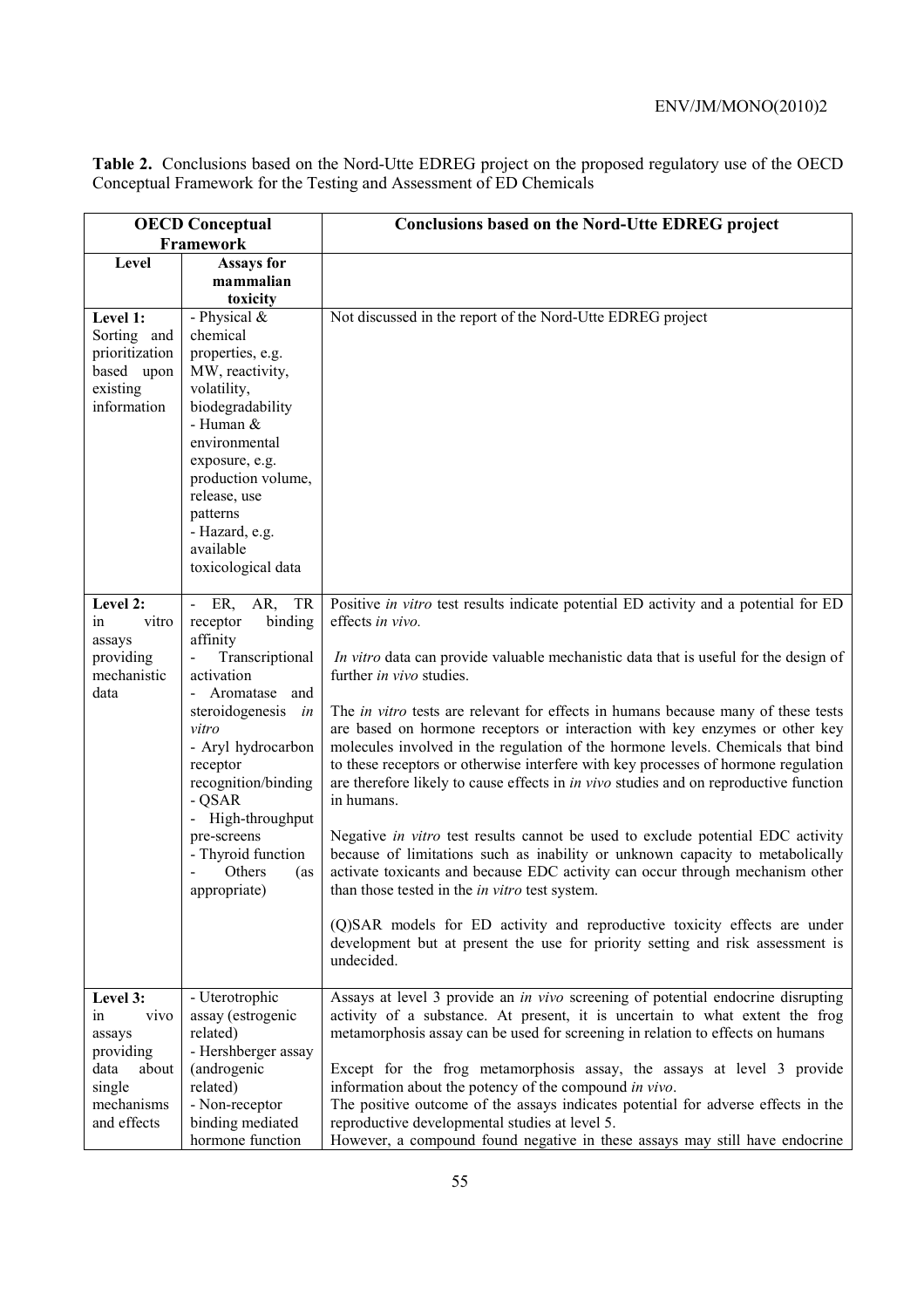|                                                                                             | Others<br>(e.g.                                                                                                                                                    | disrupting properties mediated through other mechanisms than those covered by                                                                                                                                                                                                                                                                                                                                                                                                                                                                    |
|---------------------------------------------------------------------------------------------|--------------------------------------------------------------------------------------------------------------------------------------------------------------------|--------------------------------------------------------------------------------------------------------------------------------------------------------------------------------------------------------------------------------------------------------------------------------------------------------------------------------------------------------------------------------------------------------------------------------------------------------------------------------------------------------------------------------------------------|
|                                                                                             | thyroid)                                                                                                                                                           | these in vivo screening tests.                                                                                                                                                                                                                                                                                                                                                                                                                                                                                                                   |
|                                                                                             |                                                                                                                                                                    | The results (NOEL/LOEL) from the Uterotrophic and Hershberger assays can be<br>used to perform preliminary risk assessment (until further studies are available),<br>and are useful when considering hazard classification of a chemical for e.g.<br>reproductive and developmental toxicity.                                                                                                                                                                                                                                                    |
| Level 4:<br>vivo<br>in                                                                      | - Enhanced OECD<br>TG 407 (endpoint<br>based endocrine                                                                                                             | Assays at level 4 provide a thorough assessment of the potential endocrine<br>disrupting effects of a substance in pubertal and young adults.                                                                                                                                                                                                                                                                                                                                                                                                    |
| assays<br>providing<br>about<br>data<br>multiple<br>mechanisms<br>and effects               | effects)<br>- Male and female<br>pubertal assays<br>- Adult intact male<br>assay                                                                                   | Level 4 assays provide information about the potency of a compound to be<br>investigated at level 5. Effects on various endpoints included in the assays can<br>either be considered as adverse or represent an effect on a mechanism relevant for<br>human e.g. changes in hormone levels. Therefore, these assays can be used to<br>provide NO(A)ELs/LO(A)ELs to be used in human risk assessment until further<br>studies are available.                                                                                                      |
|                                                                                             |                                                                                                                                                                    | The intact male assay and the TG 407 may be more capable for detecting<br>aromatase inhibitors and compounds affecting the steroid synthesis compared to<br>the pubertal male assay. On the other hand, the two assays in intact young males<br>may be less sensitive compared to the Uterotrophic and the Hershberger assay as<br>well as the male and female pubertal assay.                                                                                                                                                                   |
| Level 5:<br>In<br>vivo<br>assays<br>providing<br>data<br>on<br>effects<br>on<br>endocrine & | One-generation<br>$\blacksquare$<br>assay (TG 415 $&$<br>the draft TG on the<br>extended<br>one<br>generation<br>study,<br>Cooper et al. 2007)<br>- Two-generation | The reproductive toxicity studies provide adverse effect data and are especially<br>useful for risk assessment as they indicate potential for effects in humans. The<br>effects observed in reproductive toxicity studies may be due to other mechanism<br>that endocrine effects, but the pattern of effects, e.g. decreased anogenital distance<br>and malformations of reproductive organs in males, may indicate that endocrine<br>effects are involved.                                                                                     |
| other<br>mechanisms                                                                         | assay (TG<br>416<br>enhanced)<br>Reproductive<br>screening test (TG<br>421 enhanced)<br>Combined<br>- 28-<br>day/reproduction<br>screening test (TG                | Among the current OECD Test Guidelines for reproductive toxicity, exposure<br>during all vulnerable periods of development is only performed in the two-<br>generation study design. Late effects becoming manifest after weaning of the<br>animals are partly covered in young adults, especially in relation to reproductive<br>function and developmental neurotoxicity, but potentially important late effects<br>are not assessed. Effects becoming manifest during ageing are not included in any<br>guidelines for reproductive toxicity. |
|                                                                                             | 422 enhanced)<br>Developmental<br>Neurotoxicity<br>study (TG 426)                                                                                                  | A number of enhancements of the OECD Test Guidelines for reproductive<br>toxicity for the detection of effects of EDCs seem relevant and lack of effects in<br>reproductive toxicity studies can therefore at present not fully exclude the<br>possibility for ED effects caused by chemicals tested negative.                                                                                                                                                                                                                                   |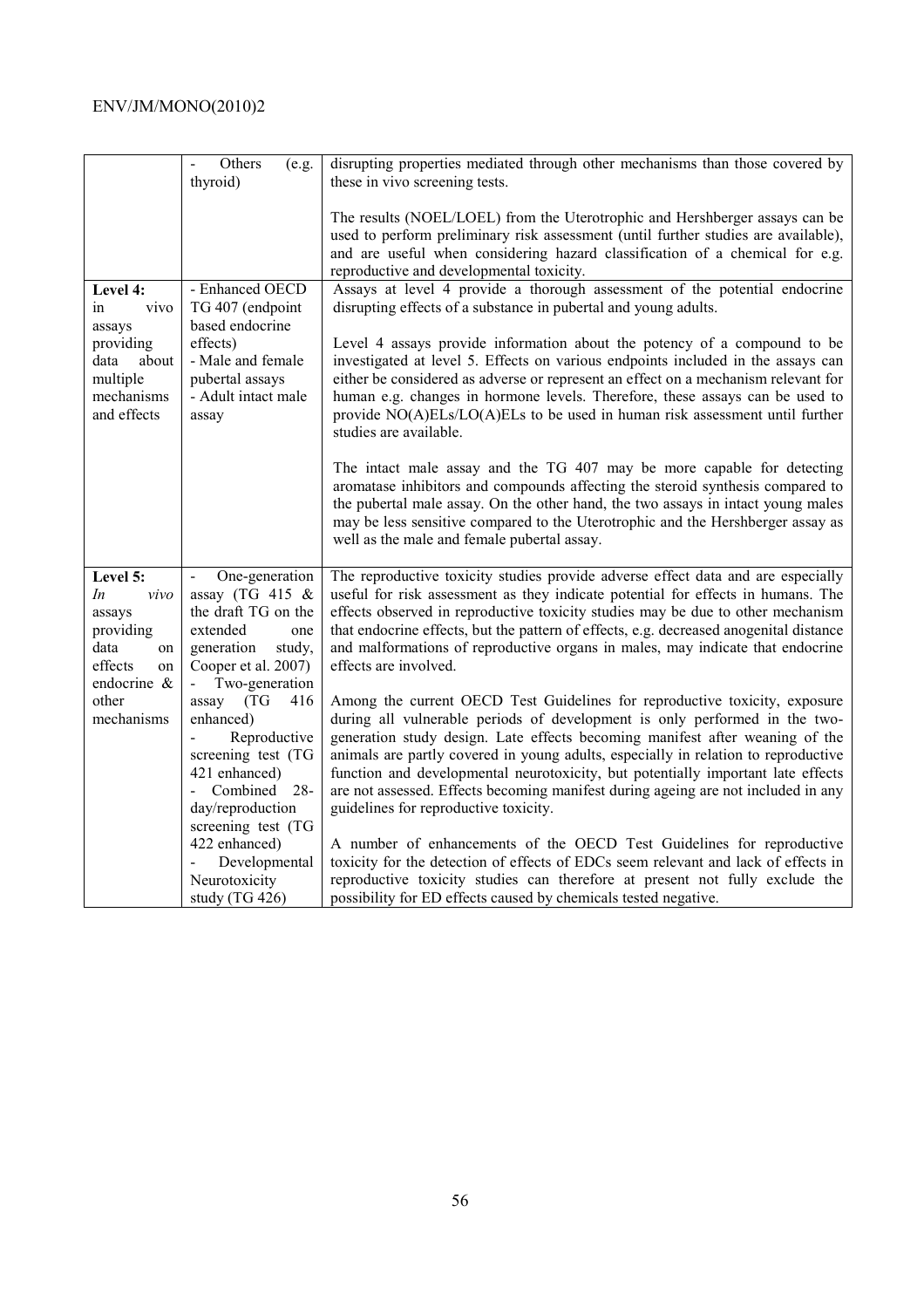# **Business and Industry Advisory Committee to OECD (BIAC)**

118. BIAC supports the use of a tiered hierarchical scientific framework (comprising of 3 stages) in which validated screening assays are used to identify substances with endocrine activity and prioritize substances for further, more definite testing that provides data on adverse effects and dose response which are necessary for hazard and risk characterization. Definitive testing using validated harmonized protocols is necessary to identify adverse effects caused by alterations to endocrine system functions. Using such a tiered approach the results from definite tests must outweigh or supersede results from screening assays in guiding policy and management in both the public and private sectors.

119. The interpretation of data coming from testing using the tiered approach should be based on a weight-of-evidence evaluation. For hazard characterization the chemical industry supports the development of a weight-of-evidence evaluation process that consists of a comprehensive, objective, transparent and balances interpretation of the totality of scientific evidence regarding hormonal activity and adverse effects that might result in endocrine mechanisms.

120. The proposed 3-stage testing approach is presented below.

#### **Stage 1: Initial Assessment**

121. This step consists of the evaluation of all available data (including production volume and patterns of use, exposure information, predicted environmental properties (e.g. fate, persistence, bioaccumulation), toxicological data from existing studies), structure activity relationships ((Q)SARs) and molecular screening results. The evaluation of these data should be done using a weight-of-evidence approach. This should enable to rapidly recognize those substances where scientifically relevant data exist to permit more rapid prioritization and assessment.

This stage corresponds to level 1 of the OECD Conceptual Framework for the Testing and Assessment of ED Chemicals.

#### **Stage 2: Screening.**

122. This step allows to efficiently and effectively develop information as to whether a substance has the potential to interact with one or more components of the endocrine system.

It includes *in vitro* assays and *in vivo* assays providing mechanistic information/data on single mechanisms and *in vivo* assays providing information on multiple endocrine mechanisms. For flexibility, the option to proceed directly to *in vivo* assays should not be precluded, nor should *in vitro* assay results be required if *in vivo* results are available (see table below).

The *in vivo* assays incorporate *(i)* substance-specific complexities that cannot be obtained from *in vitro* assays, including absorption, distribution, metabolism and excretion, and *(ii)* reflect the complex and dynamic homeostasis and operation of the intact endocrine system. Therefore, *in vivo* results would supersede *in vitro* results.

123. As the results from assays comprising the Stage 2 provide only mechanistic information and not evidence for adverse effects, these screening results do not indicate that a compound is an 'endocrine disruptor'.

124. A weight-of-evidence process needs to be implemented in order to integrate results across the complement of assays. Substances which are positive based on overall consideration of the weight-ofevidence in Stage 1 and 2 are considered to be high priority candidates for further evaluation in definitive tests (Stage 3). However, prior to initiating additional work, it is appropriate to consider the potential for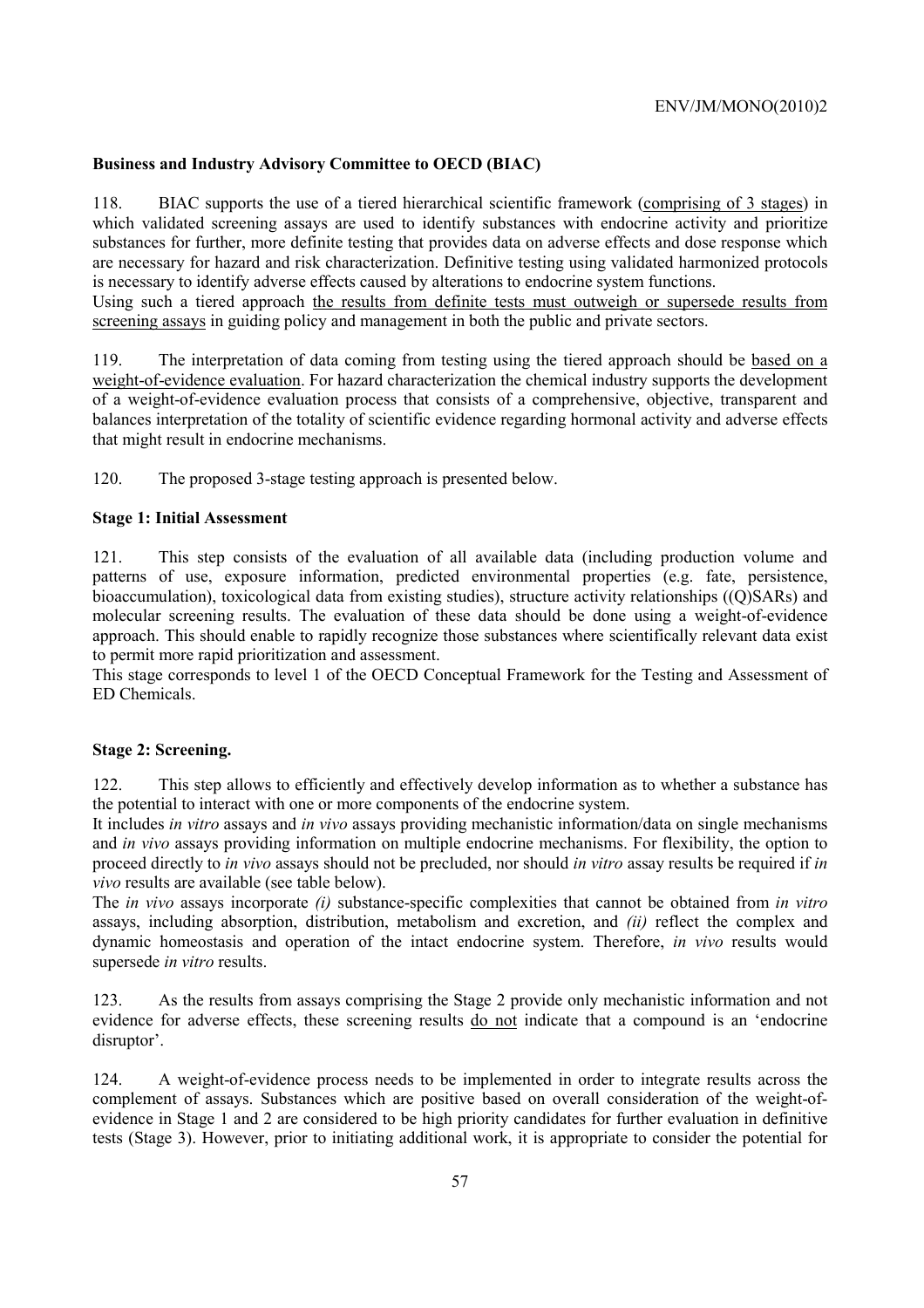human exposure and potential for entrance into the environment. The term 'potential endocrine disruptor' could be easily misinterpreted, and generally use of this term should be avoided. From a scientific perspective, it is important to determine the overall weight-of-evidence of the performance of a substance in the screening assays/battery, as described above.

125. This stage largely corresponds to levels 2, 3 and 4 of the OECD Conceptual Framework for the Testing and Assessment of ED Chemicals

# **Stage 3: Definitive Testing**

126. This step aims at evaluation of apical endpoints, adverse effects and dose response to accurately and effectively identify and characterize the hazard(s) from chemicals.

127. The array of assays in Stage 3 (see Table below) should be viewed as a matrix of available options, and not as a sequential list of assays and tests. It would not be necessary to conduct all tests, but the appropriate tests should be selected. In the interests of flexibility and minimizing animal and resources, for example the enhanced repeat dose study and the shorter-scope reproduction/developmental tests would not be required in cases where a longer scope test is already available or planned.

Overall, hazard characterization for hormonally active chemicals requires an objective evaluation of whether the effects produced are adverse and whether adverse effects are due to a hormonal activity of the chemical. This includes consideration of the proposed Stage 2 Screens and Stage 3 Definitive Tests, and results from standard toxicity studies.

128. Risk characterization requires integration of scientific data and knowledge of hazard, doseresponse and exposure, as well as an evaluation of the foundations of the hazard data, inferences drawn from the data, and inherent uncertainties. In cases of low potency and low or negligible actual and potential exposures, test methods such as the Repeat Dose Study (TG 407) or the Reproduction/Developmental Toxicity Screening Tests (TG 421/422) could be used to provide doseresponse data of effects on apical endpoints. This would serve to focus the more extensive testing only on substances that have high production volume and the highest potential for human and ecological exposures. In all cases, results from definitive testing outweigh or supersedes results from screening.

129. This stage corresponds to level 5 of the OECD Conceptual Framework for the Testing and Assessment of ED Chemicals.

130. It is important to stress that all stages should make use of standardized, validated and internationally harmonized test methods. In case that new and novel methods, and studies with nonstandard species which provide important scientific information, are used, BIAC suggests doing a thorough review of the study report, if possible replicating the study in another laboratory. Then, if the findings are shown to be reproducible, then two courses of action would be advised:

- subject the test method to standardization and validation within the OECD TG program (EDTA) or within a similar formal program sponsored by a national government or recognized scientific organization (e.g., ISO, ASTM),

*or* 

- evaluate the substance of concern in one of the wide variety of existing validated test method using standardized OECD TG methods and species (or similarly validated scientific methods). Results of this study would then be evaluated within the tiered hierarchical OECD EDTA Framework. In general, this would be the preferred course of action.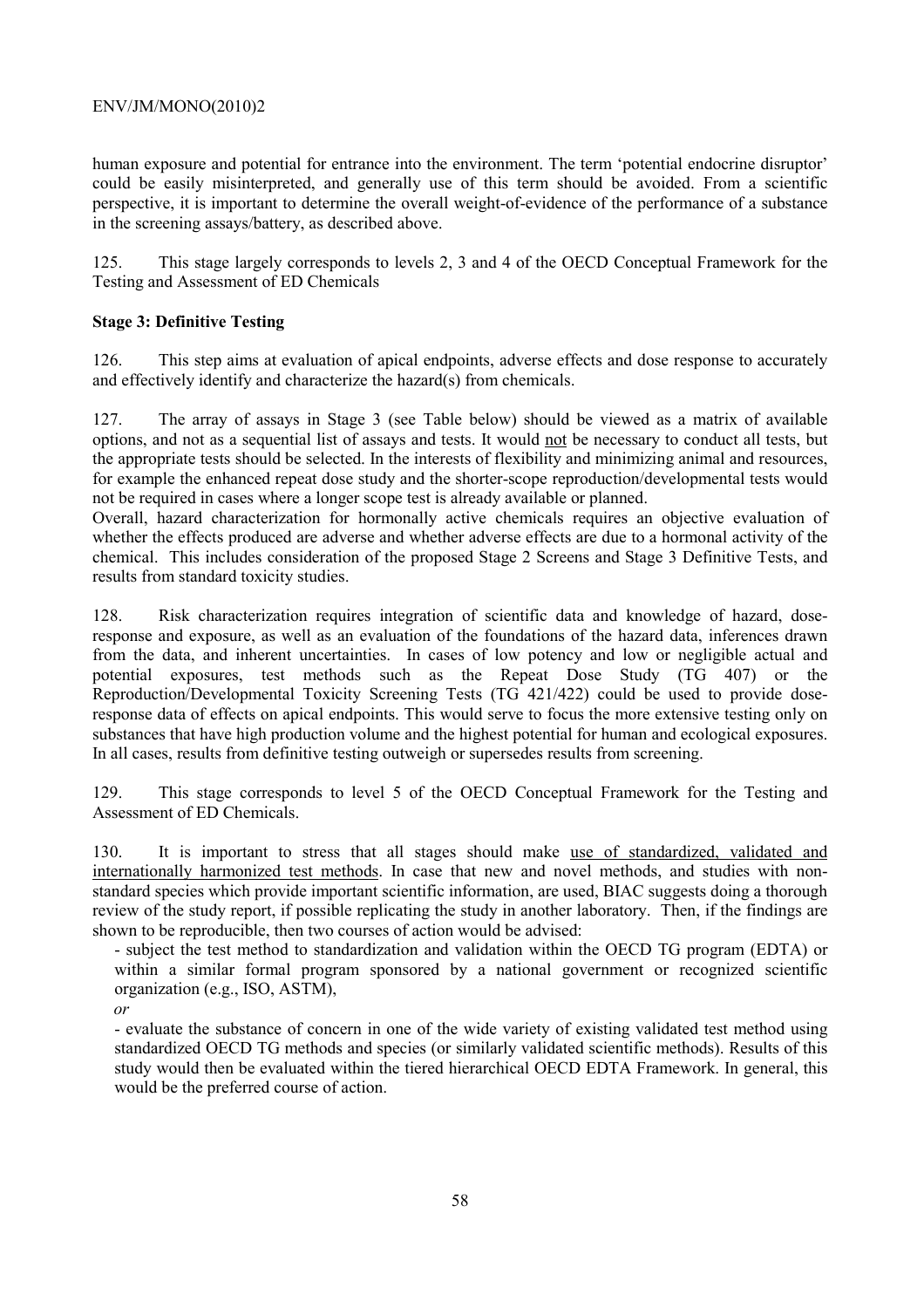| <b>OECD Conceptual Framework</b>                                                                |                                                                                                                                   |                        | Approach proposed by BIAC                                                     |                                                                                                                                                                                                                                           |                                                                                                                          |                                                                                                                            |
|-------------------------------------------------------------------------------------------------|-----------------------------------------------------------------------------------------------------------------------------------|------------------------|-------------------------------------------------------------------------------|-------------------------------------------------------------------------------------------------------------------------------------------------------------------------------------------------------------------------------------------|--------------------------------------------------------------------------------------------------------------------------|----------------------------------------------------------------------------------------------------------------------------|
| Level                                                                                           | Assays for mammalian                                                                                                              | Assays for ecotoxicity | <b>Stage</b>                                                                  | <b>Description</b>                                                                                                                                                                                                                        | <b>Assays for</b>                                                                                                        | <b>Assays for ecotoxicity</b>                                                                                              |
|                                                                                                 | toxicity                                                                                                                          |                        |                                                                               |                                                                                                                                                                                                                                           | mammalian toxicity                                                                                                       |                                                                                                                            |
| Level 1:<br><b>Sorting</b><br>and<br>based<br>prioritization<br>existing<br>upon<br>information | - Physical & chemical properties, e.g. MW, reactivity, volatility,<br>biodegradability                                            |                        | Stage 1:<br>initial assessment to<br>set priorities for<br>further evaluation | Predicted<br>environmental<br>properties, e.g., fate                                                                                                                                                                                      | All relevant studies                                                                                                     | It is presumed that the data<br>review will incorporate both<br>mammalian<br>and<br>ecotoxicological issues.               |
|                                                                                                 | - Human & environmental exposure, e.g. production volume,<br>release, use patterns<br>- Hazard, e.g. available toxicological data |                        |                                                                               | Production<br>volume and pattern<br>of use, available<br>exposure<br>information                                                                                                                                                          |                                                                                                                          |                                                                                                                            |
|                                                                                                 |                                                                                                                                   |                        |                                                                               | Toxicological<br>especially<br>data.<br>endocrine-relevant<br>data (i.e., results of<br>histopathology on<br>reproductive organs<br>from repeat dose<br>studies,<br>developmental<br>or<br>reproductive<br>toxicological<br>information.) |                                                                                                                          |                                                                                                                            |
|                                                                                                 |                                                                                                                                   |                        |                                                                               | - Structure activity<br>relationship                                                                                                                                                                                                      | It is presumed that SAR<br>for receptor mediated<br>modes of action will be<br>applicable<br>across<br>mammalian orders. | It is presumed that SAR will be<br>applicable across vertebrate<br>classes.<br>Invertebrates may<br>have unique receptors. |
|                                                                                                 |                                                                                                                                   |                        |                                                                               | - Molecular<br>screening results                                                                                                                                                                                                          | All relevant studies                                                                                                     | All relevant studies                                                                                                       |

 **Table 3.** Comparison of the approach proposed by BIAC with the OECD Conceptual Framework for the Testing and Assessment of ED Chemicals.

*Note: Assays marked in "bold" indicate differences between the OECD Conceptual Framework and the BIAC approach (placed at different levels).*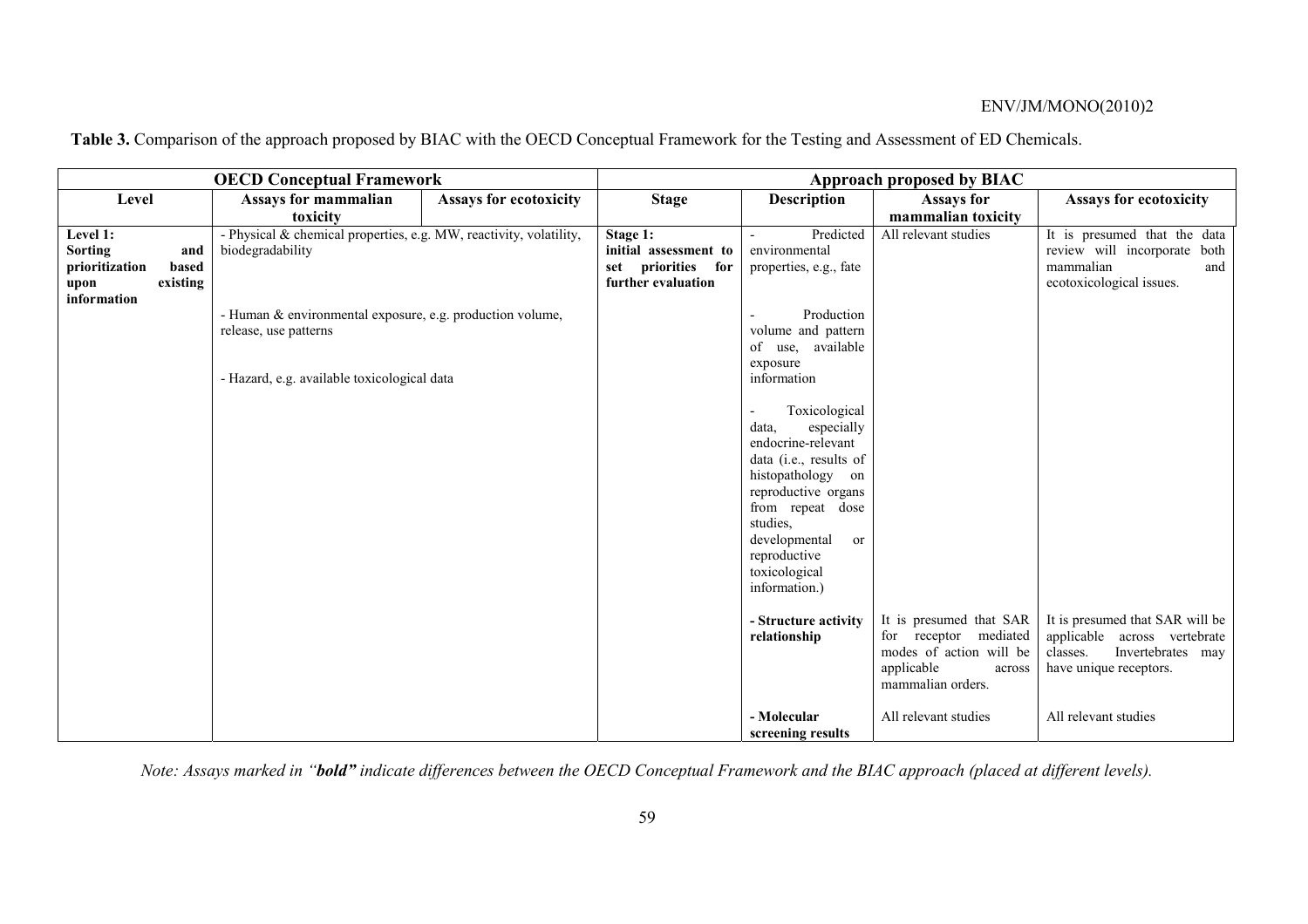| <b>OECD Conceptual Framework</b> |                                                              |                                 | Approach proposed by BIAC |                       |                                 |                                  |
|----------------------------------|--------------------------------------------------------------|---------------------------------|---------------------------|-----------------------|---------------------------------|----------------------------------|
| Level                            | <b>Assays for mammalian</b>                                  | Assays for ecotoxicity          | <b>Stage</b>              | <b>Description</b>    | Assays for                      | <b>Assays for ecotoxicity</b>    |
|                                  | toxicity                                                     |                                 |                           |                       | mammalian toxicity              |                                  |
| Level 2:                         | - ER, AR, TR receptor binding affinity                       |                                 |                           | In<br>vitro<br>assays | E<br>and R<br>receptor          | It is presumed that receptor     |
| vitro<br>assays<br>In            | - Transcriptional activation                                 |                                 |                           | providing             | binding assays                  | binding will in principle be     |
| mechanistic<br>providing         | - Aromatase and steroidogenesis in vitro                     |                                 |                           | mechanistic           | - Transfected mammalian         | applicable across vertebrate     |
| data                             | - Aryl hydrocarbon receptor recognition/binding              |                                 |                           | information / data    | cell assays (ER, AR, TR)        | classes and to any invertebrates |
|                                  | - OSAR                                                       |                                 |                           |                       | - <i>In vitro</i> Aromatase and | expressing similar receptors.    |
|                                  | - High-throughput pre-screens<br>- Thyroid function          |                                 |                           |                       | steroidogenesis                 |                                  |
|                                  | - Fish hepatocyte VTG assay                                  |                                 |                           |                       |                                 |                                  |
|                                  | - Others (as appropriate)                                    |                                 |                           |                       |                                 |                                  |
|                                  |                                                              |                                 |                           |                       |                                 |                                  |
| Level 3:                         | - Uterotrophic assay (estrogenic                             | vitellogenin<br>Fish            | Stage 2                   | vivo<br>In<br>assays  | -Uterotrophic<br>screening      | -Fish<br>screening<br>assay      |
| <i>In vivo</i> assays providing  | related)                                                     | (VTG) assay (estrogenic         | <b>Screening Assays</b>   | providing             | assay (estrogen and anti-       | (vitellogenin and secondary sex  |
| about<br>single<br>data          | - Hershberger assay (androgenic                              | related)                        | (mode of action)          | mechanistic           | oestrogen)                      | characteristics)                 |
| mechanisms and effects           | related)                                                     |                                 |                           | information<br>data   |                                 |                                  |
|                                  | - Non-receptor binding mediated                              |                                 |                           | on single endocrine   | -Hershberger<br>screening       | -Frog metamorphosis assay        |
|                                  | hormone function                                             |                                 |                           | mechanisms            | assay (androgen and anti-       |                                  |
|                                  | – Others (e.g. thyroid)                                      |                                 |                           |                       | androgen)                       |                                  |
| Level 4:                         |                                                              | Fish                            |                           | In<br>vivo            | - Enhanced TG407*               | OECD Fish Screening Assay        |
| <i>In vivo</i> assays providing  | - Enhanced OECD TG 407 (endpoint<br>based endocrine effects) | gonadal<br>histopathology assay |                           | assays<br>providing   |                                 | (VTG)<br>secondary sex<br>and    |
| about multiple<br>data           |                                                              |                                 |                           | mechanistic           |                                 | characteristics<br>as mandatory  |
| mechanisms and effects           | - Male and female pubertal assays                            | - Frog metamorphosis            |                           | data<br>information   | - Male Pubertal assay           | endpoints; other endpoints are   |
|                                  |                                                              | assay                           |                           | multiple<br>on        | - Female Pubertal assay         | optional)                        |
|                                  |                                                              |                                 |                           | endocrine             |                                 |                                  |
|                                  | - Adult intact male assay                                    |                                 |                           | mechanisms            | - Adult Intact Male assay       |                                  |
|                                  |                                                              |                                 |                           |                       |                                 |                                  |

*Note: Assays marked in "bold" indicate differences between the OECD Conceptual Framework and the BIAC approach (placed at different levels).* 

*\* Remark: Depending on the situation a TG 407 would suffice to establish a NOAEL in selected instances. Such instances could include, for*  example, substances with low potency, minimal human exposure likely intermediates or substances manufactured in closed system, and limited *potential for environmental release. This would serve to focus the more extensive testing only on substances that have high exposure potential.*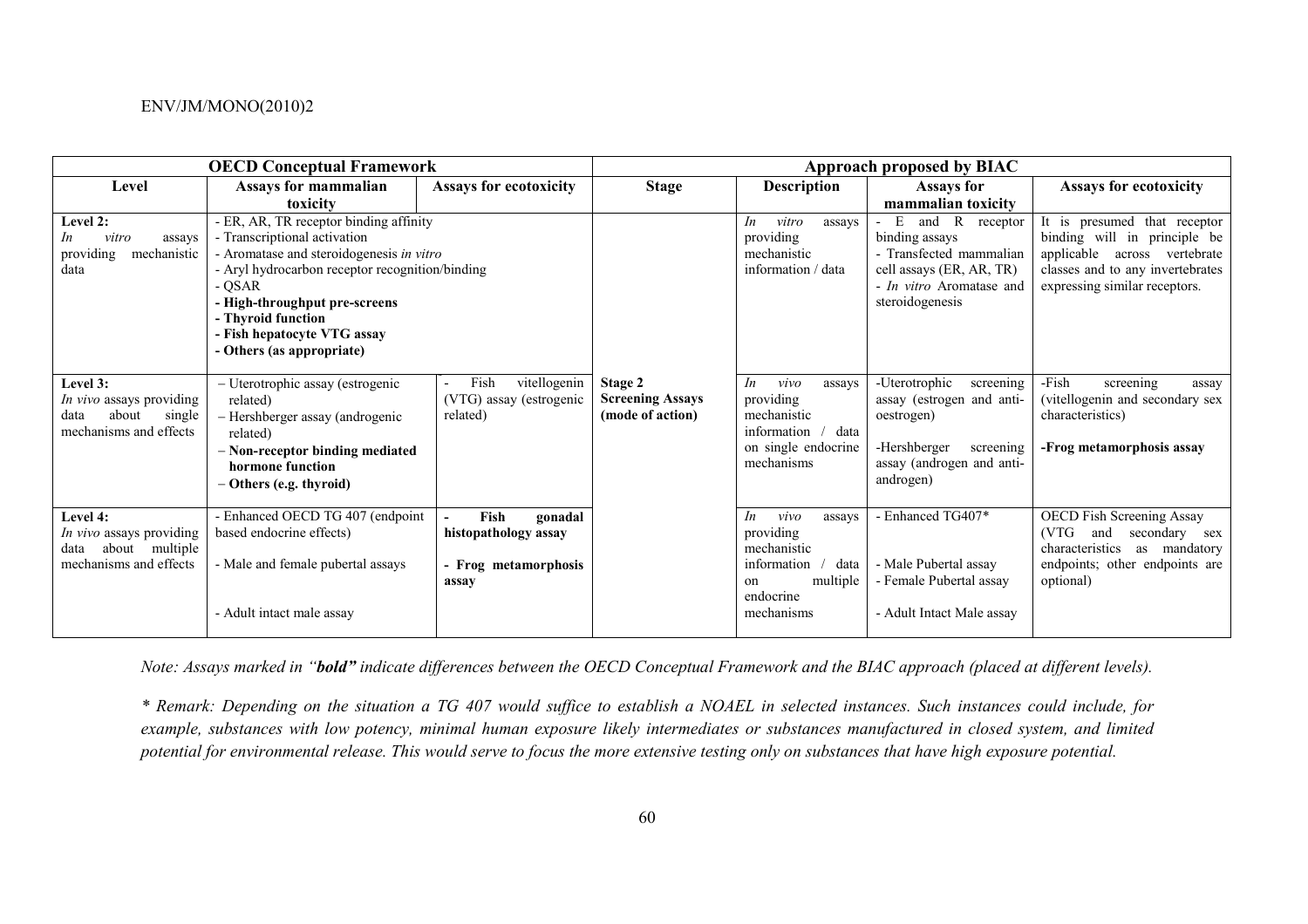| <b>OECD Conceptual Framework</b>                                                                 |                                                                                                                                |                                                                                                                                   |                                                                                                                                                                                      |                                                                                                                                                                                           | Approach proposed by BIAC                                                                                                                                                                                                                                                                                                                                          |                                                                                                                                       |
|--------------------------------------------------------------------------------------------------|--------------------------------------------------------------------------------------------------------------------------------|-----------------------------------------------------------------------------------------------------------------------------------|--------------------------------------------------------------------------------------------------------------------------------------------------------------------------------------|-------------------------------------------------------------------------------------------------------------------------------------------------------------------------------------------|--------------------------------------------------------------------------------------------------------------------------------------------------------------------------------------------------------------------------------------------------------------------------------------------------------------------------------------------------------------------|---------------------------------------------------------------------------------------------------------------------------------------|
| Level                                                                                            | Assays for mammalian                                                                                                           | Assays for ecotoxicity                                                                                                            | <b>Stage</b>                                                                                                                                                                         | <b>Description</b>                                                                                                                                                                        | Assays for mammalian                                                                                                                                                                                                                                                                                                                                               | <b>Assays for</b>                                                                                                                     |
|                                                                                                  | toxicity                                                                                                                       |                                                                                                                                   |                                                                                                                                                                                      |                                                                                                                                                                                           | toxicity                                                                                                                                                                                                                                                                                                                                                           | ecotoxicity                                                                                                                           |
| Level 5: in vivo assays<br>providing<br>data on<br>effects on endocrine $\&$<br>other mechanisms | One-generation assay (TG 415)<br>enhanced)<br>- Two-generation assay (TG 416<br>enhanced)<br>- Reproductive screening test (TG | Partial and full life cycle<br>fish, birds,<br>assays in<br>amphibians & invertebrates<br>(developmental)<br>and<br>reproduction) | Stage 3<br><b>Testing:</b><br>Definitive<br>evaluation of apical<br>endpoints,<br>adverse<br>effects<br>and<br>dose<br>response for<br>hazard identification<br>and characterization | Reproduction/devel<br>opmental tests<br>$\hspace{0.1mm}-\hspace{0.1mm}$<br>shorter<br>scope<br>includes in utero<br>exposure,<br>developmental, and<br>reproductive<br>capacity endpoints | reproductive<br>One<br>generation<br>toxicity $(TG 415)$<br>reproductive<br>Two<br>generation<br>toxicity (TG 416)<br>/developmental<br>Reproductive<br>screening test (TG 421)                                                                                                                                                                                    | - Partial and full life<br>cycle assays in fish,<br>birds, amphibians and<br>invertebrates<br>(developmental)<br>and<br>reproduction) |
|                                                                                                  | 421 enhanced)<br>Combined 28-day/reproduction<br>screening test (TG 422 enhanced)                                              |                                                                                                                                   |                                                                                                                                                                                      |                                                                                                                                                                                           | Combined<br>dose<br>with<br>repeat<br>reproduction<br>developmental<br>screening (TG 422)<br>$(TG407*$ (as adopted on October<br>03.2008) depending on the<br>exposure situation as the method<br>does not include the reproductive<br>phase)<br><b>[Enhanced]</b><br>generation<br>one<br>reproductive toxicity - if and<br>when a final OECD TG is<br>developed] |                                                                                                                                       |

*Note: Assays marked in "bold" indicate differences between the OECD Conceptual Framework and the BIAC approach (placed at different levels).* 

*\* Remark: Depending on the situation a TG 407 would suffice to establish a NOAEL in selected instances. Such instances could include, for*  example, substances with low potency, minimal human exposure likely intermediates or substances manufactured in closed system, and limited *potential for environmental release. This would serve to focus the more extensive testing only on substances that have high exposure potential.*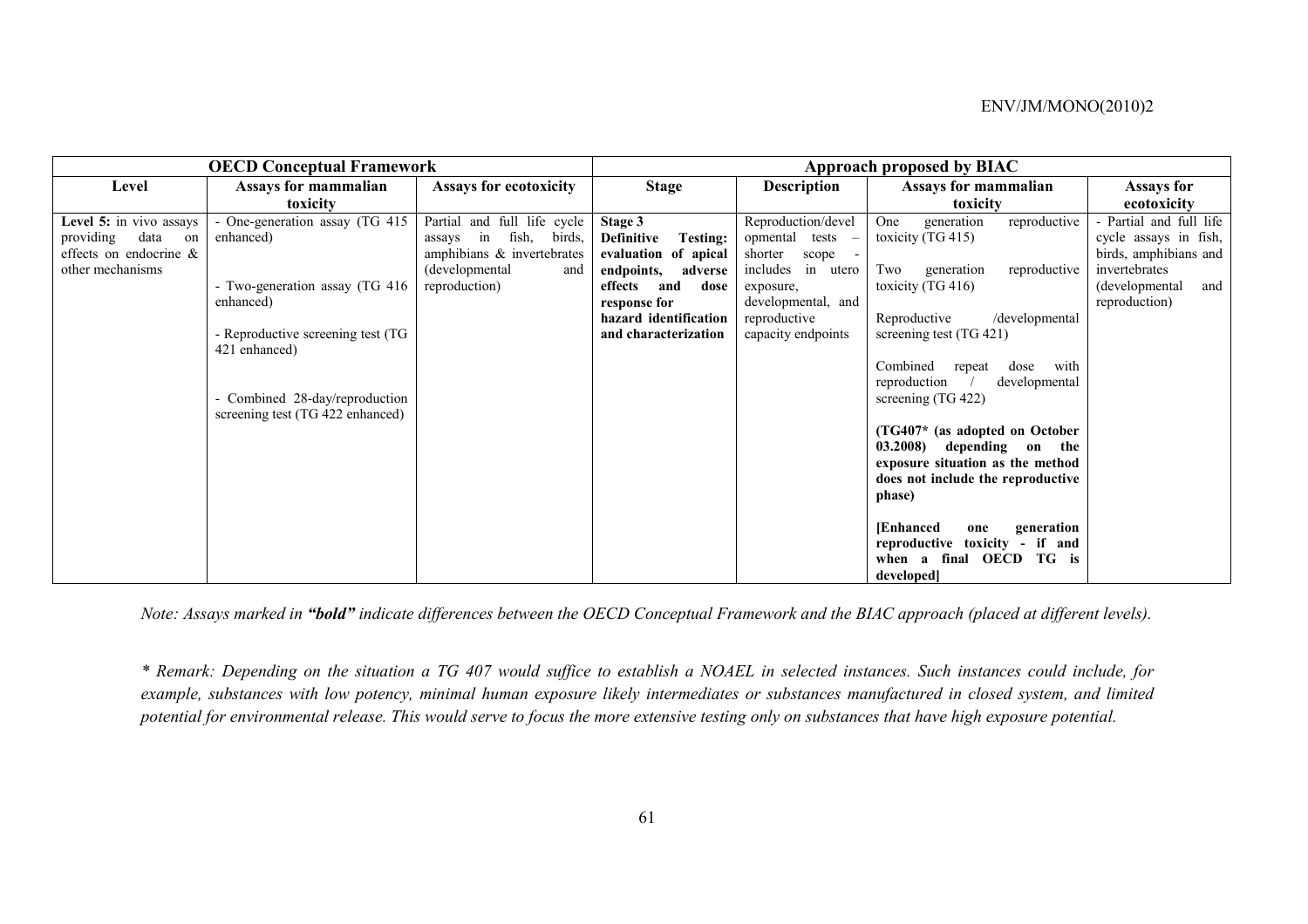# **Annex 3: Participants List**

| <b>Australia/Australie</b> | Dr. Gary BUFFINTON<br>Senior Toxicologist/Regulatory Scentist<br><b>Chemical Assessement Review Section</b><br>Australian Department of Health and Ageing<br>MDP 88 GPO Box 9848<br>2601 CANBERRA ACT<br>Australia<br>Tel: +61(2)6289 2676                                                                                                                                                                                                          |
|----------------------------|-----------------------------------------------------------------------------------------------------------------------------------------------------------------------------------------------------------------------------------------------------------------------------------------------------------------------------------------------------------------------------------------------------------------------------------------------------|
|                            | Dr. Les DAVIES<br>Manager<br>Chemical Review Program. Australian Pesticides & Veterinary<br>Medicines Authority<br>Australian Pesticides and Veterinary Medicines Authority<br>2604 Kingston<br>Australia<br>Tel: +61-2 6210 4765<br>Fax: $+61-262104776$                                                                                                                                                                                           |
| Canada/Canada              | Mr. Mike WADE<br><b>Research Scientist</b><br>Safe Environments Program<br>Health Canada<br>Rm. 219 Environ. Health Centre<br>P.L. 0803D, Tunney's Pasture<br>K1A 0K4 Ottawa<br>Canada<br>Tel: +1 613 946 5127<br>Fax: $+1$ 613 9489413                                                                                                                                                                                                             |
| Denmark/Danemark           | Dr. Sofie CHRISTIANSEN<br>PhD; Scientist<br>Department of Toxicology and Risk Assessment<br>National Food Institute, Technical University of Denmark (DTU)<br>Mørkhøj Bygade 19<br>2640 Søborg<br>Tel: +45 35 88 70 25<br>Dr. Ulla HASS<br>PhD; Senior Scientist<br>Department of Toxicology and Risk Assessment<br>National Food Institute (TDU)<br>Mørkhøj Bygade 19<br>DK-2860 Søborg<br>Denmark<br>Tel: +45 72 34 75 44<br>Fax: +45 35 88 75 44 |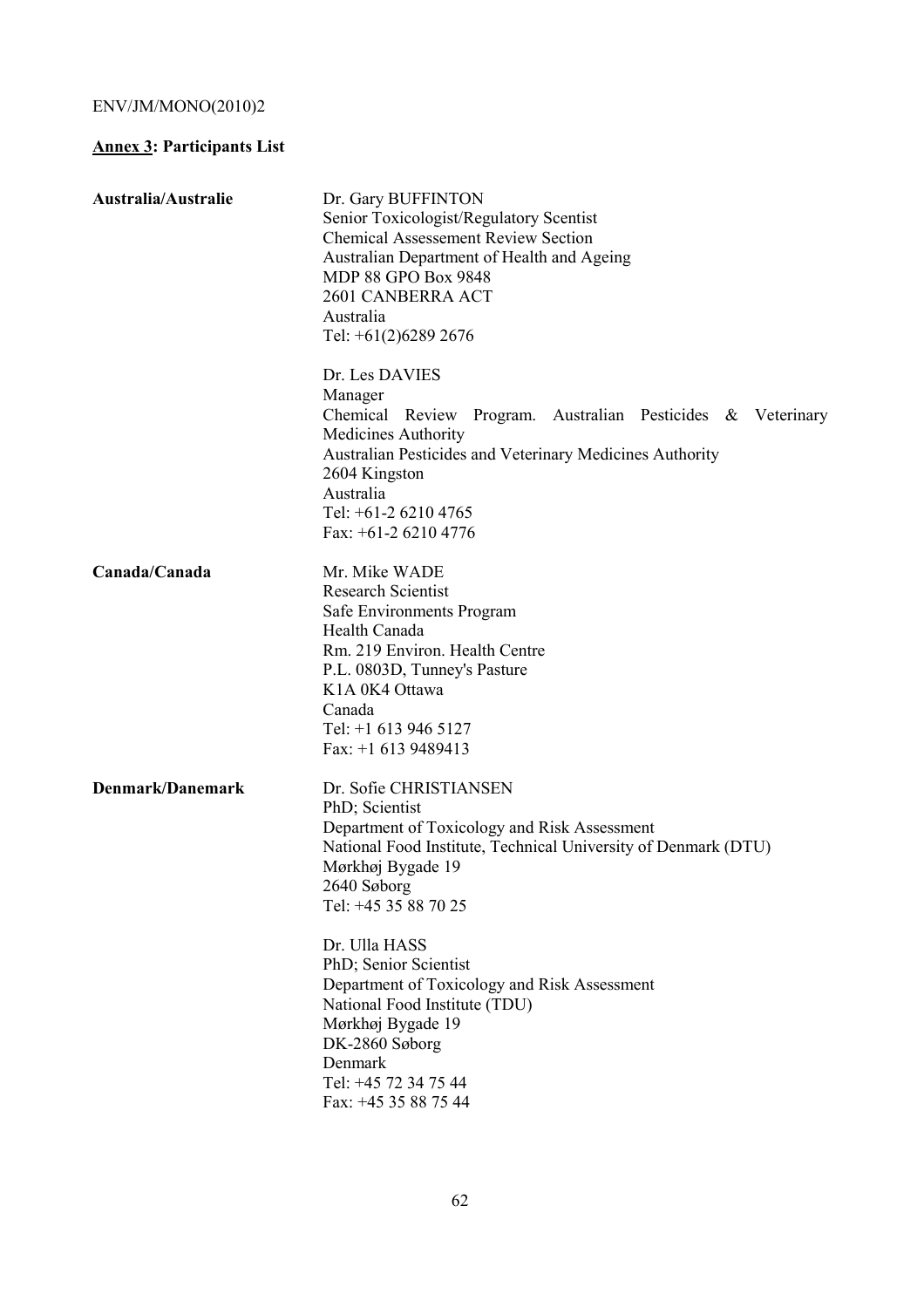Dr. Henrik HOLBECH University of Southern Denmark, Odense Institute of Biology Campusvej 55 5230 Odense M Denmark Tel: +45 6550 2770 Fax: +45 6593 0457

Mrs. Marie Louise HOLMER Cand.Scient. Danish Environmental Protection Agency Strandgade 29 DK-1401 Copenhagen K Tel: +45 7254 4456 Fax: +45 3254 8361

Dr. Otto MEYER DVM Department of Toxicology and Risk Assessment National Food Institute, Technical University of Danmark Mørkhøj Bygade 19 DK-2860 Søborg Denmark Tel: +45 35 88 75 45

Ms. Pia Juul NIELSEN Deputy Head of Division Chemicals Division Danish Environmental Protection Agency Ministry of the Environment - Strandgade 29 DK 1401 Copenhagen K Denmark Tel: +45 72 54 44 18 Fax: +45 3254 8361

Mr. Henrik TYLE Chief Adviser Chemicals Division Danish Environmental Protection Agency Danish Ministry of the Environment- Danish EPA- Strandgade 29 DK-1401 Copenhagen K Denmark Tel: +45 72 544 494 Fax: +45 3254 8361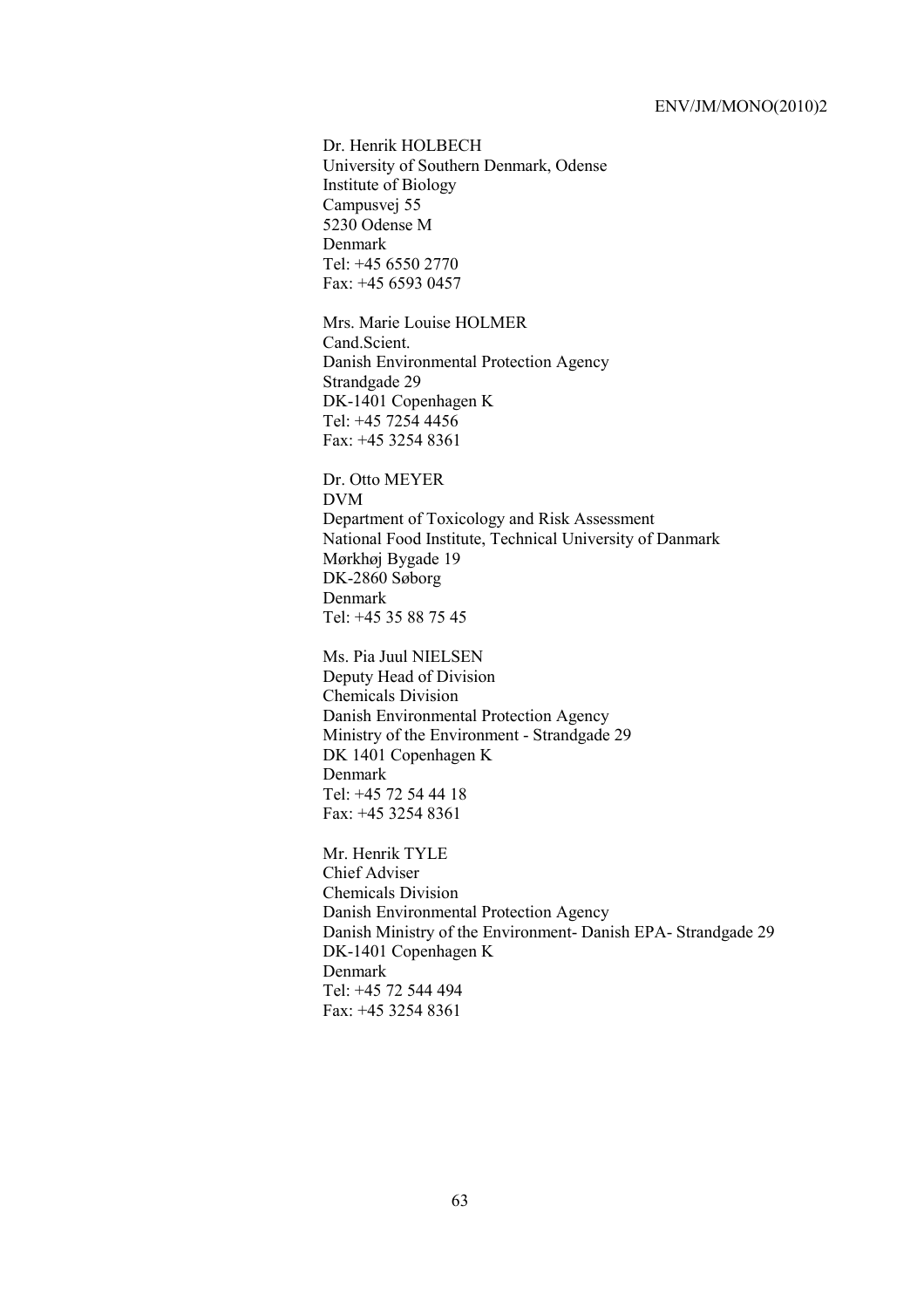| <b>France/France</b> | Mme Barbara DEMENEIX<br>Directeur CNRS UMR 7221/MNHN USM 501<br>Lab de physiologie generale et comparée<br>Musée National d'Histoire Naturelle<br>"Evolution des réugulations endocriniennes"<br>CP N <sup>o</sup> 32<br>7 rue Cuvier<br>75231 Cedex 5 Paris<br>France<br>Tel: +331 40 79 36 07<br>Fax: +33 1 40 79 36 18<br>Mme Cécile MICHEL<br>AFSSET,<br>Reglementation Chimique Européenne (RCE) |
|----------------------|-------------------------------------------------------------------------------------------------------------------------------------------------------------------------------------------------------------------------------------------------------------------------------------------------------------------------------------------------------------------------------------------------------|
|                      | Unité REACh<br>253, av. du Général Leclerc<br>97401 Maisons-Alfort Cedex<br>Tel: +33156295210                                                                                                                                                                                                                                                                                                         |
|                      | M. Rija SAMSERA<br>Unité Biocides<br>AFSSET, European Chemical Policy Department<br>253 avenue du Général Leclerc<br>94701 Maisons-Alfort Cedex<br>France<br>Tel: +33 1 56 29 13 76                                                                                                                                                                                                                   |
| Germany/Allemagne    | Dr. Hans-Christian STOLZENBERG<br>Chemical Safety Division; Chemicals Unit (IV 2.3)<br>Federal Environment Agency (Umweltbundesamt)<br>Wörlitzer Platz 1<br>06844 Dessau<br>Germany<br>Tel: +49-340-2103-3113<br>Fax: $+49-340-2104-3113$                                                                                                                                                             |
|                      | Dr. Barbara HEINRICH-HIRSCH<br>Department 6 Safety of Chemicals and Preparations, Toxicology of<br>Chemicals, Unit 63, Toxicology of Chemicals<br>Federal Institute for Risk Assessment (BfR)<br>Thielallee 88-92<br>14195 Berlin<br>Germany<br>Tel: +49-1888-412-3384<br>Fax: +49-1888-412-3003                                                                                                      |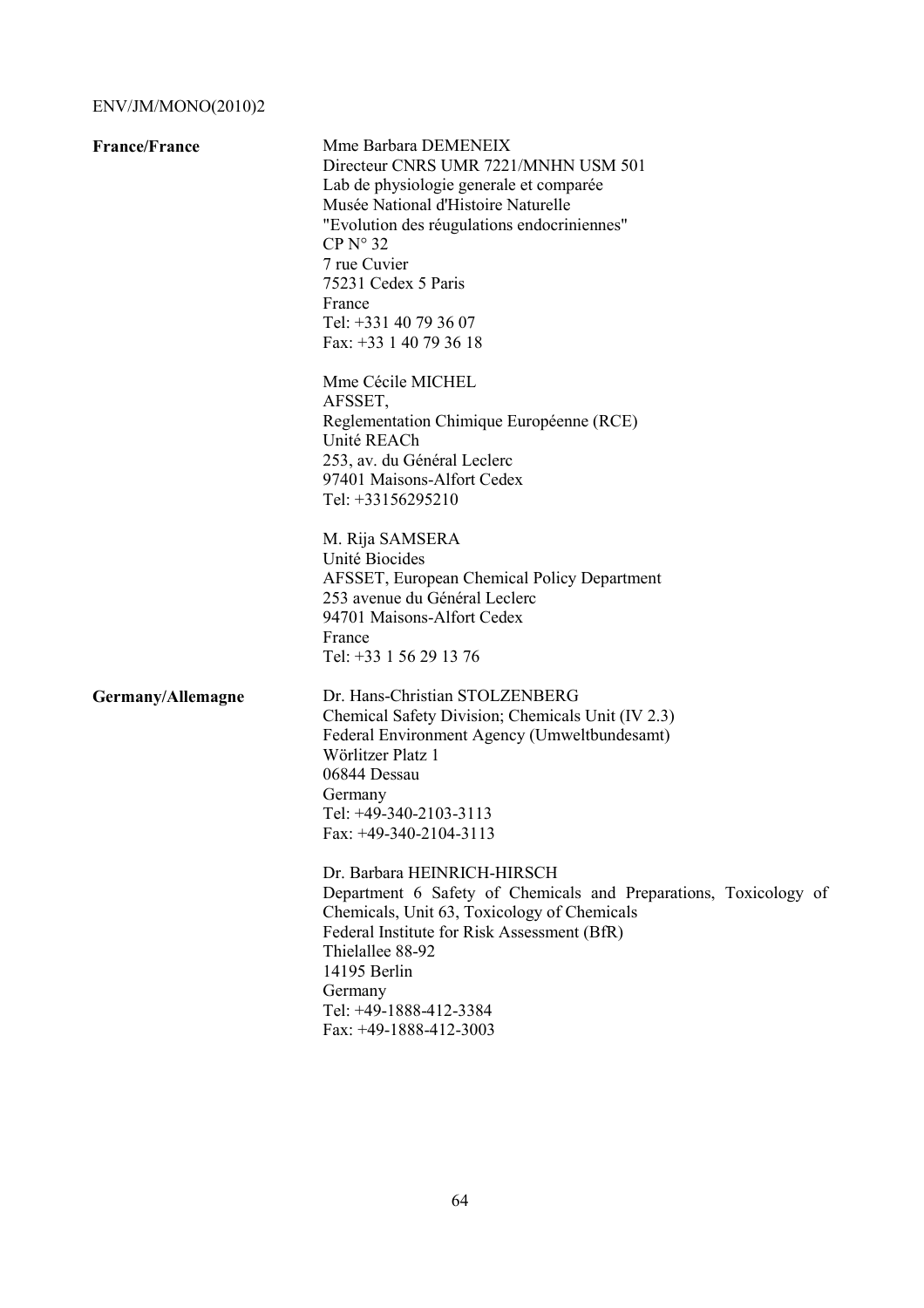Dr. Marike KOLOSSA-GEHRING Section II 1.2 Toxicology/ Health related environmental Monitoring Federal Environment Agency (Umweltbundesamt) Corrensplatz I 14195 Berlin Germany Tel: +49-30-8903-1600 Fax: +49-30-8903-1830

Dr. Tobias FRISCHE Unit IV1.3, Plant Protection Products Federal Environment Agency Woerlitzer Platz 1 06844 Dessau Germany Tel: +49 340 2103 3231 Fax: +49 340 2104 3231

Dr. Karen-Ildico HIRSCH-ERNST Dept. 6 Safety of Substances and Preparations, Unit 62 Toxicology of Pesticides Federal Institute for Risk Assessment (BfR) Thielallee 88-92 D-14195 Berlin Tel: +49 30 84 12 38 17 Fax: +49 30 84 12 32 60

Mr. Thomas KNACKER ECT Oekotoxikologie GmbH Boettgestrasse 2-14 65439 Floersheim Germany Tel: +49-6145 956411 Fax: +49-6145 956499

Dr. Christoph SCHAEFERS Fraunhofer Institute for Molecular Biology and Applied Ecology Auf dem Aberg 1 57392 Schmallenberg Germany Tel: +49 2972 302 270 Fax: +49 2972 302 319

**Hungary/Hongrie** Mrs. Veronika DEAK National Institute of Chemical Safety Nagyvárad tér 2 1096 Budapest Hungary Tel: +36 1 476 1260 Fax: +36 1 476 1227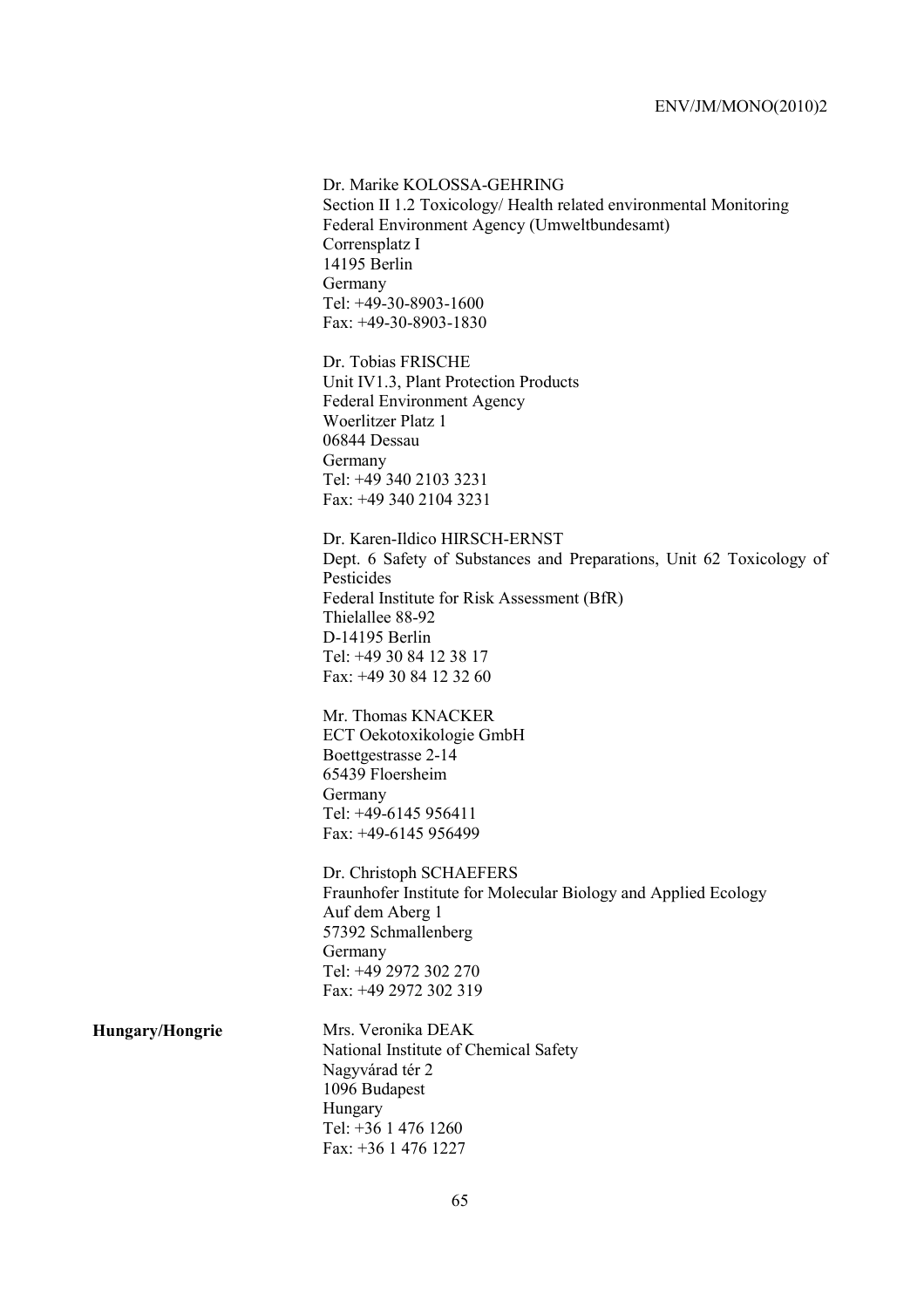| Japan/Japon | Dr. Jun KANNO<br>Head, Division of Cellular and Molecular Toxicology, Biological Safety<br><b>Research Center</b><br>National Institute of Health Sciences (NIHS)<br>1-18-1 Kamiyoga<br>Setagaya-ku<br>158-8501 Tokyo<br>Japan<br>Tel: $+81(3)$ 3700-9619<br>Fax: $+81(3)$ 3700-9647                                             |
|-------------|----------------------------------------------------------------------------------------------------------------------------------------------------------------------------------------------------------------------------------------------------------------------------------------------------------------------------------|
|             | Dr. Hiroshi ONO<br>Scientific Advisor<br>Hatano Research Institute<br>Food and Drug Safety Center<br>729-5 Ochiai<br>257-8523 Hadano<br>Japan<br>Tel: $+81(463) 82-4751$<br>Fax: $+81(463) 83-3537$                                                                                                                              |
|             | Dr. Taisen IGUCHI<br>Professor<br>Okazaki Institute for Integrative Bioscience<br>National Institute for Basic Biology, National Institutes of Natural<br>Sciences<br>Department of Bioenvironmental Research<br>5-1 Higashiyama,<br>Myodaiji<br>444-8787 Okazaki<br>Japan<br>Tel: $+81(564)$ 59-5235<br>Fax: $+81(564)$ 59-5236 |
|             | Mr. Kunihiko YAMAZAKI<br>Senior Coordinator<br><b>Environmental Health Department</b><br>Ministry of the Environment<br>1-2-2, Kasumigaseki<br>Chiyoda-ku<br>100-8975 Tokyo<br>Japan<br>Tel: +81-3-5521-8252<br>Fax: $+81-3-3581-3370$                                                                                           |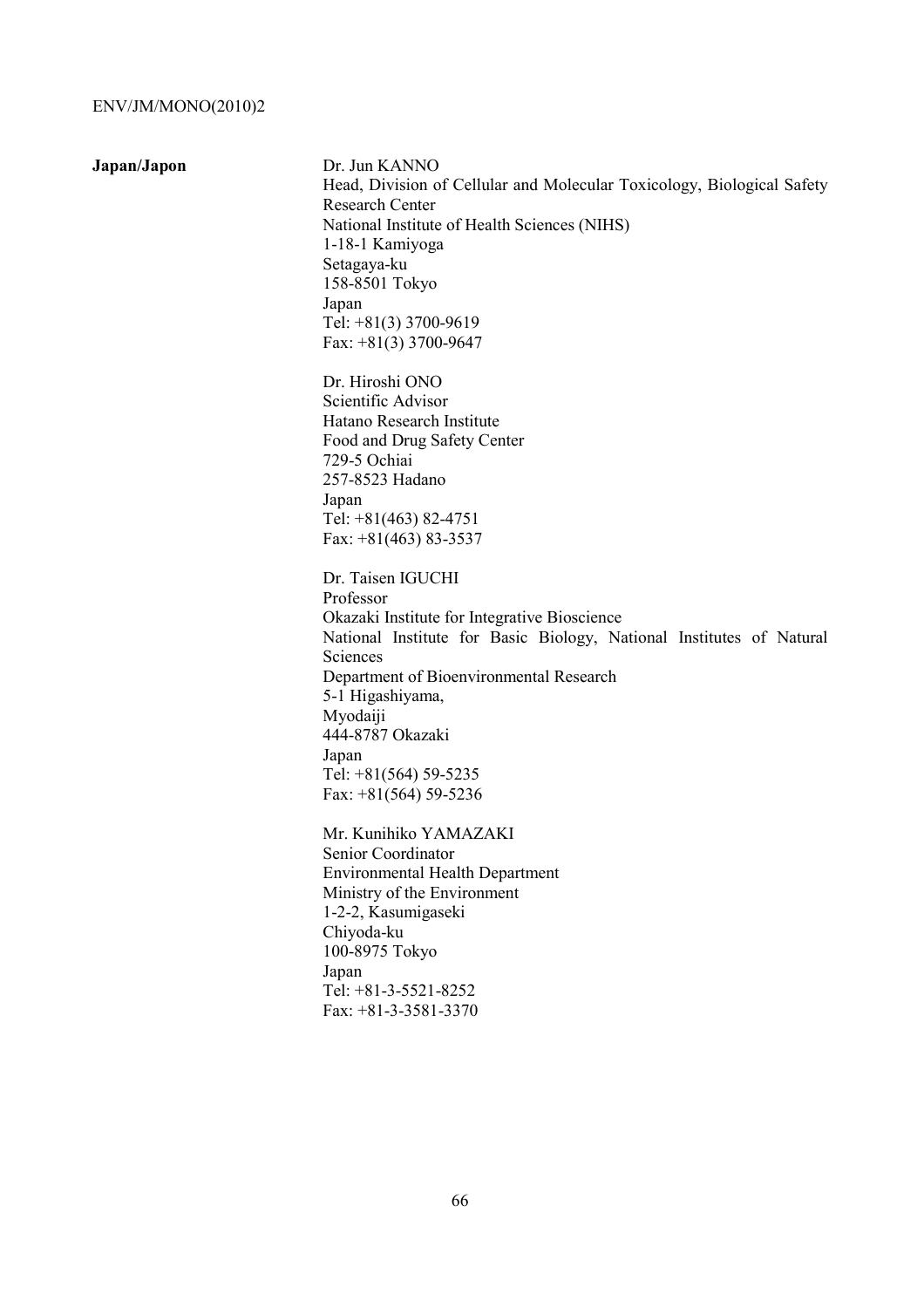| <b>Netherlands/Pays-Bas</b> | Dr. Betty HAKKERT<br><b>Bureau REACH</b><br><b>Expert Centre for Substances RIVM-SEC</b><br>PO Box 1<br>3720 BA Billhoven<br>Netherlands<br>Tel: +31 30 274 4086<br>Fax: +31 30 274 4401                                                                                                                                                                                                                                                                                                            |
|-----------------------------|-----------------------------------------------------------------------------------------------------------------------------------------------------------------------------------------------------------------------------------------------------------------------------------------------------------------------------------------------------------------------------------------------------------------------------------------------------------------------------------------------------|
|                             | Dr. Jean-Paul RILA<br>RIVM - Expert Centre for Substances (SEC)<br>Anthonie van Leeuwenhoeklaan 9<br>3720 BA Bilthoven<br>Netherlands<br>Tel: +31 30 274 2504<br>Fax: +31 30 274 4401                                                                                                                                                                                                                                                                                                               |
| Sweden/Suède                | Dr. Agneta OHLSSON<br>Toxicologist/Assoc. Prof.<br>Swedish Chemicals Agency (KEMI)<br>Box 2<br>SE-172 13 Sundbyberg<br>Sweden<br>Tel: +46 8 519 412 41<br>Fax: +46 8 735 76 98                                                                                                                                                                                                                                                                                                                      |
| <b>Switzerland/Suisse</b>   | Professor Walter LICHTENSTEIGER<br>Professor<br>Group for Reproductive, Endocrine and Environmental Toxicology<br><b>GREEN Tox</b><br>Winterthurerstrasse 190<br>CH-8057 Zurich<br>Switzerland<br>Tel: +41 43 233 9516<br>Fax: +41 43 268 9573<br>Dr. Aurelia OBERLI<br>Collaborateur scientifique<br>Federal Office of Public Health<br><b>Chemical Products Division</b><br>Federal Office of Public Health<br>CH-3003 Berne<br>Switzerland<br>Tel: +41 0 31 322 96 29<br>Fax: +41 0 31 324 90 34 |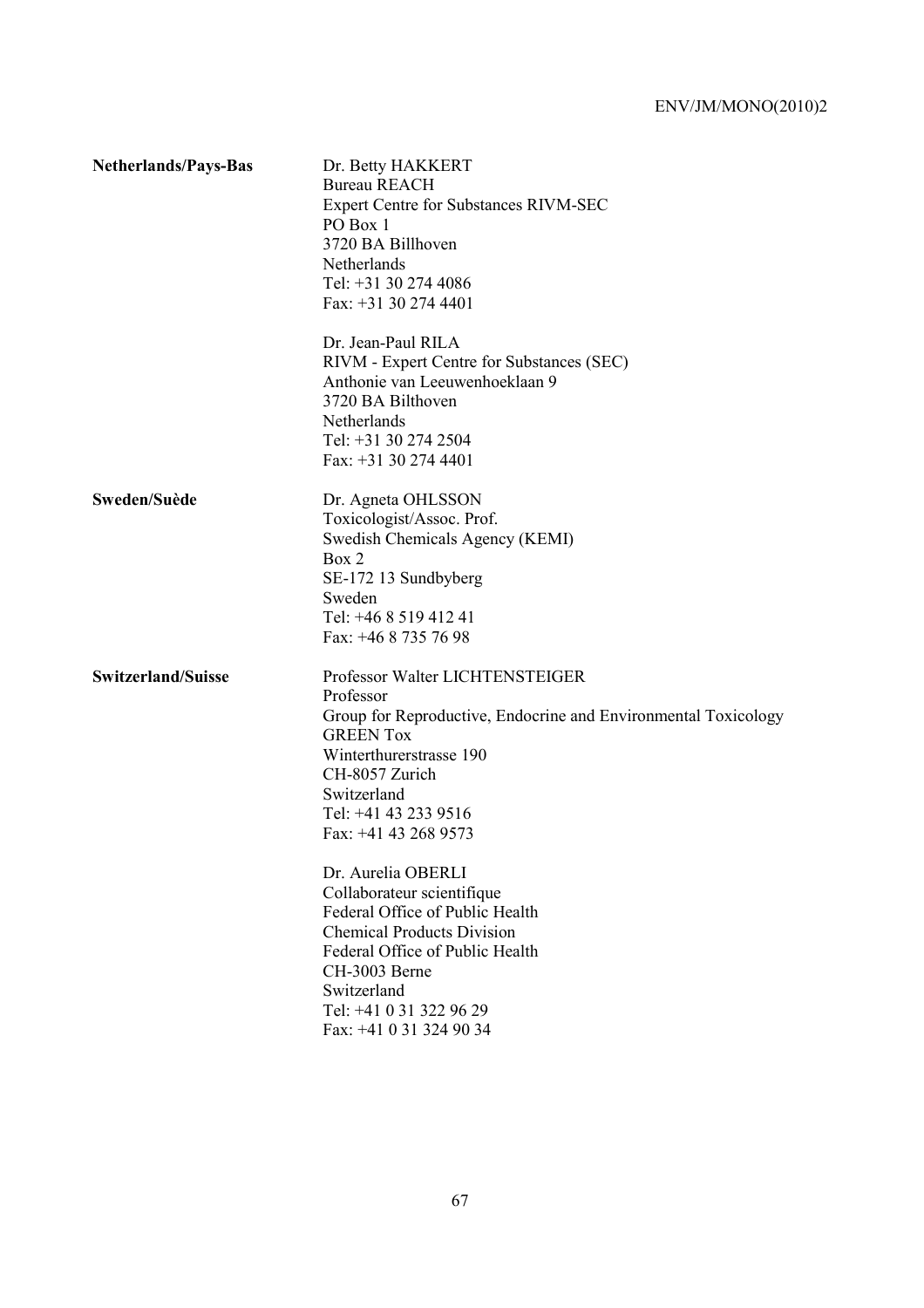| Uni | United Kingdom/Royaume-         | Dr. Peter MATTHIESSEN<br>Consultant [DEFRA]<br>Old School House, Brow Edge<br>Backbarrow,<br>LA12 8QX Ulverston,<br>United Kingdom<br>Tel: +4415395 30096                                                                                                                               |  |  |  |  |
|-----|---------------------------------|-----------------------------------------------------------------------------------------------------------------------------------------------------------------------------------------------------------------------------------------------------------------------------------------|--|--|--|--|
|     |                                 | Dr. Jenny ODUM<br><b>Consultant Toxicologist</b><br><b>Regulatory Science Associates</b><br>39 Sandringham Road<br>Macclesfield<br>SK101QB Cheshire<br>United Kingdom<br>Tel: +44 77 20 81 16 15                                                                                        |  |  |  |  |
|     |                                 | Dr. Mike ROBERTS<br>Senior Scientific Officer<br>Chemicals & Nanotechnologies Division<br>Department for Environment, Food and Rural Affairs (Defra)<br>Nobel House, Area 2A,<br>17 Smith Square<br>SW1P 3JR London<br>United Kingdom<br>Tel: +44 207 238 1590<br>Fax: +44 207 238 1602 |  |  |  |  |
|     | <b>United States/États-Unis</b> | Dr. Gary ANKLEY<br><b>US Environmental Protection Agency</b><br>Mid-Continent Ecology Division<br>6201 Congdon Boulevard<br>MN 55804<br>Duluth<br><b>United States</b><br>Tel: +1 218 529 5147<br>Fax: $+1$ 218 529 5003                                                                |  |  |  |  |
|     |                                 | Dr. Steven BRADBURY<br>Deputy Director<br><b>US Environmental Protection Agency</b><br>Office of Pesticide Programs<br>1200 Pennsylvania Ave NW<br>Mail Code: 7501 P<br>20460-0001 Washington<br><b>United States</b><br>Tel: +1 703 305 7164                                           |  |  |  |  |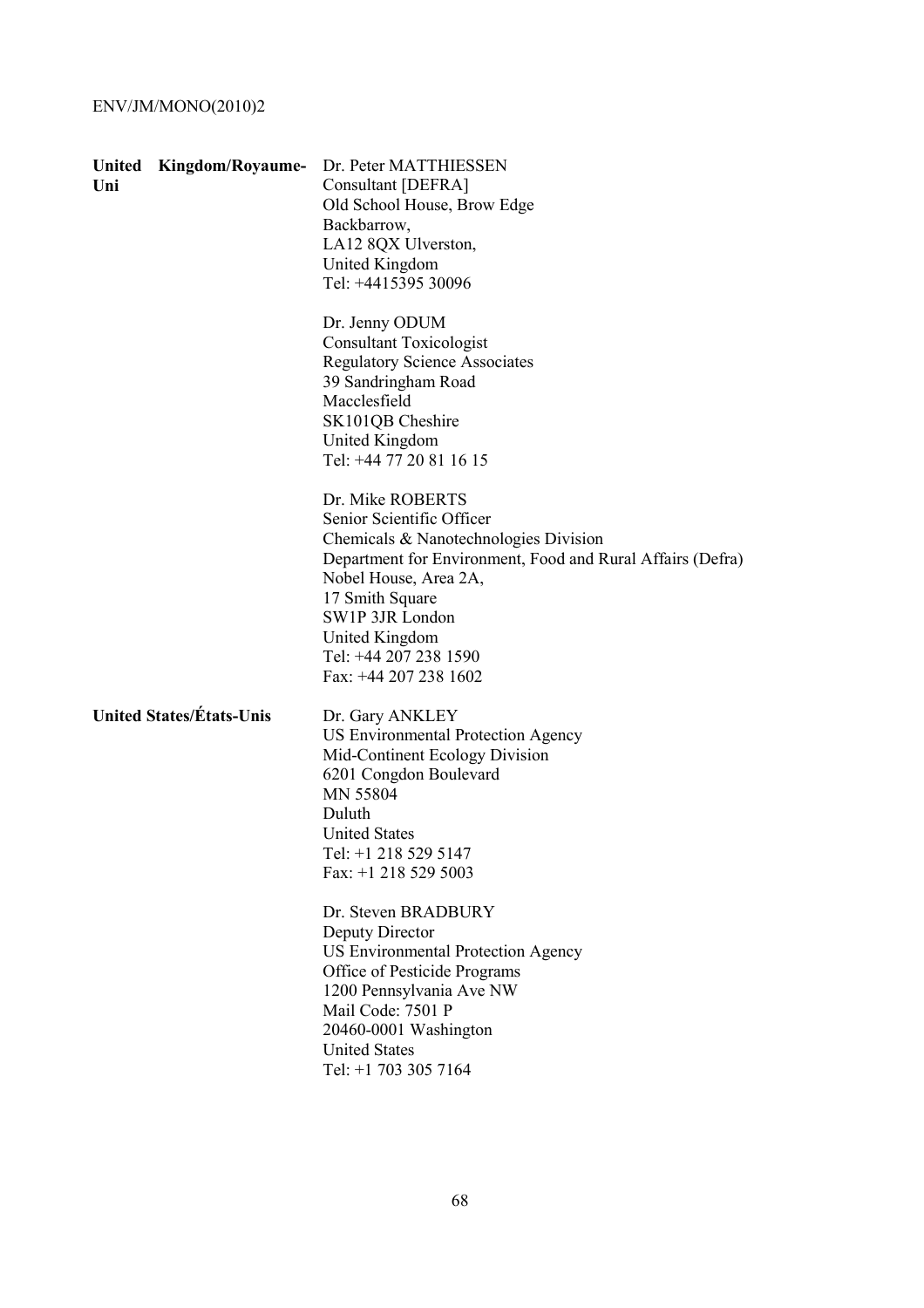Dr. Vicki DELLARCO Science Advisor US Environmental Protection Agency Office of Pesticide Programs Office of Pesticide Programs (MC 7509P) 1200 Pennsylvania Ave., NW Washington DC 20460 United States Tel: +1 703 305 1803 Fax: +1 703 308 4776

Mr. Earl GRAY US Environmental Protection Agency 2525 NC Highway 54 RTF, MD 72, RTP 27711 United States Tel: +01 919 541 7750

Dr. Patricia SCHMIEDER USEPA, ORD, National Health and Environmental Effects Research Laboratory Mid-Continent Ecology Division 6201 Congdon Blvd Duluth, Minnesota 55804 United States Tel: +1 218 529 5161 Fax: +1 218 529 5003

Mr. Gary TIMM US Environmental Protection Agency Offices of Prevention, Pesticides and Toxic Substa 1200 Pennsylvania avenue NW 20460 Washington United States Tel: +1 202 564 8474 Fax: +1 202 564 8483

Dr. Leslie TOUART OPPTS/Office of Science Coordination and Policy US Environmental Protection Agency 1200 Pennsylvania Ave NW (7304M) 20460 Washington United States Tel: +1 202 564 8468 Fax: +1 202 564 8483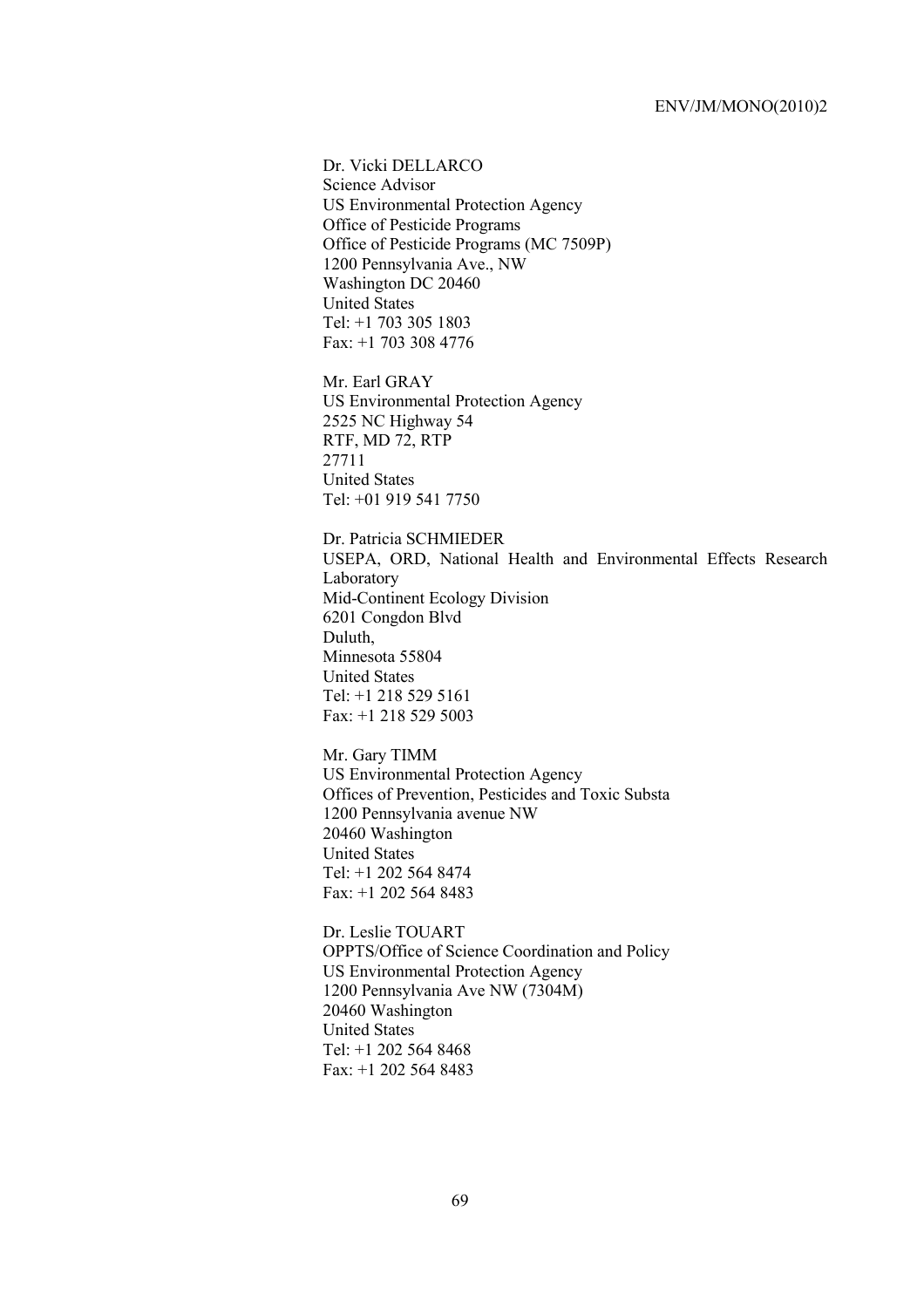| EC/CE | Ms. Francesca ARENA<br>European Commission - DG Health and Consumers<br><b>Rue Froissart</b><br>101 1049 Bruxelles<br>Tel: +322 29 61364<br>Fax: +322 29 65963                                                                                     |
|-------|----------------------------------------------------------------------------------------------------------------------------------------------------------------------------------------------------------------------------------------------------|
|       | Mrs. Karin ASCHBERGER<br>Nanobiosciences Institute for Health and Consumer Protection<br>European Commission<br>DG Joint Research Centre, T.P. 202<br>Via E. Fermi 2749<br>21027 Ispra (VA)<br>Italy<br>Tel: +39 0332789618<br>Fax: +39 0332785388 |
|       | Mrs. Danièle COURT MARQUES<br>Pesticide Risk Assessment Peer Review (PRAPER)<br><b>EFSA</b><br>Largo N. Palli 5/A<br>43100 Parma<br>Italy<br>Tel: +39 0521 036 847                                                                                 |
|       | Dr. Christine FUELL<br>Senior Scientific Officer; Deputy Head of PPR Panel Unit<br><b>EFSA</b><br>Largo N. Palli 5/A<br>43100 Parma<br>Italy<br>Tel: +39 05 21 03 64 70<br>Fax: $+390521-0360470$                                                  |
|       | Dr. Miriam JACOBS<br>European Food Safety Authority - EFSA<br><b>Assessment Methodology Unit</b><br>Largo N. Palli 5/A<br>43100 Parma<br>Italy<br>Tel: +39 05 21 03 67 20                                                                          |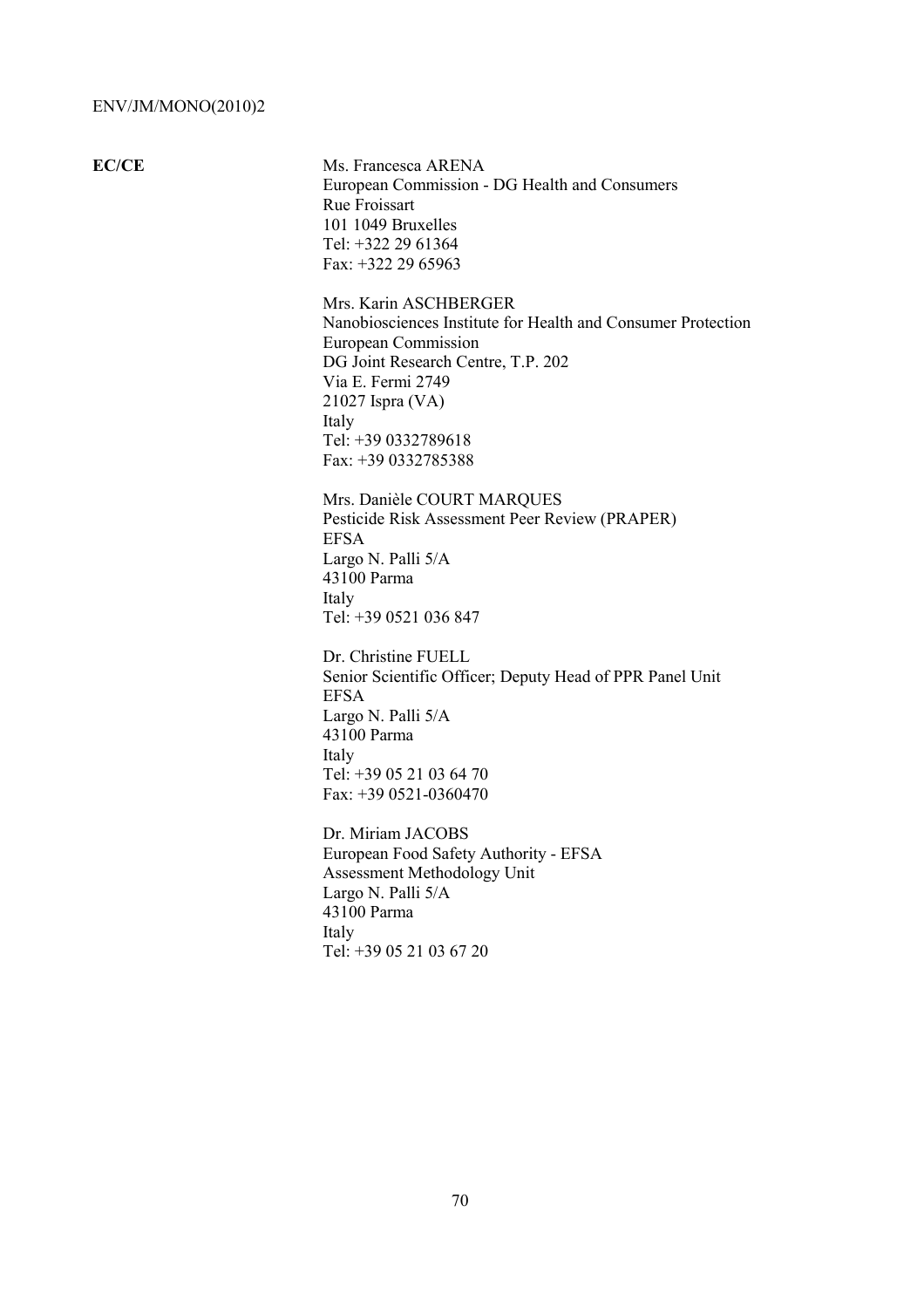Dr. Agnieszka KINSNER-OVASKAINEN In-vitro Methods Unit European Commission, Joint Research Centre, Institute for Health and Consumer Protection Via Fermi 2745 TP 580 Ispra 21027 Italy Tel: +390332789246 Fax: +390332786297

Peter KORYTAR DG Environment European Commission Unit D1: Chemicals;

Avenue de Beaulieu, 9 1160 BRUXELLES Belgium Tel: +32 2 299 17 86 Fax: +32 2 296 69 95

Dr. Gabriele SCHÖNING Senior Scientific Officer Unit B3 Classification European Chemicals Agency - ECHA P.O.Box 400 FI-00121 Helsinki Tel: +358 9 68618472

Mr. Hans STEINKELLNER Panel on Plant Protection Products and their Residues European Food Safety Authority Largo N. Palli 5/A 43100 Parma Italy Tel: +39 0521 036 831 Fax: +39 0521 036 0831

Ms. Katinka VAN DER JAGT Unit G.1 REACH European Commission, DG Enterprise and Industry Office 12/223 1049 Brussels Belgium Tel: +3222960993 Fax: +3222988821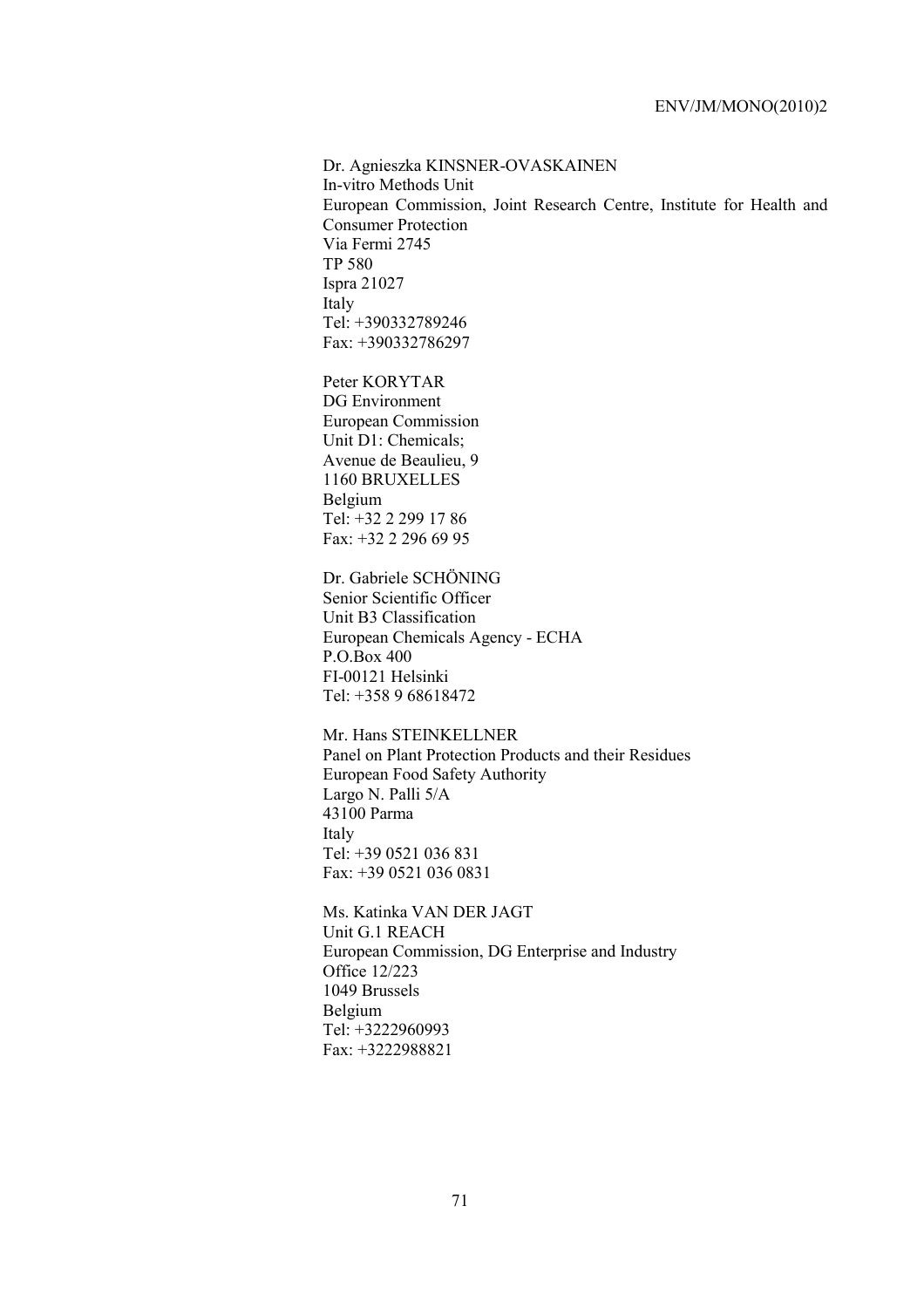| <b>Business</b><br>and<br><b>Advisory</b><br>(BIAC)/Comité<br>économique<br>et<br>(BIAC) | <b>Industry</b><br>Committee<br>consultatif<br>industriel | Dr. Yasuyoshi OKUNO<br>Senior Specialist<br>Corporate Planning and Coordination Office<br>Environmental Health Science Laboratory, Sumitomo Chemical Co.Ltd<br>1-98, Kasugade-naka 3-chome, Konohanaku<br>554-8558 Osaka<br>Japan<br>Tel: +81 6 6466 5322<br>Fax: +81 6 6466 5442<br>Dr. Remi BARS<br><b>Toxicology Laboratory</b><br><b>Bayer CropScience</b><br>355 rue Dostoievski BP 153<br>F-06903 Sophia-Antipolis<br>France<br>Tel: +33 4 92 94 34 83<br>Fax: +33 4 93 95 84 54<br>Dr. Alexius FREYBERGER<br>Bayer Schering Pharma AG<br>Department of Special Toxicology<br>Bldg 514, Aprather Weg 18<br>D-42096 Wuppertal<br>Germany<br>Tel: +49 202 368 832<br>Fax: +49 202 364 137<br>Dr. Nina HALLMARK<br>Toxicologist<br>ExxonMobil Petroleum & Chemical (H130) |
|------------------------------------------------------------------------------------------|-----------------------------------------------------------|------------------------------------------------------------------------------------------------------------------------------------------------------------------------------------------------------------------------------------------------------------------------------------------------------------------------------------------------------------------------------------------------------------------------------------------------------------------------------------------------------------------------------------------------------------------------------------------------------------------------------------------------------------------------------------------------------------------------------------------------------------------------------|
|                                                                                          |                                                           |                                                                                                                                                                                                                                                                                                                                                                                                                                                                                                                                                                                                                                                                                                                                                                              |
|                                                                                          |                                                           |                                                                                                                                                                                                                                                                                                                                                                                                                                                                                                                                                                                                                                                                                                                                                                              |
|                                                                                          |                                                           |                                                                                                                                                                                                                                                                                                                                                                                                                                                                                                                                                                                                                                                                                                                                                                              |
|                                                                                          |                                                           |                                                                                                                                                                                                                                                                                                                                                                                                                                                                                                                                                                                                                                                                                                                                                                              |
|                                                                                          |                                                           | Hermeslaan 2                                                                                                                                                                                                                                                                                                                                                                                                                                                                                                                                                                                                                                                                                                                                                                 |
|                                                                                          |                                                           | 1831 MACHELEN<br>Belgium                                                                                                                                                                                                                                                                                                                                                                                                                                                                                                                                                                                                                                                                                                                                                     |
|                                                                                          |                                                           | Tel: +32 27 22 44 14<br>Fax: +32 27 22 42 28                                                                                                                                                                                                                                                                                                                                                                                                                                                                                                                                                                                                                                                                                                                                 |
|                                                                                          |                                                           | Mr. Gernot KLOTZ<br>Executive Director for Research & Innovation<br>European Chemical Industry Council (CEFIC)<br>Avenue E. van Nieuwenhuyse, 4 box 1<br>B-1160 Brussels<br>Tel: +32 2676 7328<br>Fax: +32 2676 7347                                                                                                                                                                                                                                                                                                                                                                                                                                                                                                                                                         |
|                                                                                          |                                                           |                                                                                                                                                                                                                                                                                                                                                                                                                                                                                                                                                                                                                                                                                                                                                                              |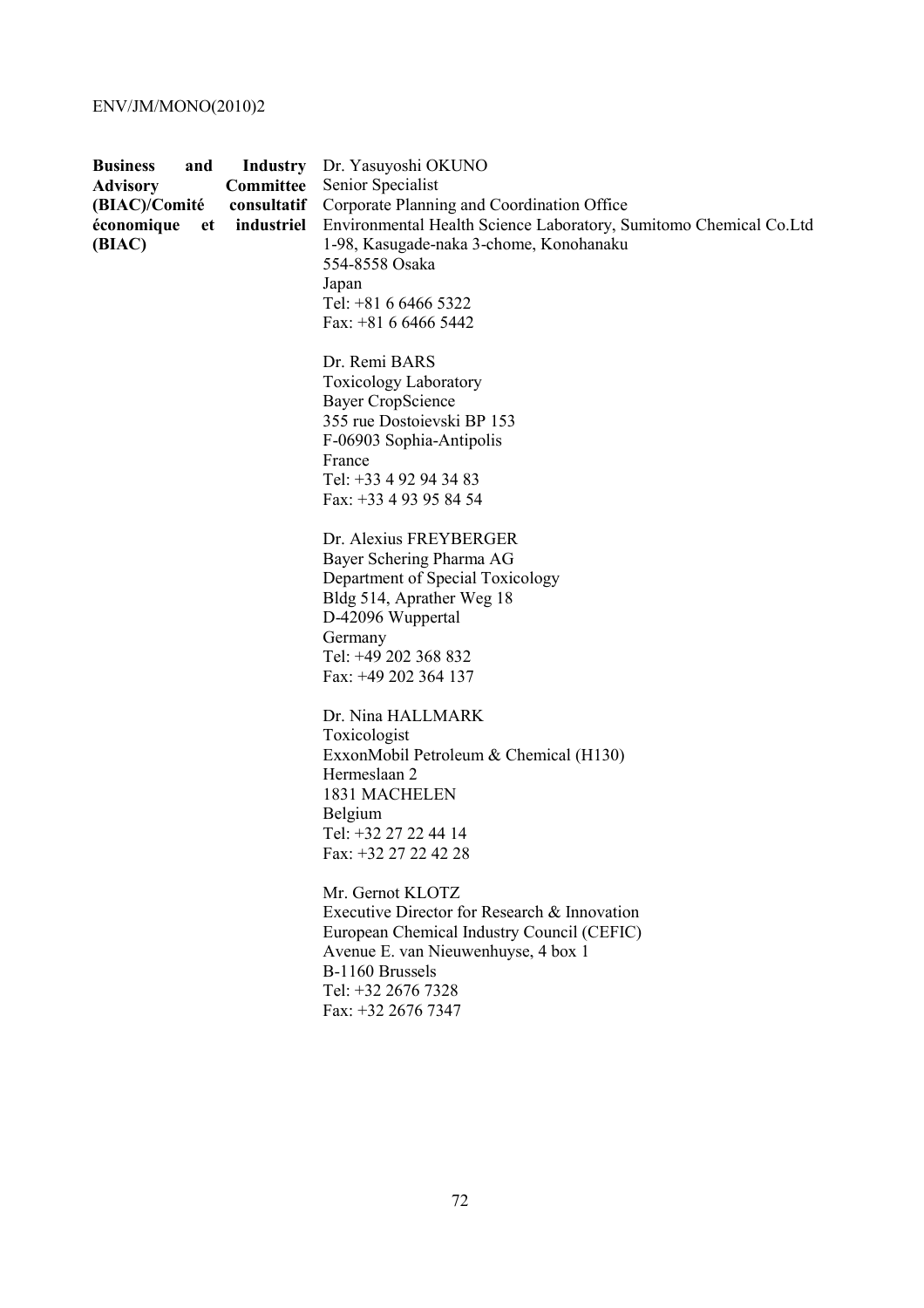|                                               | Mr. Masatoshi KUMAMOTO<br>General Manager<br><b>Chemicals Management</b><br>Japan Chemical Industry Association<br>Sumitomo Rokko Building<br>1-4-1 Shinkawa, Chuo-ku<br>104-0033 Tokyo<br>Japan<br>Tel: +(81) 03 3297 2575<br>Fax: $+(81)$ 03 3297 2606 |
|-----------------------------------------------|----------------------------------------------------------------------------------------------------------------------------------------------------------------------------------------------------------------------------------------------------------|
|                                               | Dr. James WHEELER<br><b>Environmental Safety</b><br>Syngenta<br>Jealott's Hill International Research Centre<br>RG42 6EY Bracknell<br>United Kingdom<br>Tel: +44 (0) 1344 41 43 84                                                                       |
| Environmental<br><b>NGO/Environmental NGO</b> | Ms. Gwynne LYONS<br>Director of CHEM Trust<br>CHEM TRUST (Chemicals, Health and Environment Monitoring) Trust<br>$c$ /o 17, The Avenues<br>NR2 3PH Norwich<br>United Kingdom<br>Tel: +44 1603 507 363<br>Fax: $+44$ 1603 507 363                         |
|                                               | Mr. Hans MUILERMAN<br>International Agro Policy Coordinator<br>Stichting Natuur en Milieu (N&M)<br>Hamburgerstraat 28a, Postbus 1578<br>3500 BN Utrecht<br>Netherlands<br>Tel: +31 302348218                                                             |
|                                               | Ms. Ninja REINEKE<br>Senior Policy Officer, Chemicals<br>WWF European Policy Office (EPO)<br>168 avenue de Tervurenlaan Box 20<br>1150 Brussels<br>Belgium<br>Tel: +32 2 7400926<br>Fax: +32 2 743 8819                                                  |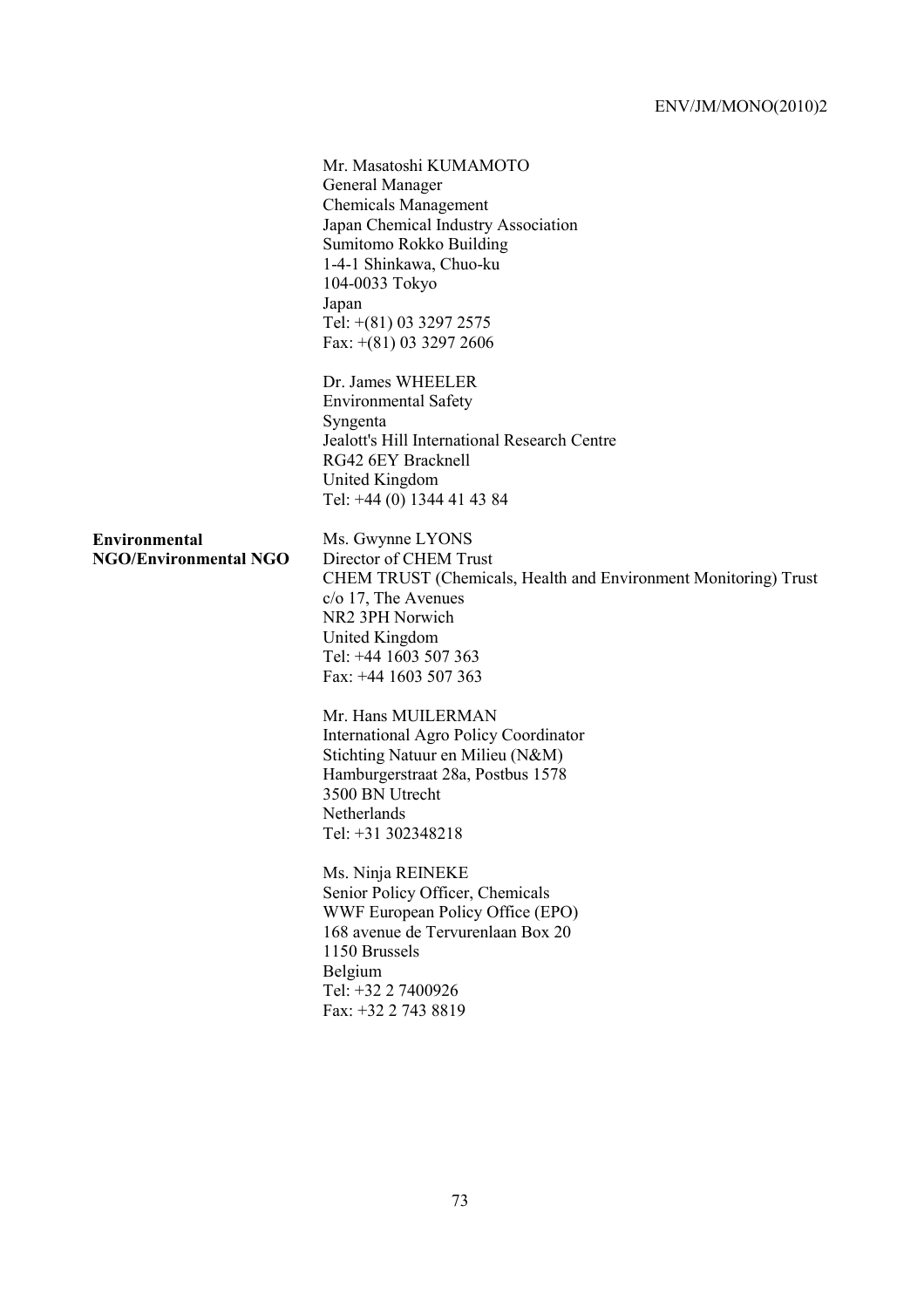| <b>International</b><br>Council on<br><b>Animal Protection in OECD</b><br><b>Programmes/International</b><br>Council<br>Animal<br><sub>on</sub><br><b>Protection</b><br><b>OECD</b><br>in<br><b>Programmes</b> | Dr. Kate WILLETT<br>Science Policy Advisor<br><b>Regulatory Testing Division</b><br>People for the Ethical Treatment of Animals<br>501 Front Street<br>23510 Norfolk<br><b>United States</b><br>Tel: +1 617 522 3487<br>Fax: $+1$ 617 522 3487                                                                                                                                                                                                         |
|----------------------------------------------------------------------------------------------------------------------------------------------------------------------------------------------------------------|--------------------------------------------------------------------------------------------------------------------------------------------------------------------------------------------------------------------------------------------------------------------------------------------------------------------------------------------------------------------------------------------------------------------------------------------------------|
| UN<br>Programme<br>(UNEP)/Programme<br>des<br><b>Nations</b><br>Unies<br>pour<br>l'environnement (PNUE)                                                                                                        | Environment Dr. Nida BESBELLI<br>Consultant<br><b>UNEP Chemicals</b><br>11-13, Chemin des Anémones<br>1219 Châtelaine, Geneva<br>Switzerland<br>Tel: +41(0)22 917 88 22<br>Fax: $+41(0)22$ 797 34 60                                                                                                                                                                                                                                                   |
| <b>OECD/OCDE</b>                                                                                                                                                                                               | Mr. Patric AMCOFF<br><b>OECD</b><br>Marshall Building 0320<br>2 rue André-Pascal<br>75016 Paris<br>France<br>Tel: $+(33-1)$ 45 24 16 19<br>Mme Anne GOURMELON<br><b>OECD</b><br>Marshall Building 0319<br>2 rue André-Pascal<br>75016 Paris<br>France<br>Tel: +(33-1) 45 24 98 49<br>Mme Laurence MUSSET<br><b>OECD</b><br>Marshall Building 0318<br>2 rue André-Pascal<br>75016 Paris<br>France<br>Tel: +(33-1) 45 24 16 76<br>Fax: +33 1 44 30 61 80 |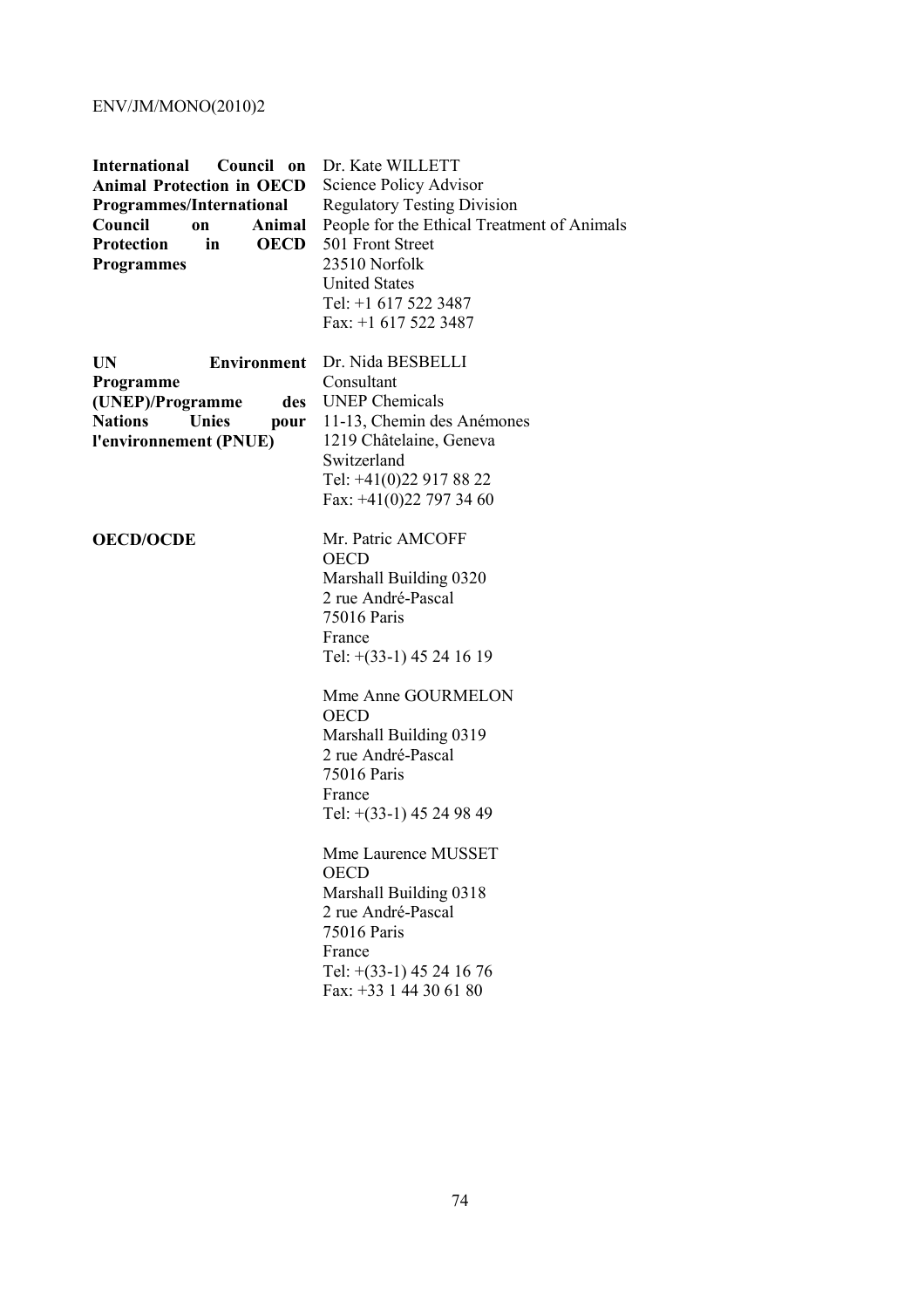# **Annex 4: Workshop Agenda**

# *Tuesday, 22nd September 2009*

| $9:00 - 9:05$   | <b>Opening and welcome</b> (Claus Torp, director, Danish EPA)                                                                                                                                                                                                                 |  |  |
|-----------------|-------------------------------------------------------------------------------------------------------------------------------------------------------------------------------------------------------------------------------------------------------------------------------|--|--|
| $9:05 - 9:15$   | <b>Setting the scene</b> – presentation of the objectives of the meeting - Secretariat                                                                                                                                                                                        |  |  |
| $9:15 - 10:00$  | <b>Status of OECD Work on Endocrine Disrupters</b> -Secretariat<br>Test Guidelines: available TGs, TGs under preparation, methods under validation<br>The updated OECD Conceptual Framework<br>$\bullet$                                                                      |  |  |
| $10:00 - 12:30$ | Activities on testing, assessment and management of ED in the different regions                                                                                                                                                                                               |  |  |
|                 | a) Presentation from US $(30 \text{ min} - \text{Steve Bradley})$                                                                                                                                                                                                             |  |  |
|                 | Coffee/tea break (30 min)                                                                                                                                                                                                                                                     |  |  |
|                 | b) Presentation from E.U. (30 min) – Peter Korytar and Pia Juul Nielsen<br>c) Presentation from Japan $(30 \text{ min})$ – Jun Kanno and Taisen Iguchi<br>d) Questions and discussion $(30 \text{ min})$                                                                      |  |  |
| $12:30 - 13:30$ | Lunch                                                                                                                                                                                                                                                                         |  |  |
| $13:30 - 13:45$ | Introduction to the breakout groups discussions on the use of TGs and other tools<br>for the assessment of ED – including the presentation of the proposed revision of the<br><b>Conceptual Framework</b> – Agnieszka Kinsner-Ovaskainen on behalf of the OECD<br>Secretariat |  |  |
| $13:45 - 17:00$ | Breakout group discussions: The use of TGs and other tools for the assessment of<br>ED<br>(coffee/tea break when appropriate)                                                                                                                                                 |  |  |
|                 | The participants will be divided into four groups: $i$ ) human health, $ii$ ) ecotoxicity, $iii$ ) two<br>mixed (health $&$ eco)                                                                                                                                              |  |  |
| $17:00 - 18:00$ | Plenary session: Report from the breakout groups<br>(10 min. presentation from each group)                                                                                                                                                                                    |  |  |
| 19:00           | Diner (Restaurant Søren K, Søren Kirkegaards Plads 1, Copenhagen)                                                                                                                                                                                                             |  |  |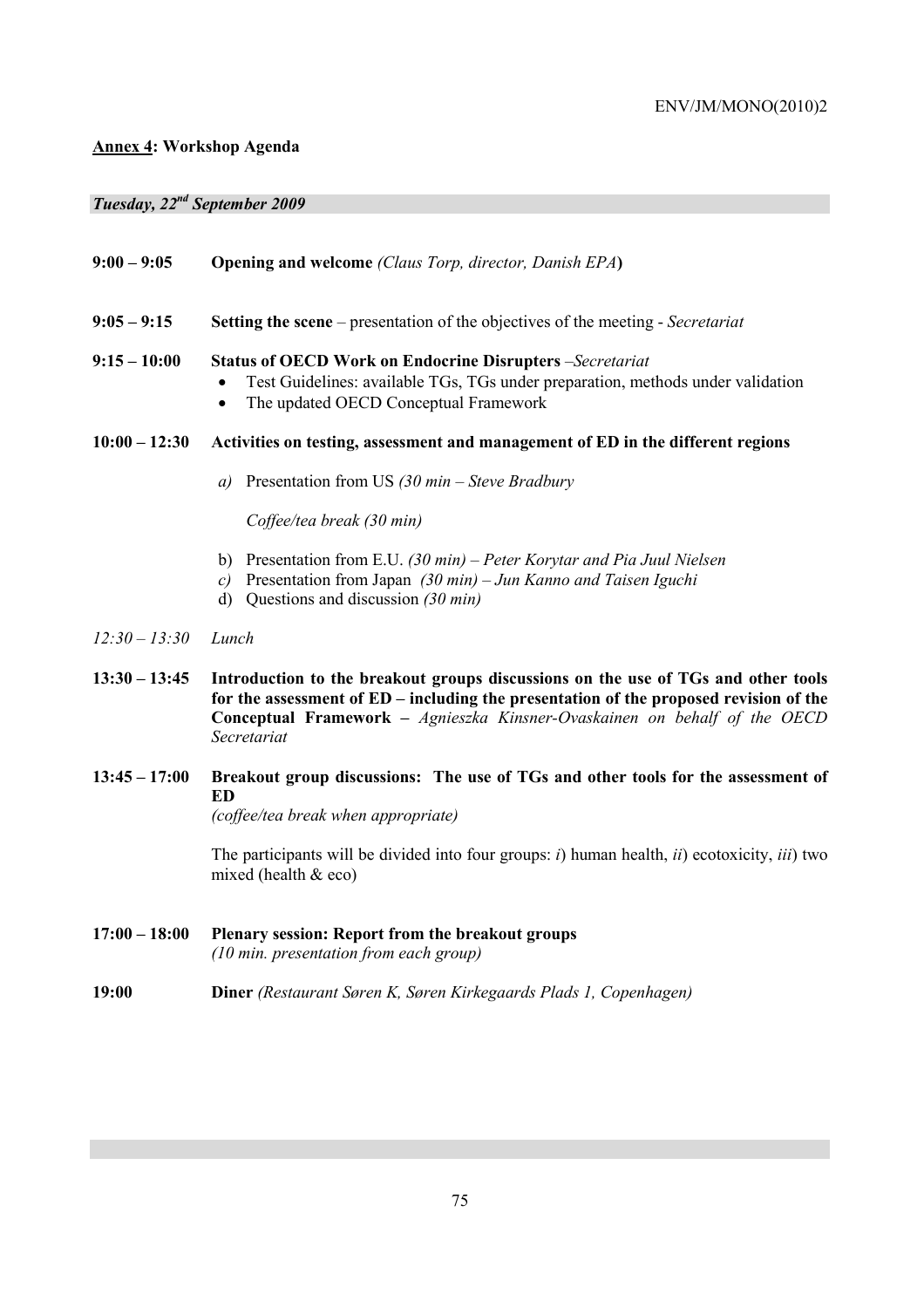#### *Wednesday, 23rd September 2009*

- **9:00 9:30 The use of TG and other tools for the assessment of endocrine disrupters views from ENV NGOs –** *Gwynne Lyons*
- **9:30 10:00 The use of TG and other tools for the assessment of endocrine disrupters views from BIAC –** *Rick Becker*
- **10.00 10:30 Plenary discussion**
- *10:30 11.00 Coffee/tea break*
- **11:00 12:00 General wrap-up from Day 1, introduction to breakout group discussion and if relevant presentation of additional questions** *(to be decided by the steering group on the basis of Day 1 discussions)*
- *12:00 13:30 Lunch*
- **13:30 16:30 Breakout group discussions (continued) and formulation of recommendations**  *(coffee/tea break when appropriate)*
- **16:30 18:00 Plenary session report from breakout groups and general discussion**

# *Thursday, 24th September 2009*

#### **9:00 – 12:00 Plenary session**

Wrap-up, conclusions. General recommendations, next steps. Presentation of the outline of the workshop report. *(coffee/tea break when appropriate)* 

**12.00 – 13.00 Lunch**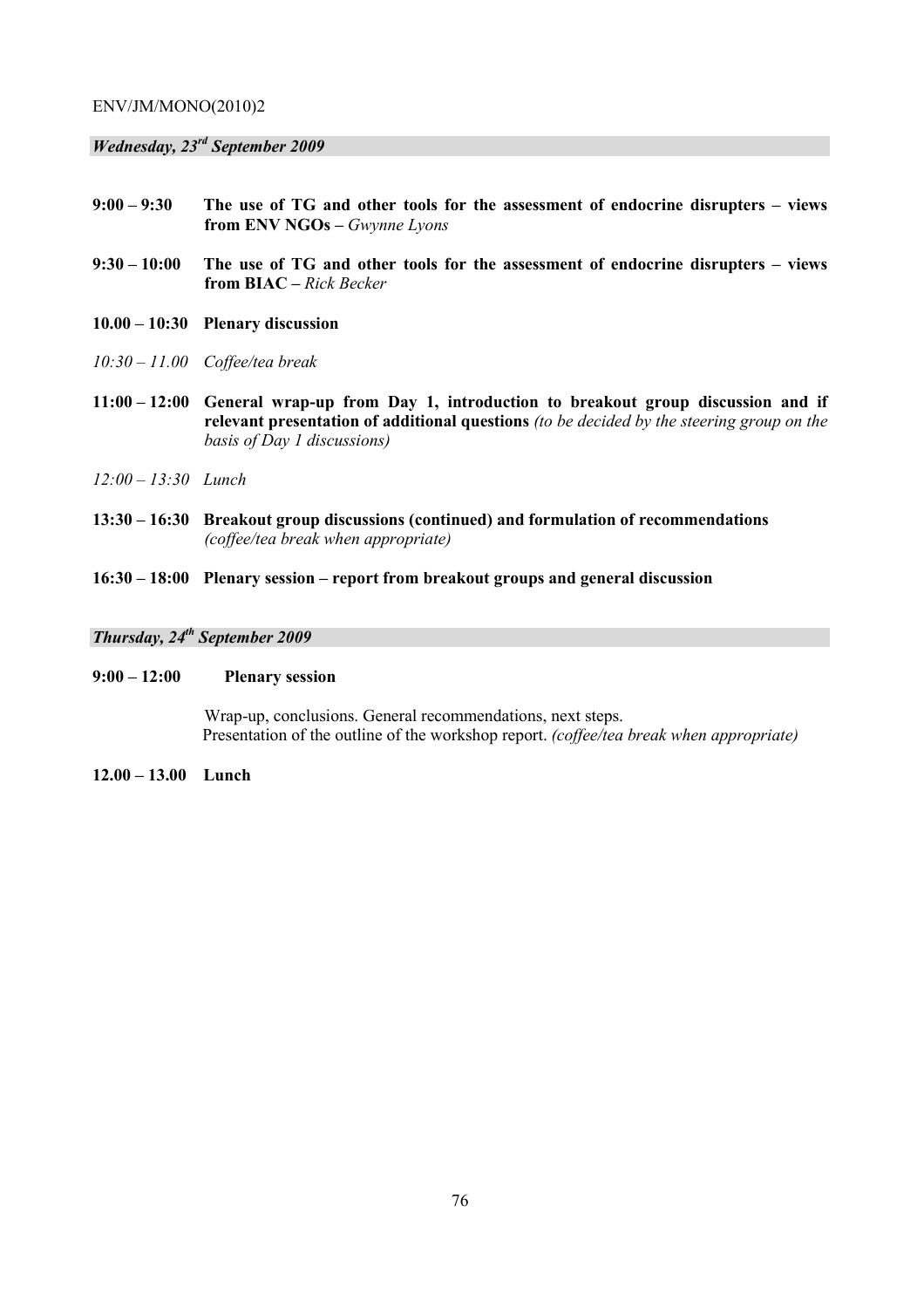## **Annex 5: Questions to the breakout groups**

A) **Which topics/data/information are essential for different types and levels of decision making?**  How much confidence is needed for different types and levels of decisions for ED assessment?

This includes considerations concerning:

- 1) *Adverse effects* caused by EDC and *the level* of *evidence*
- 2) The *scientific basis* for linking such endocrine activity causally to "adversity of effects" for man and/ or organisms in the environment
- 3) The *potency* and nature of endocrine activity
- 4) If and how the above mentioned considerations are used together with *other relevant information* (intrinsic properties of the substance as well as emission/exposure potential/considerations)

### A*dverse effects* caused by EDCs:

- Discuss indications that "adverse effects" may be triggered by endocrine active substances. In these discussions, consider:
- 1. Understanding/definition of "adverse effects" (see Background document on definitions)
- 2. The scientific basis for linking such endocrine activity causally to "adversity of effects" for man and/or the environment

#### *Level of evidence*

ED is regarded as a mode of action of particular concern. Identify the different types of adverse effects caused by EDCs. For other substances of particular concern the amount/level of evidence (CMR in relation to GHS) is being used to conclude either:

- 1. proven status (CMR cat. 1) or
- 2. substantiated suspected status (CMR cat 2)
- Discuss whether a similar distinction between *proven and suspected EDCs* may be relevant, warranted or of regulatory usefulness (see Background document on definitions:
- 1. "an endocrine disrupter is an exogeneous substance that causes adverse health effects in an intact organism, or its progeny, consequent to changes in endocrine function"
- 2. "a potential endocrine disrupter is a substance that possesses properties that might be expected to lead to endocrine disruption in an intact organism"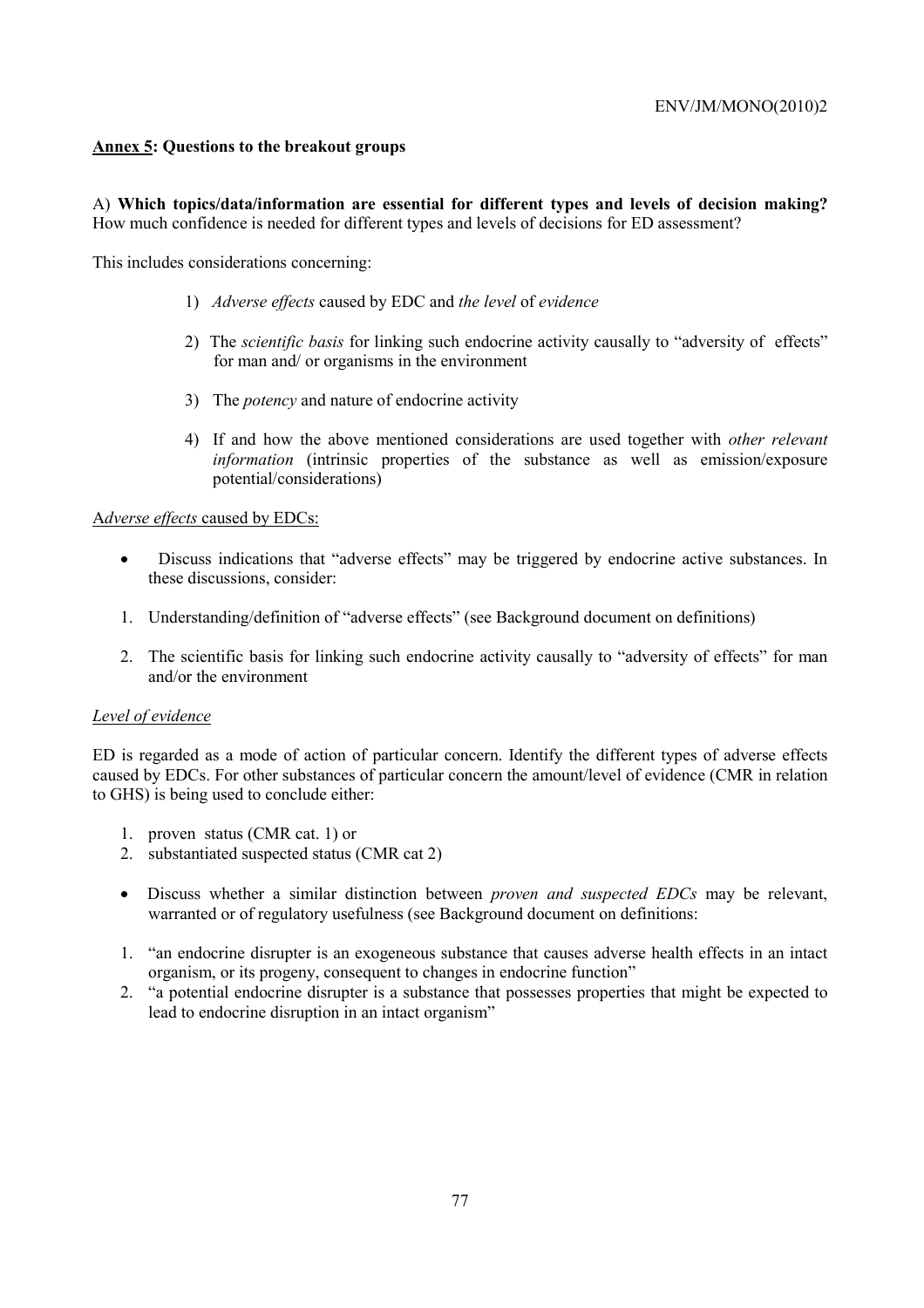# *Principles of hazard and risk assessment*

- Discuss whether and how information regarding the *potency* of ED active substances can be used. Is it possible to identify a *threshold* for individual ED active substances?
- Discuss the *principles of hazard and risk assessment* of substances with ED activity. In these discussions, consider:
- 1. human health and/or ecotoxicity
- 2. (anti)oestrogenic chemicals and/or (anti)androgenic chemicals and/or thyroid hormone interfering chemicals

## B**) How the available TGs and the other tools can/should be used together with weigh of evidence based conclusions?**

- Identify and discuss ways forward in relation to *whether all types of effects caused by ED are currently adequately covered* by available and draft OECD TGs (use e.g. the (revised) Conceptual Framework for this)
- Regarding the Conceptual Framework**,** besides referring to types of information in relation to its nature and comprehensiveness, do the various levels of the framework also include reference to other considerations, such as strength for decision making?
- Discuss how non standard test data on ED may be used and e.g. whether non standard test data should always be superseded by data from adopted OECD TGs.
- Discuss whether information from lower levels of the Conceptual framework should always be superseded by information from higher levels, and whether and if so when there is a need for repeating positive or negative studies
- How to use non test information (Threshold of Toxicological Concern (TTC), (Q)SAR predictions, chemicals categories and read across) concerning ED in making conclusions?
- Should further guidance be developed?
- Are there new species, endpoints and response variables that should be further validated and/ or standardised for inclusion in *new* or revised *OECD TGs*? Is there in particular a need for a fish *in vitro* screen in addition to the mammalian *in vitro* screens?

# C) **Which are the** *data or knowledge gaps* **that should be particularly addressed in the near future?**

• Is there an urgent need for extensive research in particular areas or endpoints and response variables?

## D) **How are the** *Test Guidelines and other tools* **used in the different countries** *for decision making* **concerning identification and evaluation of chemicals with endocrine activity/disrupting properties?**

• Identify commonalities and differences

In relation to national decision making framework on ED**,** discuss the following topics: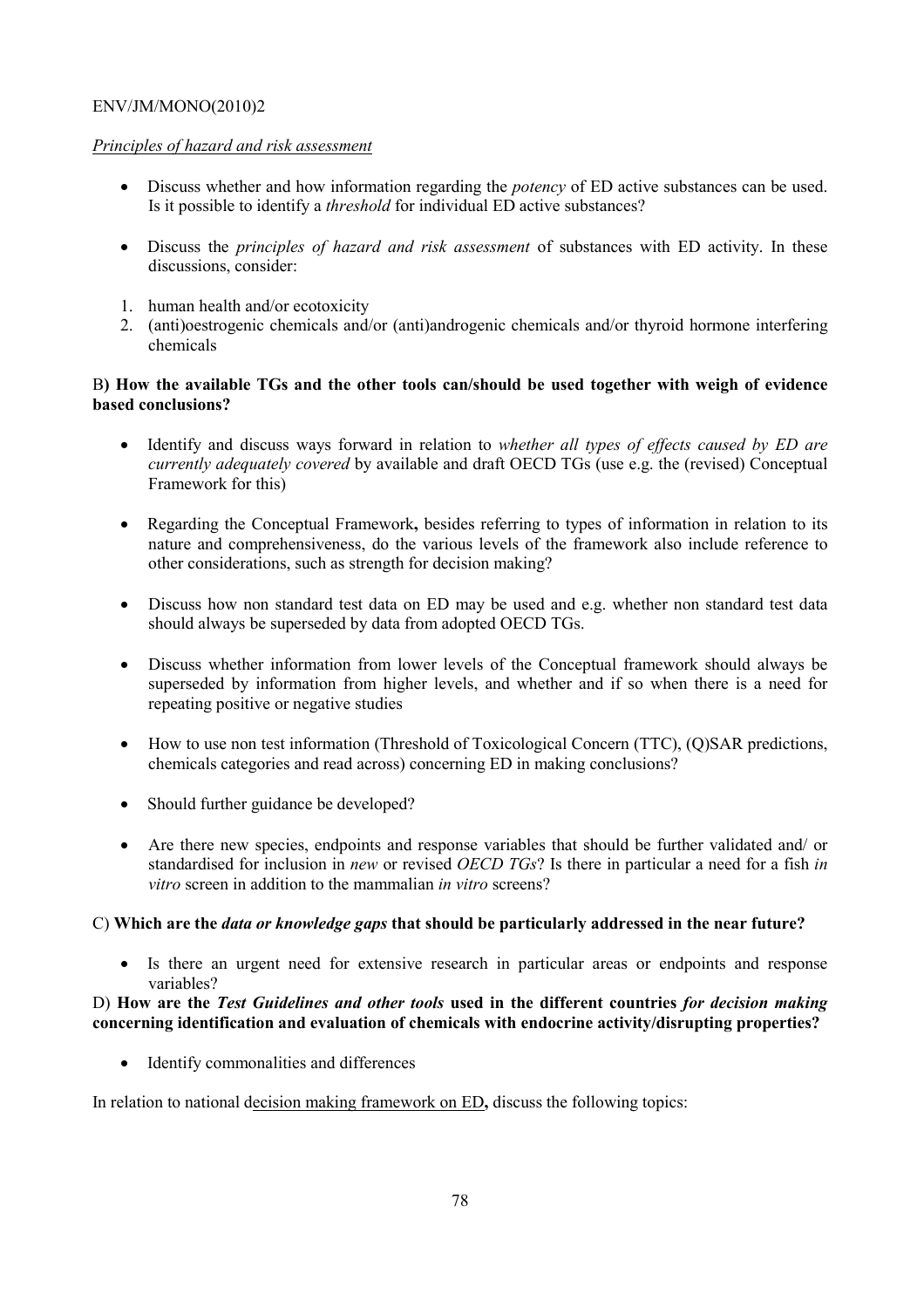- How is the OECD *Conceptual framework* understood and possibly reflected in your *decision making framework* concerning ED?
- How are TG data and other types of information being used in the decision of whether *further information or testing* on suspected EDC is warranted? – in particular:
- How and when is *exposure-*related information being used?
- How are other chemicals intrinsic properties being used together with ED activity in your priority setting:
	- 1. *Non test information*
	- 2. *In vitro* test data
	- 3. *In vivo* data indicating endocrine activity but when test data from the highest level of the conceptual framework is not (yet) available:
		- Oestrogenic activity
		- (anti)androgenicity
		- Thyroid hormone activity
		- Other?
	- •When further information/testing on a suspected EDC is prioritized/decided to be necessary, discuss how to handle hazard and risk communication and management. (Including: "What to do while waiting for more definitive information?")
- Discuss the same issues as above in relation to various *other regulatory decision* making issues, such as:
	- 1. Need for classification and labelling
	- 2. Need for providing information to the public
	- 3. Need for giving incentives to industry to consider substitution
	- 4. Need for setting conditions for production, emission and/or use (Emission norms, Limit values, Restriction of production or certain or all uses, Authorisation (with conditions) for production and certain or all use)
- Discuss pros and cons for different types of decision making framework (*hierarchical/decision tree, weigh of evidence, etc)*.
- Do you in your decision making framework take account of the possible *combined effects* of simultaneous exposure to ED active and similarly acting chemicals? If so how?
- Exemplify how *WoE approaches* are being used and try to make a generalized description of this.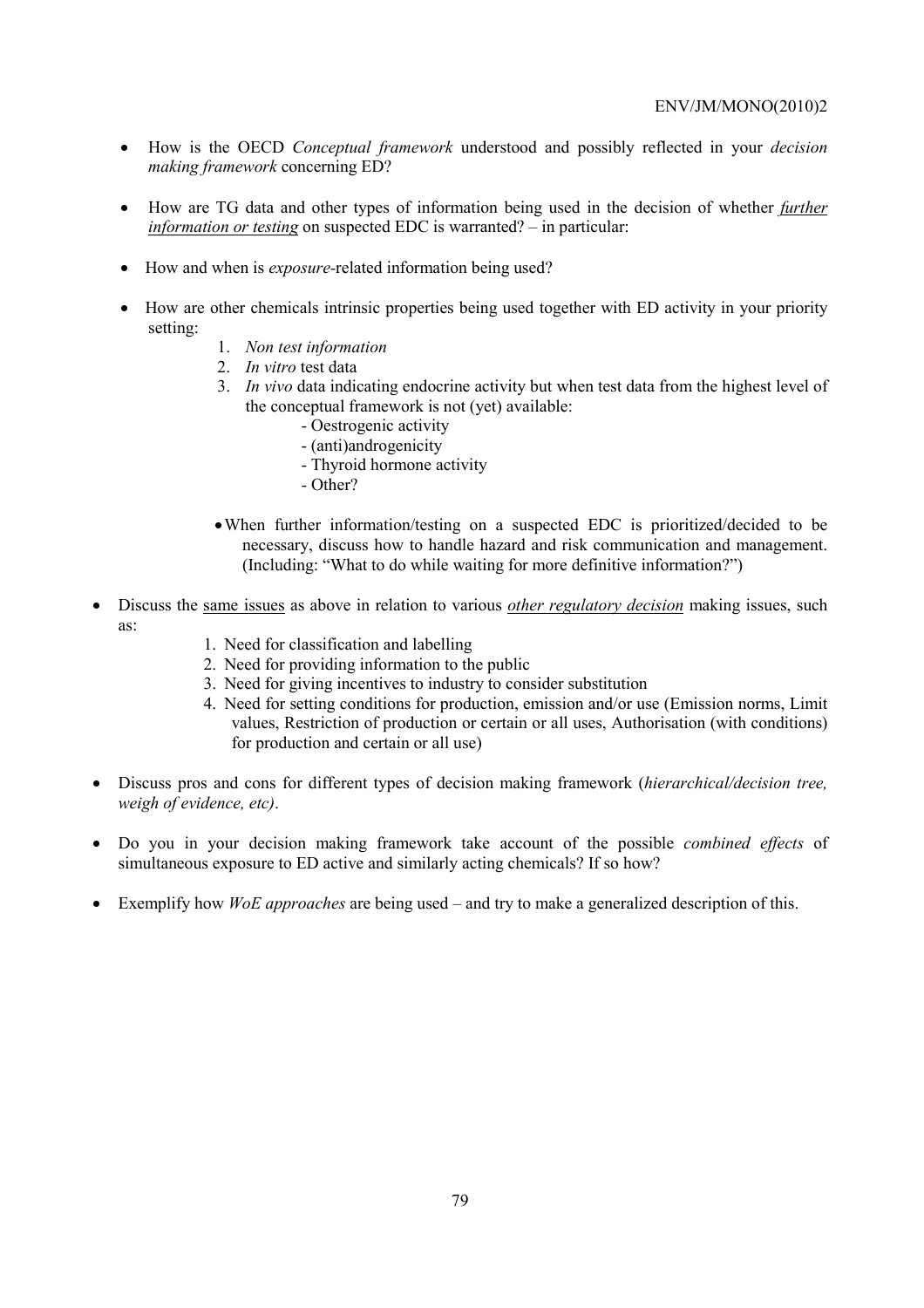п

#### **Annex 6: Conceptual Framework for the Testing and Assessment of Endocrine Disrupters Chemicals**

**Note :** Document prepared b y the S ecretariat of the Test Guidelines Program me based on the agreement reached at the 6th M eeting of the ED TA Task Force

#### OECD Conceptual Framework for the Testing and Assessment of Endocrine Disrupting Chemicals

┓

| Level 1<br>Sorting & prioritization based<br>upon existing information                         | - physical & chemical properties, e.g., $M W$ , reactivity, volatility, biodegradability,<br>- human & environmental exposure, e.g., production volume, release, use patterns<br>- hazard, e.g., available toxicological data                                                                                                                |                                                                                                                           |
|------------------------------------------------------------------------------------------------|----------------------------------------------------------------------------------------------------------------------------------------------------------------------------------------------------------------------------------------------------------------------------------------------------------------------------------------------|---------------------------------------------------------------------------------------------------------------------------|
| Level 2<br>In vitro assays providing<br>mechanistic data                                       | - ER, AR, TR receptor binding affinity<br>- Transcriptional activation<br>- Aromatase and steroidogenesis in vitro<br>- A ryl hydrocarbon receptor recognition/binding<br>$-$ O SARs                                                                                                                                                         | -High Through Put Prescreens<br>- Thyroid function<br>- Fish hepatocyte VTG assay<br>- Others (as appropriate)            |
| Level 3<br>In vivo assays providing data<br>about single endocrine<br>Mechanisms and effects   | - Uterotrophic assay (estrogenic related)<br>- Hershberger assay (androgenic related)<br>- Non-receptor mediated hormone function<br>- Others (e.g. thyroid)                                                                                                                                                                                 | - Fish VTG (vitellogenin) assay<br>(estrogenic related)                                                                   |
| Level 4<br>In vivo assays providing data<br>about multiple endocrine<br>Mechanisms and effects | - enhanced OECD 407 (endpoints based on<br>endocrine mechanisms)<br>- male and female pubertal assays<br>- adult intact male assay                                                                                                                                                                                                           | - Fish gonadal histopathology assay<br>- Frog metamorphosis assay                                                         |
| Level 5<br>In vivo assays providing data on<br>effects from endocrine &<br>other mechanisms    | $-1$ -generation assay (TG415 enhanced) <sup>1</sup><br>- 2-generation assay $(TG416 \text{ enhanced})$ <sup>1</sup><br>- reproductive screening test (TG 421 enhanced) <sup>1</sup><br>- combined 28 day/reproduction screening test<br>$(TG 422 \text{ enhanced})$ <sup>1</sup><br>1 Potential enhancements will be considered by VMG mamm | - Partial and full life cycle assays<br>in fish, birds, amphibians &<br>invertebrates (developmental and<br>reproduction) |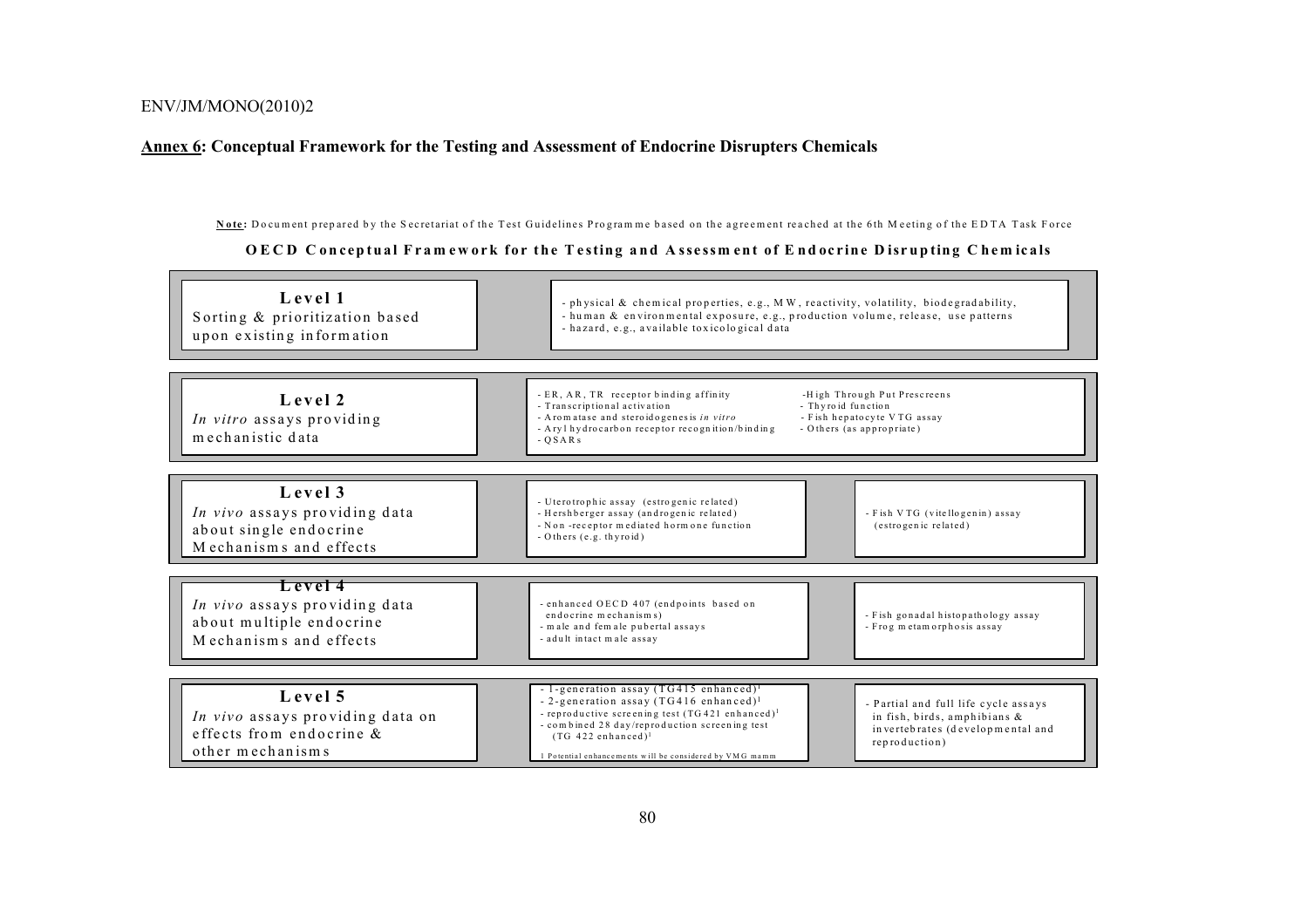# **Notes to the Framework**

**Note 1:** Entering at all levels and exiting at all levels is possible and depends upon the nature of existing inform ation needs for hazard and risk assessm ent purposes

**Note 2:** In level 5,ecotoxicology should include endpoints that indicate <sup>m</sup> echanism s of adverse effects, and potential population dam age

**Note 3:** W hen a m ultim odal m odel covers several of the single endpoint assays, that <sup>m</sup> odel w ould replace the use of those single endpoint assays

**Note 4:** The assessm ent of each chem ical should be based on a case by case basis, taking into account all available inform ation, bearing in m ind the function of the fram ework levels.

**Note 5:** The fram ew ork should not be considered as all inclusive at the present tim e. At levels 3,4 and 5 it includes assays that are either available or for w hich validation is under way. With respect to the latter, these are provisionally included. Once developed and validated, they will be form ally added to the fram ework.

**Note 6:** Level 5 should not be considered as including definitive tests only. Tests included at that level are considered to contribute to general hazard and risk assessment.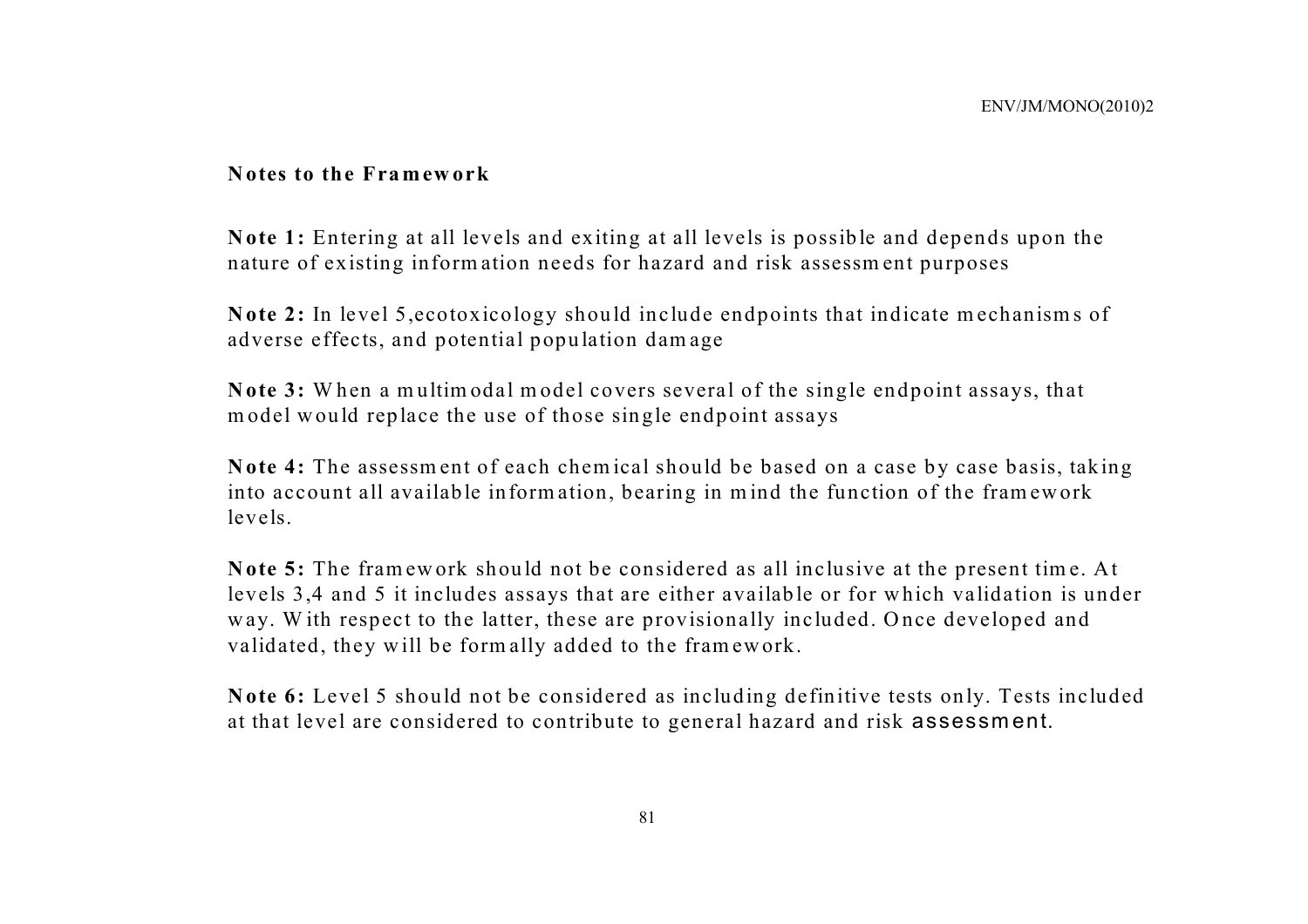### **Annex 7: Extract from the breakout group contributions (not reviewed in detail by the plenary)**

*This annex only reports on breakout group contributions that may be useful for further discussions regarding implementation of the Workshop recommendations.* 

#### Conceptual Framework:

*A revised Conceptual Framework including 4 levels instead of 5 was proposed by the small group that prepared the workshop. From the discussions in the breakout groups, it appeared that more discussions would be necessary to reach agreement on a revised Conceptual Framework. Groups 2 and 4 made specific comments on the proposed revised Conceptual Framework. These comments are not included in this document to avoid confusion; however, they will be used for any further discussion on the conceptual framework*.

#### *Group 1*

Changing the number of levels of the Conceptual Framework was not thought to be important. Some members of the group recommended not merging levels 3 and 4 and keeping a five level structure. It was pointed out that the uterotrophic and Hershberger are not comparable to an intact animal. In vivo studies are multi-target; the Hershberger and uterotrophic are artificial systems because they use animals without competent HPG axes. The biological meaning of level 3 and 4 are different. It would make more sense to keep the five levels but refine their definitions. Level 3 would consist of screening level in vivo assays. Level 4 would be include apical endpoints but would not be definitive. Level 5 would be the definitive tests. It was felt that the five level system would be better suited to the future when upstream events are used in hazard assessments. TG 421 and 422 should move from level 5 to level 4.

Some proposed defining the five levels as follows: Level 1: same ; Level 2: same; Level 3: *in vivo* screens using artificially manipulated animals; Level 4: *in vivo* assays providing apical endpoints; Level 5:definitive one-generation or multigeneration tests.

The members supporting the four level system believed that grouping all of the *in vivo* screens together was simpler and easier to understand.

Should carcinogenicity assays be included in the top level? Should we list every assay that could provide useful information regarding the endocrine system, or should it be more limited to provide guidance regarding assays that would be most frequently used in an ED testing strategy? It was concluded that the conceptual framework is a toolbox and should only contain studies that would be used in a testing strategies; therefore, such studies as the carcinogenicity bioassay would not be included.

#### *Group 2*

Group 2 is content with the proposed change to a four-level CF, as this appears to be in line with the types of currently available tools. In general, higher level endocrine-sensitive tests (e.g. fish lifecycle tests) can supersede the need for some lower level tests (e.g. in vitro tests; screening assays) providing their endpoints take account of the suspected mode of action.

#### *Group 3*

It is recommended to add TG 408 (90 day repeat dose toxicity assay) to Level 4 of the existing Conceptual Framework).

#### *Group 4*

Group 4 has no strong feelings whether the CF needs being revised now as proposed. There was consensus that a revision could be considered within a few years where more experience and scientific progress has been gained. Consider adding the pubertal assay to the OECD Test Guidelines